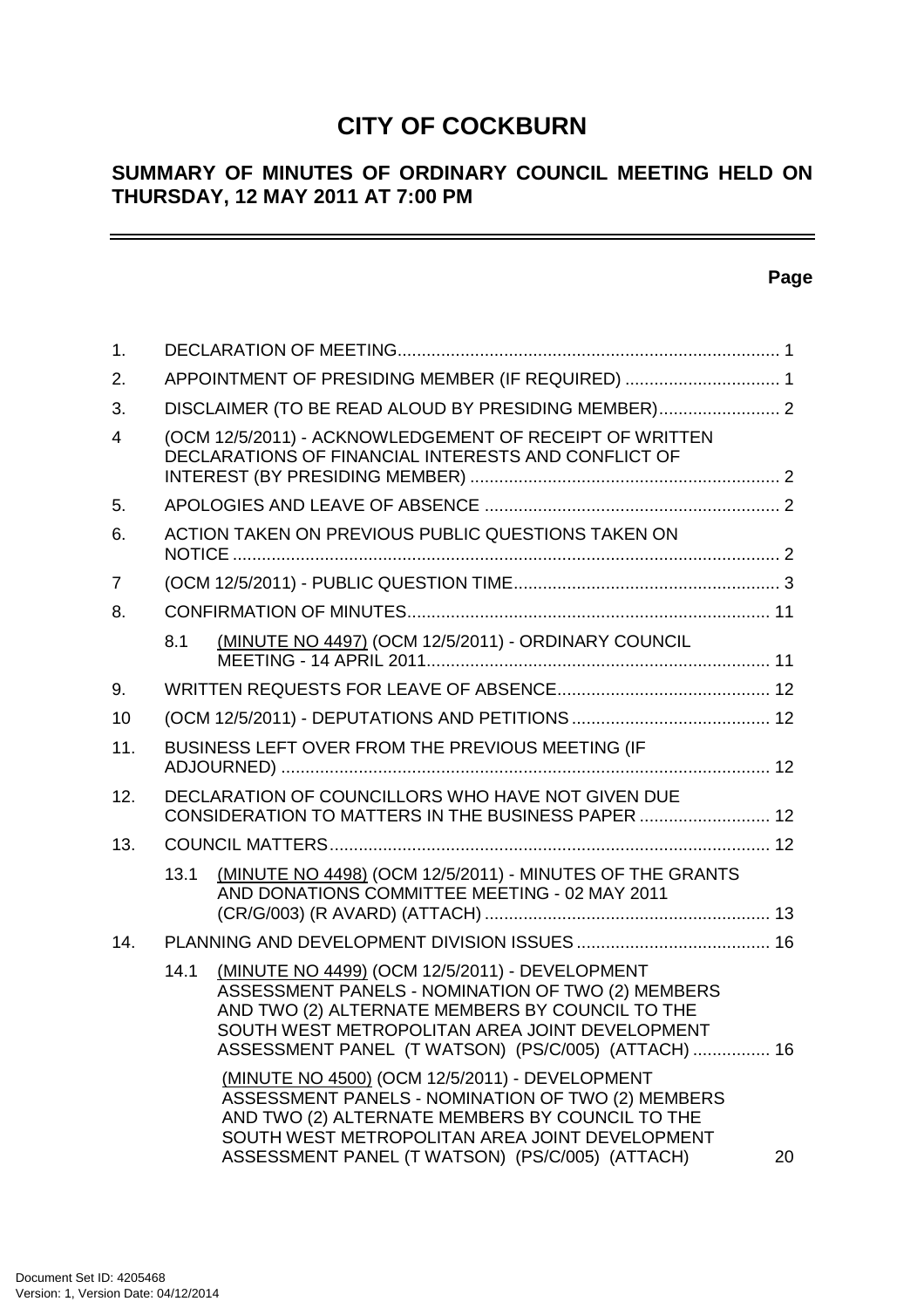|      | (MINUTE NO 4501) (OCM 12/5/2011) - DEVELOPMENT<br>ASSESSMENT PANELS - NOMINATION OF TWO (2) MEMBERS<br>AND TWO (2) ALTERNATE MEMBERS BY COUNCIL TO THE<br>SOUTH WEST METROPOLITAN AREA JOINT DEVELOPMENT<br>ASSESSMENT PANEL (T WATSON) (PS/C/005) (ATTACH)                              | 20 |
|------|------------------------------------------------------------------------------------------------------------------------------------------------------------------------------------------------------------------------------------------------------------------------------------------|----|
|      | (MINUTE NO 4502) (OCM 12/5/2011) - DEVELOPMENT<br>ASSESSMENT PANELS - NOMINATION OF TWO (2) MEMBERS<br>AND TWO (2) ALTERNATE MEMBERS BY COUNCIL TO THE<br>SOUTH WEST METROPOLITAN AREA JOINT DEVELOPMENT<br>ASSESSMENT PANEL (T WATSON) (PS/C/005) (ATTACH)                              | 21 |
| 14.2 | (MINUTE NO 4503) (OCM 12/5/2011) - OUTBUILDING - LOCATION:<br>LOT 705 (NO. 14) MERSEY CLOSE SUCCESS - OWNER: KIM<br>JOHNSON - APPLICANT: JOSHUA BROOK PTY LTD (5519700) (L<br>. 21                                                                                                       |    |
| 14.3 | (MINUTE NO 4504) (OCM 12/5/2011) - OUTBUILDING - LOT 228<br>(NO 8) GICHA CLOSE MUNSTER - OWNER: DALZON AND<br>TERESA SEPAROVICH - APPLICANT: DALZON SEPAROVICH                                                                                                                           |    |
| 14.4 | (MINUTE NO 4505) (OCM 12/5/2011) - AMENDMENT TO LOCAL<br>PLANNING POLICY APD18 'OUTBUILDINGS' (PS/A/001) (A                                                                                                                                                                              |    |
| 14.5 | (MINUTE NO 4506) (OCM 12/5/2011) - AMENDMENT TO LOCAL<br>PLANNING POLICY APD49 'RESIDENTIAL DESIGN CODES -<br>ALTERNATIVE ACCEPTABLE DEVELOPMENT PROVISIONS'                                                                                                                             |    |
| 14.6 | (MINUTE NO 4507) (OCM 12/5/2011) - AMENDMENT TO LOCAL<br>PLANNING POLICY APD56 'SINGLE BEDROOM DWELLINGS'                                                                                                                                                                                |    |
| 14.7 | (MINUTE NO 4508) (OCM 12/5/2011) - RESTAURANT/CAFE &<br>FOUR MULTIPLE DWELLNGS - LOCATION: 70 (LOT 1) PHOENIX<br>ROAD HAMILTON HILL - OWNER: BARTOLOMEO MARANO,<br>FRANCESCO CARBONE, GIULLIANA CARBONE, MARIA MARANO<br>& MARIA CARRELLO - APPLICANT: H MIRIAN (2206519) (A             |    |
| 14.8 | (MINUTE NO 4509) (OCM 12/5/2011) - PROPOSED<br>MODIFICATIONS TO HARVEST LAKES VILLAGE CENTRE<br>STRUCTURE PLAN - LOCATION: LOTS 9033 AND 9038 LYON<br>ROAD, ATWELL - OWNER: LANDCORP - APPLICANT: ROBERTS                                                                                |    |
| 14.9 | (MINUTE NO 4510) (OCM 12/5/2011) - SCHEME AMENDMENT NO.<br>55 AND PROPOSED STRUCTURE PLANS - LOCATION: FORMER<br>COOLBELLUP PRIMARY SCHOOL SITES (RESERVES 38242,<br>38243 AND 30233) - OWNER: DEPARTMENT OF EDUCATION -<br>APPLICANT: RPS AND LANDCORP (93055) (D DI RENZO)             |    |
|      | 14.10 (MINUTE NO 4511) (OCM 12/5/2011) - SCHEME AMENDMENT NO.<br>84 AND MODIFICATION TO STRUCTURE PLAN LOCATION: LOT<br>424 KIRKLEY COURT AND LOT 519 PEARSONS DRIVE,<br>SUCCESS - OWNER: GOLD ESTATES OF AUSTRALIA PTY LTD -<br>APPLICANT: ROBERTS DAY (93084) (D DI RENZO) (ATTACH) 77 |    |
|      |                                                                                                                                                                                                                                                                                          |    |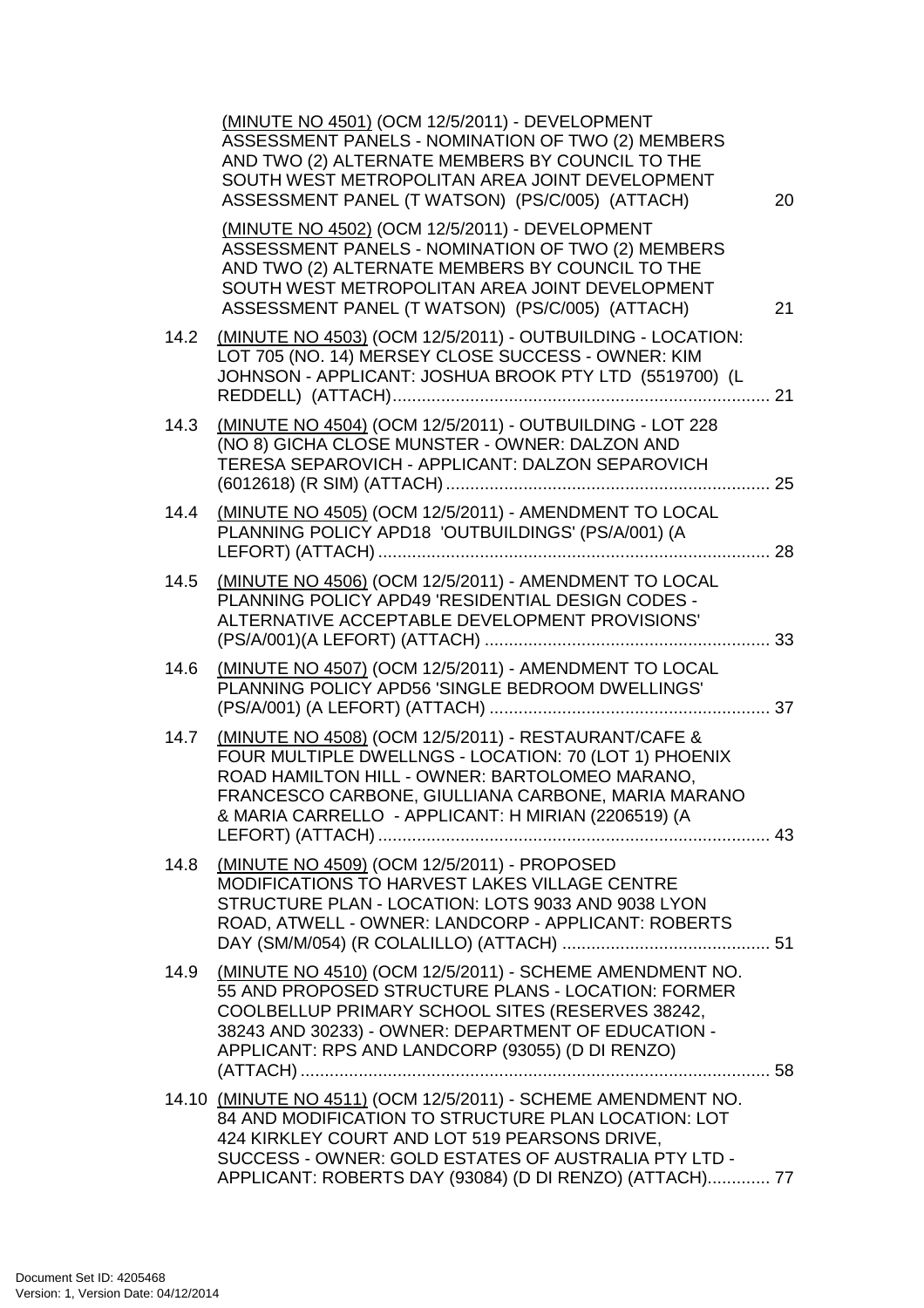|     |      | 14.11 (MINUTE NO 4512) (OCM 12/5/2011) - OFFER TO SELL LAND TO<br>CITY OF COCKBURN - LOCATION: PORTION OF LOT 341<br>LAKEFRONT AVENUE, BEELIAR - OWNER/APPLICANT:<br>DEPARTMENT OF HOUSING/PRM JOINT VENTURE (6007077)<br>(KSIM) | 85 |
|-----|------|----------------------------------------------------------------------------------------------------------------------------------------------------------------------------------------------------------------------------------|----|
| 15. |      | FINANCE AND CORPORATE SERVICES DIVISION ISSUES  88                                                                                                                                                                               |    |
|     | 15.1 | (MINUTE NO 4513) (OCM 12/5/2011) - LIST OF CREDITORS PAID -                                                                                                                                                                      |    |
|     | 15.2 | (MINUTE NO 4514) (OCM 12/5/2011) - STATEMENT OF FINANCIAL<br><b>ACTIVITY AND ASSOCIATED REPORTS - MARCH 2011</b>                                                                                                                 |    |
| 16. |      |                                                                                                                                                                                                                                  |    |
|     | 16.1 | (MINUTE NO 4515) (OCM 12/5/2011) - AMENDED POLICY AEW1<br>'STREET VERGE IMPROVEMENTS' (ES/V/001) (D SMITH)                                                                                                                       |    |
|     | 16.2 | (MINUTE NO 4516) (OCM 12/5/2011) - ESTABLISHMENT OF A<br>MEMORIAL WALK TRAIL (CR/L/001) (D SMITH) (ATTACH)  99                                                                                                                   |    |
|     | 16.3 | (MINUTE NO 4517) (OCM 12/5/2011) - ESTABLISHMENT OF A<br>BRAVERY GARDEN (CR/L/001) (D SMITH) (ATTACH)  104                                                                                                                       |    |
|     | 16.4 | (MINUTE NO 4518) (OCM 12/5/2011) - AUSTRALIAN MARINE<br>COMPLEX - TRAFFIC CONGESTION (6004495) (J KIURSKI)  110                                                                                                                  |    |
|     | 16.5 | (MINUTE NO 4519) (OCM 12/5/2011) - TENDER NO. RFT 02/2011 -<br>TREE PRUNIING SERVICES (RFT 02/2011) (LV, HV AND                                                                                                                  |    |
| 17. |      |                                                                                                                                                                                                                                  |    |
|     | 17.1 | (MINUTE NO 4520) (OCM 12/5/2011) - ADOPTION OF THE CITY<br>OF COCKBURN - RECONCILIATION ACTION PLAN (CR/M/113)                                                                                                                   |    |
|     | 17.2 | (MINUTE NO 4521) (OCM 12/5/2011) - CITY OF COCKBURN<br>CRIME PREVENTION PLAN 2011-2014 (CR/L/007) (R AVARD)                                                                                                                      |    |
|     |      | 17.3 (MINUTE NO 4522) (OCM 12/5/2011) - COOGEE BEACH SURF<br>LIFE SAVING CLUB LEASE (CR/M/106) (R AVARD) (ATTACH) 129                                                                                                            |    |
| 18. |      |                                                                                                                                                                                                                                  |    |
| 19. |      | MOTIONS OF WHICH PREVIOUS NOTICE HAS BEEN GIVEN  135                                                                                                                                                                             |    |
|     | 19.1 | (MINUTE NO 4523) (OCM 12/5/2011) - CLR WHITFIELD -<br>COMMUNICATION BETWEEN CITY OF COCKBURN AND FESA                                                                                                                            |    |
|     | 19.2 | (MINUTE NO 4524) (OCM 12/5/2011) - CLR LIMBERT - REMOVAL<br>OF LONDON PLANE TREE AT 36 HEDGES RETREAT ATWELL                                                                                                                     |    |
|     | 19.3 | (MINUTE NO 4525) (OCM 12/5/2011) - DEPUTY MAYOR ALLEN -<br>JANDAKOT VOLUNTEER BUSHFIRE BRIGADE - LOCATION,<br>RESOURCES AND OTHER ISSUES (RS/L/005; RS/L/006) (R                                                                 |    |
|     |      |                                                                                                                                                                                                                                  |    |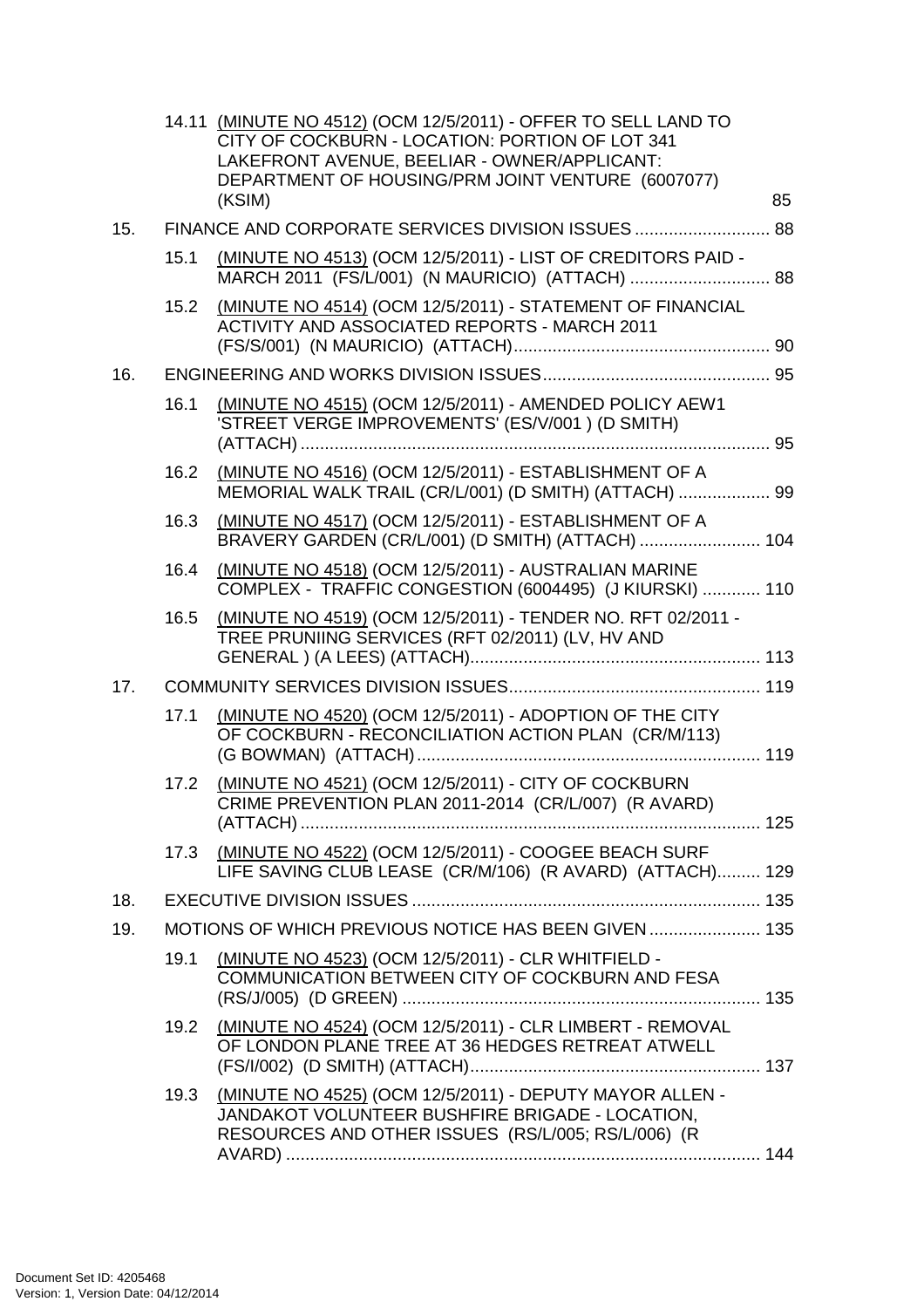| 20. |      | NOTICES OF MOTION GIVEN AT THE MEETING FOR CONSIDERATION                                                                                                                                                   |     |
|-----|------|------------------------------------------------------------------------------------------------------------------------------------------------------------------------------------------------------------|-----|
| 21. |      | NEW BUSINESS OF AN URGENT NATURE INTRODUCED BY                                                                                                                                                             |     |
|     |      | (MINUTE NO 4526) (OCM 12/5/2011) - MEETING TO GO BEHIND<br><b>CLOSED DOORS</b>                                                                                                                             | 148 |
|     |      | (MINUTE NO 4527) (OCM 12/5/2011) - EXTENSION OF TIME                                                                                                                                                       | 149 |
|     |      | (MINUTE NO 4528) (OCM 12/5/2011) - OPEN MEETING TO THE<br><b>PUBLIC</b>                                                                                                                                    | 149 |
|     | 21.1 | (MINUTE NO 4529) (OCM 12/5/2011) - TENDER NO.RFT 06/2011 -<br>CONSTRUCTION SERVICES - RETAINING WALL<br>(RECONSTITUTED LIMESTONE), SPEARWOOD AVENUE BIBRA<br>LAKE WA (RFT062011) (J KIURSKI) (ATTACH)  150 |     |
| 22. |      | MATTERS TO BE NOTED FOR INVESTIGATION, WITHOUT DEBATE 155                                                                                                                                                  |     |
| 23. |      |                                                                                                                                                                                                            |     |
| 24  |      | (MINUTE NO 4530) (OCM 12/5/2011) - RESOLUTION OF COMPLIANCE                                                                                                                                                |     |
| 25  |      |                                                                                                                                                                                                            |     |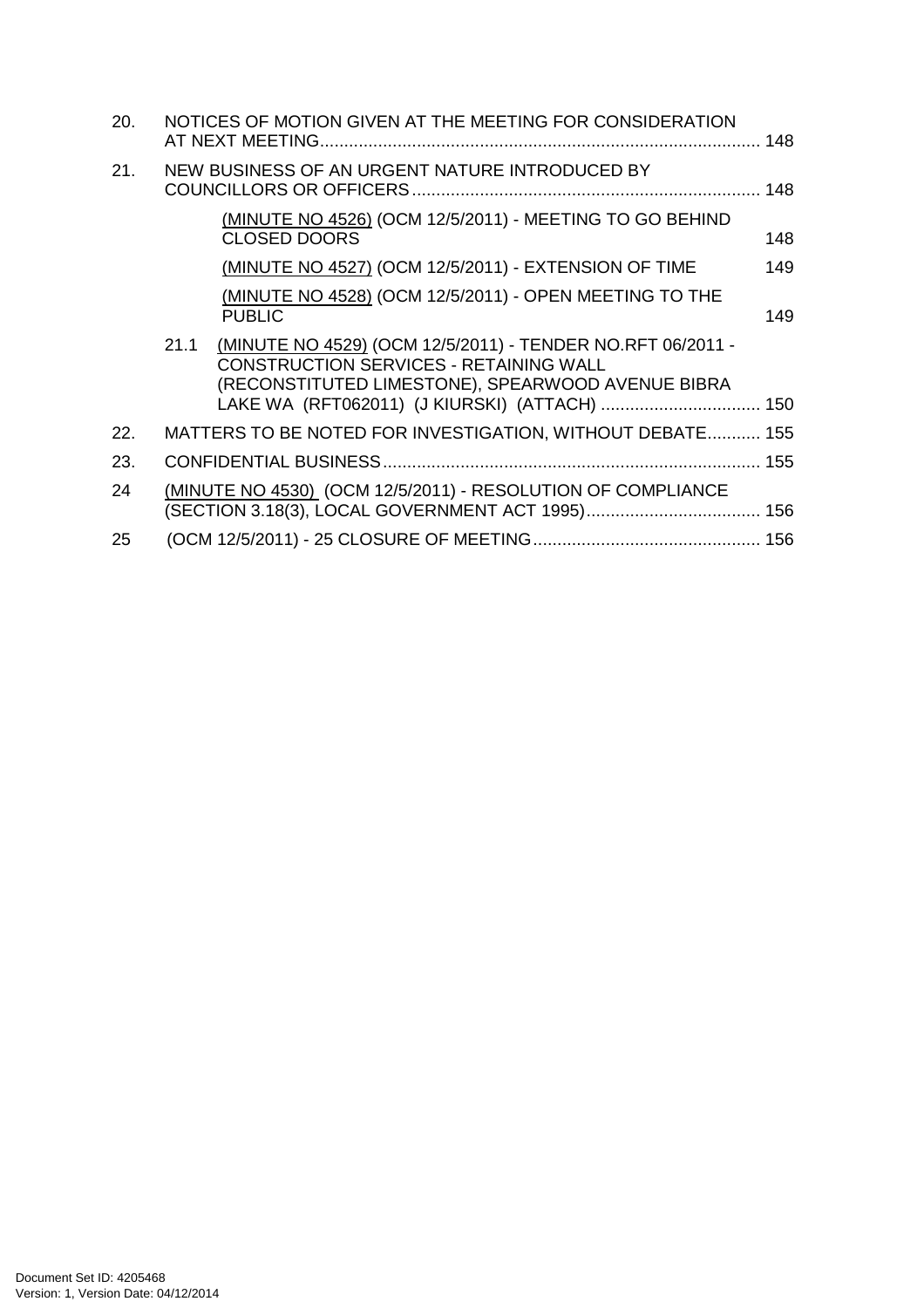# **CITY OF COCKBURN**

## **MINUTES OF ORDINARY COUNCIL MEETING HELD ON THURSDAY, 12 MAY 2011 AT 7:00 PM**

#### **PRESENT:**

#### **ELECTED MEMBERS**

| Mr L Howlett        | Mayor (Presiding Member) |
|---------------------|--------------------------|
| Mr K Allen          | Deputy Mayor             |
| <b>Ms H Attrill</b> | Councillor               |
| Mr I Whitfield      | Councillor               |
| Ms L Smith          | Councillor               |
| Mrs C Reeve-Fowkes  | Councillor               |
| Mr T Romano         | Councillor               |
| Mrs S Limbert       | Councillor               |
| Mrs V Oliver        | Councillor               |
| Mr B Houwen         | Councillor               |

#### **IN ATTENDANCE**

| Mr M Littleton      | <b>Acting Chief Executive Officer</b>  |
|---------------------|----------------------------------------|
| Mr S. Downing       | Director, Finance & Corporate Services |
| Mr D. Arndt         | Director, Planning & Development       |
| Mr R Avard          | <b>Manager, Community Services</b>     |
| Mr D Smith          | Manager, Parks & Environment           |
| Ms S. Seymour-Eyles | <b>Acting Communications Manager</b>   |
| Ms M. Waerea        | <b>Executive Assistant</b>             |

#### **1. DECLARATION OF MEETING**

The Presiding Member declared the meeting open at 7.02 p.m. and acknowledged the following.

#### Awards

The Federal Minister for Local Government the Hon. Simon Crean has announced the City of Cockburn as a winner in the 2011 National Awards for Local Government, for its work in climate change and sustainability.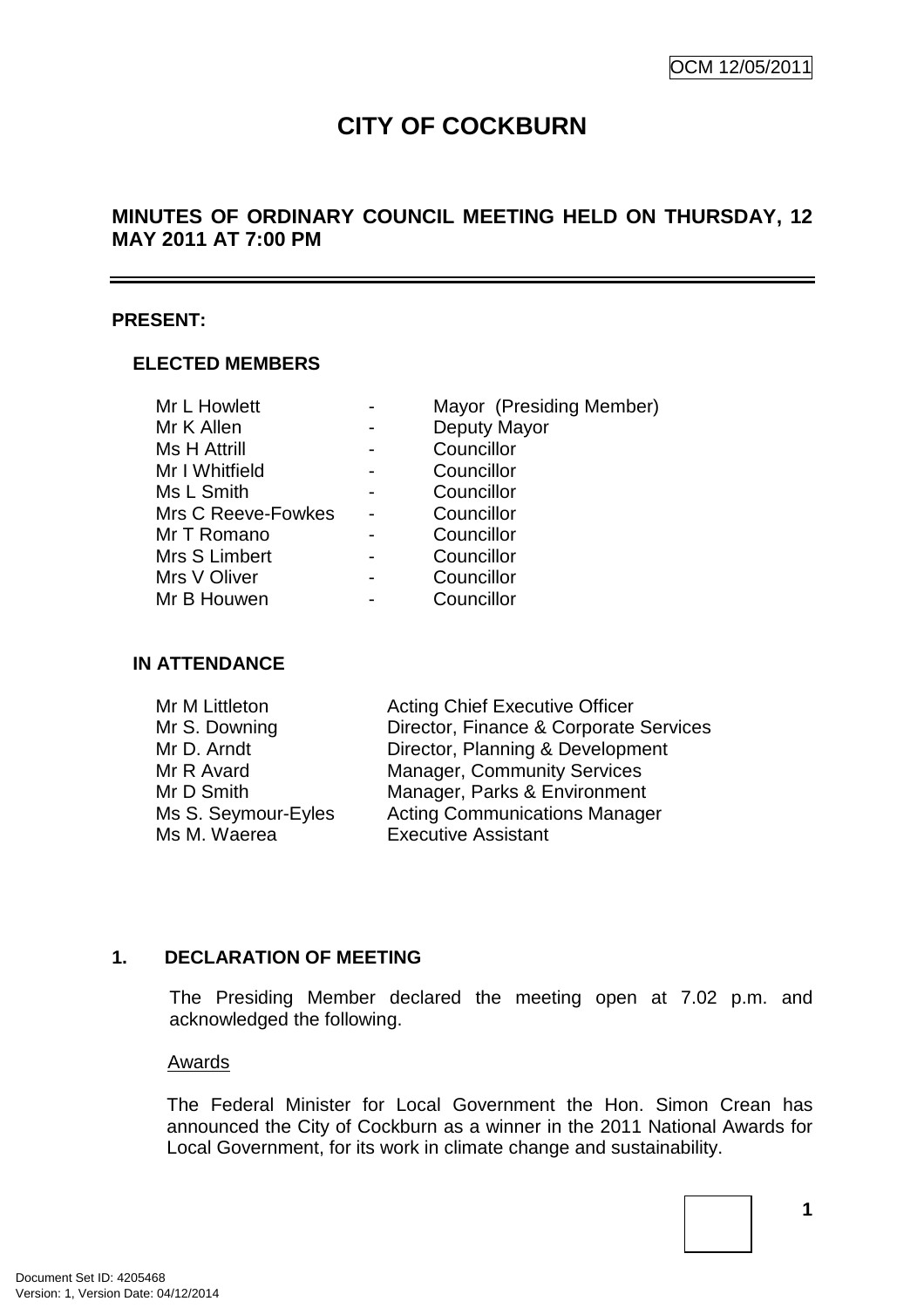The awards recognise local government innovation in a variety of fields. One hundred and fifty two entries were received from across the nation and 17 winners were chosen across 10 categories.

The City will know whether it is the overall local government winner across the 10 categories in about a month's time.

#### **2. APPOINTMENT OF PRESIDING MEMBER (If required)**

Not Applicable.

#### **3. DISCLAIMER (To be read aloud by Presiding Member)**

Members of the public, who attend Council Meetings, should not act immediately on anything they hear at the Meetings, without first seeking clarification of Council's position. Persons are advised to wait for written advice from the Council prior to taking action on any matter that they may have before Council.

#### **4 (OCM 12/5/2011) - ACKNOWLEDGEMENT OF RECEIPT OF WRITTEN DECLARATIONS OF FINANCIAL INTERESTS AND CONFLICT OF INTEREST (BY PRESIDING MEMBER)**

| $\triangleright$ | <b>CIr Tony Romano</b> | $\overline{\phantom{0}}$ | Item $13.1$ |
|------------------|------------------------|--------------------------|-------------|
| $\triangleright$ | CIr Tony Romano        | $\blacksquare$           | Item $14.7$ |
| $\rightarrow$    | <b>CIr Bart Houwen</b> | $\overline{\phantom{0}}$ | Item $15.1$ |

#### **5. APOLOGIES AND LEAVE OF ABSENCE**

Nil

## **6. ACTION TAKEN ON PREVIOUS PUBLIC QUESTIONS TAKEN ON NOTICE**

Nil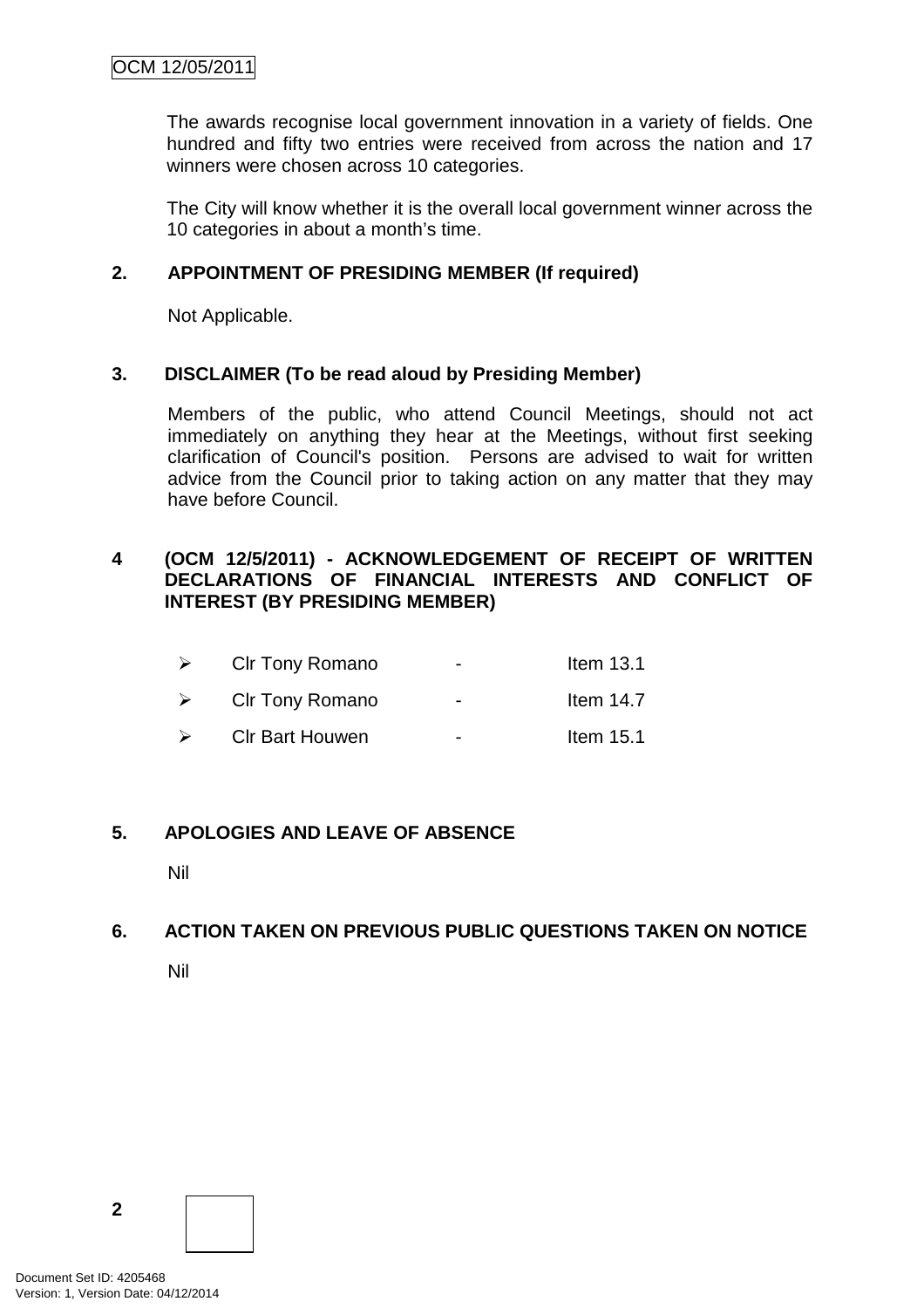## **7 (OCM 12/5/2011) - PUBLIC QUESTION TIME**

#### ITEMS IN WRITING, ON THE AGENDA

#### **Mark & Belinda Searies, Success**

*Agenda Item 14.10 – Scheme Amendment No. 84* 

- Q1. In the Councils response to Jenny Yi GAO & Zhong-Yao JIANG, you stated that "The City must plan for population growth". Why did this planning not take place prior to the sale of the Kirkley Court lots that back directly onto this land? Why should the owners of these properties suffer as a result of this planning being done now, rather than prior to the sale of these lots - in which case we could have chosen to purchase or not, based on the information we have now, but didn't have then. Why should we have to pay for that?
- A1. The State Government Strategy Directions 2031 and Beyond sets the spatial framework for how the metropolitan region will grow. This document was endorsed by the Western Australian Planning Commission in August 2010, which is subsequent to the creation of the lots in this area. Identifying opportunities for infill residential development is considered to be an important way to accommodating population growth. In considering such opportunities however consideration is always given to the amenity of existing residents and hence the reason why the amendment and structure plans were advertised to the residents for comment.
- Q2. In response to objections you also stated that "Visitor parking will be provided in accordance with Residential Design Codes". Have you seen how woefully inadequate the visitor parking is for the Stella apartments directly across the road from Lot 519 Pearson Drive? There are always numerous cars lining Pearson Drive in front of these units and this will only increase.

It is apparent that the parking provisions in the Residential Design Codes are inadequate - will Council and developers account for this fact so as to avoid further congestion and safety issues along Pearson Drive as a result of parked cars?

A2 The Residential Design Codes are the statutory measures which apply across the state and impose a standard requirement for provision of onsite parking for residential development. The City is not in a position to require parking standards higher than those set in the Codes. The City's Rangers currently monitor parking along Pearson Drive and will issue infringements on those vehicles which are found to be parking contrary to the City's Local Laws.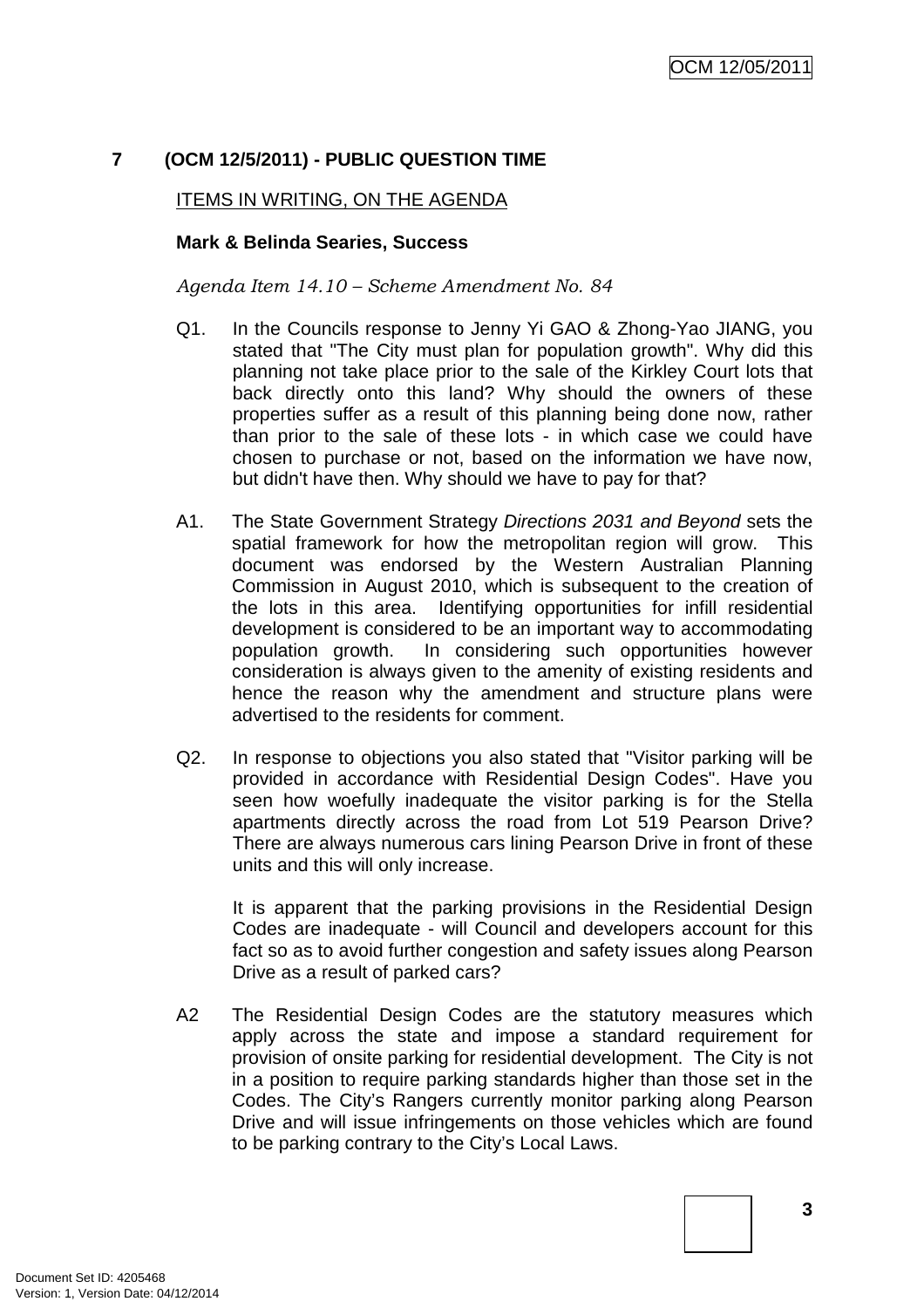- Q3. There are a number of responses to objections stating that "It should be noted that the number of units that would be proposed by the concept plan for a coding of R60 (18 units) could still be achieved under the current coding of R40" that may be the case, but there would have to be some difference in the size of the dwellings therefore a reduction in occupancy, resident and visitors traffic, noise etc. The fact is, the level of potential occupancy is being increased by 50%, does the Council acknowledge that this will have a comparatively negative impact on the factors just stated, and therefore a negative impact on existing residents of Kirkley Court?
- A3. The level of potential occupancy is not being increased by 50% as a result of the proposed rezoning from R40 to R60. The difference between a coding of R40 and R60 is the potential for an additional floor area of 304sqm for Lot 519 Pearson Drive, and 254sqm for Lot 424 Kirkley Court. This equates to an extra 3 apartments (approximately) for each site, assuming a scenario where there is a mix of 1 and 2 bedroom apartments.

 It is not considered that this increased level of development on the sites would have an unacceptable impact on the residential amenity of adjoining residents. This is demonstrated by the concept plans submitted with the Amendment, and future Detailed Area Plans (DAPs) for the sites will deal with design issues in further detail to ensure that an acceptable interface is achieved with the adjacent residential area.

- Q4. Does the Council acknowledge that any increase in density and occupancy on this site will have a detrimental affect on property values of the homes immediately adjacent to Lot 519 Pearson Drive (in Kirkley Court)? What does the Council intend to do about this? Or are they going to allow their constituents to suffer significant financial ramifications all in the name of progress?
- A4. There is no evidence to show that a development of this type would have an impact on property values and that is not a planning matter that is taken into consideration when Council determines applications of this type.
- Q5. In the demographic planning section of the Agenda Paper in regard to this item the Council stated the Strategic Plan/Policy Implications are "To ensure the planning of the City is based on an approach that has the potential to achieve high levels of convenience and prosperity for its citizens." Does the Council believe that making a decision that will have adverse financial ramifications for a number of its existing residents is congruent with this statement?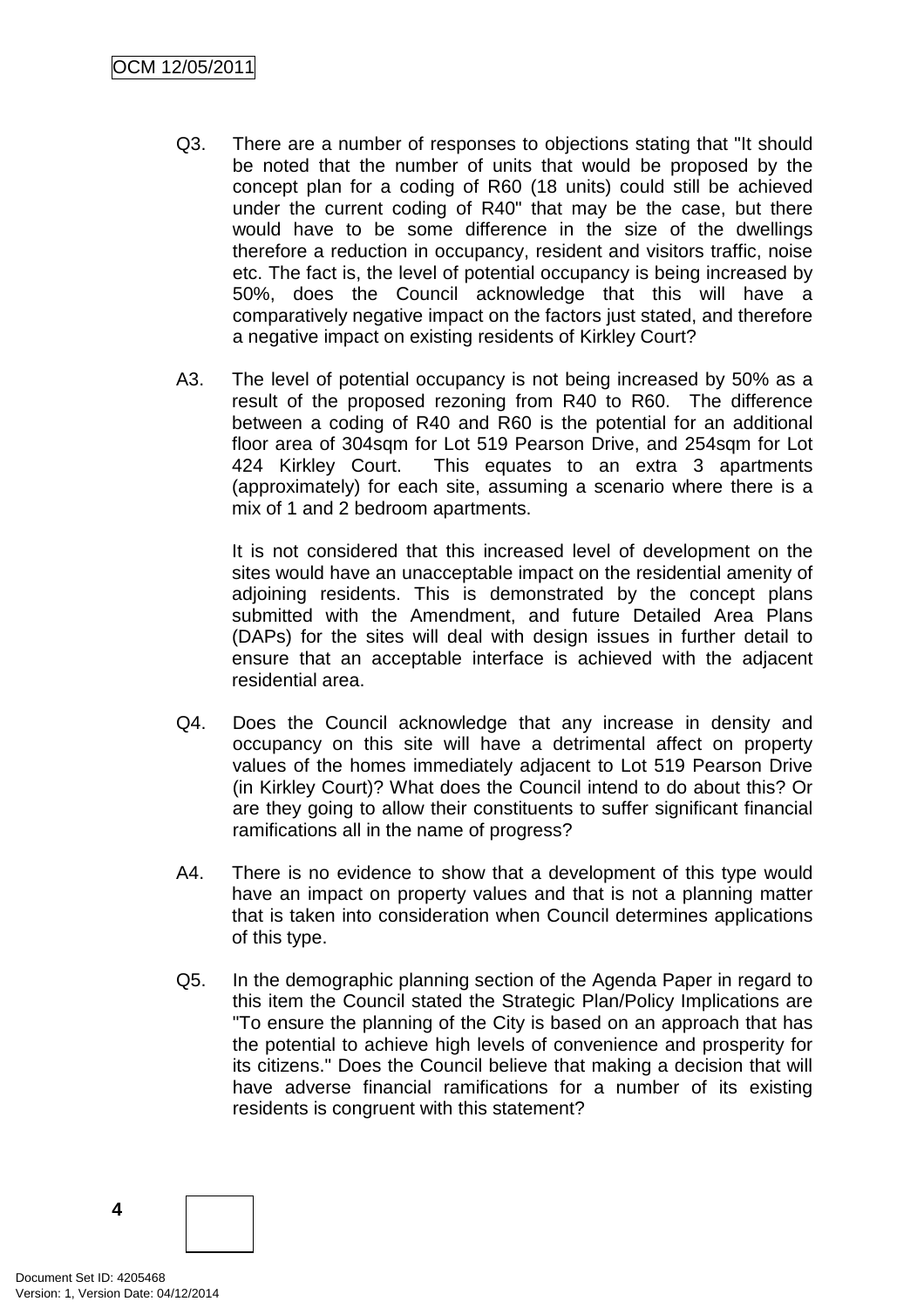A5. As previously indicated, there is no evidence to show that an increase in residential density, does have any adverse impact on values of adjoining properties. In saying that, the issue that you raised in terms of the strategic planning policy implications, in talks about achieving high levels of amenity for its residents, which means both, existing and future.

#### **Jim & Josette Ivester, Atwell**

*Agenda Item 19.2 – Removal of London Plane Tree at 36 Hedges Retreat Atwell* 

- Q1. Is Council aware that this has been a recurring issue where we have had to address problems caused by these roots on at least 7 occasions over a period of 3 years including: a) Laurie Murnane attending from the Council to organise removal when damage was being caused to the driveway. b) Continual removal of surface roots by ourselves (over a period of 3 years) to remove tripping hazards and risk that our children playing football on the lawn will hit their heads on the roots.
- A1. The City is aware that surface roots have been removed from the lawn area and paved driveway over a recurring period of time. These works have been initiated to retain rather than remove the tree.
- Q2. Is Council aware that the tree, which is only 7.5 metres from the foundation, still has significant growth to occur and it's root plate will continue to extend creating a potential risk of further significant property damage and that visible root damage is already within .5m from our home's foundations and that a crack has formed in our home in the vicinity of where the roots from the tree are growing? (see photos)
- A2. The City is aware that as a living entity the tree's canopy and root structure will continue to grow. Pavers have been dislodged on the edge of the drive way and path leading to the front door of the dwelling.
- Q3. Is Council aware that roots from this tree have already caused and are continuing to cause damage to property which has created a safety hazard for the residents and all the visitors to the property in that the path being the only thoroughfare to the front door has been lifted causing a genuine risk that those visiting the property will trip and injure themselves?
- A3. The City is aware that tree roots continue to cause lifting of pavers at the edge of the paved driveway and to the path leading to the front door of the dwelling. Whether that constitutes a genuine risk however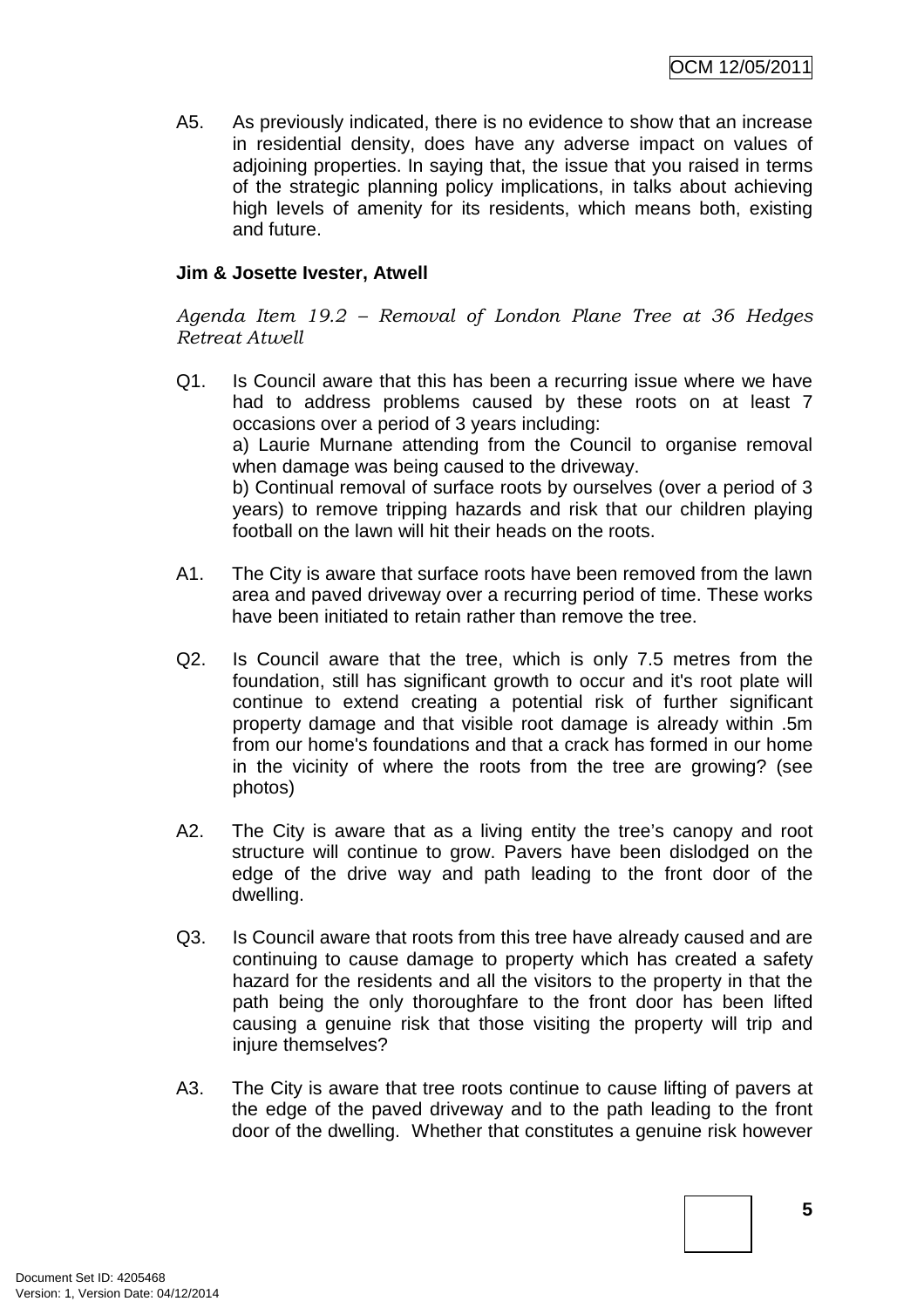is debateable.

- Q4. Is Council aware that no neighbours object to the tree and roots being removed and that we are prepared to have another tree put on Council verge which is more appropriate for the size of our frontage and will not cause the same safety hazards and potential for property damage?
- A4. The City is not aware that neighbours have no objection to the removal of the tree.

 The City is aware that the owners are prepared to have a tree of a different species planted to replace the existing tree.

- Q5. Is Council aware that the same type of tree with the same issues was approved for removal in the adjacent street, Turnbull Close, and removed in the last 2 months and a further 12 other trees from homes in Hedges Retreat and 12 other trees from homes in Turnbull Close have been removed?
- A5. The City recently removed a London Plane Tree in Turnbull Close for significantly different reasons than the request for removal at 36 Hedges Retreat. Each request for tree removal is addressed on its own merits.

 There have not been 12 trees removed in Hedges Retreat or 12 trees removed in Turnbull Close.

#### ITEMS IN WRITING, NOT ON THE AGENDA

#### **Colin Crook, Spearwood**

*Friends of Coogee Beach* 

- Q1. In recent Herald articles it has been stated that "no-one has heard of the Friends of Coogee Beach" and "It's just a phantom front". Does this Council accept the fact that such a group does exist, and plays a prominent part in the cleanliness and maintenance of not only Coogee Beach itself, but other areas of our coastline too. We prefer to stay "informal" and unregimented. Does this mean we do not exist? Will this Council express its support for our "informal" group?
- A1. While Council is appreciative of assistance that volunteers provide in any form towards the upkeep of its facilities, it is aware of this informal group known as the Friends of Coogee Beach Group. Council is aware of and is very appreciative of the efforts of that group in ensuring that the Coogee Beach area is maintained in a clean state.

Document Set ID: 4205468<br>Version: 1, Version Date: 04/12/2014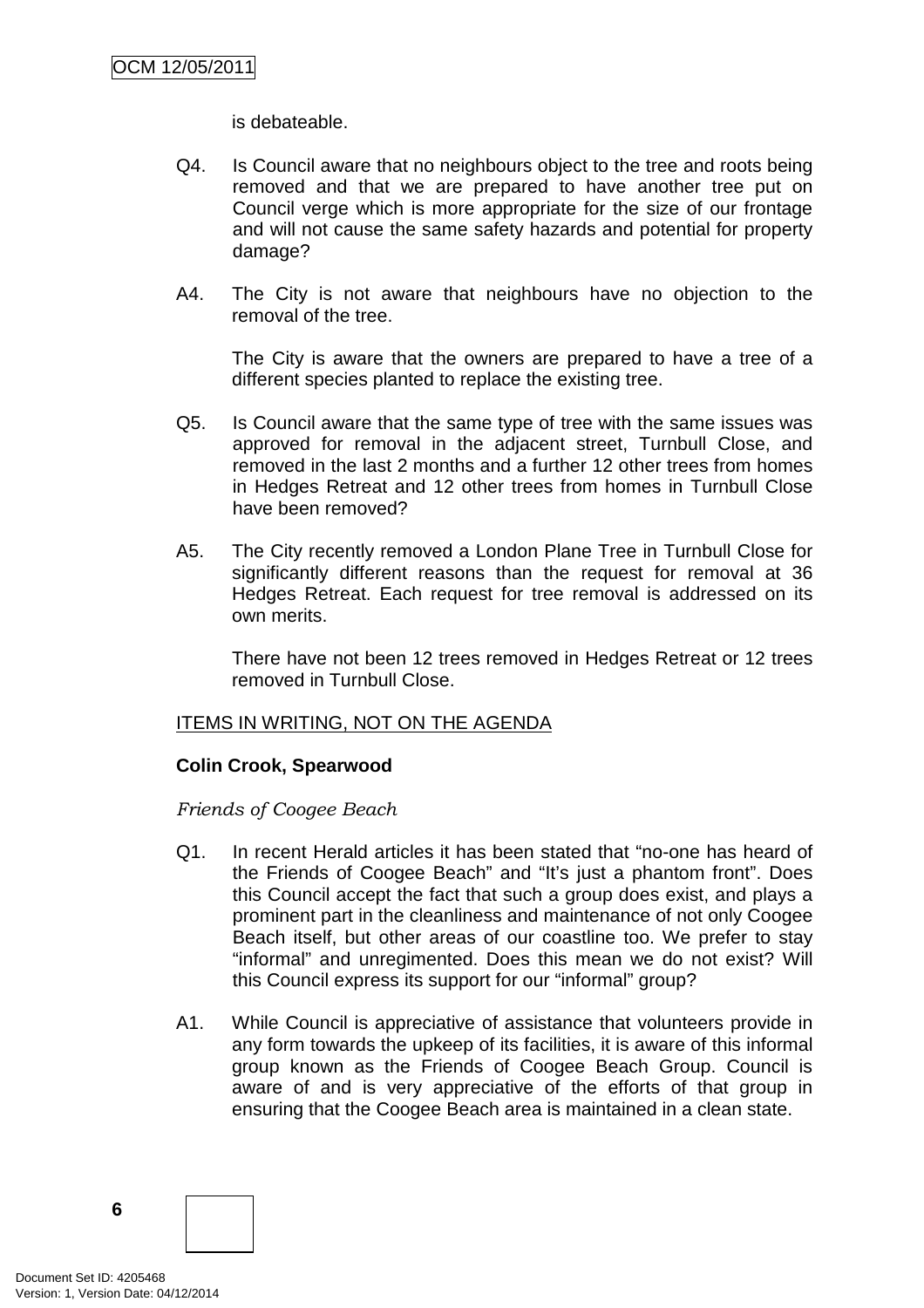#### *Methods of Communicating with Councillors*

- Q2. If a ratepayer is dissatisfied with the present system of contacting a Councillor, what can he/she do about it? The exclusive use of mobile phones is both expensive for ratepayers and provides a Councillor with a shield against good communications. What is wrong with the traditional home telephone and personal contact? Also if a Councillor can no longer provide a ratepayer with direct assistance, what is the ever increasing "communication expenses" being paid for?
- A2. Matters of communication between residents and Elected Members, is a matter for individuals to discuss personally with members.

The communications allowance is a bona fide allowance available to elected members in lieu of submitting individual accounts for verification and subsequent payment, which is a burdensome task and unwieldy administrative process.

#### *Financial Statements in the Annual Report*

- Q3: With regards to Mr Miguels constant comments about the financial statements in the Annual Report, will the Director please explain the "re-appearance" in the balance sheet of 2008, the sum of \$15,998,670 under the new heading of "non-current investments". Is this not the proceeds of the \$10million invested in long term funds back in 2000, which were hidden for a number of years amongst other short term investments? What is the present value of these "surplus funds", which are, I insist, being gambled at risk on world markets?
- A3 The former Mayor and current freeman of the City, Mr Don Miguel, made one comment on the complexity of modern annual reports and as such putting the financial information contained in them beyond the reach of most ratepayers of the City.

 The amount Mr Crook refers to in the 2007/2008 annual financial statements, \$15,998,670, is the amount that Council had invested with a maturity date beyond 12 months and as such was correctly classified as "non-current" investments in the financial statements.

 These funds are not the proceeds of an investment entered into in 2000. I am unaware of any funds held by Council that are hidden. In fact, I have recently pulled out all annual reports in the last 20 years and reviewed to ensure there are no hidden funds.

 As at 30 April 2011, the \$15,998,670 contained in the 2007/2008 annual financial statements now amount to \$6,001,390. The difference of \$9,997,280 has been repaid to Council in full. The \$6m is made up of \$2m in long dated Commonwealth Bank Senior Debt, \$1m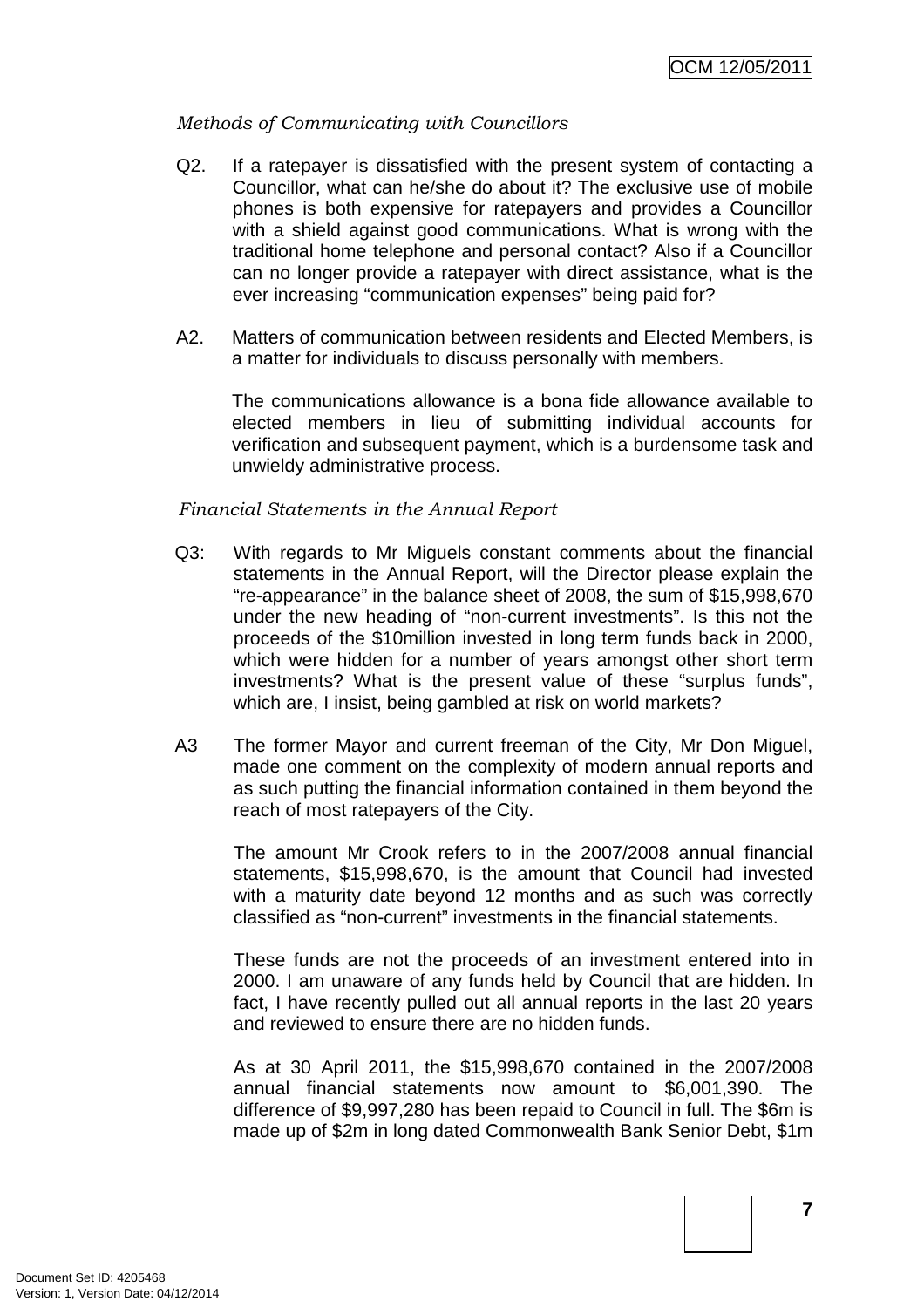in subordinated debt with Deutsche Bank Australia, and \$3m in Australian residential reverse mortgages (fund). All are earning interest at 6% or higher.

*Mr Colin Crook requested at this point, it be put on record he did not agree with the answer to his question.*

#### ITEMS NOT IN WRITING, ON THE AGENDA

#### **Leon Lombardo, Wattleup**

*Agenda Item 21.1 – Tender No RFT 06/2011 – Construction Services – Retaining Wall (Reconstituted Limestone), Spearwood Avenue Bibra Lake WA* 

- Q1. My Company is LKL Contracting. In one section of the agenda report it states for example that LKL Contracting did not provide adequate information regarding experience, particularly with similar scopes of handling reconstituted limestone blocks. With the tender that was provided, there were 3 pages of experience. I have been a preferred supplier of the City of Cockburn for over 10 years and have built virtually every limestone wall and I am just wondering why that was put in?
- A1. Mr Lombardo, I wasn't part of the evaluation panel. The evaluation panel consisted of 2 internal officers and 1 external consultant. They assessed the information provided by all tenderers against the selection criteria and evaluation criteria published and the information contained in each bid was used to assess each tenderer. The information in the report identifies that Scott Construction, who is the recommended supplier scored the most in the cost evaluation section as well as the non-cost evaluation. I would have to discuss your claims or merits against the evaluation criteria offline, however obviously the evaluation panel has conducted their review based on the information that has been provided.

#### ITEMS NOT IN WRITING, NOT ON THE AGENDA

#### **Hilda Sahoy, Naval Base Caravan Park, Shack 515**

#### *Naval Base Shacks*

Q1. You would all be aware that the Naval Base Holiday Association has recently sent Mr Cain a letter stating their strong objection to the fees and market valuation charged for the Naval Base Caravan Park for the 2010/11 period. Will the Mayor and Councillors be provided by the officers, with a detailed breakdown and justification for proposed fees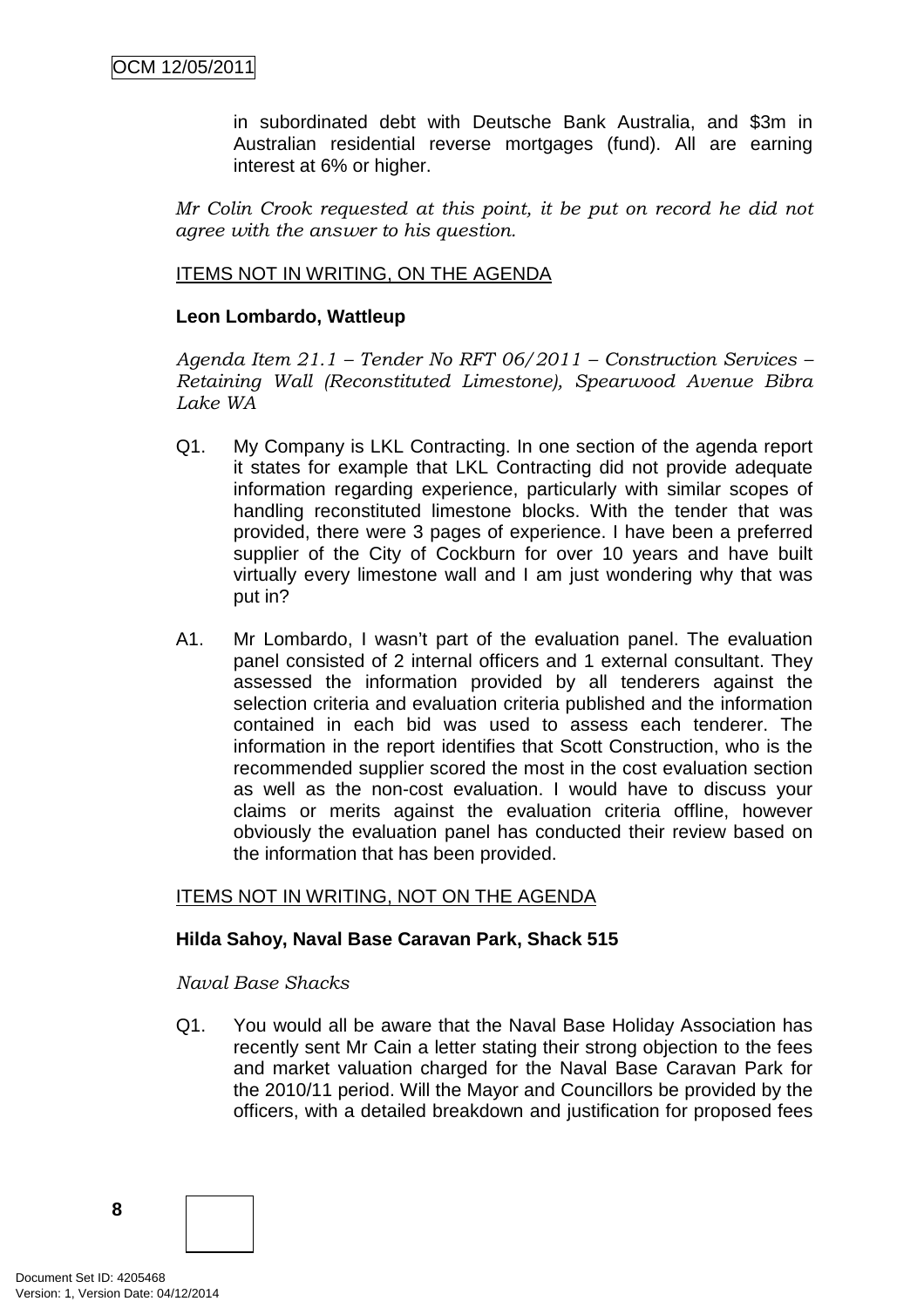and charges for the Naval Base Caravan Park before the 2011/12 budget is put to them for their consideration?

A1. Yes, they will.

#### **Jeff Anderton, Naval Base Caravan Park, Shack 534**

#### *Naval Base Shacks*

 Q1. Will Council consider a freeze on the rate this year. The reason being, and I approached this last month as well. Originally we were told it was updated to a Caravan Park. We find that is not the case now. I had considerable trouble getting the documents for that, though I did get hold of them today. There are big holes in the documents, and I can understand why with \$1 million for sewerage and \$500,000 for power. These are all amounts which are simply not required. People would rather use solar power. We were then told it was based on the removal costs of the buildings that are there and that we are being charged some \$600 per year extra to go towards the anticipated costs of \$6,000. People have removed sites and rebuilt down there, and we have had quotes as late as this week, of \$1000 per site. The whole place could be cleared for a couple hundred thousand, not \$1.38 million as Council is being told.

 We have also been told as late as today, that there is a fee on for each site, that's 178 of them there I believe, of \$345 for rubbish removal. This is ridiculous given that we are only allowed to be there 4 months of the year. I believe that it equates to the green rubbish bins that houses have. We don't have these. When I raised this with Council technical officers, I am also on a Reference Group working with Council to try and resolve the issues here, I am told we are not allowed to discuss the financial details. I am also told that these arguments are relevant because it is based on the valuation Council has had. But Council has compared us with 3 ½ star Caravan Parks with swimming pools and tennis courts, shops and amenities halls, we don't have any of that. We don't even have a laundry. We have no facilities there. We have no costs to Council other than the water that is supplied and the rubbish removal. Please when you are considering your budget, will you consider a freeze for us?

A1. Letters have been sent to the President of the Association and others which state that all of these matters will be considered by the Council during its budget deliberations for the 2011/12 financial year. All correspondence will be tabled when the operating budget is being deliberated by Council.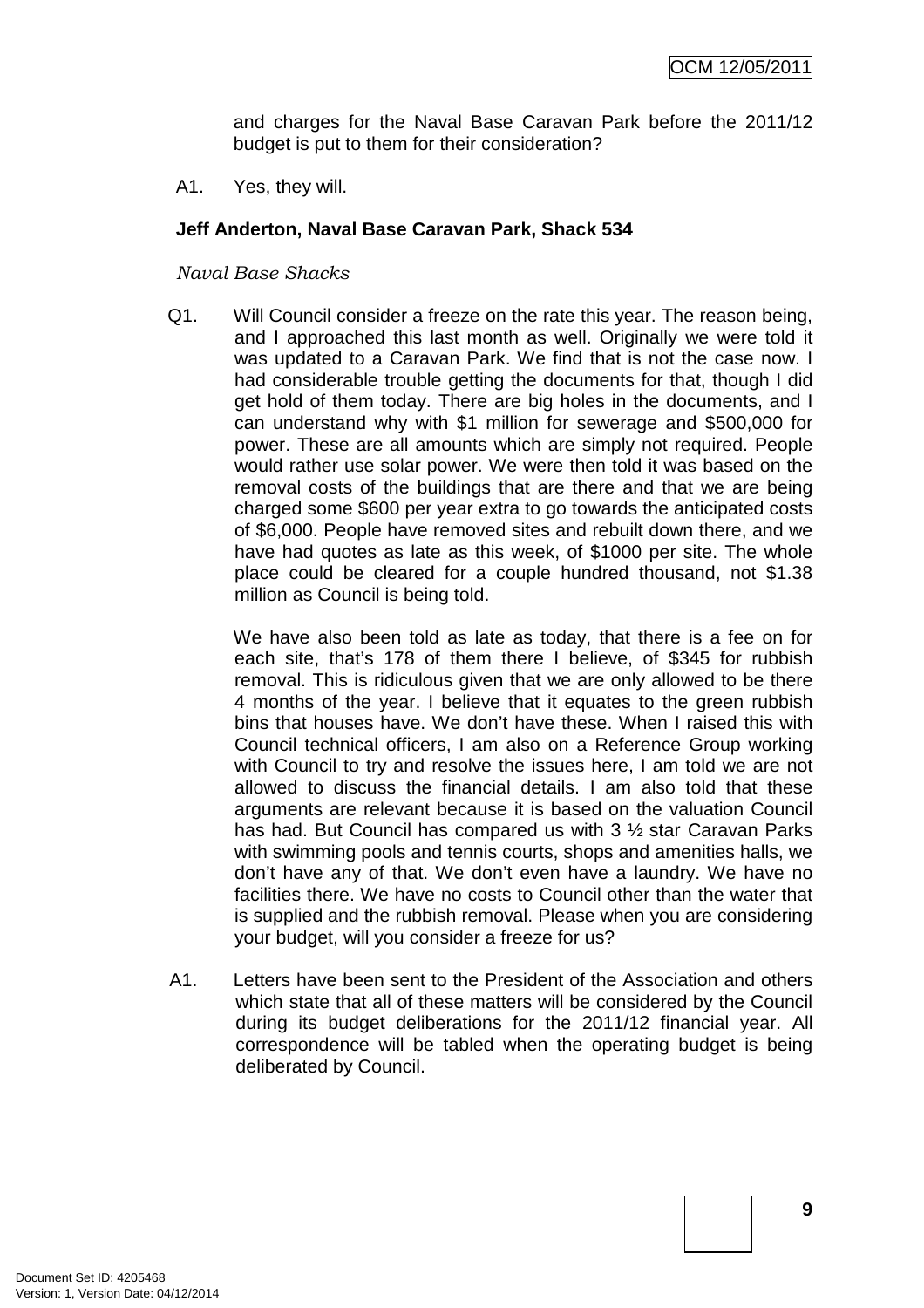#### **Paul Babich, Spearwood**

*Naval Base Shacks* 

- Q1. You commissioned two valuations of the Naval Base Shacks, which cost the City in excess of \$6,000 in 2010. When you used that valuation to hike the shack lease fees, were you aware that we were priced the same as retirement units with mains electricity, plumbing, recreation halls and swimming pools? I just want to make the point that we can only stay there as Mr Anderton said earlier, for 4 months of the year, so our \$3,450, when that is multiplied by the 3, gives a rent of \$10,350 per year which would be equivalent to \$200 per week for a 25m sq shack.
- A1. The Director of Finance and Corporate Services noted he disagreed with Mr Babich's rational. Those matters however will be addressed in Council's budget deliberations.

Mr Babich then requested a copy of valuation reports be provided to Councillors to assist in their decision making during budget deliberations.

#### **Colin Crook, Spearwood**

*Petition to resurface Doolette Street, Spearwood, between Phoenix Road and Spearwood Avenue. (Tabled at the meeting - refer section 10. Deputations and Petitions)* 

Q1. Speaking to residents of Doolette Street, Spearwood I have learned that the general feeling is that this Council has neglected them over the past 10 years.

 Apart from the road itself, which has speed, surface and noise problems, there is a feeling that the general appearance of the street has been allowed to deteriorate. Tired looking roundabouts and indistinct road marking give an appearance of neglect. A dangerous situations is obvious on the southwest corner of the large Spearwood Avenue roundabout. A barrier has been needed for many years past, with reported incidents having been regularly observed.

 Who is to blame for this state of affairs? Is it our 3 West Ward Councillors? Or is the Director of Planning? Or is it the Director of Engineering? Or is it the fault of the ratepayers who are perhaps too docile or disinterested to ask their Council to do what we pay our rates for?

 Whatever it is the people of Doolette St, are now asking this Council to resurface their street with monies allotted to this upcoming budget for the years 2011/2012.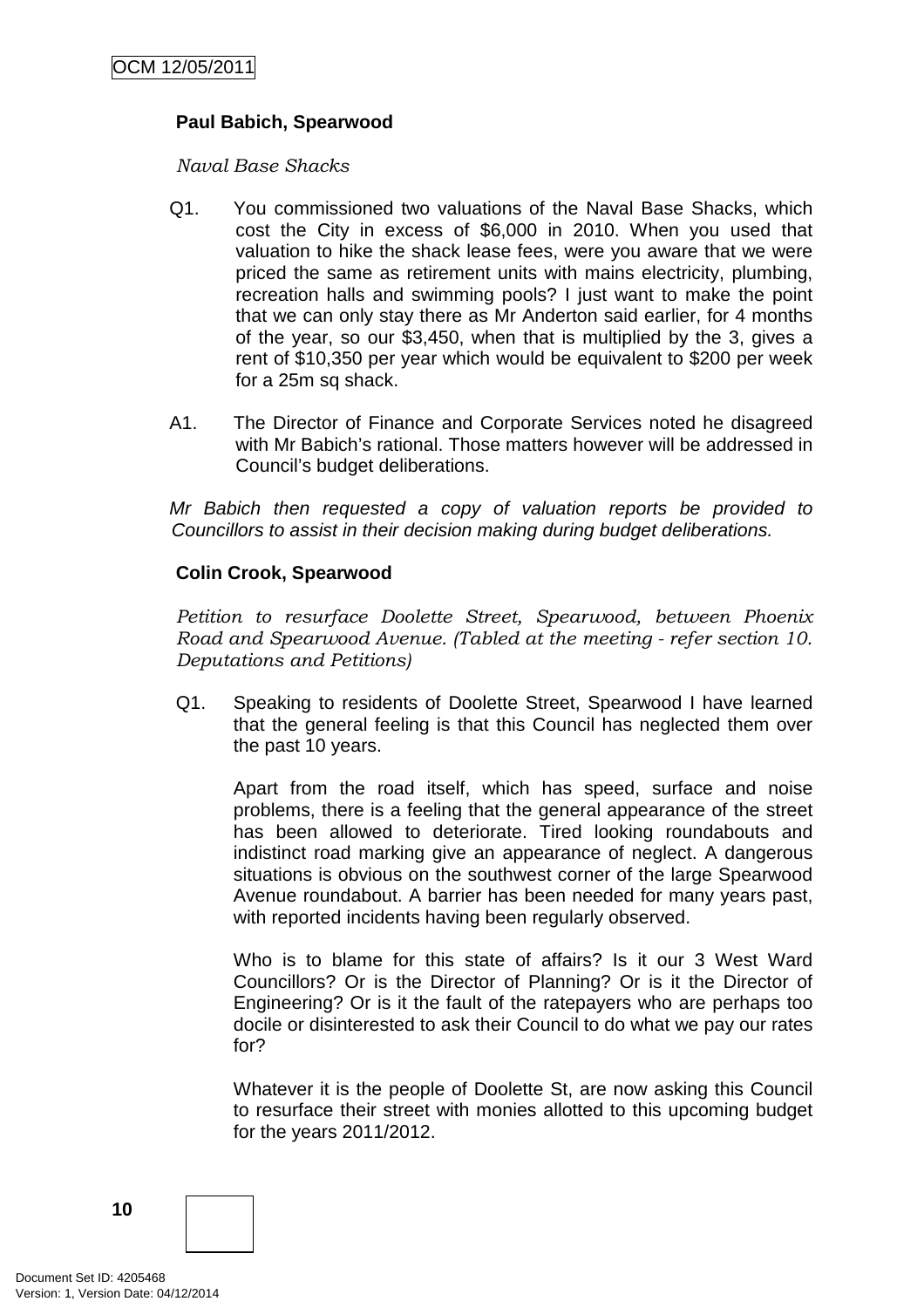They do not believe that it is fair that they should have to wait 3 or 4 more years on top of the 20 years since this road was last touched.

 Can Mr Downing provide them with information about other roads in Cockburn, which are in a worse state and deserve priority?

- A1. 18 months ago the City of Cockburn undertook a comprehensive evaluation of its road network, including Doolette Street, where every road was assessed based on condition. Doolette Street has been identified for resurfacing within the next 5 years, but it is currently not as high a priority as a range of other roads that are within the City. We can certainly provide the residents a detailed list of the roads we are proposing to resurface. I also advise that I have undertaken a visual inspection of Doolette Street myself, and can confirm that Doolette Street will certainly survive until such time as it is resurfaced under our program.
- Q2. How many roads can you resurface in 5 years?
- A2. The city expends \$900,000 on its road resurfacing program annually. The exact distance that we complete through application of those funds differs from one program to the next.

*At this point, a further question was tabled by Mr Colin Crook which will be responded to in writing due to the conclusion of Public Question Time as advised by the Presiding Member.* 

#### **8. CONFIRMATION OF MINUTES**

#### **8.1 (MINUTE NO 4497) (OCM 12/5/2011) - ORDINARY COUNCIL MEETING - 14 APRIL 2011**

#### **RECOMMENDATION**

That Council adopt the Minutes of the Ordinary Council Meeting held on Thursday 14 April, as a true and accurate record, subject to amendment to the "Deputations and Petitions", by deleting the words "Anna Friar", and replacing with the words "a friar, and also by her mother, Mrs Micheline van der Beken,".

#### **COUNCIL DECISION**

MOVED Clr H Attrill SECONDED Clr I Whitfield that the recommendation be adopted.

## **CARRIED 10/0**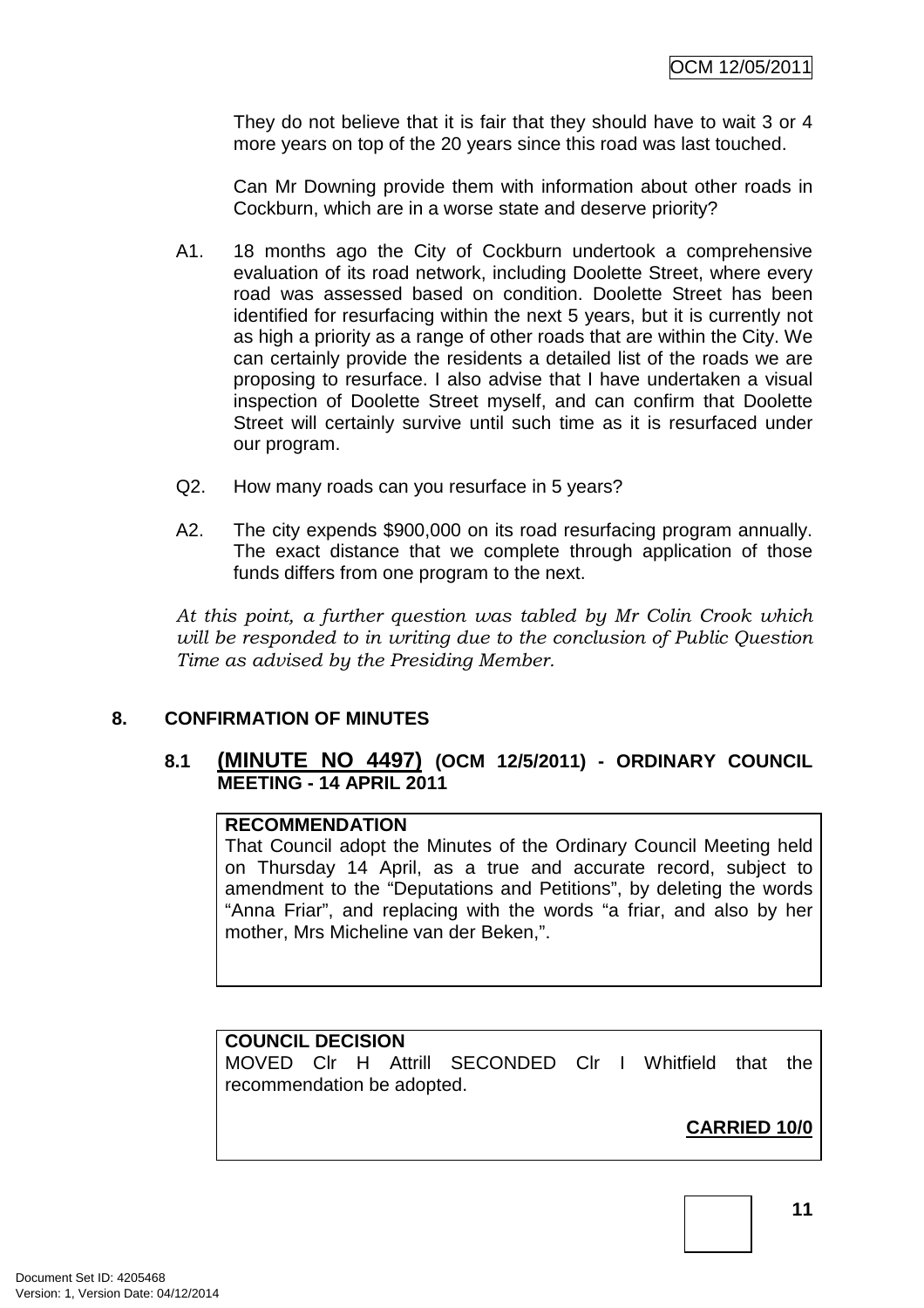OCM 12/05/2011

#### **9. WRITTEN REQUESTS FOR LEAVE OF ABSENCE**

Nil

#### **10 (OCM 12/5/2011) - DEPUTATIONS AND PETITIONS**

DURING PUBLIC QUESTION TIME, THE FOLLOWING PETITION WAS PRESENTED TO COUNCIL.

Colin Crook tabled a petition he had received containing 35 signatures from residents and ratepayers who support the petition to resurface Doolette Road, Spearwood, between Phoenix Road and Spearwood Avenue.

#### **11. BUSINESS LEFT OVER FROM THE PREVIOUS MEETING (If adjourned)**

Nil

#### **12. DECLARATION OF COUNCILLORS WHO HAVE NOT GIVEN DUE CONSIDERATION TO MATTERS IN THE BUSINESS PAPER**

Nil

#### **13. COUNCIL MATTERS**

 AT THIS POINT IN THE MEETING, THE TIME BEING 7:43 P.M, THE FOLLOWING ITEMS WERE CARRIED BY AN "EN BLOC" RESOLUTION OF COUNCIL:

| $\vert$ 14.2 | 14.5  | 15.2 | 16.1 | 16.5 | 19.1 |
|--------------|-------|------|------|------|------|
| 14.3         | 14.8  |      | 16.2 |      | 19.3 |
| 14.4         | 14.10 |      | 16.4 |      |      |

#### **DECALRATION OF INTEREST**

The Presiding Member advised the meeting that he had received a declaration of interest as follows:

#### **Clr Tony Romano**

Clr Romano declared an interest pursuant to Regulation 11 of the Local Government (Rules of Conduct) Regulations 2007. The nature of the interest, being that he is a member of the Melville Cockburn Chamber of commerce and the Chairman of Business Foundations (Inc), which is a potential recipient of a grant from council, as contained in the Minutes.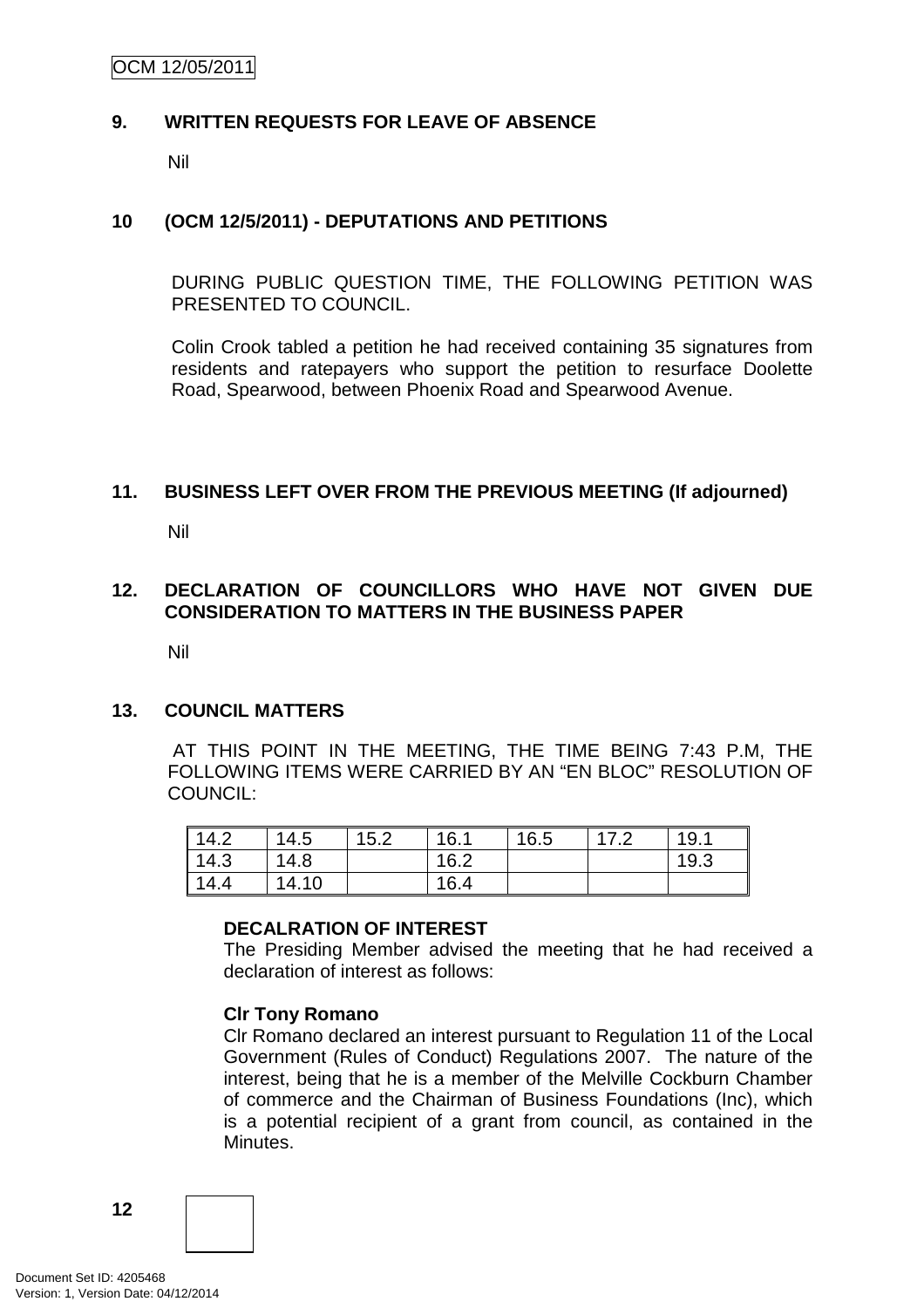#### CLR ROMANO AND LEFT THE MEETING THE TIME BEING 7.44 PM

#### **13.1 (MINUTE NO 4498) (OCM 12/5/2011) - MINUTES OF THE GRANTS AND DONATIONS COMMITTEE MEETING - 02 MAY 2011 (CR/G/003) (R AVARD) (ATTACH)**

#### **RECOMMENDATION**

That Council receive the Minutes of the Grants and Donations Committee meeting held on 2 May 2011, and adopt the recommendations contained therein

#### **COUNCIL DECISION**

MOVED Mayor L Howlett SECONDED Clr S Limbert that Council receive the Minutes of the Grants and Donations Committee Meeting as attached to the Agenda and adopt the recommendations contained within, subject to the following notation for referral to the next meeting of the Grants and Donations Committee:

- (1) The Presiding Member to be shown as Deputy Mayor Allen; and
- (2) Item 9.1, Minute No. 35 to be amended to read under the heading Committee Recommendation:

"Moved Mayor Howlett, Seconded Clr Carol Reeve-Fowkes, that \$1500 be granted towards sponsorship to Jessica Cox towards dance training at the Australian Ballet School".

## **CARRIED 9/0**

#### **Reason for Decision**

To reflect an accurate account of decisions that were carried.

#### **Background**

The Council of the City of Cockburn established the Grants and Donations Committee to recommend on the level and the nature of grants and donations provided to external organisations and individuals. The Committee is also empowered to recommend to Council on donations and sponsorships to specific groups and individuals.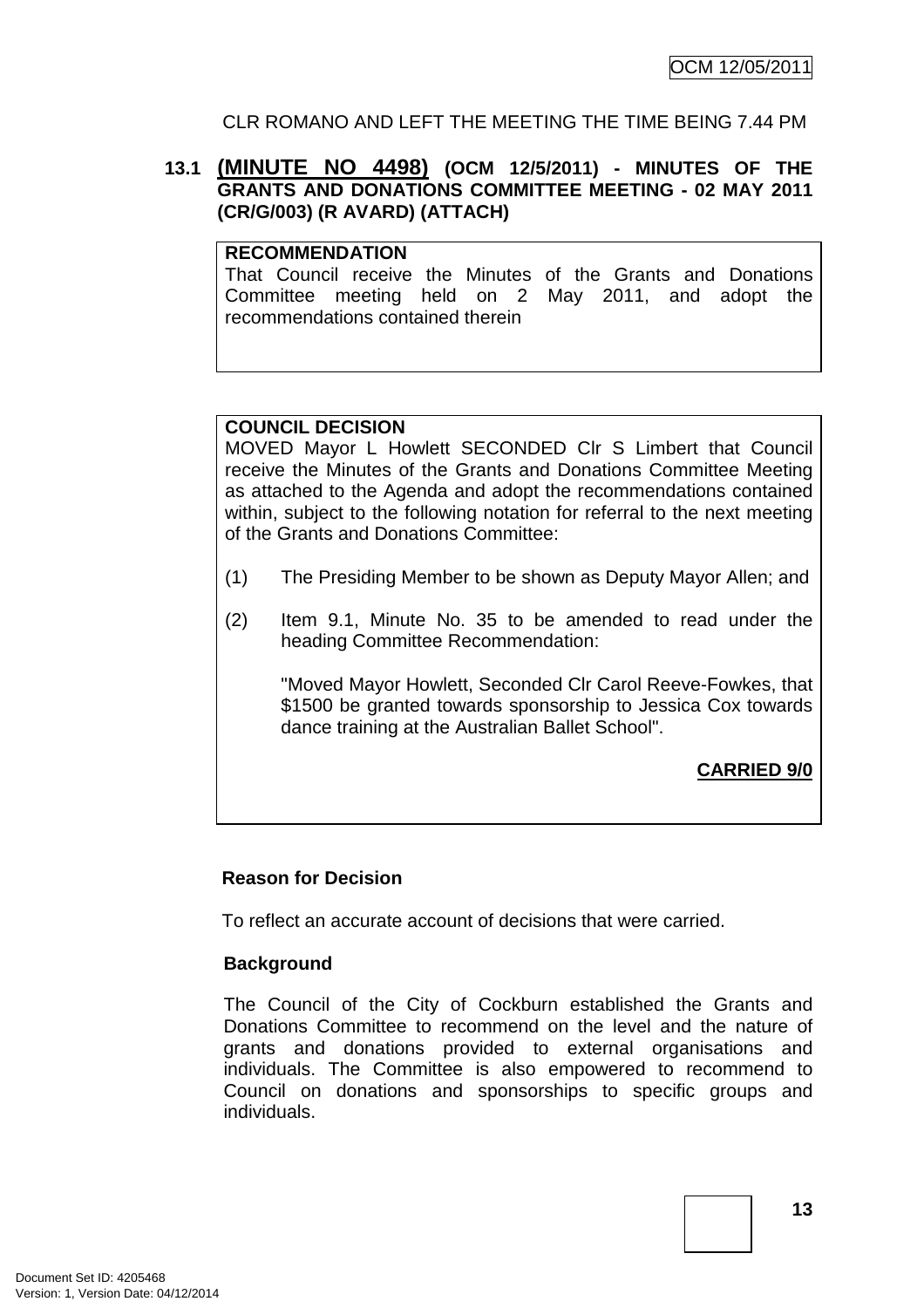#### **Submission**

To receive the Minutes of the Grants and Donations Committee and adopt the recommendations of the Committee.

#### **Report**

Council approved a budget for grants and donations for 2010/11 of \$816,057. The Grants and Donations Committee is empowered to recommend to Council how these funds are to be distributed.

At its meeting of 19 July 2010 the Committee recommended a range of allocations of grants, donations and sponsorship which were duly adopted by Council on 12 August 2010.

Following the September 2010 round of grants, donations and sponsorship funding opportunities, the Committee, at its meeting of 13 October 2010, recommended a revised range of allocations which were duly adopted by Council on 11 November 2010.

The March 2011 round of grants, donations and sponsorship funding opportunities has now closed and at its meeting of 02 May 2011, considered revised allocations for the remainder of the 2010/11 grants and donations budget, as well as the following applications for donations and sponsorship.

A summary of the donations for general operating expenses recommended to Council are as follows:

| • Birthrites: Healing After Caesarean Inc\$1,400         |  |
|----------------------------------------------------------|--|
|                                                          |  |
|                                                          |  |
| • Hamilton District Council (Chaplaincy) \$9,000         |  |
|                                                          |  |
| • South Lake Ottey Family & Neighbourhood Centre \$5,000 |  |
|                                                          |  |

A summary of the sponsorship recommended by the Committee is as follows:

| • Terry Rees - Blind Ten Pin Bowling Nationals\$300 |  |
|-----------------------------------------------------|--|
|                                                     |  |
| • Nicola Beynon – Publishing Pilgrimage\$2,000      |  |
|                                                     |  |
| • Success Primary School P & C - Fete\$1,500        |  |
|                                                     |  |
| • Melville Cockburn Chamber of Commerce\$20,000     |  |
|                                                     |  |

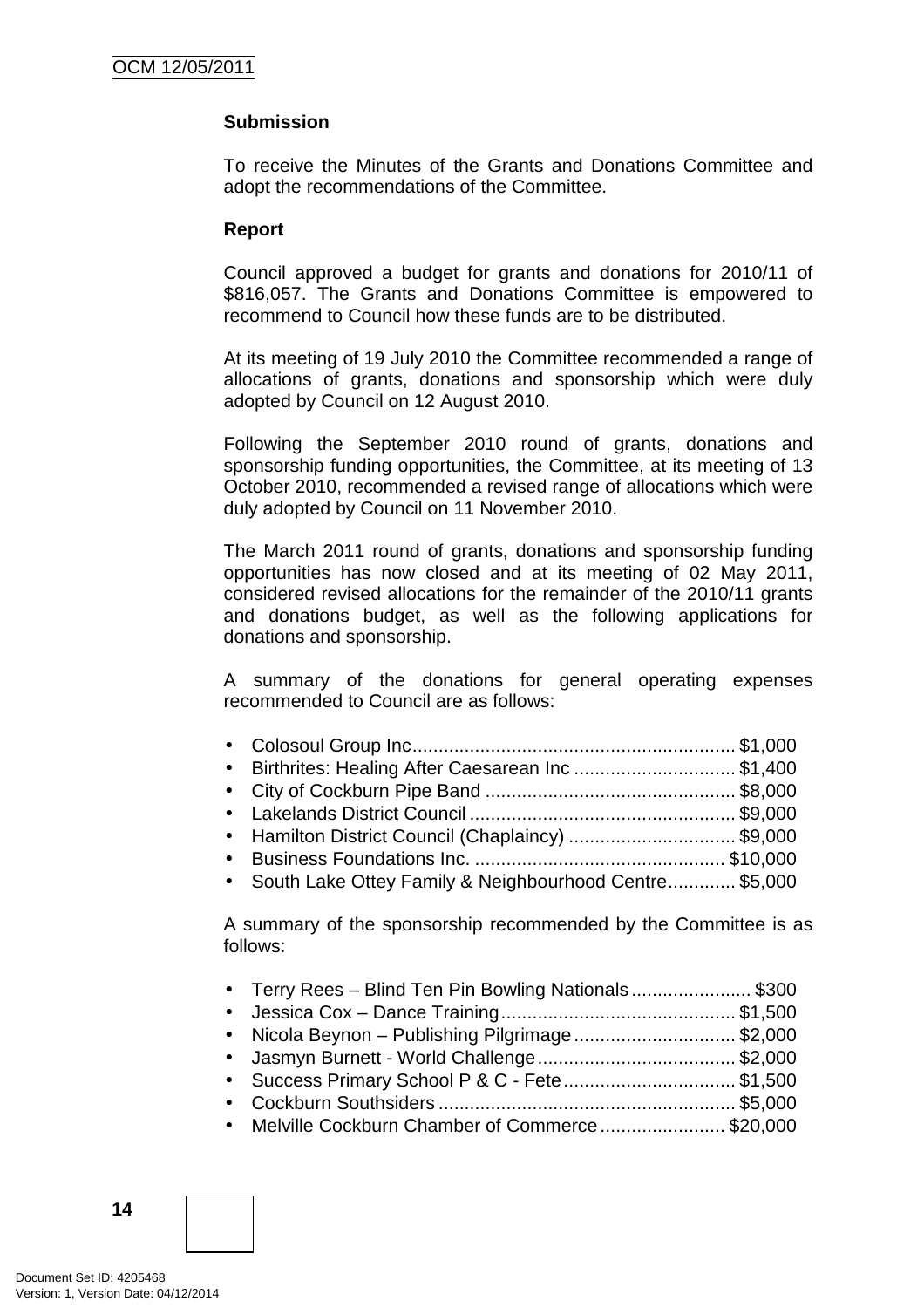#### **Strategic Plan/Policy Implications**

#### **Governance Excellence**

• To conduct Council business in open public forums and to manage Council affairs by employing publicly accountable practices.

#### **Budget/Financial Implications**

Council approved a budget for grants and donations for 2010/11 of \$816,057.

Following is a summary of the grants, donations and sponsorship allocations proposed by the Committee.

| Committed/Contractual Donations\$186,366 |  |
|------------------------------------------|--|
|                                          |  |
|                                          |  |
|                                          |  |
|                                          |  |

The next Grants and Donations Committee Meeting will be held in July 2011 to recommend allocations for 2011/12. The next round of grants, donations and sponsorship funding will be advertised in August/September 2011.

#### **Legal Implications**

N/A

## **Community Consultation**

In the lead up to the March 2011 round, grants, donations and sponsorship funding opportunities were promoted through the local media and Council networks. The promotional campaign has comprised:

- Three advertisements running fortnightly in the Cockburn Gazette's City Update on 15/02/11, 1/03/11 and 15/03/11.
- Four advertisements running fortnightly in the City of Cockburn Email Newsletter on 3/02/11, 15/02/11, 1/03/11 and 15/03/11.
- Promotion to community groups through the Community Development Service Unit email networks and contacts.
- All members of the Cockburn Community Development Group, Regional Parents Group and Regional Seniors Group have been encouraged to participate in the City's grants program.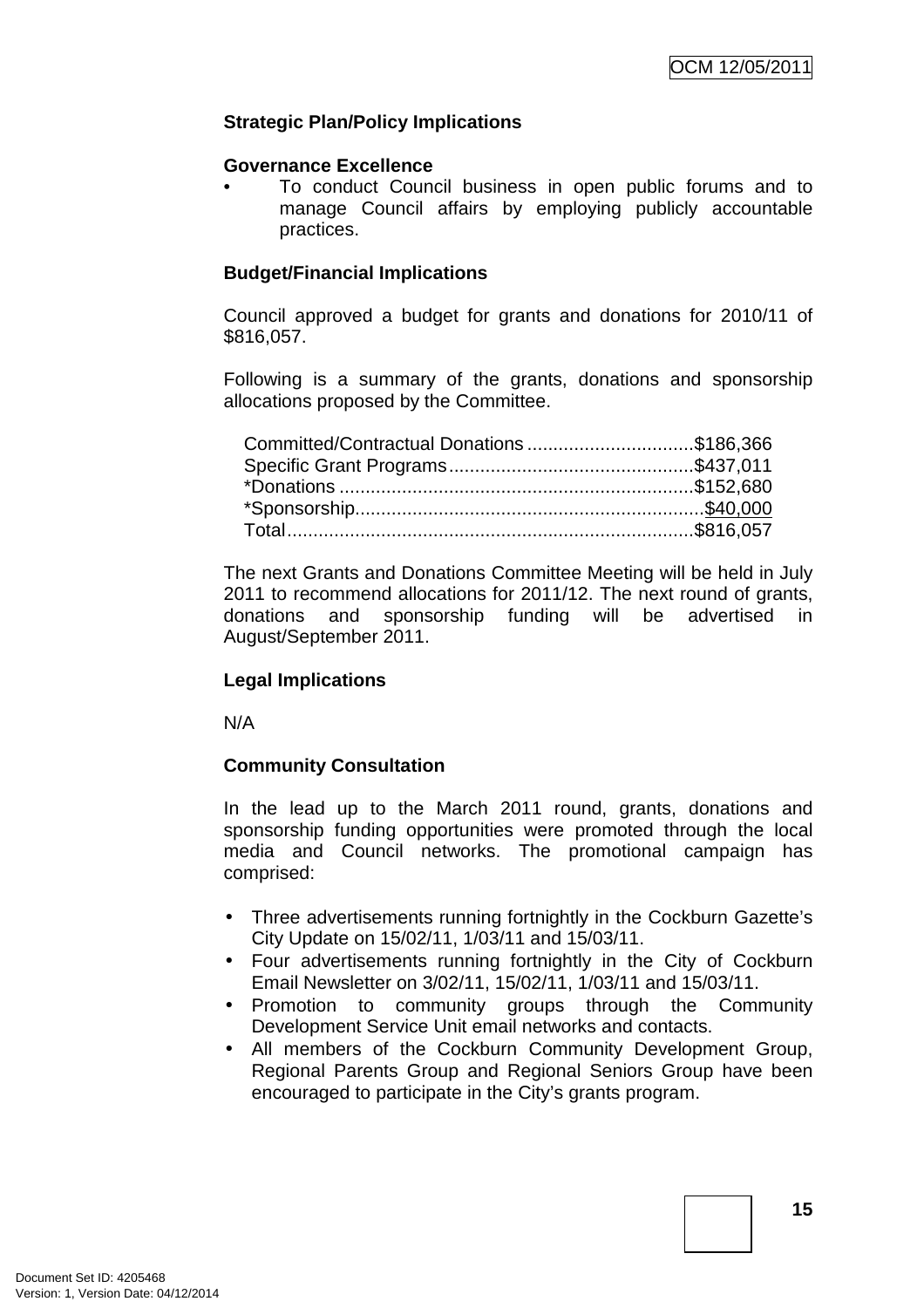## **Attachment(s)**

Minutes of the Grants and Donations Committee Meeting held on 2 May, 2011.

## **Advice to Proponent(s)/Submissioners**

N/A

#### **Implications of Section 3.18(3) Local Government Act, 1995**

Nil

CLR ROMANO RETURNED TO THE MEETING THE TIME BEING 7.46 PM.

THE PRESIDING MEMBER ADVISED CLR ROMANO OF THE DECISION OF COUNCIL WHILE HE WAS ABSENT FROM THE MEETING.

## **14. PLANNING AND DEVELOPMENT DIVISION ISSUES**

**14.1 (MINUTE NO 4499) (OCM 12/5/2011) - DEVELOPMENT ASSESSMENT PANELS - NOMINATION OF TWO (2) MEMBERS AND TWO (2) ALTERNATE MEMBERS BY COUNCIL TO THE SOUTH WEST METROPOLITAN AREA JOINT DEVELOPMENT ASSESSMENT PANEL (T WATSON) (PS/C/005) (ATTACH)** 

**RECOMMENDATION**

That Council

- (1) appoints Clr \_\_\_\_\_\_\_\_\_ and Clr \_\_\_\_\_\_\_\_\_ to the South West Metropolitan Area Joint Development Assessment Panel; and
- (2) provides the names of its nominated members to the Minister for Planning for appointment.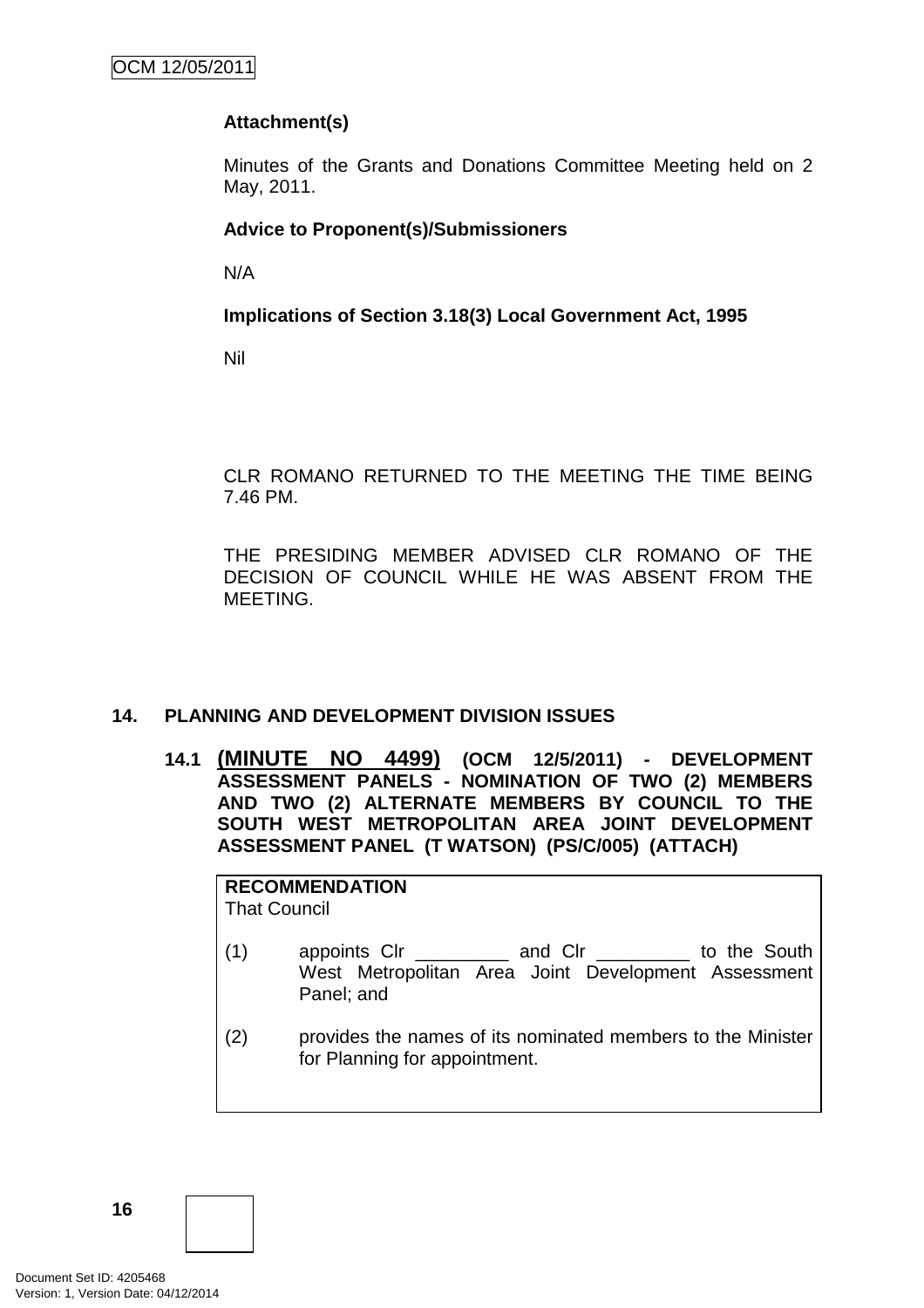#### **COUNCIL DECISION**

MOVED Mayor L Howlett SECONDED Clr S Limbert that Council:

- (1) nominate Mayor Logan Howlett as one of its two members to the South West Metropolitan Area Joint Development Assessment Panel ("SWMAJDAP"); and
- (2) advise the Minister for Planning of the above nomination for appointment to the SWMAJDAP.

## **CARRIED BY CASTING VOTE OF PRESIDING MEMBER 5/5**

NOTE: Three additional motions were put and carried in relation to this item and they are shown at the end of this report.

#### **Background**

In a bid to streamline and improve the planning approvals process in Western Australia, State Parliament passed the Approvals and Related Reforms (No. 4) (Planning) Act 2010 (the '2010 Amendment Act') in August 2010. With the exception of Part 3, the bulk of the provisions of the 2010 Amendment Act came into effect on the 22<sup>nd</sup> November 2010.

#### **Submission**

N/A

## **Report**

The 2010 Amendment Act resulted in a number of amendments to the Planning and Development Act 2005 (PD Act). Part 3 in particular, introduces a new Part 11A – Development Assessment Panels, into the PD Act. To give new effect to these provisions, the Planning and Development (Development Assessment Panels) Regulations 2011 ('DAP Regulations') have been introduced. The DAP Regulations provide the heads of power enabling the operation, constitution and administration of DAPs.

As described in the Western Australian Planning Commission (WAPC) Planning Bulletin 106/2011, DAPs are panels comprising a mix of technical experts and local government representatives with the power to determine applications for development approvals in place of the relevant decision making authority. The introduction of DAPs is one of the fundamental principles of the national Development Assessment Forum's leading practice model for development assessment.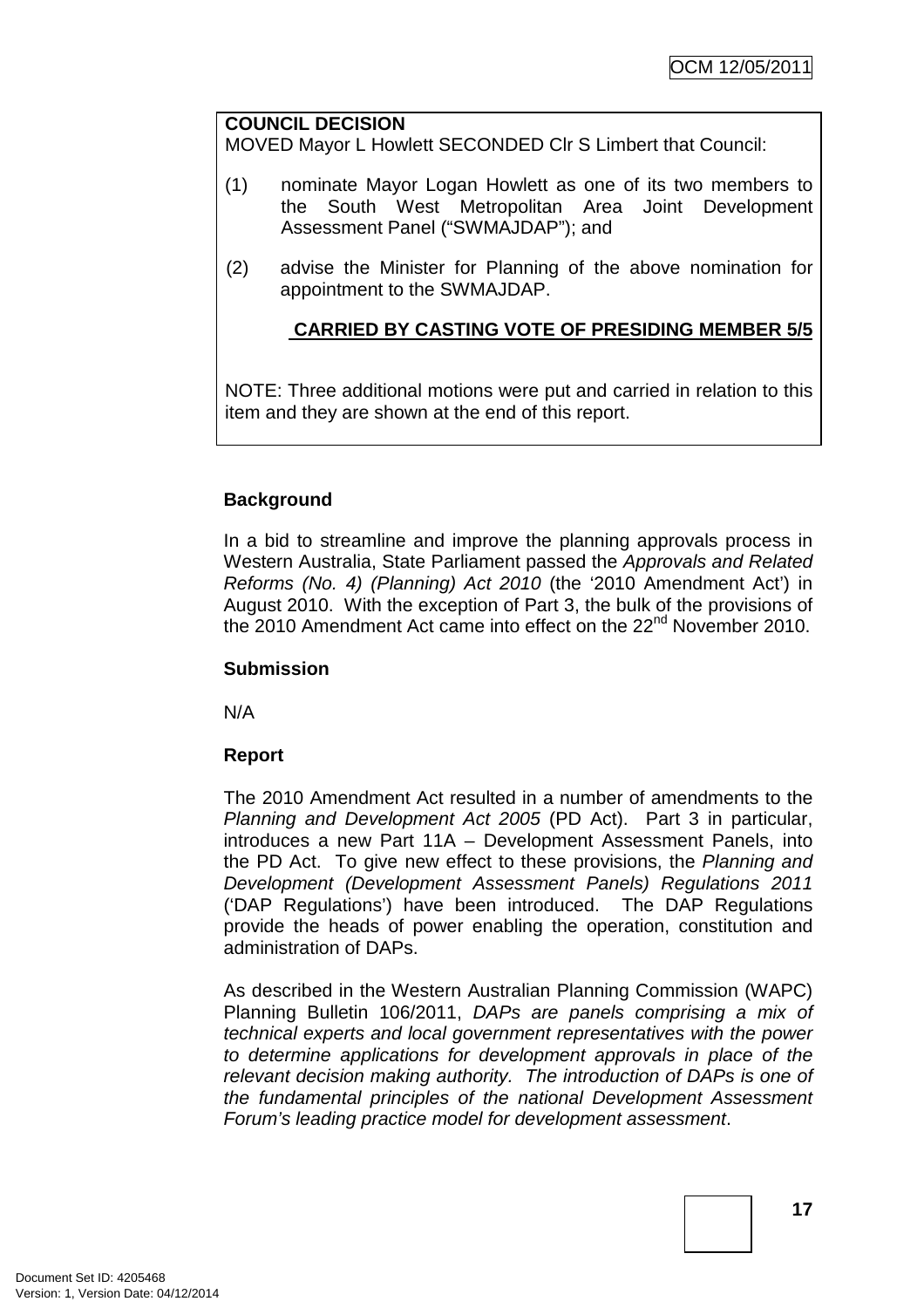A total of 15 DAPs will be established by the Minister for Planning on 2 May 2011. DAPs will comprise the following membership:

- Two (2) local government representatives.
- Three (3) specialist members, one of whom will be the presiding member, one who will be the deputy presiding member, and one who will otherwise possess relevant qualifications and/or expertise.

Local authorities are responsible for nominating their two DAP representatives from their pool of elected members (Councillors). When determined, a Local Authority provides the names of its nominated panel members to the Minister for appointment, following which the names of members appointed to each DAP will be published on the DAP website maintained by the Department of Planning.

A local authority is also required to nominate two (2) alternate members. The alternate members replace permanent local government DAP members when required (due to illness, leave or other cause). Alternate members can only sit in replacement of a permanent local member where they generally share the same knowledge and/or experience as the permanent member.

In the event a local authority fails to nominate two elected representatives within the specified time frame, the Minister has the power to appoint two alternative community representatives. The DAP Regulations require these persons to be local residents, with sufficient local knowledge and/or appropriate experience whereby in the opinion of the Minister, they can suitably represent the interests of their local community.

In all instances, nominated DAP and alternate members are required to undergo mandatory training before they can sit on a DAP. Training addresses the Western Australian planning and development framework, planning law, the operation of a DAP, the DAP Code of Conduct and the expected behavior of DAP members.

DAP members will be paid by the Department of Planning where they successfully complete the required training (\$400). DAP members attending a DAP meeting will also be paid a sitting fee of \$400 per meeting. Similarly, reimbursement of all travel expenses incurred when attending a DAP meeting is provided for by the DAP Regulations.

All DAP members are appointed for a term of two (2) years.

DAPs will typically meet on a monthly basis. The City of Cockburn will form part of a Joint Development Assessment Panel (JDAP) for the South West Metropolitan Area. Other local authorities comprising this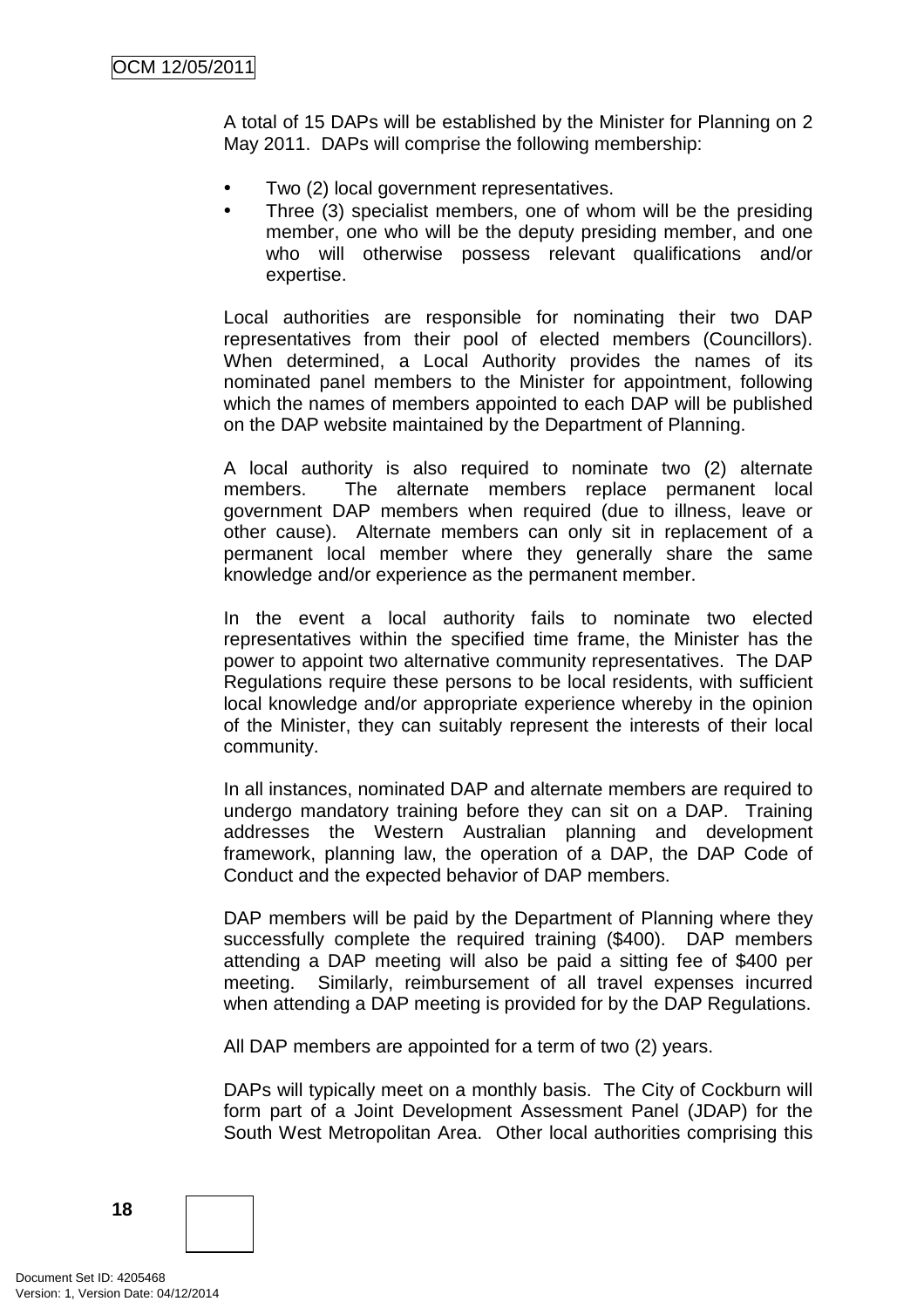JDAP include the Cities of Fremantle and Rockingham, and the Town's of East Fremantle and Kwinana.

The two appointed local government members are required to attend a JDAP meeting when an application for development within their local authority is to be determined. It is unlikely, therefore, that Cockburn members will be required to attend meetings every month (notwithstanding the holding of a meeting should applications from other local authorities be required to be determined).

In accordance with the DAP Regulations, local authorities are required to submit the names of their nominated DAP and alternate members to the Minister within 40 days of the establishment of the DAPs. As the DAPs will be formally created on 2 May 2011, local government authorities need to submit their member names by 13 June 2011.

#### **Strategic Plan/Policy Implications**

#### **Governance Excellence**

• To conduct Council business in open public forums and to manage Council affairs by employing publicly accountable practices.

#### **Budget/Financial Implications**

There are no budgetary or financial implications arising from the nomination and appointment of Councillors to the JDAP. Sitting fees will be provided directly to the members by the Commission.

#### **Legal Implications**

Planning and Development Act 2005 (as amended) Approvals and Related Reforms (No. 4) (Planning) Act 2010 Planning and Development (Development Assessment Panels) Regulations 2011

#### **Community Consultation**

N/A

## **Attachment(s)**

Planning Bulletin 106/2011 – New legislative provisions for Development Assessment Panels.

## **Advice to Proponent(s)/Submissioners**

N/A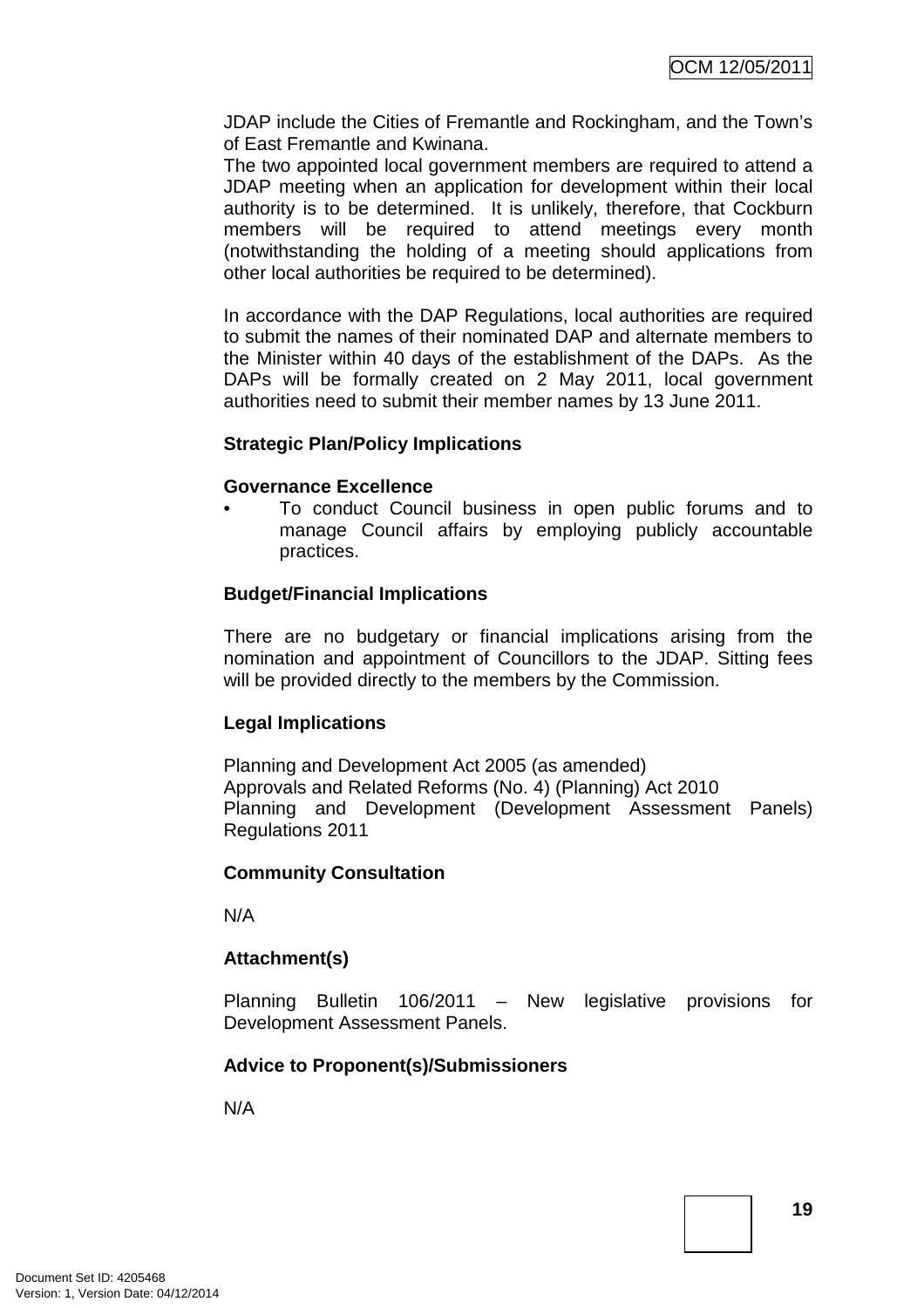#### **Implications of Section 3.18(3) Local Government Act, 1995**

Nil.

**(MINUTE NO 4500) (OCM 12/5/2011) - DEVELOPMENT ASSESSMENT PANELS - NOMINATION OF TWO (2) MEMBERS AND TWO (2) ALTERNATE MEMBERS BY COUNCIL TO THE SOUTH WEST METROPOLITAN AREA JOINT DEVELOPMENT ASSESSMENT PANEL (T WATSON) (PS/C/005) (ATTACH)** 

## **COUNCIL DECISION** MOVED Deputy Mayor K Allen SECONDED Clr L Smith that Council:

- (1) nominate Deputy Mayor Kevin Allen as one of its two members to the South West Metropolitan Area Joint Development Assessment Panel ("SWMAJDAP"); and
- (2) advise the Minister for Planning of the above nomination for appointment to the SWMAJDAP.

**CARRIED 9/1**

#### **(MINUTE NO 4501) (OCM 12/5/2011) - DEVELOPMENT ASSESSMENT PANELS - NOMINATION OF TWO (2) MEMBERS AND TWO (2) ALTERNATE MEMBERS BY COUNCIL TO THE SOUTH WEST METROPOLITAN AREA JOINT DEVELOPMENT ASSESSMENT PANEL (T WATSON) (PS/C/005) (ATTACH)**

#### **COUNCIL DECISION**

MOVED Deputy Mayor K Allen SECONDED Clr V Oliver that Council:

- (1) nominate Clr Carol Reeve-Fowkes as one of its two alternate members to the South West Metropolitan Area Joint Development Assessment Panel ("SWMAJDAP"); and
- (2) advise the Minister for Planning of the above nomination for appointment to the SWMAJDAP.

**CARRIED 10/0**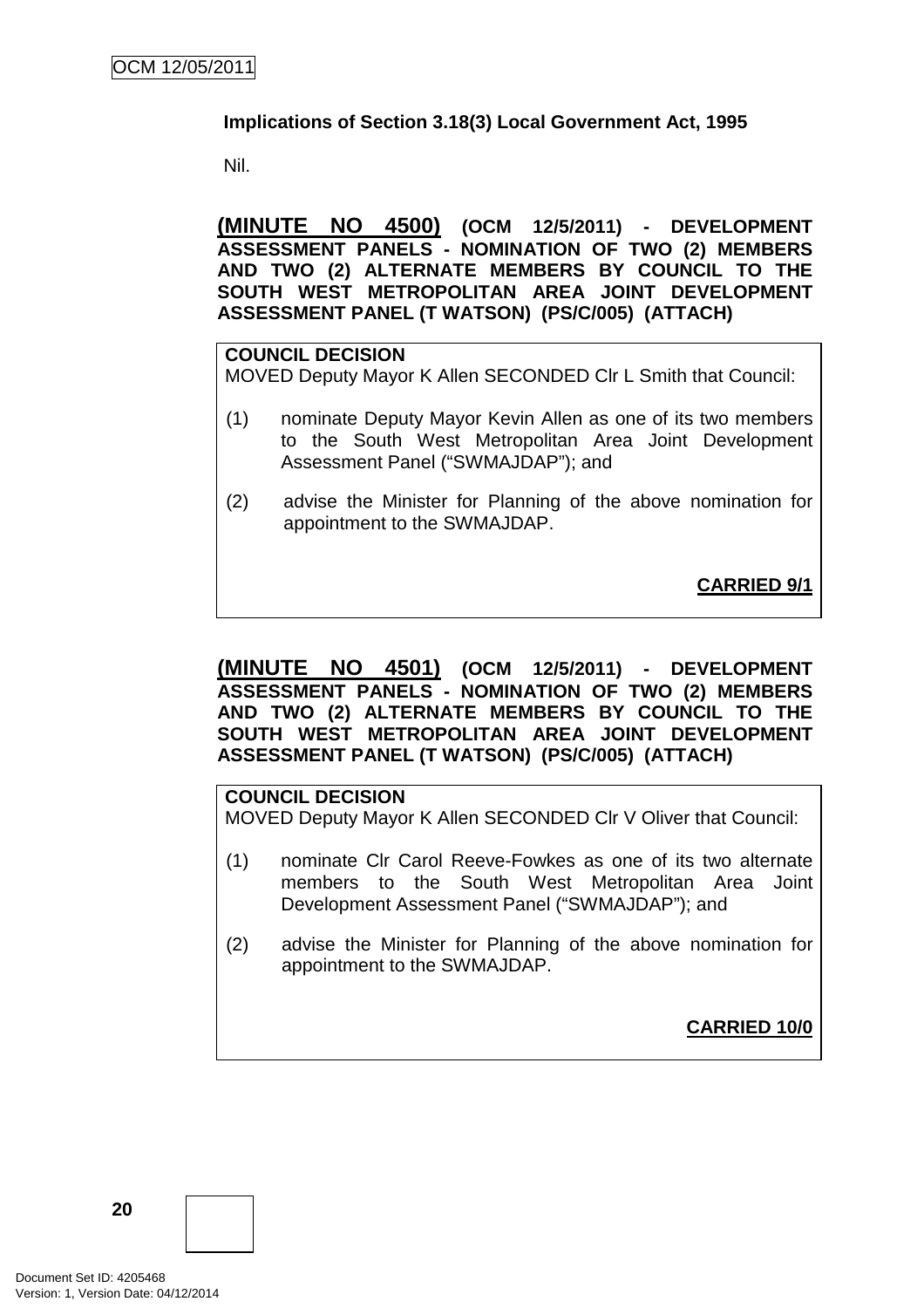**(MINUTE NO 4502) (OCM 12/5/2011) - DEVELOPMENT ASSESSMENT PANELS - NOMINATION OF TWO (2) MEMBERS AND TWO (2) ALTERNATE MEMBERS BY COUNCIL TO THE SOUTH WEST METROPOLITAN AREA JOINT DEVELOPMENT ASSESSMENT PANEL (T WATSON) (PS/C/005) (ATTACH)** 

#### **COUNCIL DECISION**

MOVED Deputy Mayor K Allen SECONDED Clr V Oliver that Council:

- (1) nominate Clr Sue Limbert as one of its two alternate members to the South West Metropolitan Area Joint Development Assessment Panel ("SWMAJDAP"); and
- (2) advise the Minister for Planning of the above nomination for appointment to the SWMAJDAP.

**CARRIED 10/0**

**14.2 (MINUTE NO 4503) (OCM 12/5/2011) - OUTBUILDING - LOCATION: LOT 705 (NO. 14) MERSEY CLOSE SUCCESS - OWNER: KIM JOHNSON - APPLICANT: JOSHUA BROOK PTY LTD (5519700) (L REDDELL) (ATTACH)** 

## **RECOMMENDATION**

That Council

- (1) grant approval for an outbuilding at Lot 705 (No 14) Mersey Close, Success, in accordance with the attached plans and subject to the following conditions:
	- 1. All stormwater being contained and disposed of on-site to the satisfaction of the Council.
	- 2. No construction related activities causing noise and/or inconvenience to neighbours after 7.00pm or before 7.00am, Monday to Saturday, and not at all on Sunday or Public Holidays.
	- 3. Prior to the construction of the outbuilding subject of this application, the existing outbuilding located on the property must be demolished and removed from the property (not relocated on site).
- (2) advise the applicant of Council's decision accordingly.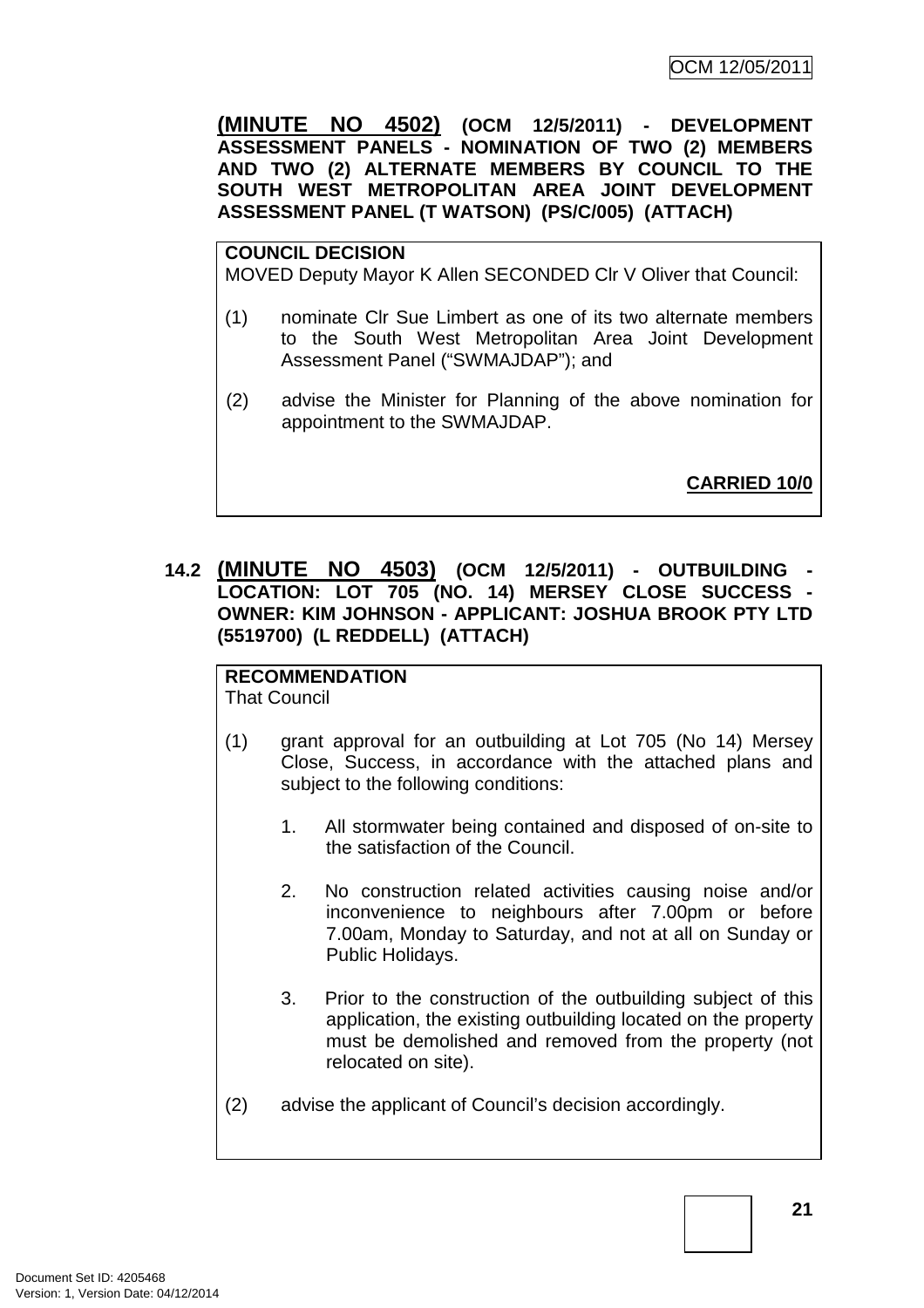#### **COUNCIL DECISION**

MOVED Clr C Reeve-Fowkes SECONDED Clr S Limbert that the recommendation be adopted.

## **CARRIED 10/0**

#### **Background**

| Zoning:    | MRS: Urban                 |
|------------|----------------------------|
|            | TPS3: Residential (R20)    |
| Land use:  | Single House               |
| Lot size:  | 976m <sup>2</sup>          |
| Use class: | Single House (Outbuilding) |

The subject site contains an existing single house and a small outbuilding. The owner intends to remove the existing outbuilding, replacing it with the outbuilding subject of this application.

#### **Submission**

The applicant seeks approval to construct an outbuilding with a wall height of 3.35 metres and a ridge height of 4.2 metres. Upon completion of the construction of the outbuilding (including the demolition of the existing outbuilding) the floor area of outbuildings on the property will be 54.6  $\mathrm{m}^2$ .

The development of the proposed outbuilding conflicts with the height restrictions in Council Policy APD18 "Outbuildings" and the Residential Design Codes of Western Australia 2008 in the following manner:

• A proposed outbuilding wall height of 3.35m in lieu of the 2.4m considered acceptable under the Council Outbuilding Policy (APD18) and the Residential Design Codes of Western Australia 2008.

The applicant has provided justification for this departure from Council Policy and the R-Codes (see attachment) which is summarised as being required to provide for the secure storage of a boat.

#### **Report**

In respect to the proposed variation to the maximum wall height outlined in Policy APD18, it is noted that the Policy incorporates a provision to increase maximum wall heights by a further 10% i.e. a wall height of 2.64 metres is considered acceptable. In the case of the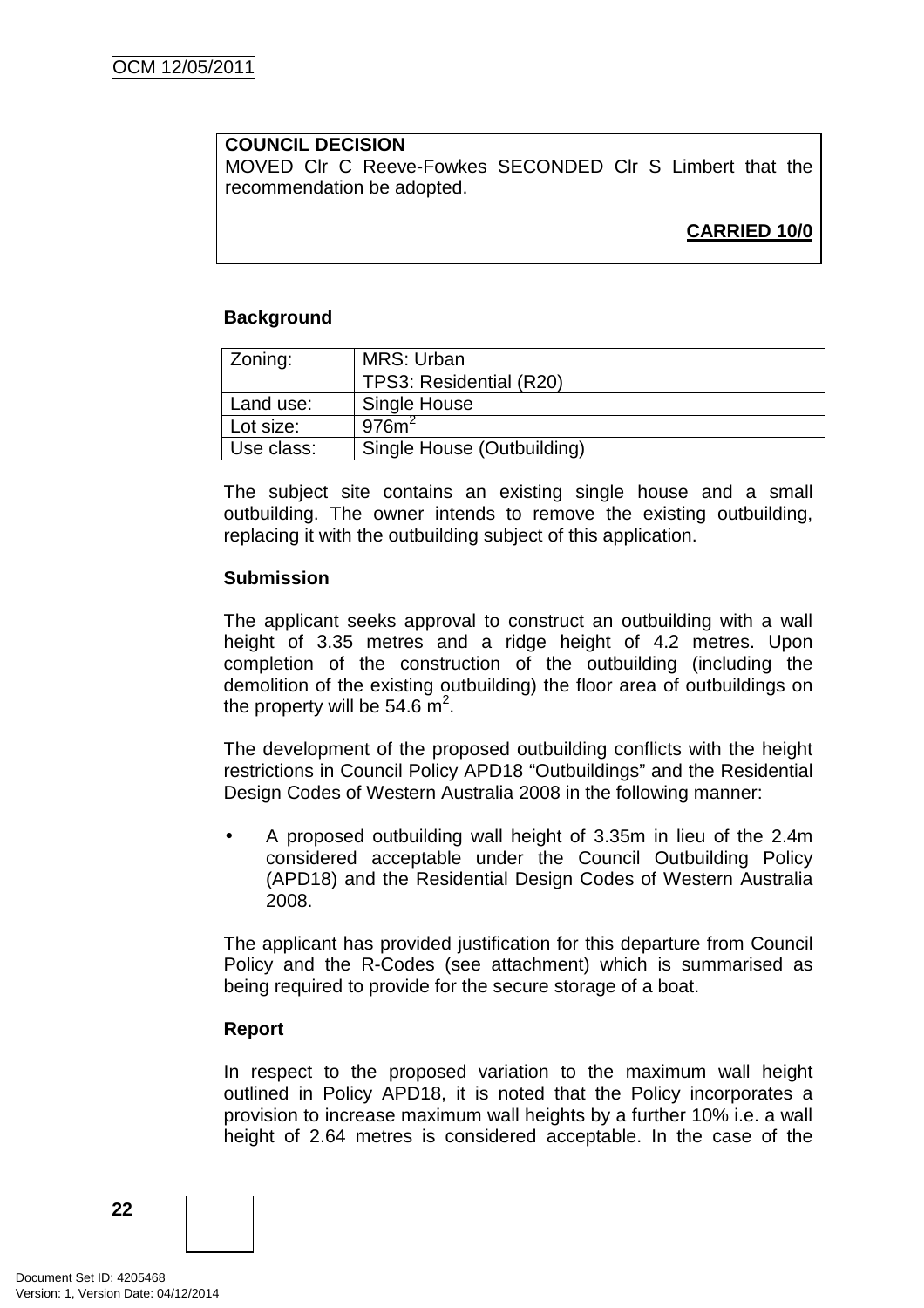subject proposal, the maximum wall height is 3.35 metres. While the proposed wall height represents a variation to Council Policy, relaxation of the height restriction in the case of this development is considered to be acceptable, as the proposed structure will not have a significant impact on the amenity of the locality, nor that of adjoining property owners based on the following:

- The subject site is located at the end of a dead end street and the proposed outbuilding will be located behind the existing dwelling, preventing views to the outbuilding from the street.
- The proposed outbuilding will generally only be visible from the rear of No.s 82 & 84 Bannigan Road. The proposed outbuilding has a setback of 1m from the boundary shared with these properties. The proposed setback generally accords with the setback requirements for 'walls with no major openings' as dictated by Table 2a of the R-Codes. Given that the R-Codes allow for the construction of a dwelling in such close proximity to the boundary, it is considered unreasonable to require greater setbacks for an outbuilding.
- The rear boundary of No. 82 Baningan Avenue is abutted by an electricity transmission line easement for approximately 40% of its length. This results in a minimum of 40% of their rear outlook being protected from development which ameliorates any impact of the proposed outbuilding.
- Despite the variation in ground level between the site and No. 82 Baningan Avenue, the sitting of a pitched roof pergola structure adjacent to the common boundary ameliorates the impact of the proposed outbuilding.

APD18 indicates that outbuildings which do not conform to the standard requirements may be approved by Council following consideration of the 'proposed use of the outbuilding, visual amenity, impact on the natural landscape and streetscape and any other matter determined relevant'. The outbuilding is to be utilised for the storage of recreational equipment that is unable to be stored in an outbuilding that meets the acceptable wall height requirements of the Council. The proposed development will not have a negative impact on the amenity of adjoining property owners, the locality, the natural landscape or the streetscape and is considered to be consistent with the intent of APD 18 and the performance criteria of the R-Codes and conditional approval is recommended.

In response to the objections made in regard to the potential for the proposed outbuilding to reduce the rental desirability and value of the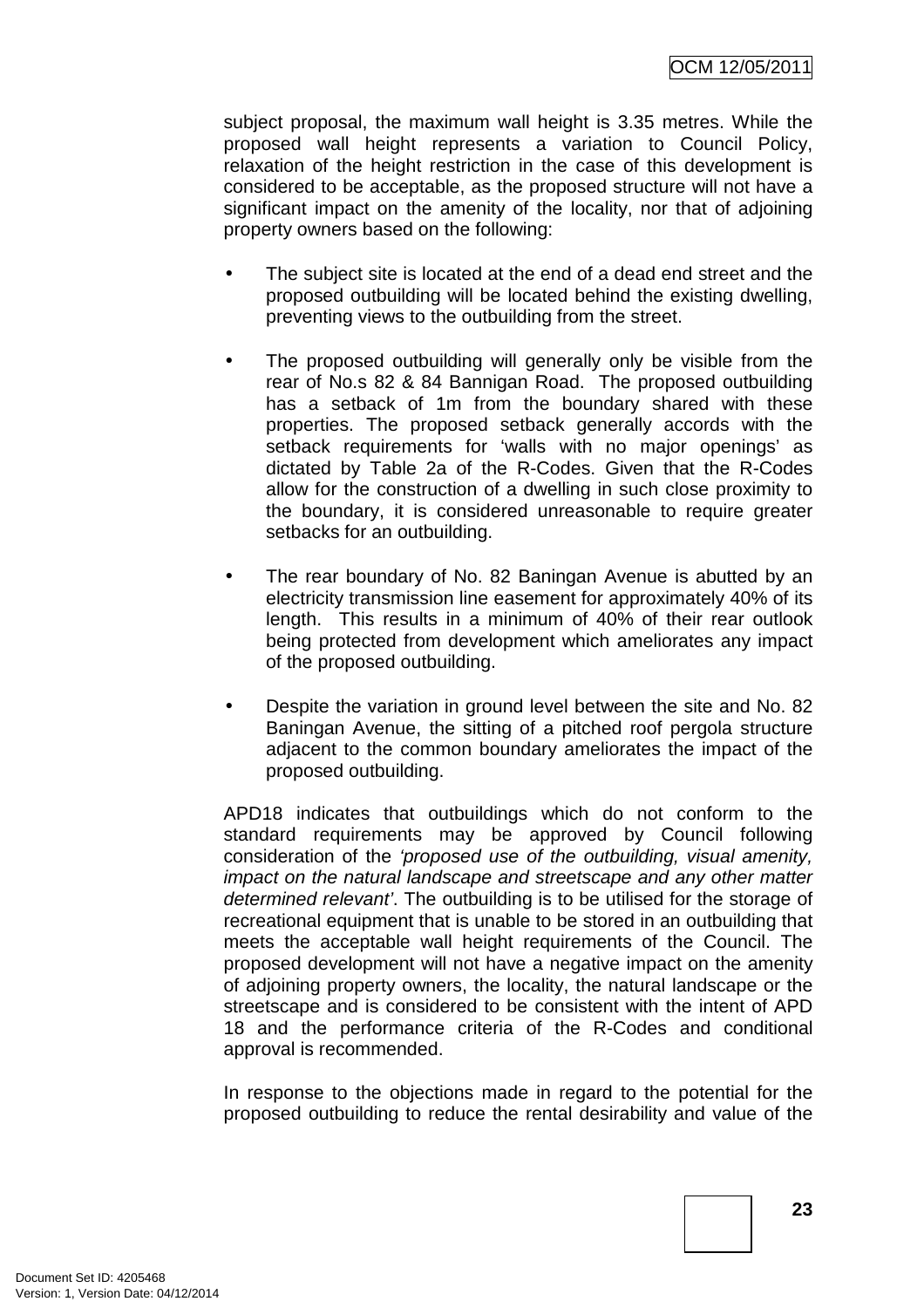property, it is noted that these are not valid planning considerations and have not informed the assessment of this application.

#### **Strategic Plan/Policy Implications**

#### **Demographic Planning**

To ensure development will enhance the levels of amenity currently enjoyed by the community.

#### **Governance Excellence**

• To conduct Council business in open public forums and to manage Council affairs by employing publicly accountable practices.

#### **Budget/Financial Implications**

N/A

#### **Legal Implications**

N/A

#### **Community Consultation**

Two (2) surrounding property owners were consulted with regards to the proposed development. One letter of objection was received that indicates that the subject site is higher than its neighbour and that the proposed outbuilding would result in the obstruction of views and reduce the value, aesthetic and rental desirability of the adjacent property

## **Attachment(s)**

- 1. Aerial Photograph
- 2 Site plan
- 3. Elevation plan
- 4. Justification

#### **Advice to Proponent(s)/Submissioners**

The Proponent(s) and those who lodged a submission on the proposal have been advised that this matter is to be considered at the 12 May 2011 Council Meeting.

#### **Implications of Section 3.18(3) Local Government Act, 1995**

Nil.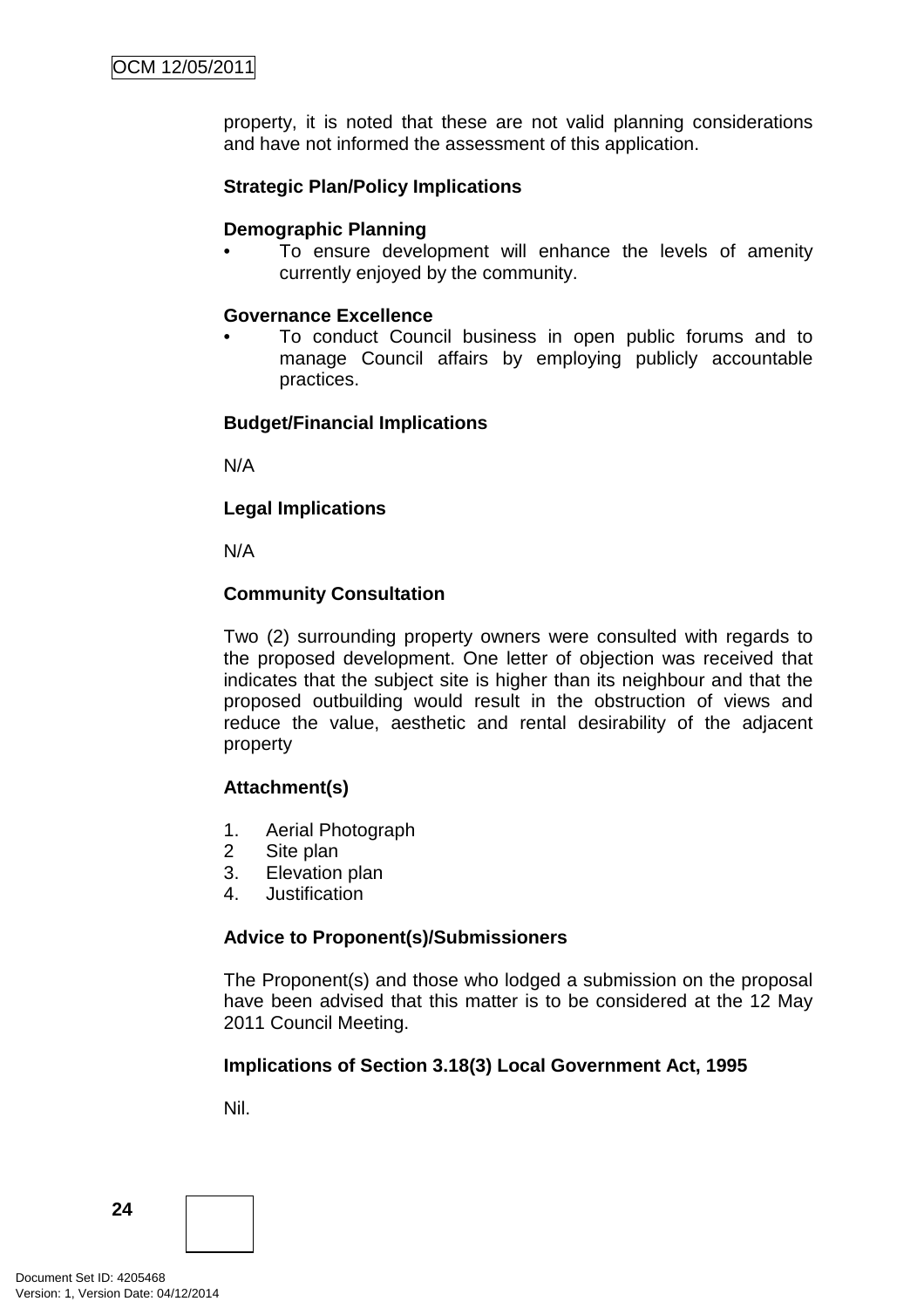#### **14.3 (MINUTE NO 4504) (OCM 12/5/2011) - OUTBUILDING - LOT 228 (NO 8) GICHA CLOSE MUNSTER - OWNER: DALZON AND TERESA SEPAROVICH - APPLICANT: DALZON SEPAROVICH (6012618) (R SIM) (ATTACH)**

#### **RECOMMENDATION**

That Council

- (1) grant approval for an outbuilding at Lot 228 (No 8) Gicha Close, Munster, in accordance with the attached plans and subject to the following conditions:
	- 1. All stormwater being contained and disposed of on-site to the satisfaction of the Council.
	- 2. No construction related activities causing noise and/or inconvenience to neighbours after 7.00pm or before 7.00am, Monday to Saturday, and not at all on Sunday or Public Holidays.
	- 3. The boundary wall having a maximum height of three (3) metres.
- (2) advise the applicant of Council's decision accordingly.

#### **COUNCIL DECISION**

MOVED Clr C Reeve-Fowkes SECONDED Clr S Limbert that the recommendation be adopted.

## **CARRIED 10/0**

#### **Background**

| Zoning:    | MRS: Urban                 |  |
|------------|----------------------------|--|
|            | TPS3: Residential (R20)    |  |
| Land use:  | Single House               |  |
| Lot size:  | 751 <sup>2</sup>           |  |
| Use class: | Single House (Outbuilding) |  |

The subject site contains a partially constructed single house. A building licence was issued for a single house (single storey) on 4 November 2010.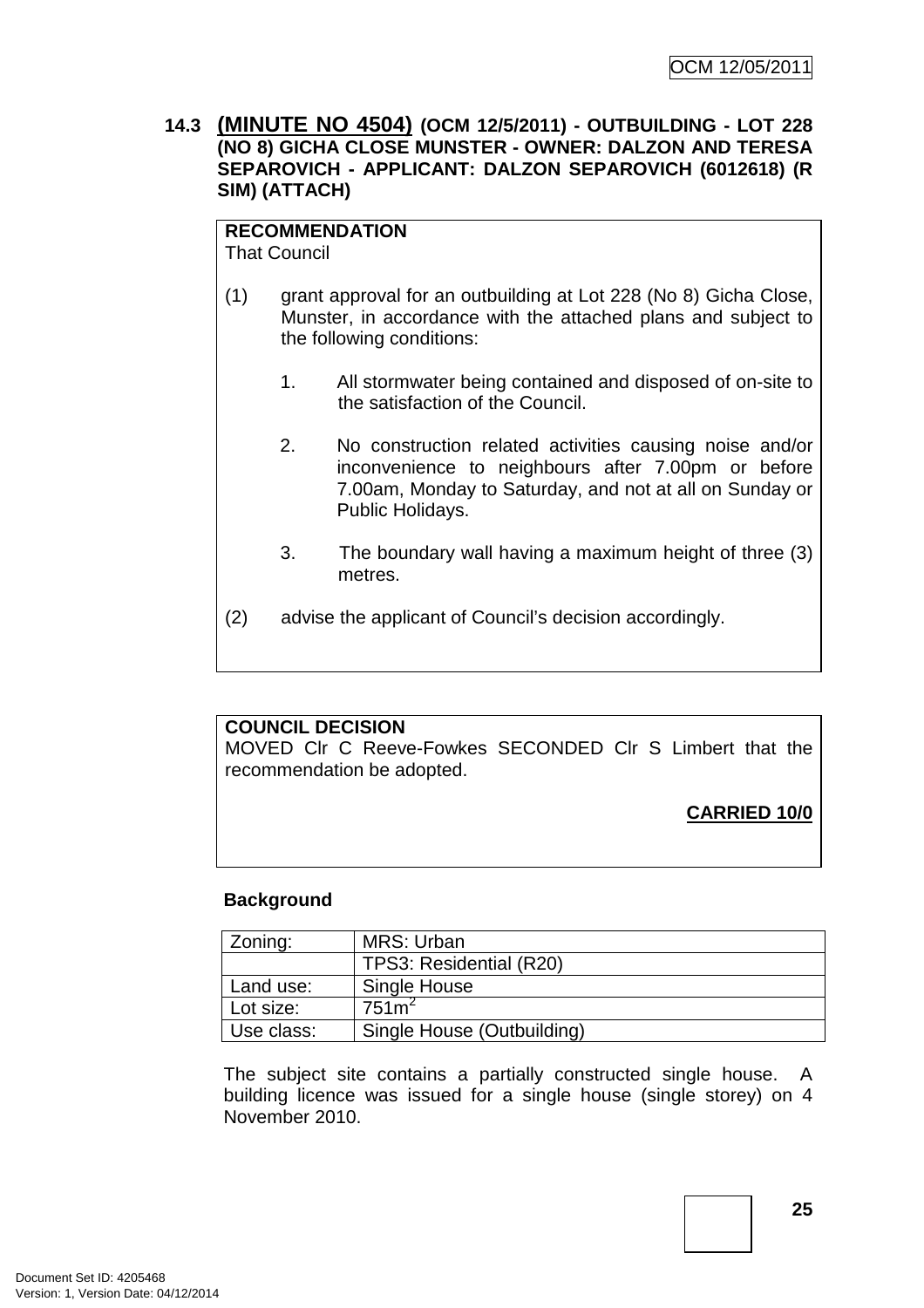The proposal does not comply with the City's "Outbuildings" Policy APD 18 and the Residential Design Codes with regard to the maximum wall height. Applications for outbuildings which are not in accordance with this Policy require Council determination.

#### **Submission**

The applicant seeks approval to construct a face brick outbuilding incorporating a skillion roof design with a maximum wall and ridge height of 3.257 metres built up to the rear lot boundary. Upon completion of the construction of the outbuilding, the floor area of the proposed outbuilding will be  $54m^2$ .

The development of the proposed outbuilding conflicts with the maximum wall height restrictions of Council Policy APD18 "Outbuildings" and the Residential Design Codes of Western Australia 2008 in the following manner:

- A proposed outbuilding maximum wall height of 3.257m in lieu of the maximum wall height of 2.64m under Council Policy APD18 "Outbuildings".
- A proposed outbuilding maximum wall height of 3.257m in lieu of the 2.4m maximum wall height considered acceptable under the Residential Design Codes of Western Australia.

The applicant has provided justification for this departure from Council Policy (see attachment). In this submission, the applicant states that the outbuilding will be used to store a boat, an additional vehicle and miscellaneous equipment associated with residential living.

## **Report**

It is noted that the overall height of the proposed outbuilding is significantly less than the acceptable development standard of 4.2m under the Residential Design Codes. The outbuilding has a wall height of 2.903m at the front of the outbuilding, which increases to a maximum wall height of 3.257m at the rear.

APD18 indicates that outbuildings which do not conform to the standard requirements may be approved by Council following consideration of the 'proposed use of the outbuilding, visual amenity, impact on the natural landscape and streetscape and any other matter determined relevant'.

While some variation to the wall height of the outbuilding to accommodate the proposed use of the outbuilding is considered acceptable, a boundary wall height of 3.257m abutting the rear property is considered excessive in regard to impact on the adjoining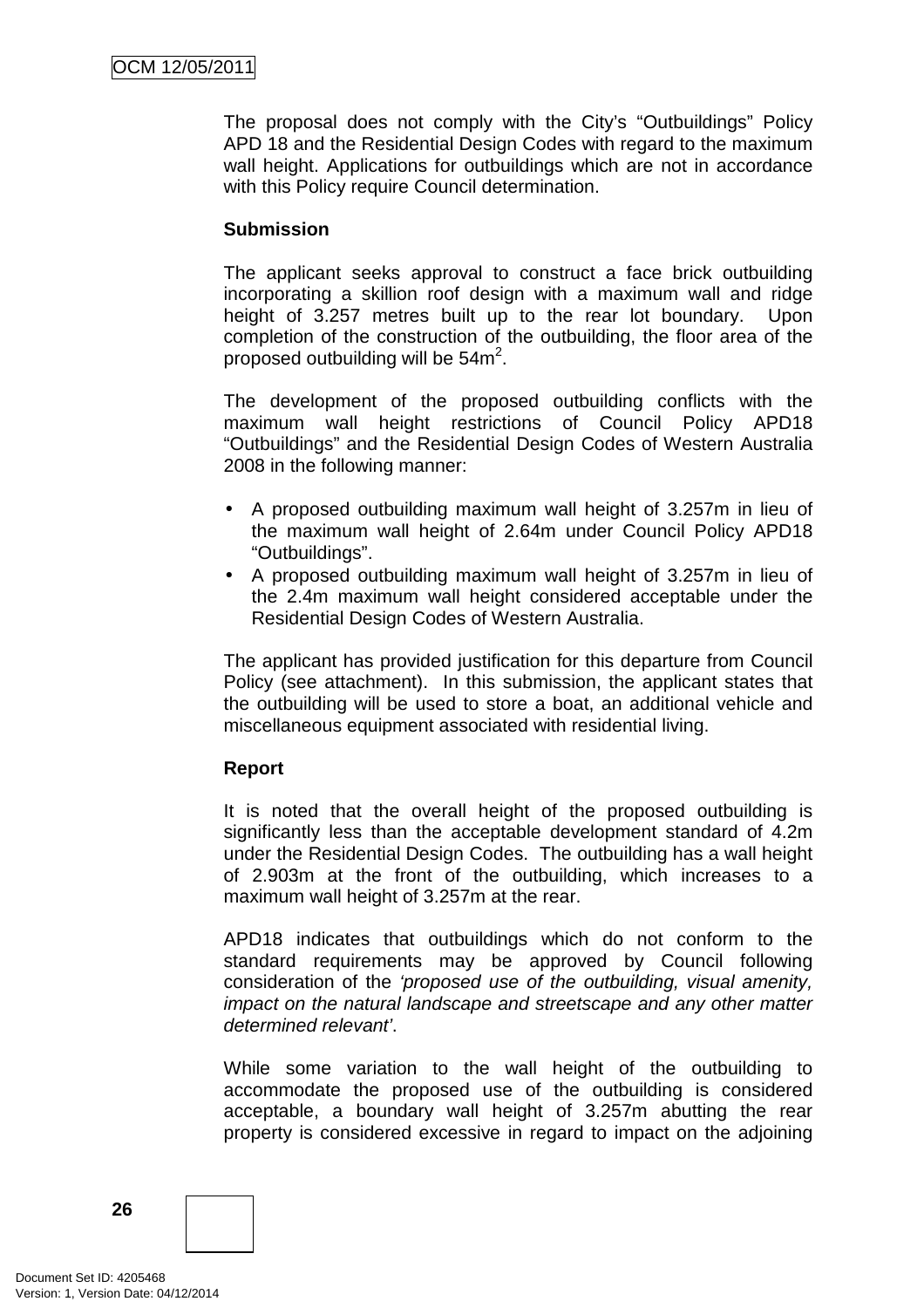landowner at 46 West Churchill Street. A reduction of the wall height of the outbuilding to a maximum height of 3m will meet the provisions of APD 18 to the extent that it will not unduly impact the amenity of the surrounding streetscape and adjoining landowners.

#### Adjoining Neighbour Comment

Comment was sought from the landowner to the rear of the subject site at 46 West Churchill Avenue for the variation to wall height. A submission was received from the rear landowner, requesting that the maximum height of the outbuilding comply with the acceptable development standards of the Residential Design Codes.

While it is noted that the wall height of the proposed outbuilding does not comply with Council's Outbuildings Policy APD18 and the Residential Design Codes of Western Australia (design element 6.10.1), the proposed face brick boundary wall which will abut the adjoining property at 46 West Churchill Avenue Munster can equally be considered as a standard boundary wall associated with a residential dwelling or garage.

Under the City's APD49, boundary walls up to a maximum height of 3m (no average) in areas coded R20 and R25 are permitted. By reducing the maximum wall height of the proposed outbuilding to 3m in accordance with the City's APD49, the proposed outbuilding will not unduly impact on the adjoining property at 46 West Churchill Avenue Munster in terms of amenity nor restrict direct sun to major openings to habitable rooms and outdoor living areas. This is considered on the basis that it could otherwise be approved as part of a dwelling or garage. In light of the above, the proposed outbuilding is recommended for approval subject to standard planning conditions and a condition restricting the maximum wall height of the proposed outbuilding to 3m.

#### **Strategic Plan/Policy Implications**

- To ensure the planning of the City is based on an approach that has the potential to achieve high levels of convenience and prosperity for its citizens.
- To provide an appropriate range of recreation areas that meets the needs of all age groups within the community.
- To identify community needs, aspirations, expectations and priorities for services that are required to meet the changing demographics of the district.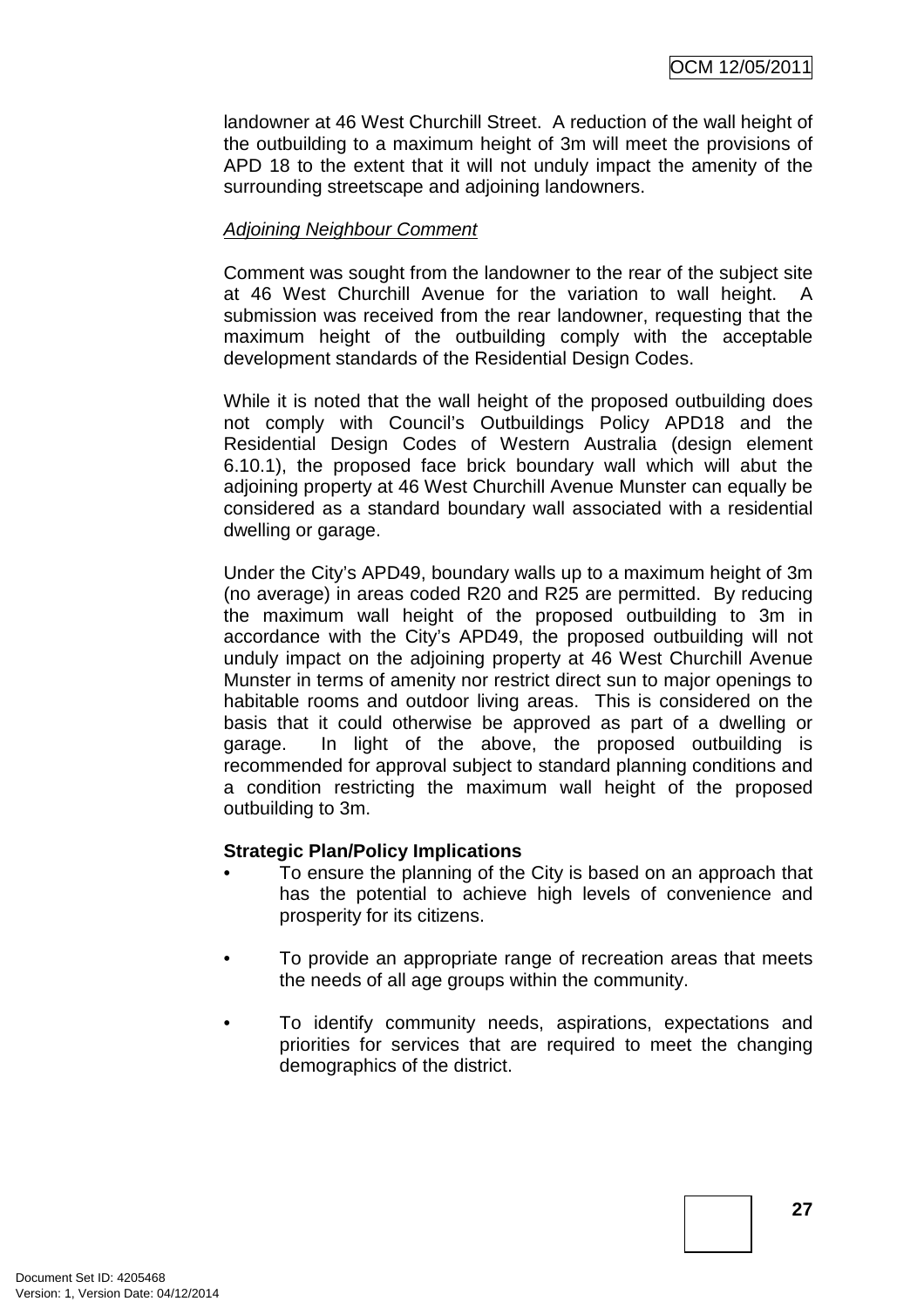## **Budget/Financial Implications**

N/A

## **Legal Implications**

N/A

#### **Community Consultation**

One (1) adjoining landowner was consulted in respect of this proposal. The rear landowner at 46 West Churchill Avenue provided a submission to the City on 24 March 2011 requesting a maximum wall height of 2.4m in accordance with the provisions of the Residential Design Codes Design element 6.10.1.

#### **Attachment(s)**

- 1. Aerial Image
- 2. Site Plan
- 3. Elevation plan
- 4. Justification

#### **Advice to Proponent(s)/Applicant**

The Proponent(s) and those who lodged a submission on the proposal have been advised that this matter is to be considered at the 12 May 2011 Council Meeting.

#### **Implications of Section 3.18(3) Local Government Act, 1995**

Nil.

## **14.4 (MINUTE NO 4505) (OCM 12/5/2011) - AMENDMENT TO LOCAL PLANNING POLICY APD18 'OUTBUILDINGS' (PS/A/001) (A LEFORT) (ATTACH)**

# **RECOMMENDATION**

That Council

- (1) resolves to modify Policy APD18 'Outbuildings', as shown in the attachment to the agenda; and
- (2) publishes notice of the amended policy in accordance with Clause 2.5.1(a) of Town Planning Scheme No. 3.

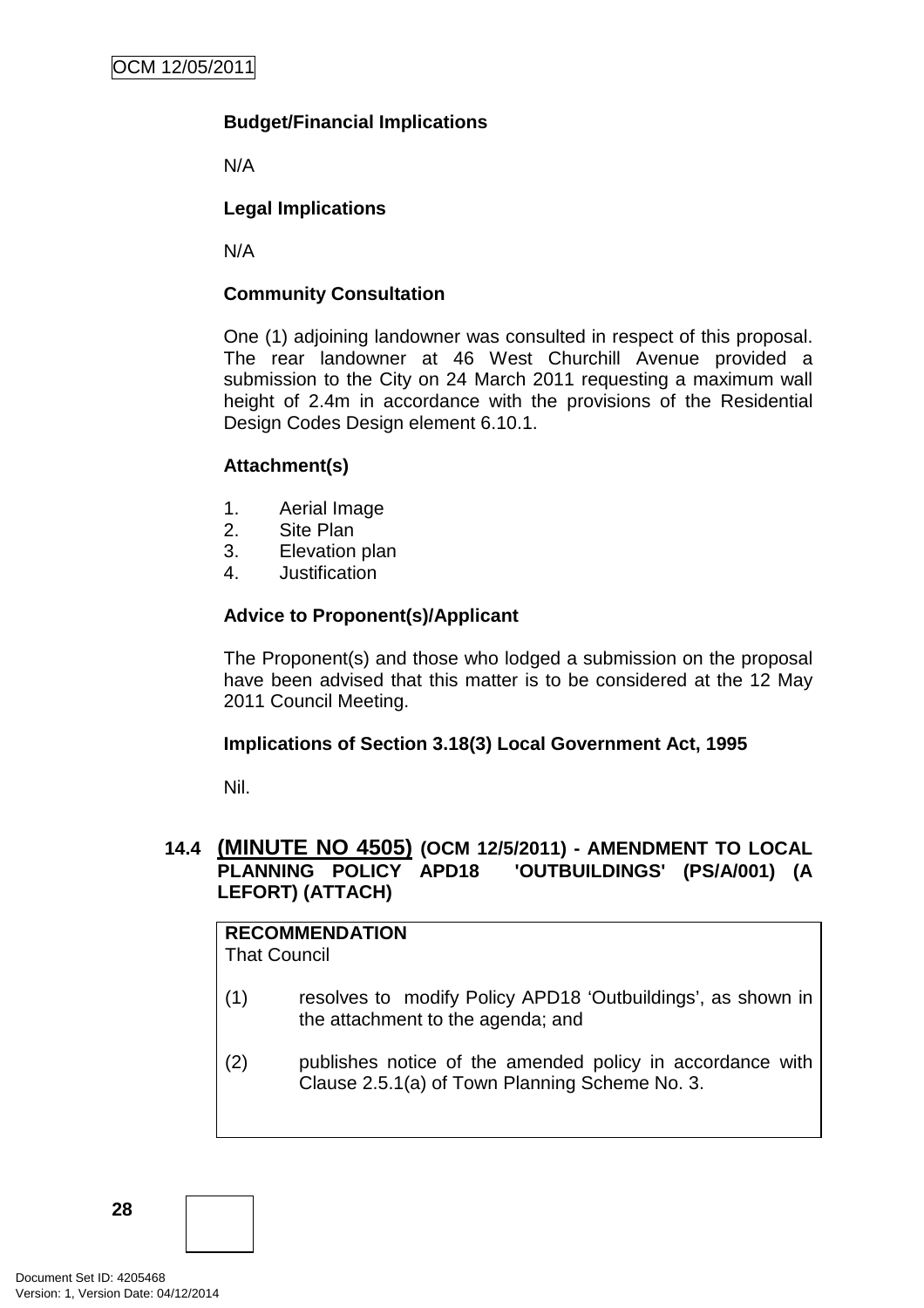**COUNCIL DECISION** MOVED Clr C Reeve-Fowkes SECONDED Clr S Limbert that the recommendation be adopted.

**CARRIED 10/0**

## **Background**

The current Policy relating to outbuildings (APD18) contains several clauses that have led to determination of a number of outbuildings by Council rather than under delegation. To address this, a number of minor amendments are proposed to the existing policy. It should be noted that there have been a total number of 20 outbuilding applications that have been referred to Council for determination over the past 5 years and out of those, only 5 have been determined with minor modifications to the staff recommendation, the remainder being determined as recommended.

The proposed modifications to ADP18 should assist in expediting the assessment process for what are essentially minor planning applications.

## **Submission**

N/A

## **Report**

The proposed amendments to the existing policy are as follows:

| Change                                                                                           | Reason                                                                                                                                                                                                                                                                                                                                                                                                                                                                                                                                                            |
|--------------------------------------------------------------------------------------------------|-------------------------------------------------------------------------------------------------------------------------------------------------------------------------------------------------------------------------------------------------------------------------------------------------------------------------------------------------------------------------------------------------------------------------------------------------------------------------------------------------------------------------------------------------------------------|
| Clause 1 in relation to the<br>maximum floor area, wall<br>outbuildings in the<br>resource zone. | Modification to the table in   Prior to an amendment to the policy<br>in 2008, the floor area<br>_of<br>outbuildings combined for each lot<br>height and ridge height for   within the resource zone was<br>permitted to be a maximum of<br>300m <sup>2</sup> with a wall height of 5m and<br>ridge height of 7m which was the<br>same as the outbuilding<br>requirements permitted in the rural<br>zone. The amendment in 2008<br>amended the floor space from<br>300m <sup>2</sup> to 200m <sup>2</sup> , wall height from<br>5m to 4m and ridge height from 7m |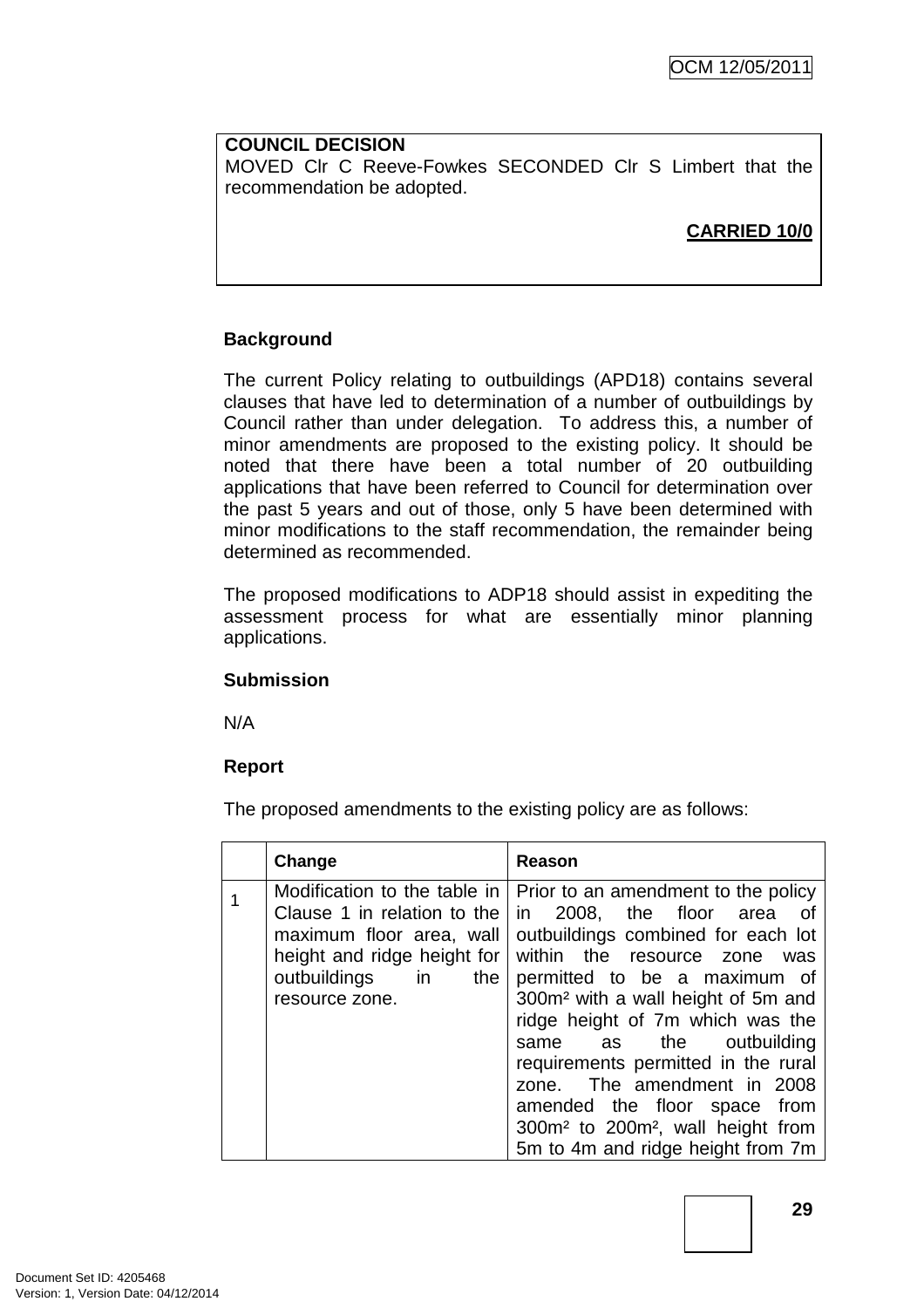|                |                                                                                                                                         | to 6m consistent with the rural living<br>zone requirements. The reason for<br>the 2008 amendment to reduce the<br>floor area allowed was due to the<br>environmentally sensitive nature of<br>the area. However, in practice,<br>given that most resource zoned lots<br>have a minimum lot size of 2ha with<br>building envelopes of 2000m <sup>2</sup> , it is<br>considered reasonable to allow a<br>combined floor area of outbuildings<br>to be 300m <sup>2</sup> , wall height of 5m and<br>ridge height of 7m provided that the<br>outbuilding(s) are contained within<br>the designated building envelope.<br>These revised requirements would<br>be unlikely to negatively impact on<br>amenity of the<br>the<br>area.<br>Outbuildings within resource zoned<br>lots that do not contain building<br>envelopes would need to comply<br>with the setback requirements of the<br>scheme. It should be noted that<br>Clause 8.2.1 (i)<br>(iii)<br>exempts<br>outbuildings within<br>the<br>resource<br>from<br>obtaining<br>planning<br>zone<br>approval where the floor area is<br>200m <sup>2</sup> or less with a 4.5m wall<br>height. |
|----------------|-----------------------------------------------------------------------------------------------------------------------------------------|-------------------------------------------------------------------------------------------------------------------------------------------------------------------------------------------------------------------------------------------------------------------------------------------------------------------------------------------------------------------------------------------------------------------------------------------------------------------------------------------------------------------------------------------------------------------------------------------------------------------------------------------------------------------------------------------------------------------------------------------------------------------------------------------------------------------------------------------------------------------------------------------------------------------------------------------------------------------------------------------------------------------------------------------------------------------------------------------------------------------------------------------------|
| $\overline{2}$ | Modification to the table in<br>Cause 1 in relation to the<br>wall height of outbuildings<br>in Rural Living zone from<br>4.0m to 4.5m. | The policy limits outbuilding wall<br>heights in the Rural Living and zone<br>to 4m which is inconsistent with<br>Clause 8.2.1 (i) (ii) of TPS 3 which<br>exempts proposals for outbuildings<br>within the rural living zone from the<br>requirement to obtain<br>planning<br>approval where the wall height is up<br>4.5m.<br>The policy should<br>to<br>therefore be amended to reflect this.                                                                                                                                                                                                                                                                                                                                                                                                                                                                                                                                                                                                                                                                                                                                                 |
| 3              | Deletion of Clause 2.                                                                                                                   | Clause 2 requires outbuildings in<br>residential areas that do not comply<br>with the acceptable development<br>provisions of the R-Codes (Clause<br>6.10.1 A1)<br>being subject to<br>a<br>planning<br>application.<br><b>This</b><br>is<br>inconsistent with Clause 8.2 (i) (i) of                                                                                                                                                                                                                                                                                                                                                                                                                                                                                                                                                                                                                                                                                                                                                                                                                                                            |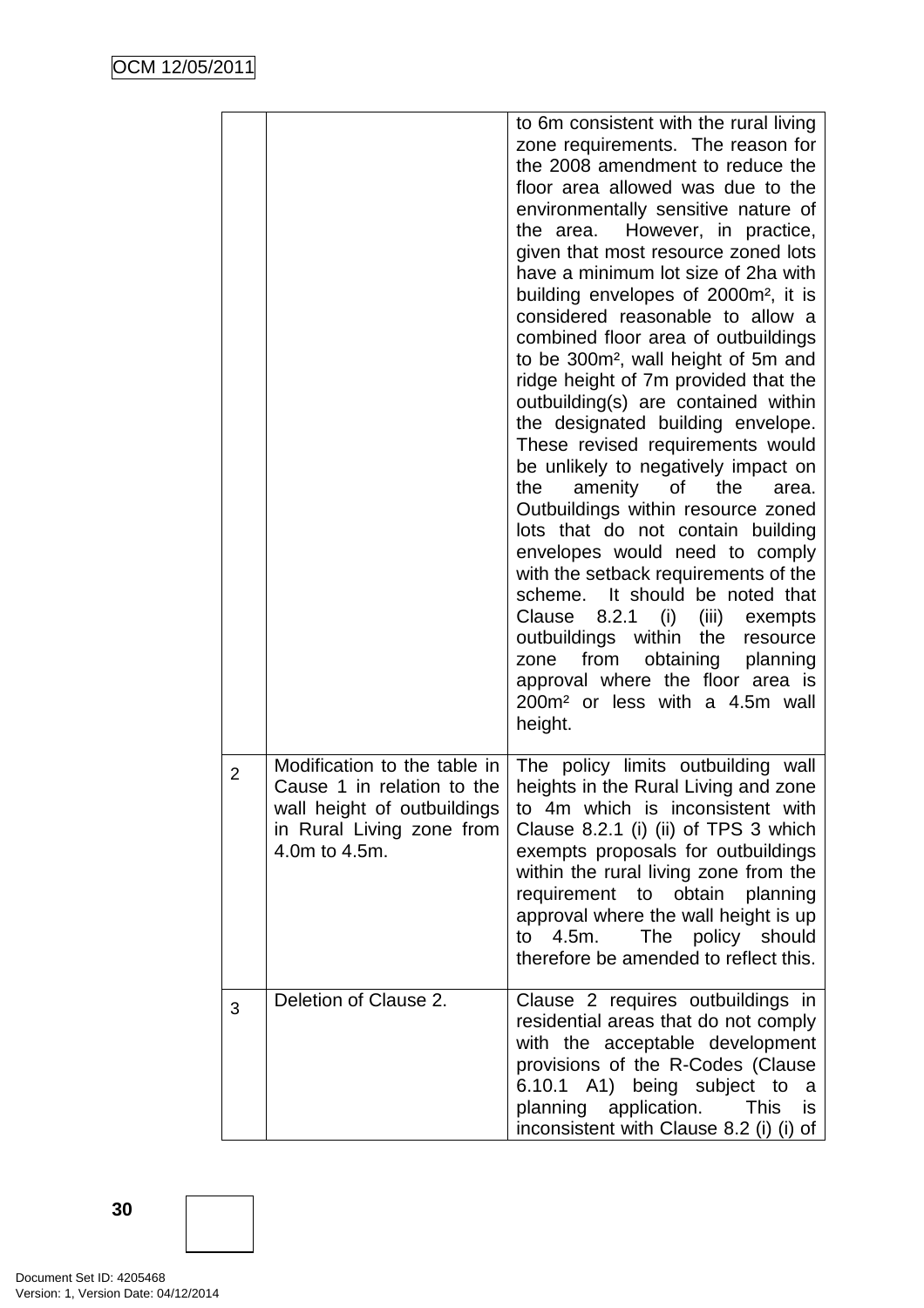| 4 | Modification of Clause 4<br>(renumbered as Clause 6)<br>staff<br>that<br>have<br>full<br>SO.<br>delegation to determine all                                                                                                                                 | TPS 3 which exempts outbuildings<br>from requiring planning approval<br>which are 100m <sup>2</sup> or less with a wall<br>height of 3m in the Development<br>and Residential zone.<br>Clause 4 of the policy states that<br>any outbuildings exceeding<br>the<br>prescribed floor area, wall height<br>and ridge height by more than 10%                                                                                                                      |  |
|---|-------------------------------------------------------------------------------------------------------------------------------------------------------------------------------------------------------------------------------------------------------------|----------------------------------------------------------------------------------------------------------------------------------------------------------------------------------------------------------------------------------------------------------------------------------------------------------------------------------------------------------------------------------------------------------------------------------------------------------------|--|
|   | outbuilding<br>applications<br>which may not comply with<br>prescriptive<br>the<br>requirements of the policy<br>in terms of floor areas, wall<br>ridge<br>heights<br>and<br>but<br>which still<br>result in<br>an<br>acceptable<br>development<br>outcome. | are required to be determined by<br>Council. The proposed change<br>would inevitably result in fewer<br>outbuilding applications having to<br>be determined by Council which will<br>result in<br>faster processing<br>and<br>determination<br>times<br>for<br>these<br>application types.                                                                                                                                                                     |  |
|   |                                                                                                                                                                                                                                                             |                                                                                                                                                                                                                                                                                                                                                                                                                                                                |  |
| 5 | Deletion of Clause 5.                                                                                                                                                                                                                                       | Clause 5 allows outbuildings in the<br>rural zone up to 400m <sup>2</sup> to be<br>determined under delegation with<br>any outbuilding exceeding this to be<br>by Council.<br>determined<br>The<br>proposed change would inevitably<br>in<br>fewer<br>outbuilding<br>result<br>applications<br>having<br>to<br>be<br>determined by Council which will<br>faster processing<br>result in<br>and<br>times<br>determination<br>for<br>these<br>application types. |  |
| 6 | Rewording<br>0f<br>the<br>'Background'<br>and<br>'Purpose' section of the<br>policy to remove reference                                                                                                                                                     | The policy provides guidance for<br>determination<br>οf<br>outbuildings<br>within<br>non-residential<br>zones<br>therefore<br>reference<br>the<br>to                                                                                                                                                                                                                                                                                                           |  |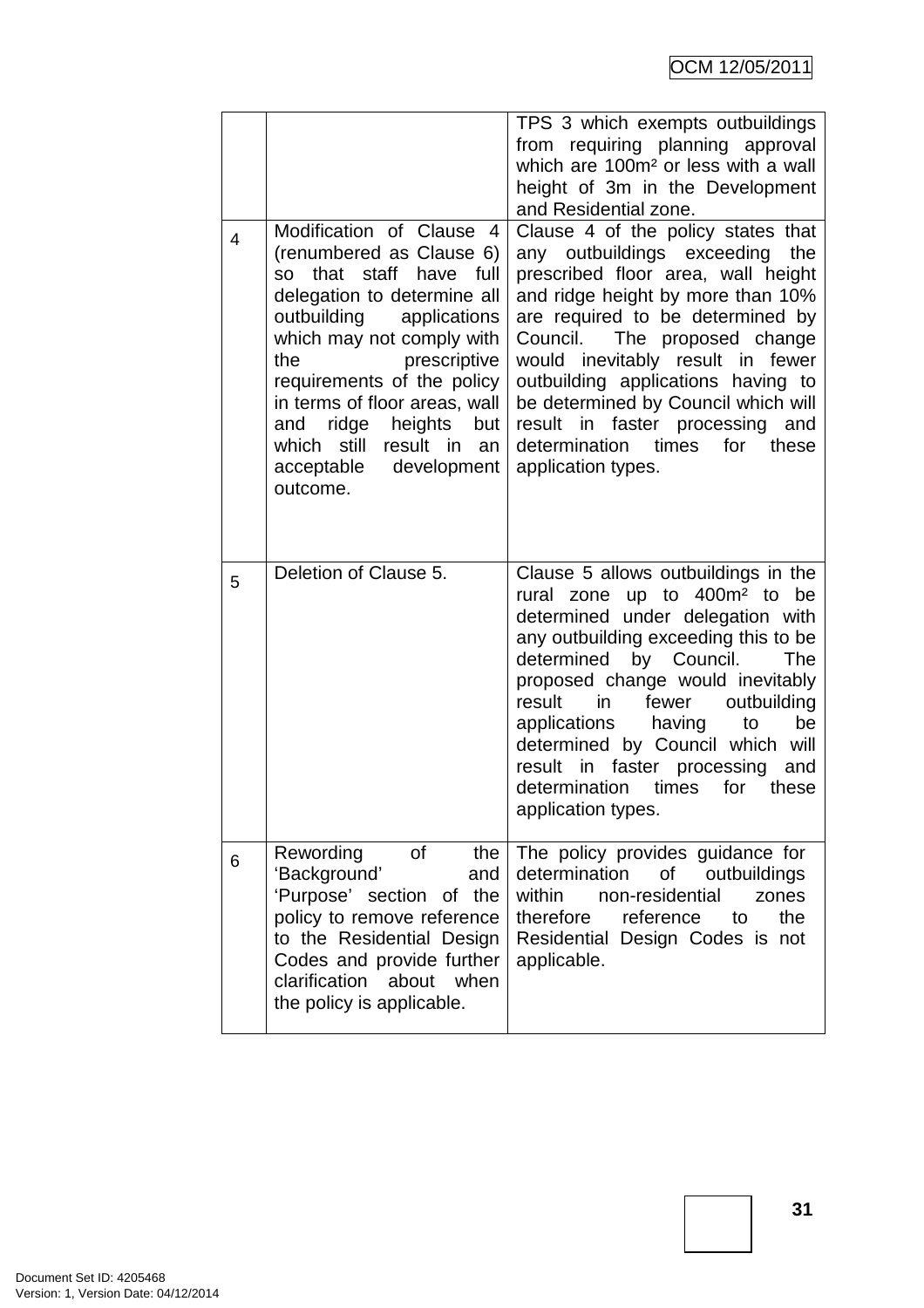| $\overline{7}$ | Deletion of Clause 7 which<br>states that all outbuildings<br>require a building licence.                                                                                                                                        | requirement of<br>This is a<br>the<br>Building Regulations, not a policy<br>requirement and therefore does<br>not need to be included in the<br>which<br>should<br>be<br>policy text<br>amended. |
|----------------|----------------------------------------------------------------------------------------------------------------------------------------------------------------------------------------------------------------------------------|--------------------------------------------------------------------------------------------------------------------------------------------------------------------------------------------------|
| 8              | Modification of the Council<br>policy status from 'Building<br>Services'<br>'Statutory<br>to<br>Planning'.                                                                                                                       | The correct service unit for<br>the<br>policy is 'Statutory Planning'<br>as<br>opposed to 'Building Services'.                                                                                   |
| 9              | Insertion of a new clause<br>(Clause 7) stating that the<br>floor area of any approved<br>containers<br>will<br>sea<br>contribute to the combined<br>maximum floor<br>οf<br>area<br>outbuildings contained<br>in<br>this policy. | This new clause will provide clarity<br>with regards to the keeping of sea<br>containers on rural, rural living and<br>resource zoned lots.                                                      |
| 10             | Insertion of a new clause<br>8)<br>(Clause<br>stating<br>that<br>outbuildings<br>will<br>not<br>be<br>supported in the absence<br>of a dwelling on site that is<br>constructed to plate height.                                  | This new clause will discourage the<br>use of outbuildings for habitation<br>and/or commercial storage.                                                                                          |

#### Conclusion

These modifications to the Policy would result in fewer outbuilding applications having to be determined by Council, as variations to the Policy, which will result in a more efficient processing and shorter determination times for these application types.

#### **Strategic Plan/Policy Implications**

#### **Demographic Planning**

- To ensure the planning of the City is based on an approach that has the potential to achieve high levels of convenience and prosperity for its citizens.
- To ensure development will enhance the levels of amenity currently enjoyed by the community.

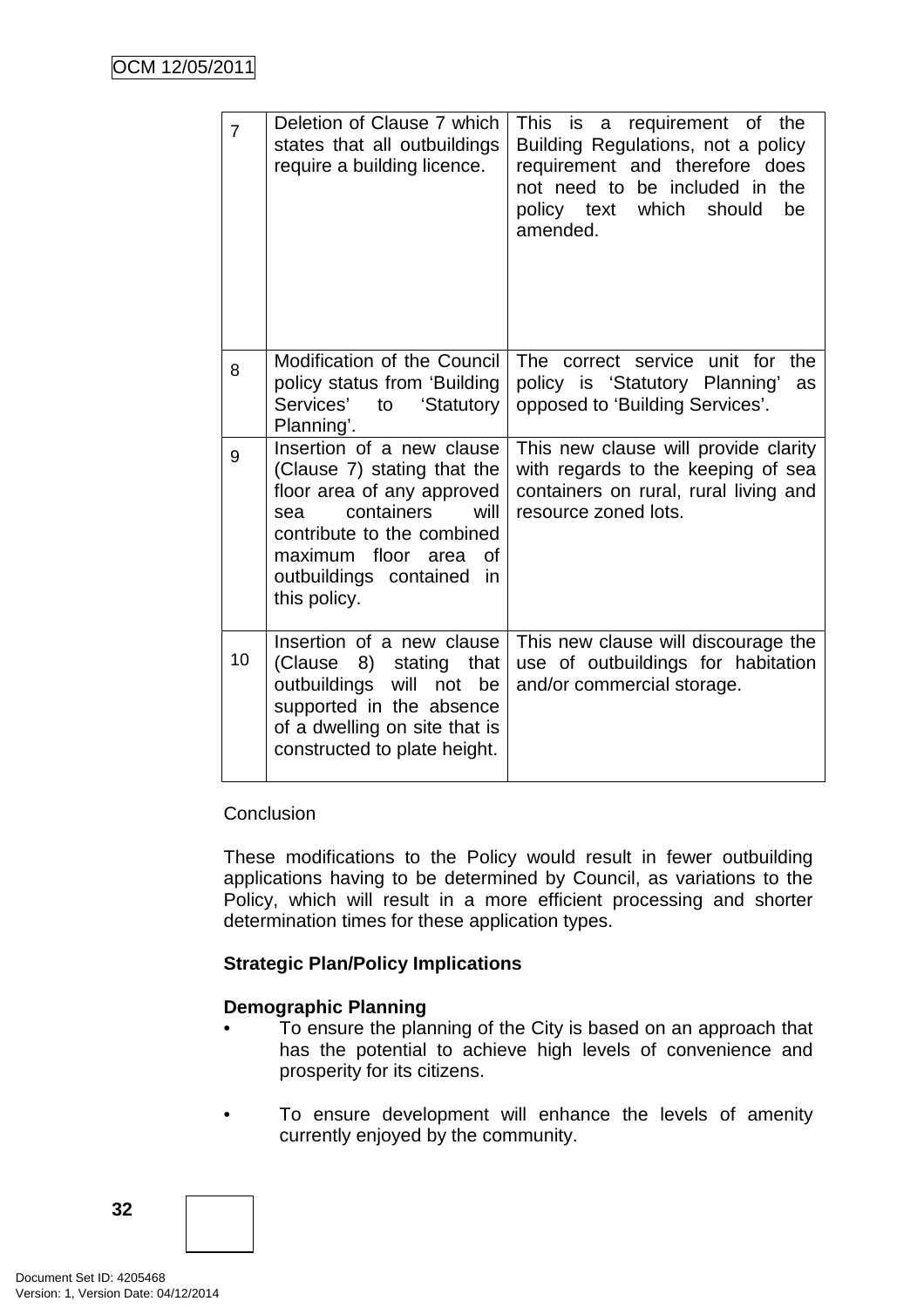# **Budget/Financial Implications**

Costs involved in the advertising of the amendment to the policy which can be accommodated from the operational budget.

# **Legal Implications**

N/A

# **Community Consultation**

The proposed modifications, if adopted for the purpose of advertising, will be advertised in accordance with Clause 2.5.1 of Town Planning Scheme No. 3.

# **Attachment(s)**

Proposed Amended Policy APD18 'Outbuildings'.

# **Advice to Proponent(s)/Submissioners**

N/A

**Implications of Section 3.18(3) Local Government Act, 1995**

Nil.

# **14.5 (MINUTE NO 4506) (OCM 12/5/2011) - AMENDMENT TO LOCAL PLANNING POLICY APD49 'RESIDENTIAL DESIGN CODES - ALTERNATIVE ACCEPTABLE DEVELOPMENT PROVISIONS' (PS/A/001)(A LEFORT) (ATTACH)**

**RECOMMENDATION** That Council

- (1) resolves to modify Policy APD49 'Residential Design Codes – Alternative Acceptable Development Provisions', as shown in the attachment to the agenda; and
- (2) publishes notice of the amended policy in accordance with Clause 2.5.1(a) of Town Planning Scheme No. 3.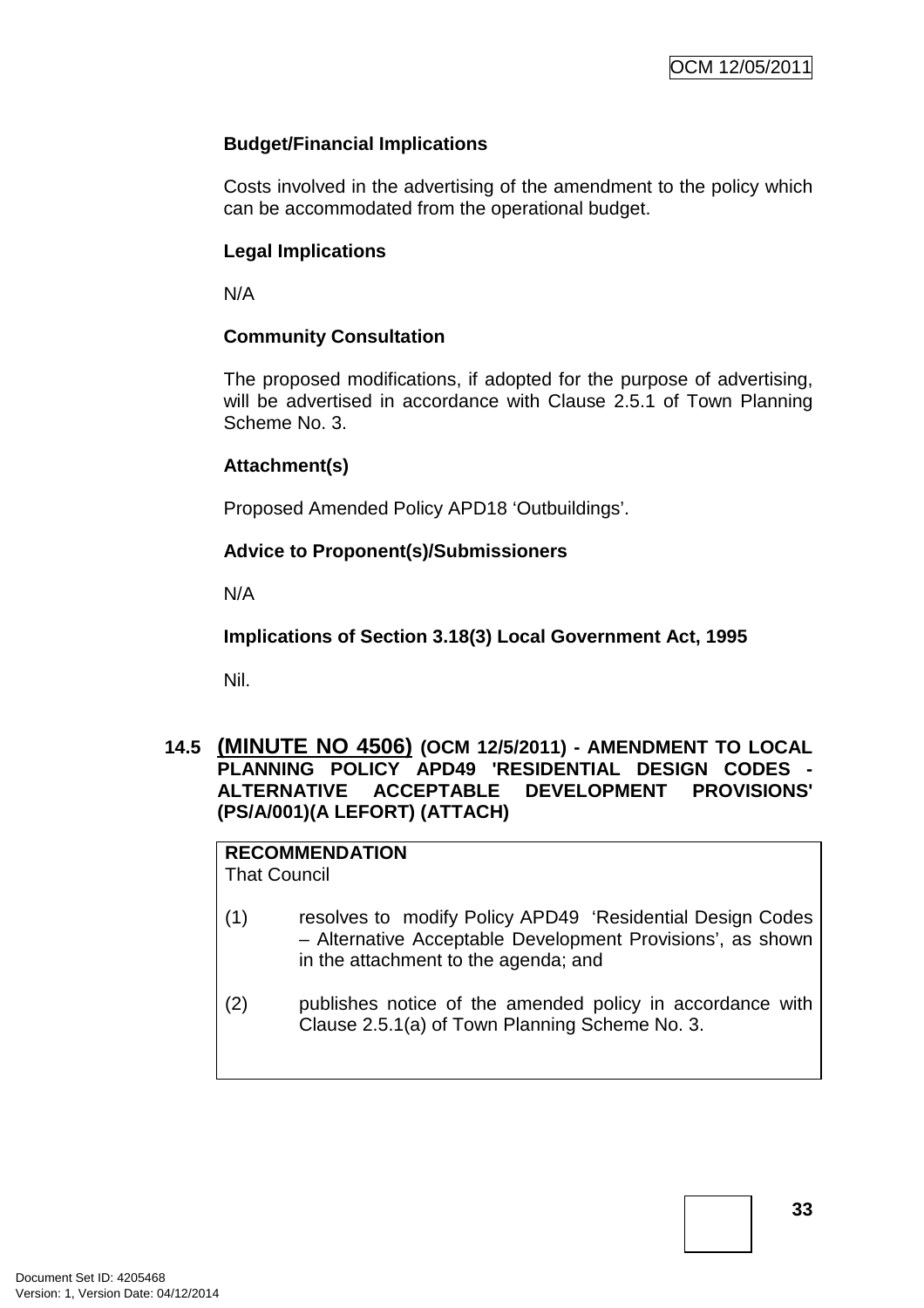# **COUNCIL DECISION**

MOVED Clr C Reeve-Fowkes SECONDED Clr S Limbert that the recommendation be adopted.

# **CARRIED 10/0**

# **Background**

The current Statutory Planning Policy APD49 'Residential Design Codes – Alternative Acceptable Development Provisions' requires updating to provide several administrative and technical improvements. These amendments will result in faster application processing times for residential applications proposing minor variations (usually as a building licence application) to acceptable development provisions of the Residential Design Codes which are routinely approved by Statutory Planning. These variations generally have minimal impact on the amenity of nearby residents and the locality in which the development is situated.

#### **Submission**

N/A

# **Report**

The proposed amendments to the existing policy are as follows:

| Addition of clause 'Primary<br>Street Setbacks' allowing a<br>reduced average primary<br>street setback from 6m to 5m<br>for R20 zoned lots, 6m to 4m<br>for R25 zoned lots and 4m to<br>3m for R30 zoned lots. | Change | Reason                                                                                                                                                                                                                                                                                                                                                                                                                                                                                                                                                                                                                                  |
|-----------------------------------------------------------------------------------------------------------------------------------------------------------------------------------------------------------------|--------|-----------------------------------------------------------------------------------------------------------------------------------------------------------------------------------------------------------------------------------------------------------------------------------------------------------------------------------------------------------------------------------------------------------------------------------------------------------------------------------------------------------------------------------------------------------------------------------------------------------------------------------------|
| the i<br>the rear of the property.                                                                                                                                                                              |        | The City receives a large number of<br>residential planning applications<br>seeking minor front setback variations<br>which are usually approved. a minor<br>reduction in front setbacks for new<br>dwellings and extensions to existing<br>dwellings brings dwellings closer to<br>street resulting in greater<br>connection and surveillance between<br>the dwelling and the street and<br>reduction of potentially unusable front<br>setback areas containing large,<br>unsustainable areas of lawn.<br>- a<br>reduced front setback also allows a<br>larger private outdoor living area at<br>In addition, many detailed area plans |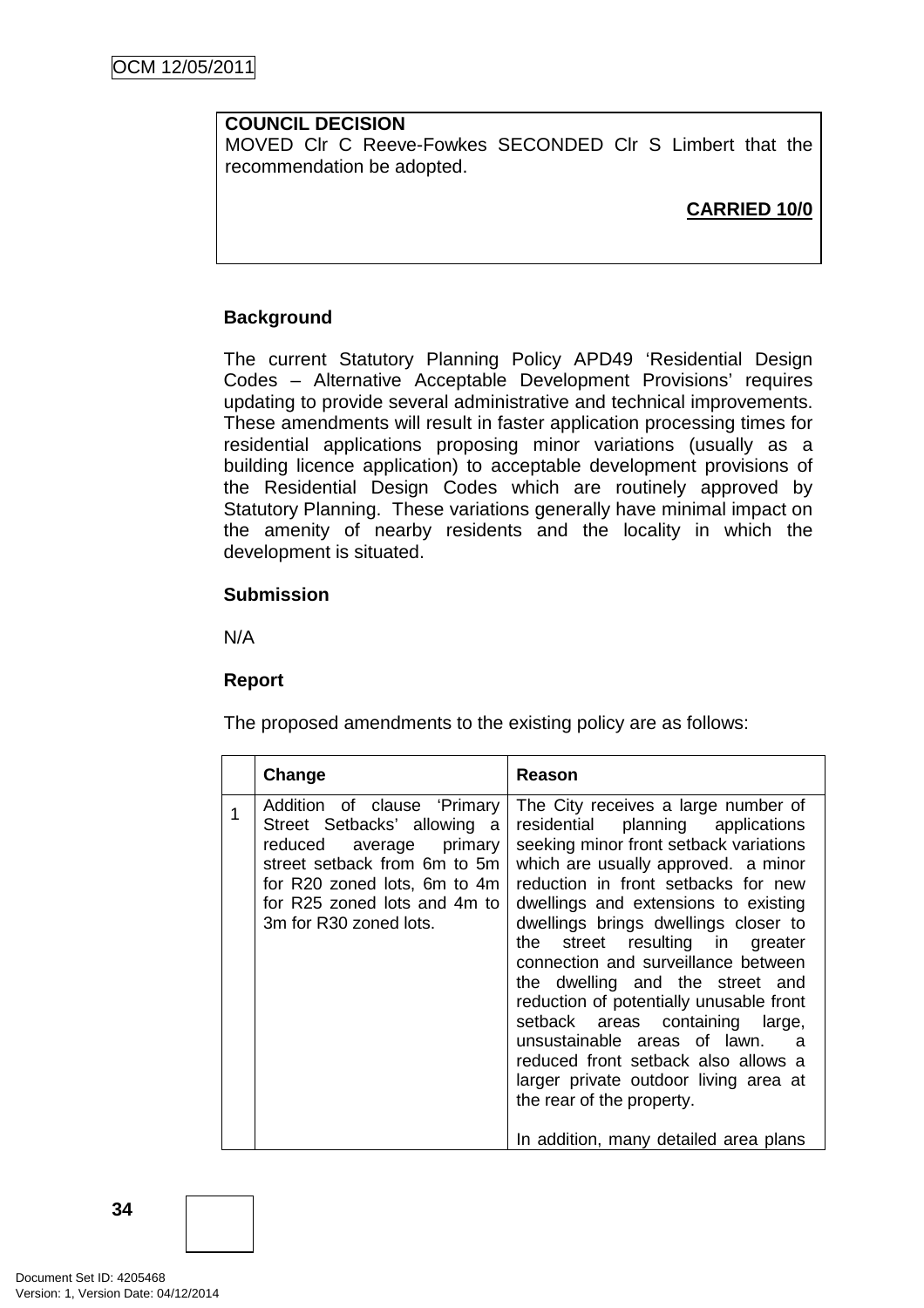|   |                                                                                                                                                                                                                                                                                                                                                                                                                                         | approved by the city allow for front<br>setback variations consistent with the<br>proposed changes.<br>it should be<br>noted that the reduction of the front<br>average setback would not affect the<br>minimum setback for the dwelling or<br>minimum garage setback required by<br>the r-codes.                                                                                                                                                                                                                                                                                                                                                                                                                                                                                                                                                                                            |
|---|-----------------------------------------------------------------------------------------------------------------------------------------------------------------------------------------------------------------------------------------------------------------------------------------------------------------------------------------------------------------------------------------------------------------------------------------|----------------------------------------------------------------------------------------------------------------------------------------------------------------------------------------------------------------------------------------------------------------------------------------------------------------------------------------------------------------------------------------------------------------------------------------------------------------------------------------------------------------------------------------------------------------------------------------------------------------------------------------------------------------------------------------------------------------------------------------------------------------------------------------------------------------------------------------------------------------------------------------------|
| 2 | Addition of a clause allowing<br>the amount of an<br>outdoor<br>living area without permanent<br>roof cover to be reduced from<br>two thirds to one half and<br>allowing down to one third<br>without permanent roof cover<br>if<br>the<br>roofing<br>material<br>is<br>translucent.                                                                                                                                                    | With reductions in lot sizes and<br>provision of minimum sized outdoor<br>living areas, many landowners seek<br>to construct patios with permanent<br>roof cover to provide year round, all-<br>weather protection but the R-codes<br>requires these areas to be at least<br>two<br>thirds<br>uncovered.<br>In<br>many<br>instances, providing two thirds of the<br>area without permanent roof cover<br>provides insufficient protection from<br>rain and sun therefore resulting in a<br>large number of applications for this<br>minor variation. Allowing one half of<br>required outdoor living<br>the<br>area<br>without permanent roof cover and just<br>one third to remain uncovered if the<br>translucent<br>material<br>used<br>is<br>- is<br>considered an acceptable outcome<br>which will provide weather protection<br>but also allow access to winter sun<br>where possible. |
| 3 | Addition of a clause that allows<br>carports in the front setback of<br>existing<br>dwellings<br>be<br>to<br>setback 3m from the primary<br>street where there is clear<br>visibility between the street<br>and the dwelling, where the<br>carport remains open on each<br>side (except for the dwelling)<br>and where no garage door is<br>installed. The clause would<br>not require vehicles to be<br>parked parallel to the street. | The R-codes acceptable development<br>provisions provide for carports within<br>the front setback but do not provide a<br>minimum setback distance.<br>This<br>clause will provide assurance<br>to<br>landowners and developers and will<br>become more important in areas such<br>as Spearwood and Hamilton<br>Hill<br>where<br>subdivision<br>is<br>occurring,<br>existing dwellings are retained and<br>new carports are constructed in front<br>setback areas.                                                                                                                                                                                                                                                                                                                                                                                                                           |
| 4 | Amendment to<br>Clause<br>6.2<br>(Boundary Setbacks) to delete<br>the words "and" and "number".                                                                                                                                                                                                                                                                                                                                         | wording<br>is<br>The<br>incorrect<br>-it<br>as<br>suggests that the number of boundary<br>walls shall remain as per the R-codes,<br>but splitting the length of boundary<br>walls<br>between<br>more<br>than<br>one<br>boundary results in more than one<br>boundary wall. The clause should                                                                                                                                                                                                                                                                                                                                                                                                                                                                                                                                                                                                 |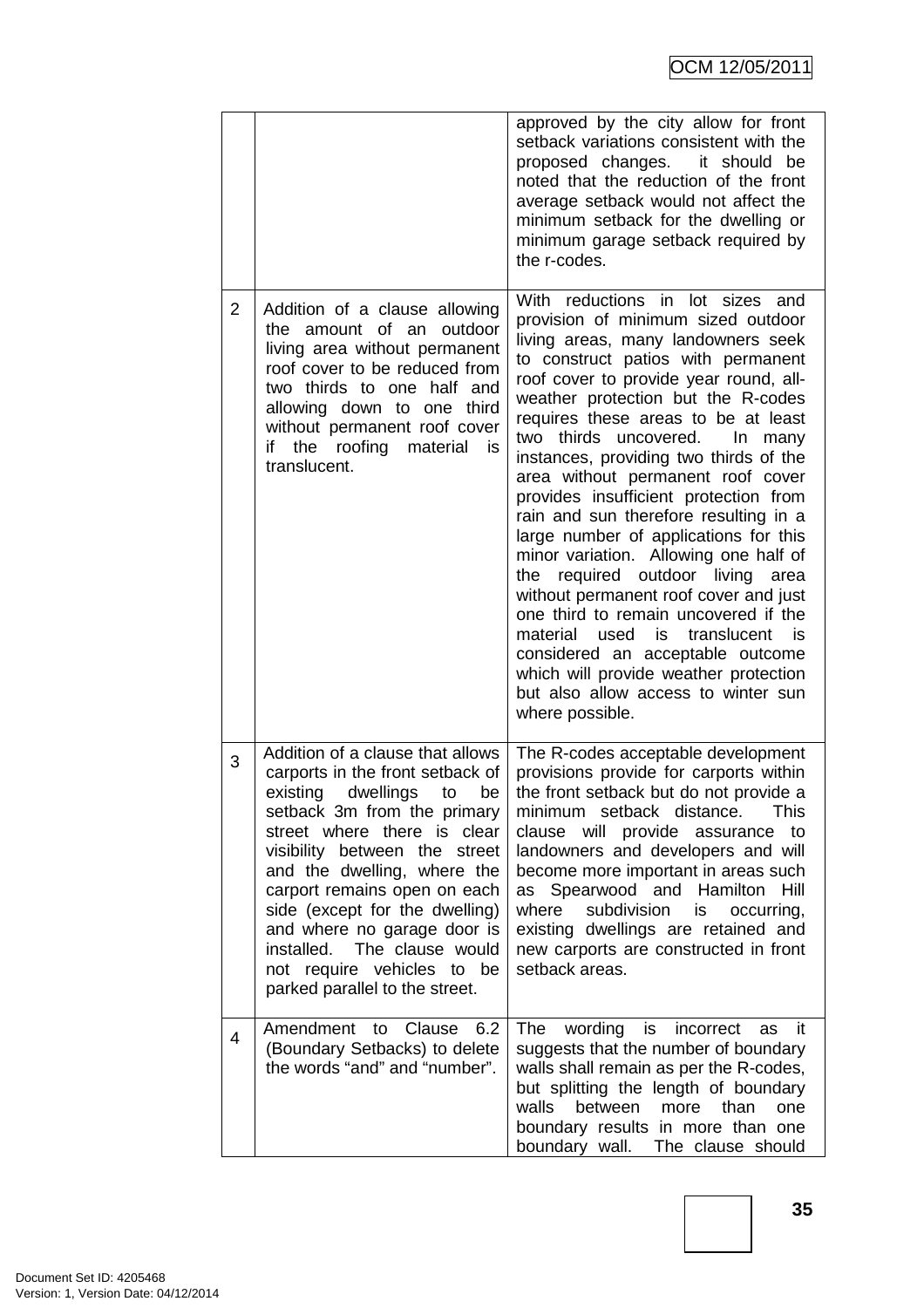|                |                                                                                                                                                                                                                                                             | therefore be amended to correct this.                                                                                                                                                                                                                                                 |
|----------------|-------------------------------------------------------------------------------------------------------------------------------------------------------------------------------------------------------------------------------------------------------------|---------------------------------------------------------------------------------------------------------------------------------------------------------------------------------------------------------------------------------------------------------------------------------------|
| 5              | Addition of a clause that allows<br>outbuildings associated with<br>single houses an area of<br>100m <sup>2</sup> and a wall height of 3m<br>lieu of the acceptable<br>in<br>provisions of the R-codes<br>which allow 60 $m2$ and a wall<br>height of 2.4m. | Clause 8.2.1 (i) (i) of TPS 3 provides<br>an exemption for planning approval<br>for outbuildings within the residential<br>zone with an area of 100m <sup>2</sup> and a wall<br>height of 3m. This clause should<br>therefore be<br>amended to<br>seek<br>consistency with the TPS 3. |
| 6              | Amendment to Clause 6.2 by<br>adding the words "in areas<br>coded R20 or R25".                                                                                                                                                                              | The existing clause should not apply to<br>R30 or higher codes as it would<br>represent a more onerous requirement<br>as to what is required in the R-codes<br>acceptable development criteria. The<br>modification therefore provides clarity<br>and avoids confusion.               |
| $\overline{7}$ | Clause 7.12 which provides for<br>open space variations being<br>reworded from "the setback<br>requirements being met" to<br>"the setback requirements of<br>the R-codes and this policy<br>being met".                                                     | This modification effectively allows an<br>open space variation and a setback<br>variation contained under this policy.                                                                                                                                                               |

# **Conclusion**

The proposed modifications will provide further clarity to Council and its officers in the planning decision making process and are likely to lead to a reduction in residential planning applications for minor variations which are routinely approved and are unlikely to impact on amenity. This will result in better use of planning resources and less administrative processes for the development of residential buildings.

# **Strategic Plan/Policy Implications**

# **Demographic Planning**

- To ensure the planning of the City is based on an approach that has the potential to achieve high levels of convenience and prosperity for its citizens.
- To ensure development will enhance the levels of amenity currently enjoyed by the community.

# **Governance Excellence**

• To conduct Council business in open public forums and to manage Council affairs by employing publicly accountable practices.

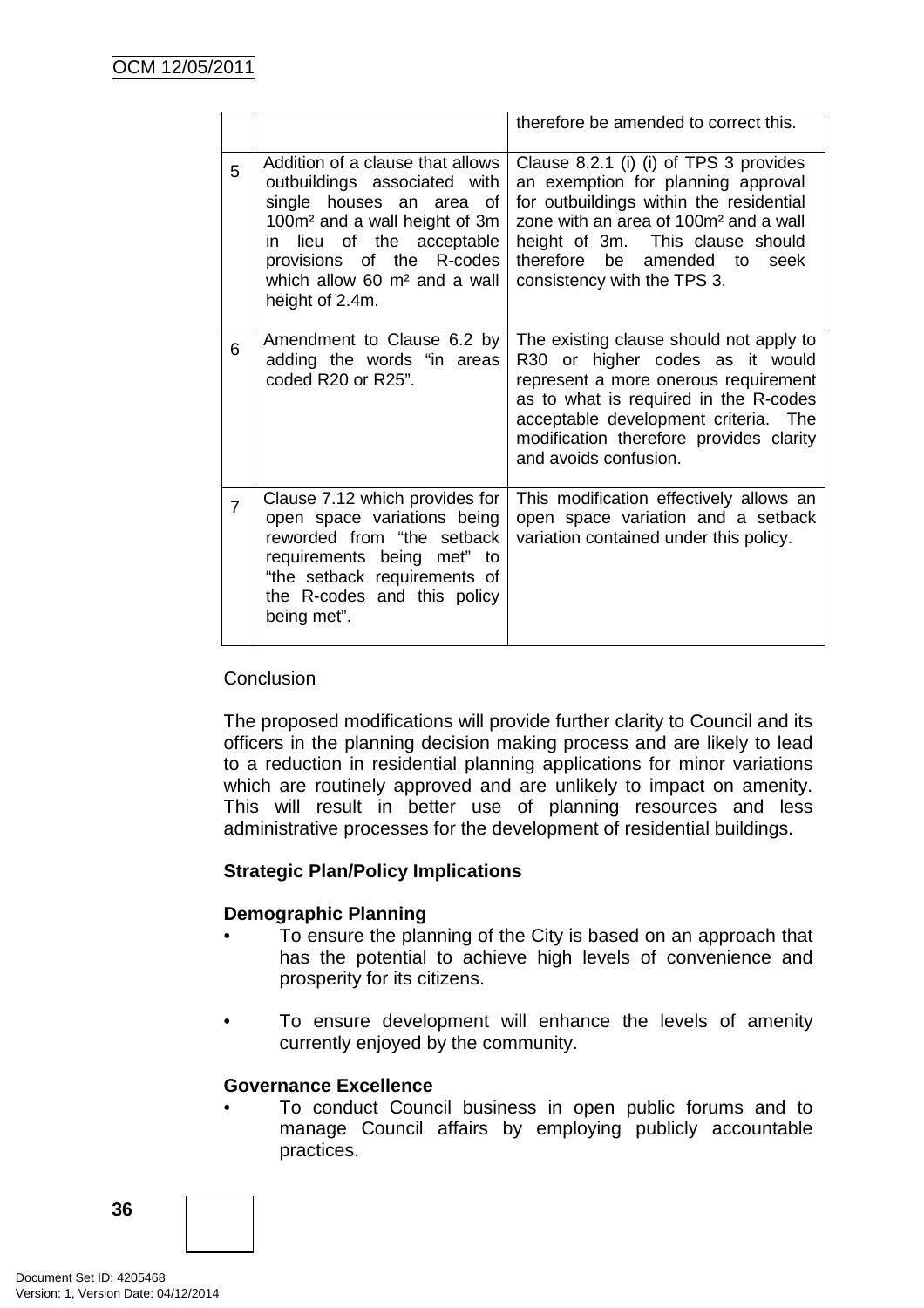To provide effective monitoring and regulatory services that administer relevant legislation and local laws in a fair and impartial way.

# **Budget/Financial Implications**

Costs involved in the advertising of the amendment to the policy which can be accommodated from the operational budget.

# **Legal Implications**

N/A

# **Community Consultation**

The proposed modifications, if adopted for the purpose of advertising, will be advertised in accordance with Clause 2.5.1 of Town Planning Scheme No. 3.

# **Attachment(s)**

Proposed Amended Policy APD49 'Residential Design Codes – Alternative Acceptable Development Provisions'.

# **Advice to Proponent(s)/Submissioners**

N/A

# **Implications of Section 3.18(3) Local Government Act, 1995**

Nil.

# **14.6 (MINUTE NO 4507) (OCM 12/5/2011) - AMENDMENT TO LOCAL PLANNING POLICY APD56 'SINGLE BEDROOM DWELLINGS' (PS/A/001) (A LEFORT) (ATTACH)**

**RECOMMENDATION** That Council

- (1) resolves to modify Policy APD56 'Single Bedroom Dwellings', as shown in the attachment to the agenda; and
- (2) publishes notice of the amended policy in accordance with Clause 2.5.1(a) of Town Planning Scheme No. 3.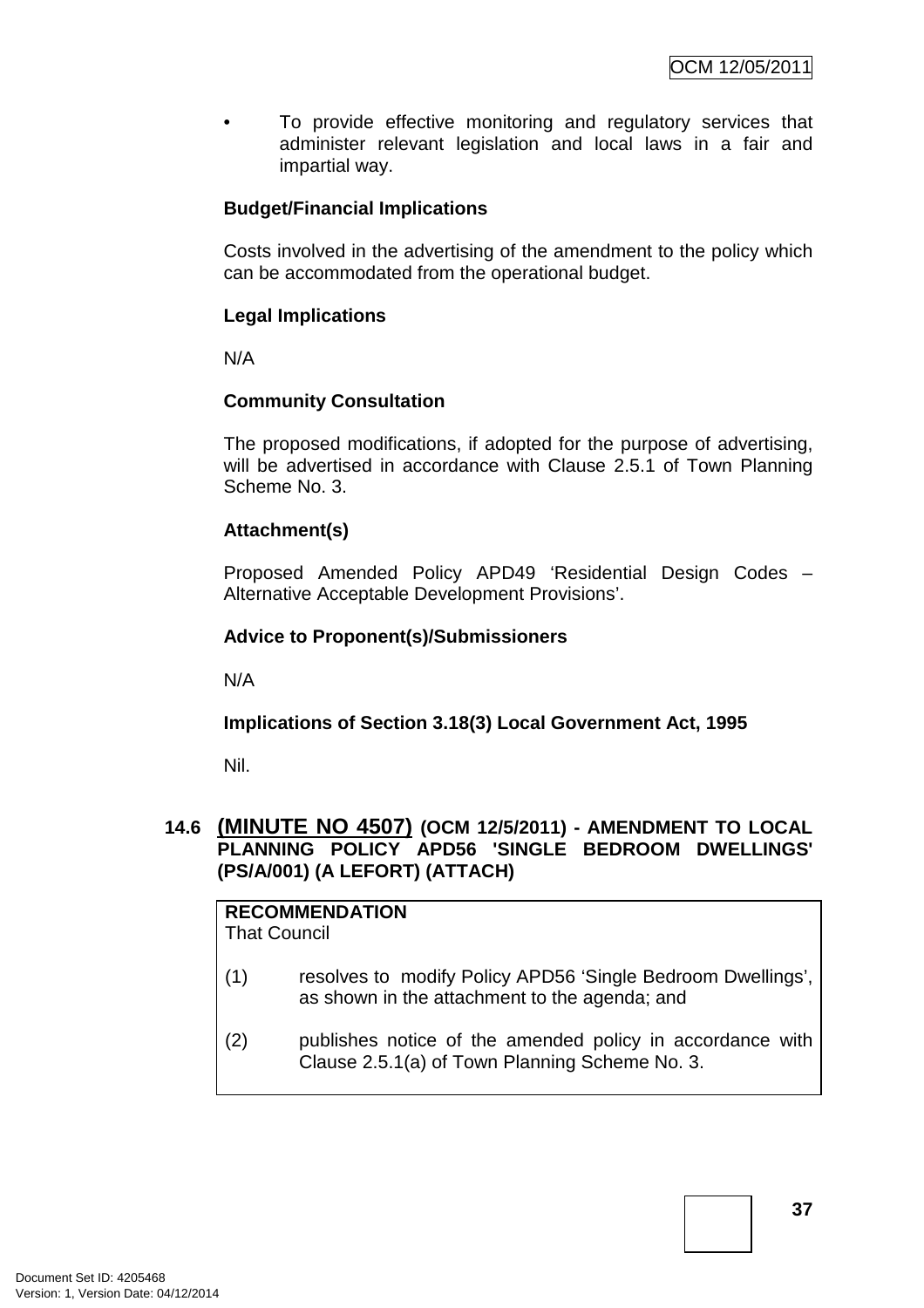# **COUNCIL DECISION**

MOVED Clr H Attrill SECONDED Clr V Oliver that Council:

- (1) resolve to modify Policy APD56 'Single Bedroom Dwellings', as shown in the attachment to the agenda with the deletion of proposed Clause 7.6; and
- (2) publish notice of the amended policy in accordance with Clause 2.5.1(a) of Town Planning Scheme No. 3.

**CARRIED 6/4**

# **Reason for Decision**

Council considers that the maximum plot ratio area for single bedroom dwellings of 60m² is insufficient to accommodate an additional room that could be capable of use as a bedroom. The Council already supports a range of dwelling options that provide for small families/social units so there is not a significant demonstration of need for such policy variation to that outlined in the R Codes.

Council believes that it is undesirable to modify the policy, allowing a single bedroom dwelling to contain more rooms than that prescribed in the R-Codes without a clear outline of the demand and support for such dwellings and the impact that any take up of such options would have on the City's infrastructure.

# **Background**

The current Statutory Planning Policy APD56 'Single Bedroom Dwellings was adopted in December 2008. Through implementation, staff have identified several minor modifications that should be made to the policy that will further encourage this type of accommodation within the City and result in improved built form outcomes.

Minor changes to this policy as recommended are pertinent given the City has recently received a number of applications for single bedroom dwellings which are being privately developed through the National Rental Affordability Scheme (NRAS) financial incentives. According to the Federal Government, NRAS is a long term commitment by the Australian Government to invest in affordable rental housing. One such private developer has indicated that they have plans to develop up to 82 single bedroom dwellings in the City of Cockburn by July 2012.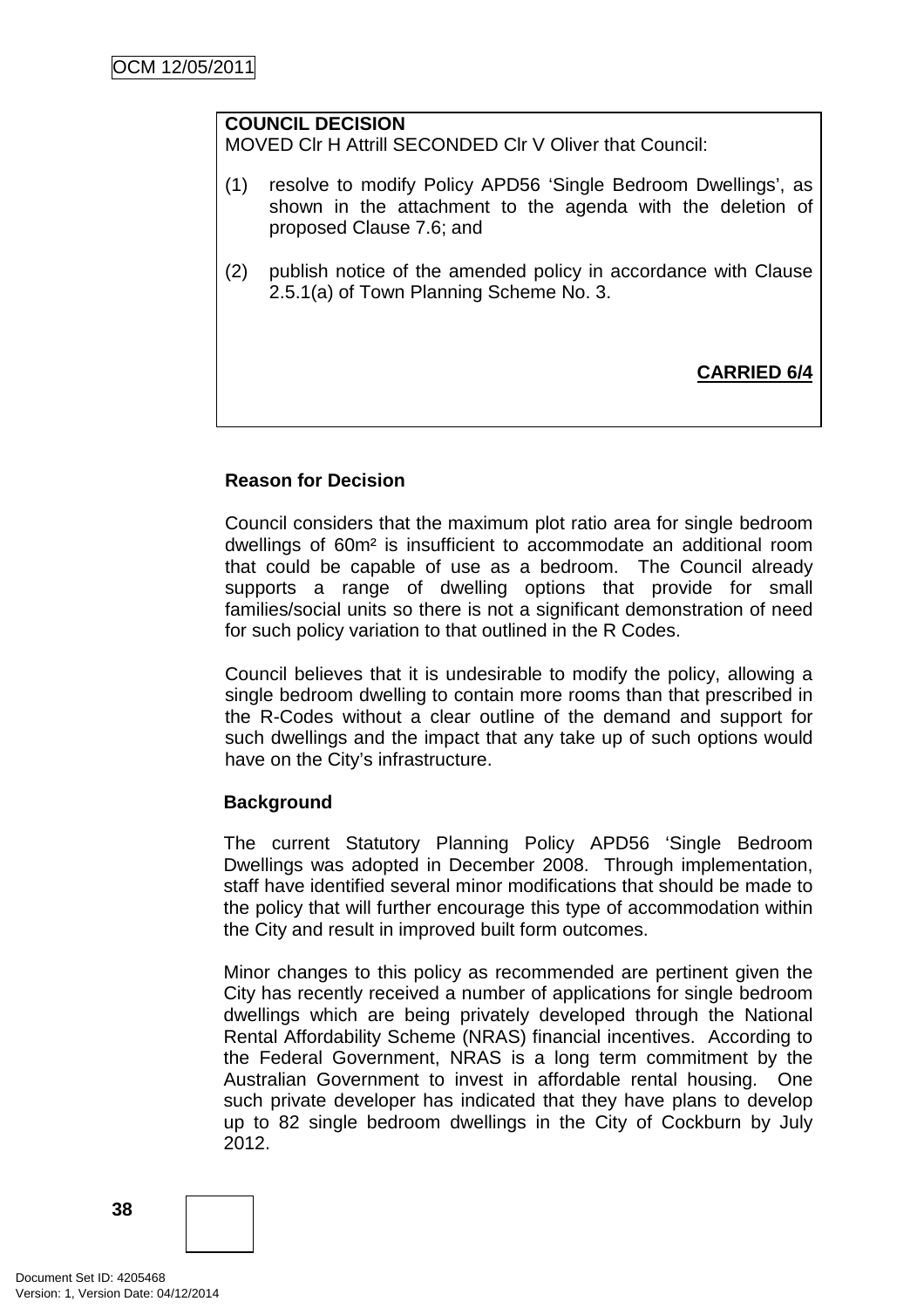# **Submission**

N/A

# **Report**

The proposed amendments to the existing policy are as follows:

|                | Change                                                                                                          | Reason                                                                                                                                                                                                                                                                                                                                                                                                                                                                                                                                                                                                                                                                                                                                                                                                                                                                                                                                   |
|----------------|-----------------------------------------------------------------------------------------------------------------|------------------------------------------------------------------------------------------------------------------------------------------------------------------------------------------------------------------------------------------------------------------------------------------------------------------------------------------------------------------------------------------------------------------------------------------------------------------------------------------------------------------------------------------------------------------------------------------------------------------------------------------------------------------------------------------------------------------------------------------------------------------------------------------------------------------------------------------------------------------------------------------------------------------------------------------|
| 1              | Modification of clause 3 (vii)<br>of the policy to substitute the<br>word "average" with the<br>word "minimum". | Clause 3 (vii) of the existing policy<br>contains states that:<br>"In the case of a Single Bedroom<br>Dwelling proposal involving the<br>retention or construction of a single<br>house, the site area for the Single<br>House is to be in accordance with<br>the Average prescribed in Column 3<br>of Table 1 (General<br>site<br>requirements) of the R-Codes."                                                                                                                                                                                                                                                                                                                                                                                                                                                                                                                                                                        |
|                |                                                                                                                 | This clause results in no lot being<br>less than the average prescribed in<br>Column 3<br>of Table<br>$1.$ It<br>is i<br>considered acceptable however,<br>that the single house should comply<br>with the minimum prescribed in<br>Column 3 of Table 1 instead of the<br>average. The reason for this is that<br>there may be other lots in the<br>locality which have been subdivided<br>to the minimum lot area of any<br>particular density code.<br>The<br>implication of this policy change is<br>that landowners would essentially<br>require less land to be able to<br>undertake the development of a<br>single bedroom dwelling.<br>For<br>example under the R20 zone, the<br>current minimum area required to<br>construct a single bedroom dwelling<br>and retain an existing dwelling is<br>793m <sup>2</sup><br>whereas<br>the proposed<br>change<br>would<br>result<br>in<br>a<br>requirement of only 733m <sup>2</sup> . |
| $\overline{2}$ | Insertion of a new clause<br>that<br>provides<br>(7.6)<br>acceptance of a single                                | housing<br>Given<br>the<br>affordability<br>issues currently being experienced<br>in Western Australia<br>and<br>the                                                                                                                                                                                                                                                                                                                                                                                                                                                                                                                                                                                                                                                                                                                                                                                                                     |
|                | bedroom dwelling with a                                                                                         | οf<br>single<br>increase<br>person                                                                                                                                                                                                                                                                                                                                                                                                                                                                                                                                                                                                                                                                                                                                                                                                                                                                                                       |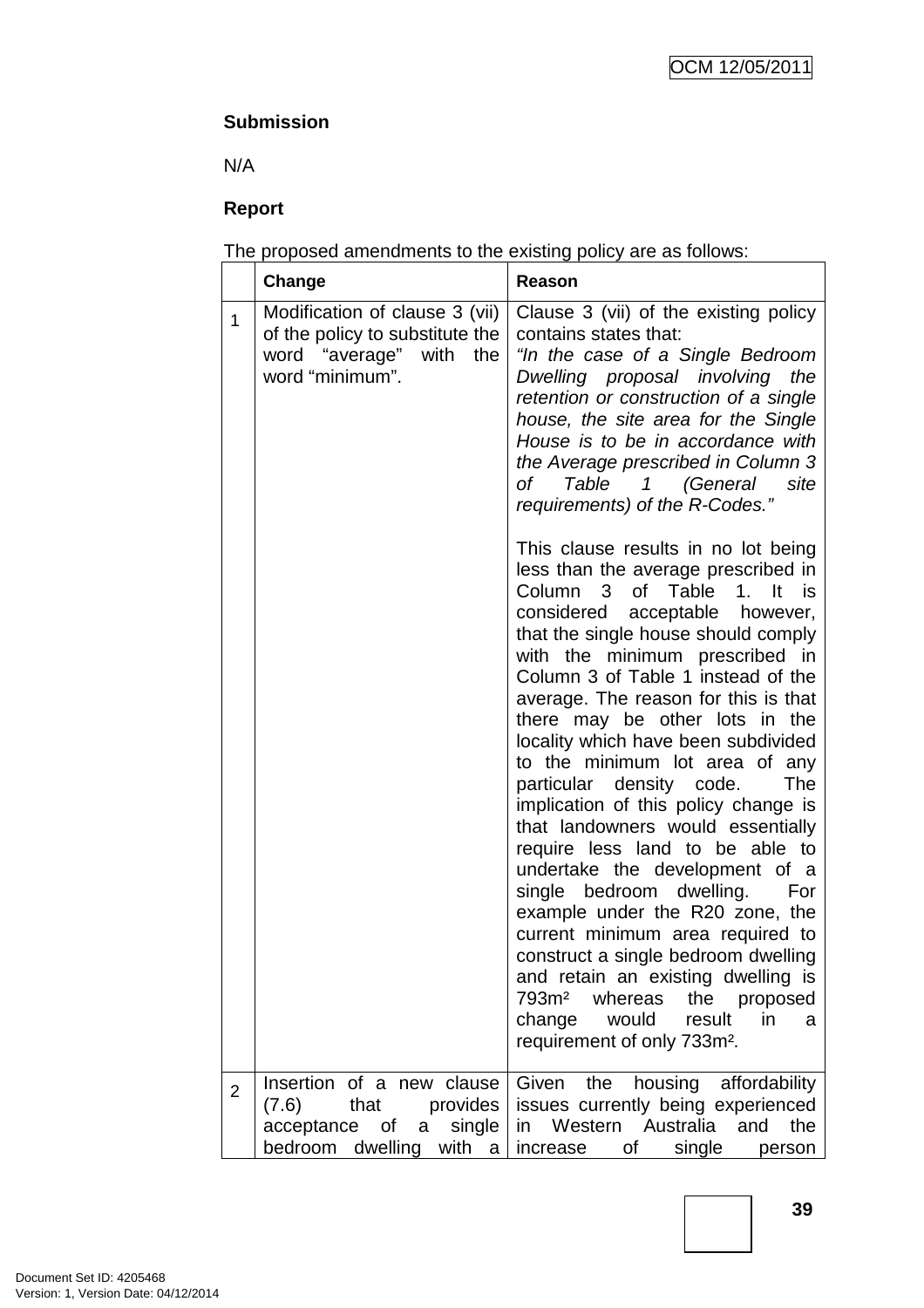| maximum plot ratio of 60m <sup>2</sup><br>provides<br>limited<br>that<br>accommodation suitable for<br>one or two persons but<br>which does not restrict the<br>creation of an additional<br>room that could be capable<br>of use as a bedroom if<br>required. | households, the single bedroom<br>dwelling option is considered to be<br>an important housing option within<br>the community which the City<br>should seek to promote.<br>The definition of a 'single bedroom<br>dwelling' in the Residential Design<br>Codes is:<br>"A dwelling that contains a living<br>room and no more than one other<br>habitable room that is capable of<br>use as a bedroom".<br>The<br>acceptable development                                                                                                                                                                                                                                                                                                                                                                                      |
|----------------------------------------------------------------------------------------------------------------------------------------------------------------------------------------------------------------------------------------------------------------|-----------------------------------------------------------------------------------------------------------------------------------------------------------------------------------------------------------------------------------------------------------------------------------------------------------------------------------------------------------------------------------------------------------------------------------------------------------------------------------------------------------------------------------------------------------------------------------------------------------------------------------------------------------------------------------------------------------------------------------------------------------------------------------------------------------------------------|
|                                                                                                                                                                                                                                                                | provisions of the R-Codes relating<br>to single bedroom dwellings (Clause<br>6.11.3 A3) provides for:<br>"Single bedroom dwellings with a<br>maximum plot ratio of 60m <sup>2"</sup> .<br>The performance criteria provisions<br>of the R-Codes relating to single<br>bedroom dwellings (Clause 6.11.3<br>P3) provides for:<br>"Dwellings that provide limited<br>accommodation suitable for one or<br>two persons".                                                                                                                                                                                                                                                                                                                                                                                                        |
|                                                                                                                                                                                                                                                                | Staff recognise the importance of<br>acceptable development<br>the<br>provision that limits the floor area of<br>a single bedroom dwelling to 60m <sup>2</sup><br>however the restriction on number<br>of rooms capable of use as a<br>bedroom<br>considered<br>highly<br>is<br>restrictive<br>in<br>today's<br>housing<br>market. Given that the performance<br>objective provides<br>criteria<br>for<br>housing suitable for one or<br>two<br>persons, the limitation of only one<br>room capable for use as a bedroom<br>prejudices the use of the dwelling<br>for two people other than a couple.<br>There may be many instances<br>where a parent and child, two<br>siblings, two friends/flatmates or<br>other non-couples wish to reside<br>together in a small dwelling without<br>being restricted to one bedroom. |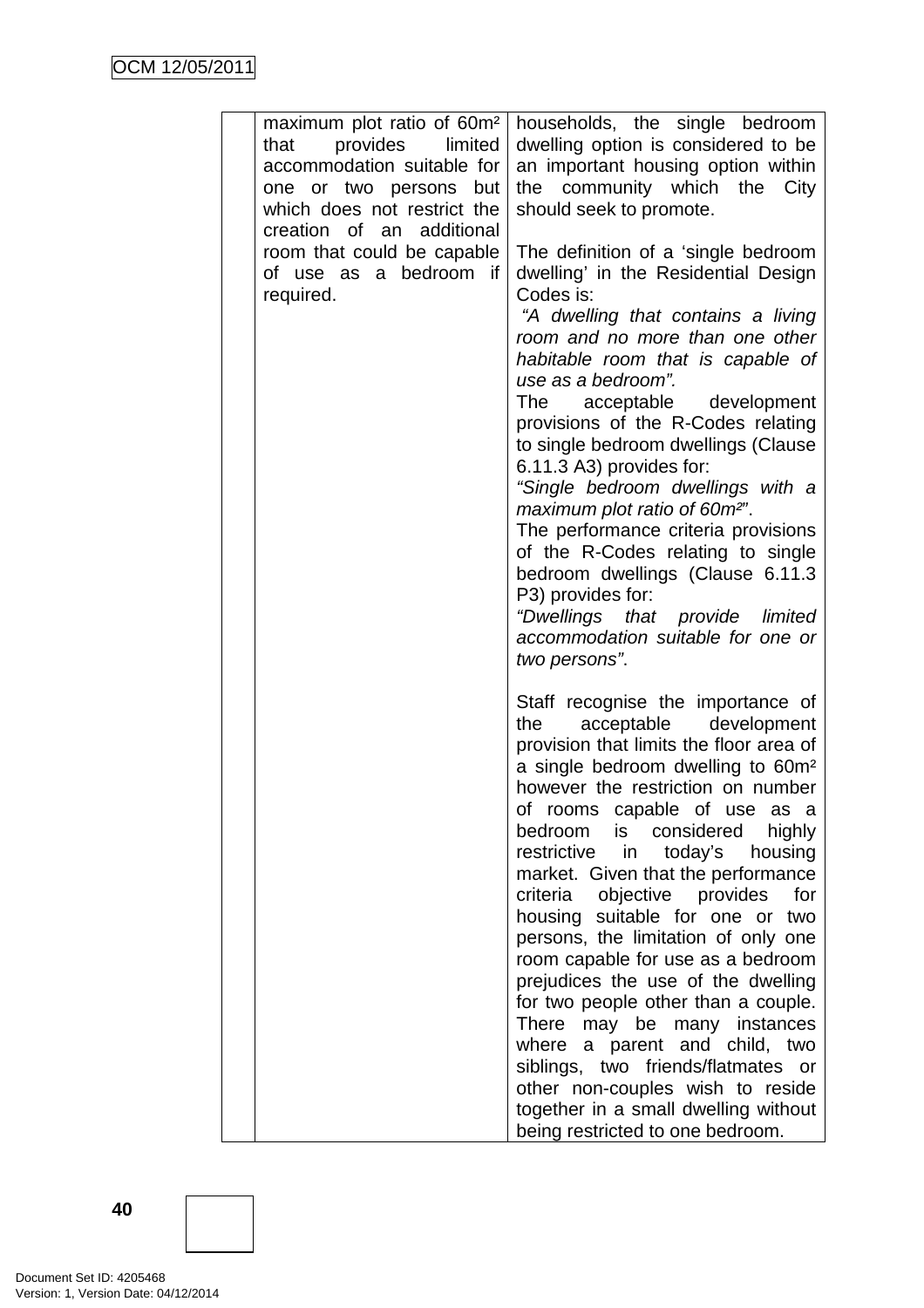| It is envisaged that in the majority of<br>instances however, the second<br>room will typically by used as an<br>ancillary or utility type space such<br>as a study, a spare room, an activity<br>room or a guest bedroom. This<br>extra space is consistent with<br>modern expectations and standards<br>in contemporary housing and<br>provides for greater flexibility<br>generally regarding occupancy and<br>use. |
|------------------------------------------------------------------------------------------------------------------------------------------------------------------------------------------------------------------------------------------------------------------------------------------------------------------------------------------------------------------------------------------------------------------------|
| This proposed modification is<br>unlikely to cause any impact on the<br>amenity of an area or adjoining<br>neighbours; it simply provides a<br>more flexible floor plan that will suit<br>more household types which will<br>result in the development of more<br>housing of this type and encourage<br>resident diversity in the City of<br>Cockburn.                                                                 |

# **Conclusion**

The proposed changes to this policy will encourage single bedroom dwelling development in the City of Cockburn by providing additional flexibility to the Residential Design Codes. An increase in the number of single bedroom dwellings in the City will lead to a larger number of affordable housing options in the City and a greater diversity of residents thus contributing to the provision of housing sustainability in the City of Cockburn.

# **Strategic Plan/Policy Implications**

# **Demographic Planning**

- To ensure the planning of the City is based on an approach that has the potential to achieve high levels of convenience and prosperity for its citizens.
- To ensure development will enhance the levels of amenity currently enjoyed by the community.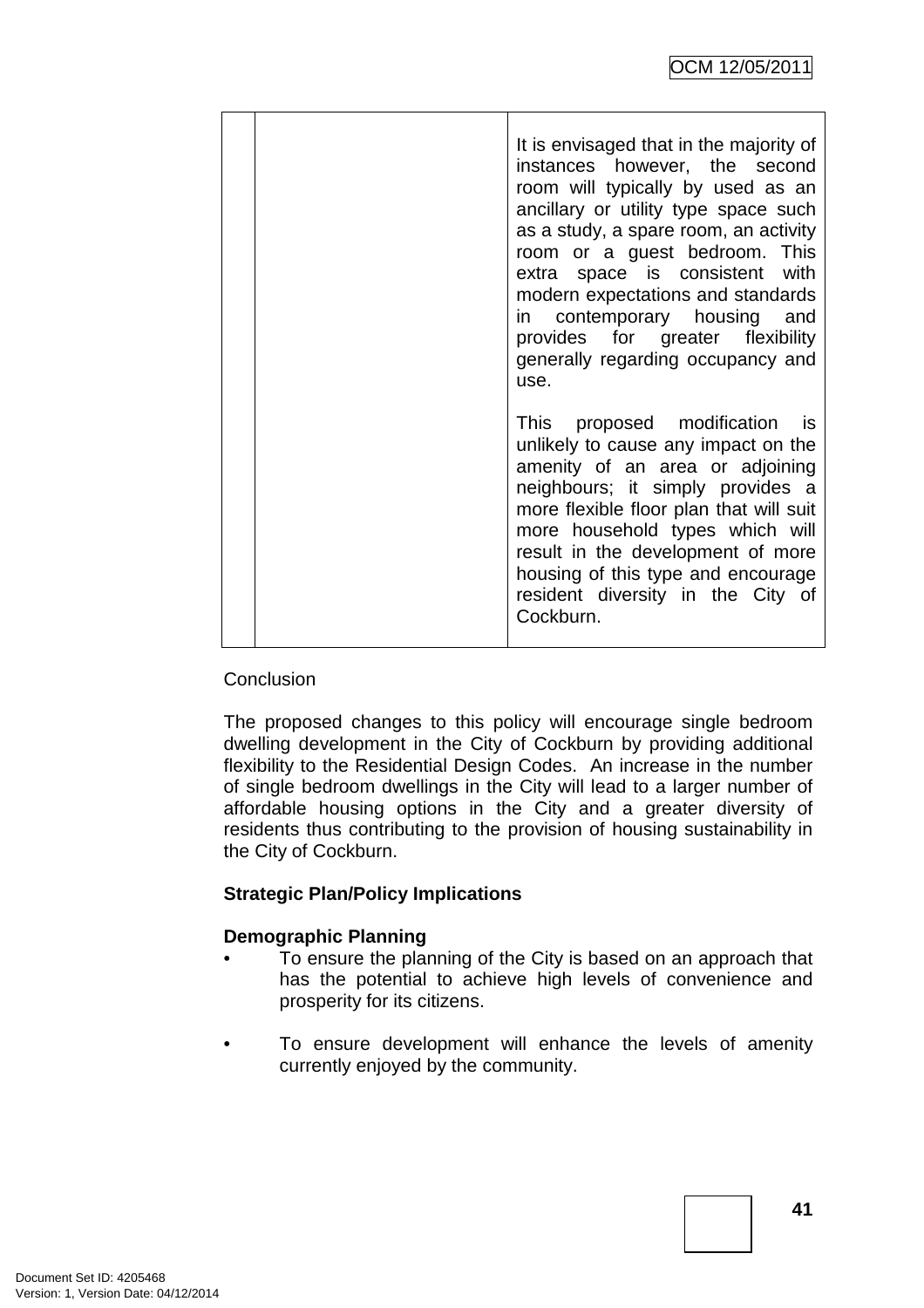# **Governance Excellence**

- To conduct Council business in open public forums and to manage Council affairs by employing publicly accountable practices.
- To provide effective monitoring and regulatory services that administer relevant legislation and local laws in a fair and impartial way.

# **Budget/Financial Implications**

Costs involved in the advertising of the amendment to the policy which can be accommodated from the operational budget.

# **Legal Implications**

N/A

# **Community Consultation**

The proposed modifications, if adopted for the purpose of advertising, will be advertised in accordance with Clause 2.5.1 of Town Planning Scheme No. 3.

# **Attachment(s)**

Proposed Amended Policy APD56 'Single Bedroom Dwellings'.

# **Advice to Proponent(s)/Submissioners**

N/A

# **Implications of Section 3.18(3) Local Government Act, 1995**

Nil.

# **DECALRATION OF INTEREST**

The Presiding Member advised the meeting that he had received a declaration of interest as follows:

# **Clr Tony Romano**

Clr Romano declared an interest pursuant to Regulation 11 of the Local Government (Rules of Conduct) Regulations 2007. The nature of the interest, being that his mother resides on Grandpre Crescent, Hamilton Hill.

CLR ROMANO LEFT THE MEETING THE TIME BEING 8.04 PM

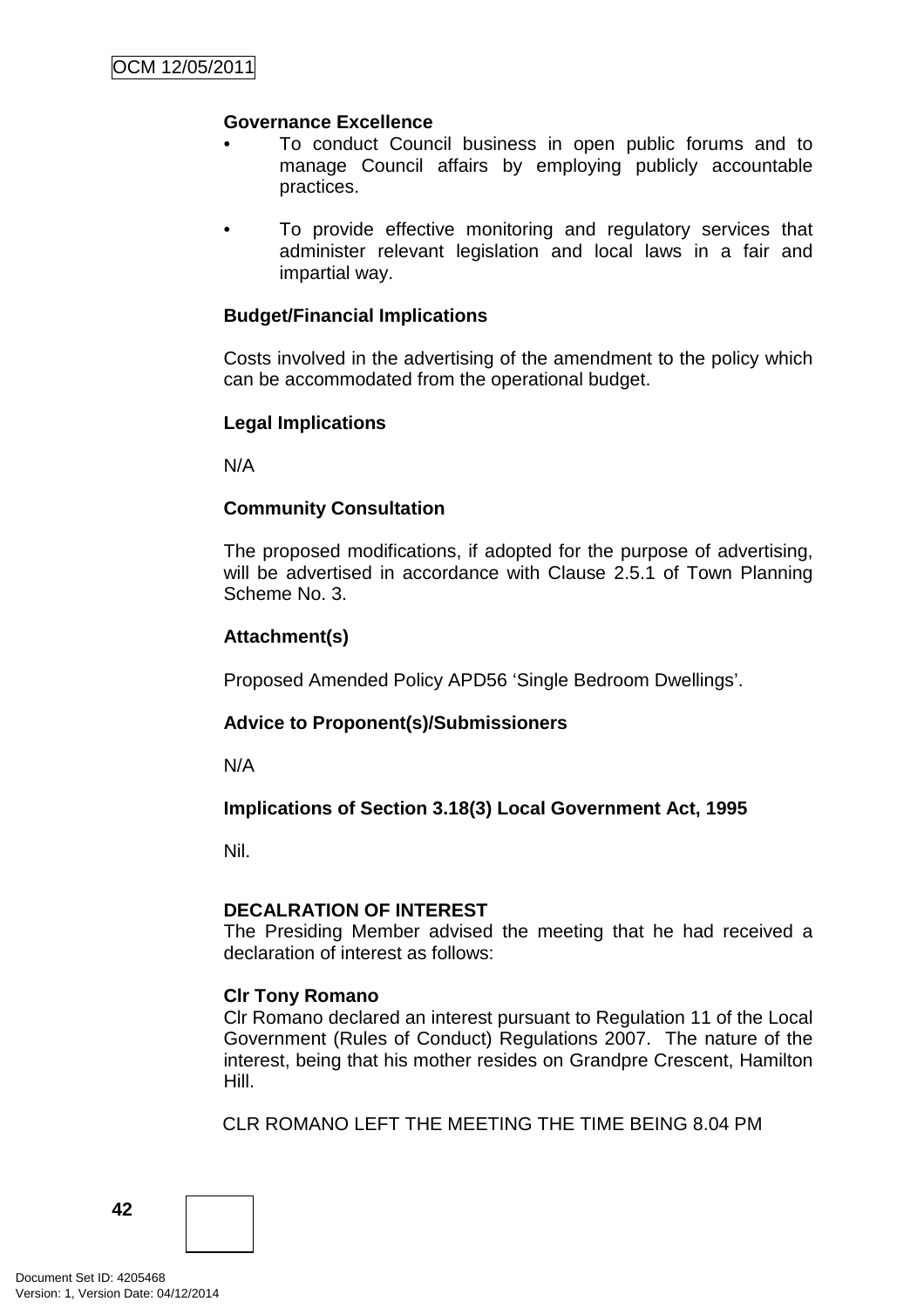**14.7 (MINUTE NO 4508) (OCM 12/5/2011) - RESTAURANT/CAFE & FOUR MULTIPLE DWELLNGS - LOCATION: 70 (LOT 1) PHOENIX ROAD HAMILTON HILL - OWNER: BARTOLOMEO MARANO, FRANCESCO CARBONE, GIULLIANA CARBONE, MARIA MARANO & MARIA CARRELLO - APPLICANT: H MIRIAN (2206519) (A LEFORT) (ATTACH)** 

**RECOMMENDATION** That Council

- (1) refuse to grant planning approval for a restaurant/cafe and four multiple dwellings at 70 (Lot 1) Phoenix Road Hamilton Hill based on the following reasons:
	- 1. The proposal is considered to detract from the desired streetscape which is inconsistent with the provisions of Clause 5.9.3 (c) of Town Planning Scheme No. 3 in relation to amenity of commercial uses which requires buildings to enhance the streetscape and add to the attractiveness of the locality of which they form part.
	- 2. The proposal is inconsistent with the provisions of Clause 10.2.1 (o) of Town Planning Scheme No. 3 with regards to the relationship of the proposal to development on adjoining land or on other land including the likely effect of the appearance of the proposal.
	- 3. The proposal is inconsistent with various provisions of the Residential Design Codes of Western Australia (clause 7.3.1 A1 Outdoor Living Areas, clause 7.3.3 A3.1 On-site parking provision and clause 7.4.7 A7.3 Essential Facilities).
- (2) notify the applicant and submissioners of Council's decision.

# **COUNCIL DECISION**

MOVED Clr S Limbert SECONDED Clr I Whitfield that the recommendation be adopted.

**CARRIED 9/0**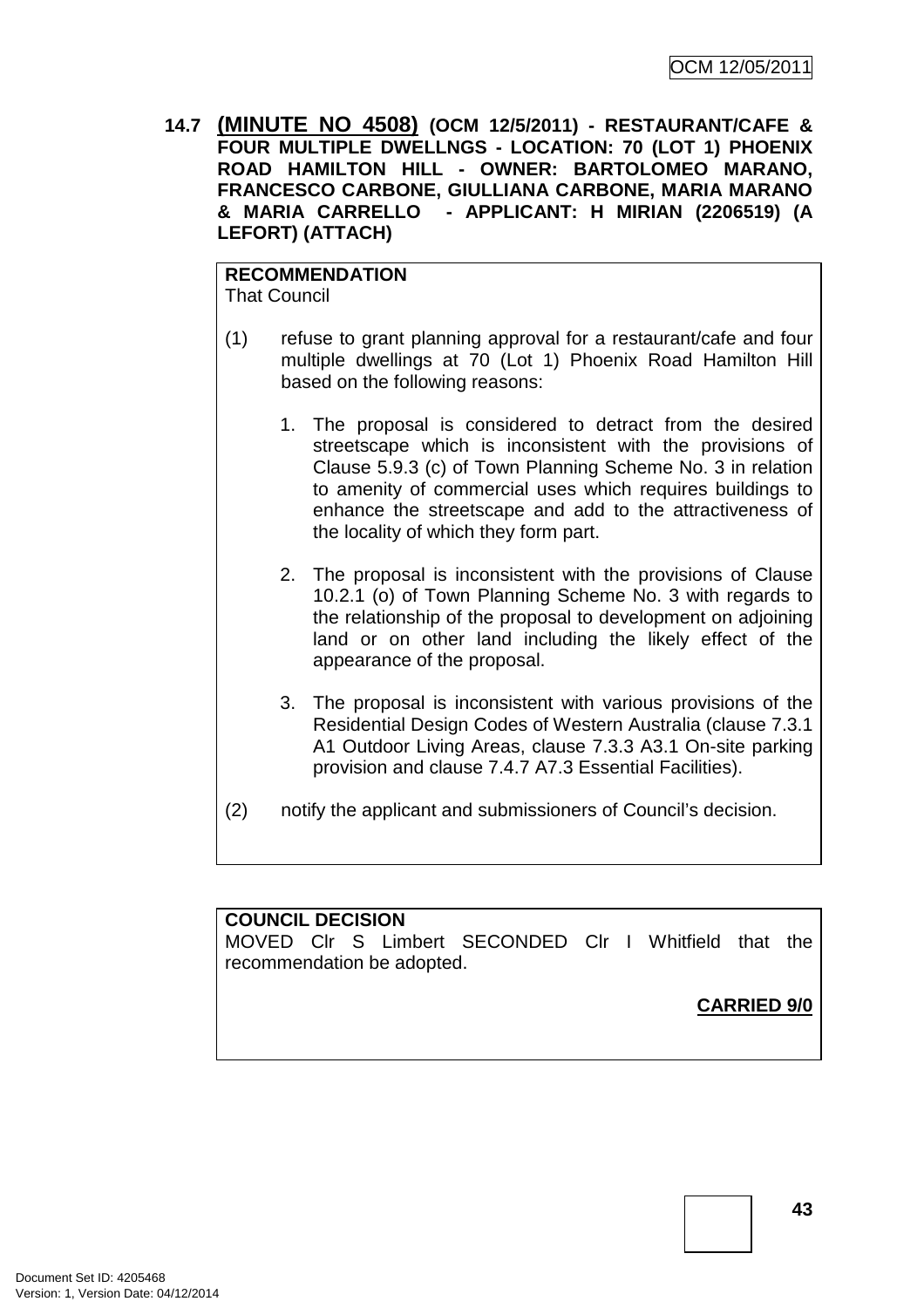# **Background**

| Zoning    | MRS: Urban                           |
|-----------|--------------------------------------|
|           | TPS 3: Residential R40               |
| Land Use  | Restaurant/Cafe & Multiple Dwellings |
|           |                                      |
| Lot Size  | 1039m <sup>2</sup>                   |
|           |                                      |
| Use Class | Restaurant - "A"                     |
|           | Multiple Dwellings - "D"             |
|           |                                      |

The subject site is located on the eastern corner of Phoenix Road and Grandpre Crescent in Hamilton Hill and contains an existing older-style single dwelling and several outbuildings, all in relatively poor condition. The dwelling has vehicle access from Phoenix Road and contains a fall of approximately 1.6m from east to west. The site contains a 3m wide easement in favour of the Water Corporation for sewer across the northern portion of the property.

The subject site is located within the City's 'Phoenix Central Revitalisation' Area which was rezoned from R20 to R40 in August 2010 making it suitable for medium density residential development. The site is in close proximity to commercial development including the 'Local Centre' on the corner of Phoenix and Rockingham Roads, and the commercial development on the west side of Grandpre Crescent, fronting Phoenix Road, which is zoned 'Mixed Business'.

The application is referred to Council for determination as the nonresidential component of the proposal constitutes an 'A' use in the City's Town Planning Scheme No.3. The proposal was advertised to nearby landowners and several objections were received.

# **Submission**

The applicant seeks planning approval to construct a two-storey mixed use development consisting of a ground floor restaurant and café and associated car parking, with four multiple dwellings.

The restaurant is 251m² in area and is proposed to accommodate 46 patrons and 5 staff members and is proposed to open from 5:00pm – 10:00pm daily. The applicant has advised that the restaurant will be BYO alcohol. The café portion of the restaurant is 52m<sup>2</sup> and is proposed to accommodate 25 patrons and 3 staff members and is proposed to be open from 8:00am – 4:00pm (to avoid an overlap of restaurant and café opening hours). The restaurant and café are to be operated by the same owner.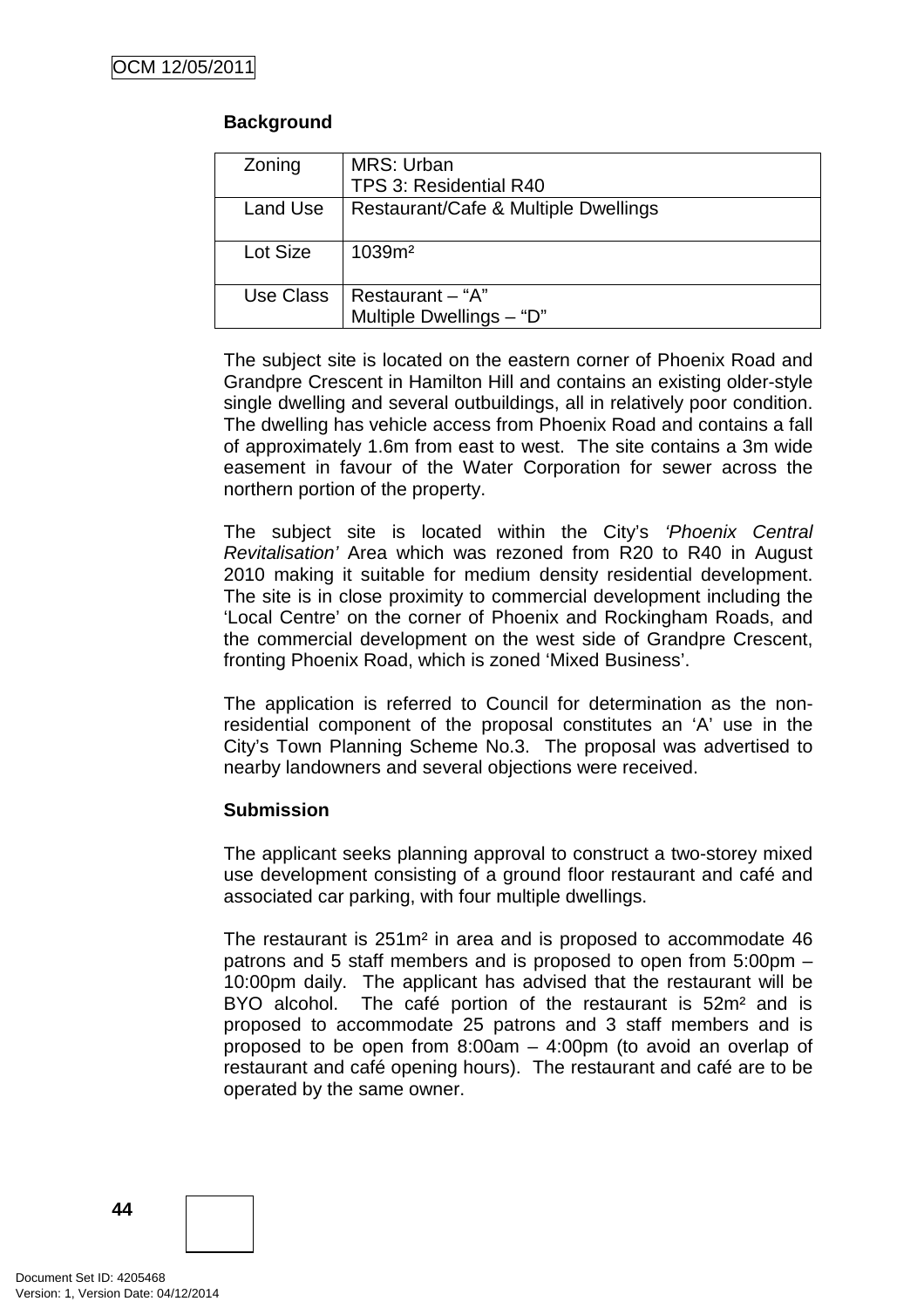The restaurant and café are provided with 13 car parking bays and a 9m² bin store. The building proposes a 4m setback to Phoenix Road and a 1.21m setback to Grandpre Crescent with bi-fold doors opening to both streets. Due to patron numbers and limited parking provision alfresco dining is not possible. Vehicle access is proposed solely from Grandpre Crescent via a 6m wide crossover.

The four multiple dwellings proposed on the first floor and accessed from an internal ground floor foyer each contain 3 – 4 bedrooms, 2 bathrooms, living areas and balconies Store rooms and 2 car parking bays in tandem, resulting in a total of eight car parking bays for the residential apartments, are proposed at the ground floor level. The average floor area per dwelling is 129sqm excluding balcony areas.

The building is proposed to be constructed of rendered and painted brickwork with a flat colourbond roof concealed behind large fascia panels. Coloured perspectives have been provided (see Attachment 4).

#### **Report**

#### Strategic Framework

The subject site is located within the area subject to the 'Phoenix Central Revitalisation Strategy' which is the City of Cockburn's strategic framework for improvements to the Phoenix town centre and parts of Hamilton Hill from 2009-2019. The strategy proposes a suite of zoning changes which include an expansion of the town centre precinct, new commercial zoned property mostly along Rockingham Road and increased residential densities for residential zoned land. The subject site was recoded from low density R20 to medium density R40 in August 2010 in accordance with the strategy.

It is important to note that the subject site was not rezoned (or proposed to be rezoned) to a commercial zone, rather remaining residential. It is therefore considered that new commercial development proposed within the 'Phoenix Central Revitalisation Strategy' area should ideally be located within the proposed expanded town centre precinct in accordance with the strategy, rather than within residential zoned land (as proposed in the subject application). Concentrating the commercial and mixed use residential uses within the town centre precinct will contribute to the revitalisation of the town centre precinct whereas approval of commercial uses outside the town centre precinct may detract from the centre itself.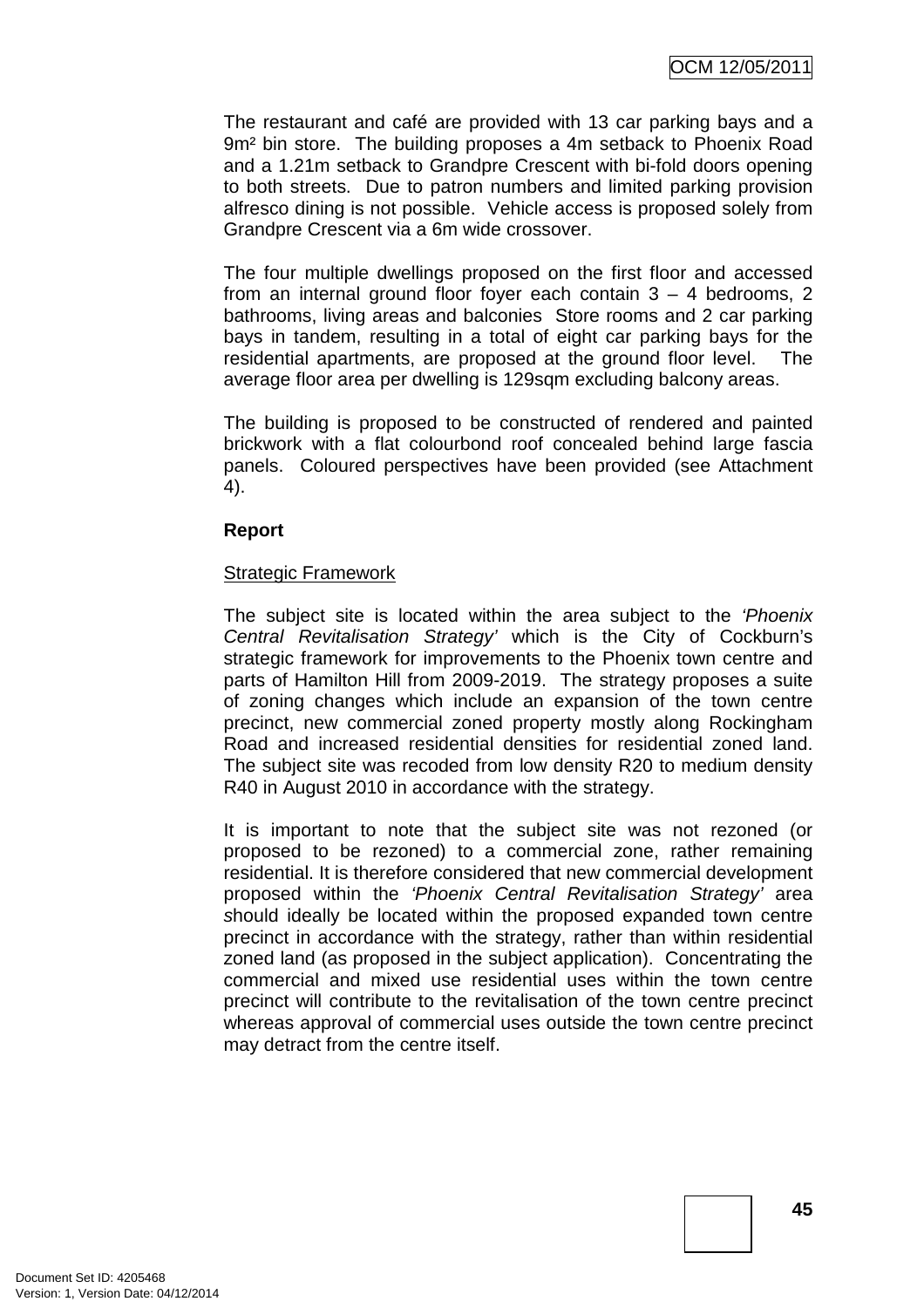# Statutory Framework

#### Town Planning Scheme No. 3

The subject site is zoned Residential R40 under the City's Town Planning Scheme No. 3 (TPS 3). A restaurant is an 'A' use in the residential zone. This means that "the use is not permitted unless the local government has exercised its discretion and has granted planning approval after giving special notice in accordance with clause 9.4". The application was therefore advertised to nearby landowners (see 'Neighbour Consultation' section below). Multiple dwellings are a 'D' use which means that "the use is not permitted unless the local government has exercised its discretion and has granted planning approval." Council therefore has the discretion to issue planning approval for the proposed development.

#### State Planning Policy 3.1 - Residential Design Codes of Western Australia

The residential component of the proposal has been assessed under the Residential Design Codes of Western Australia (R-Codes) which were modified in November 2010 to incorporate provisions for multiple dwellings in areas with a coding of R30.

The dwellings are deemed to comply with acceptable development provisions of the R-Codes with the exception of:

- First floor balcony sizes, none of which comply with clause 7.3.1 A1 which require a minimum dimension of 2.4m and area of 10m;
- Provision of visitor car parking which comply with clause 7.3.3 A3.1 which requires 1 visitor car bay for the 4 dwellings. The proposal provides no separate visitor car parking bay for the residential units; and
- Provision of an adequate outdoor clothes drying area for each dwelling or a communal clothes drying area which comply with clause 7.4.7 A7.3. The proposal provides no individual or communal clothes drying area.

The R-Codes do not contain assessment criteria for the commercial portion of the development; this has been assessed in accordance with the City's TPS 3. Whilst the use, setbacks and vehicle car parking are compliant with the provisions of the scheme, the overall design and appearance of the proposed building is a significant concern. This is covered in detail below in the Built Form section of the report.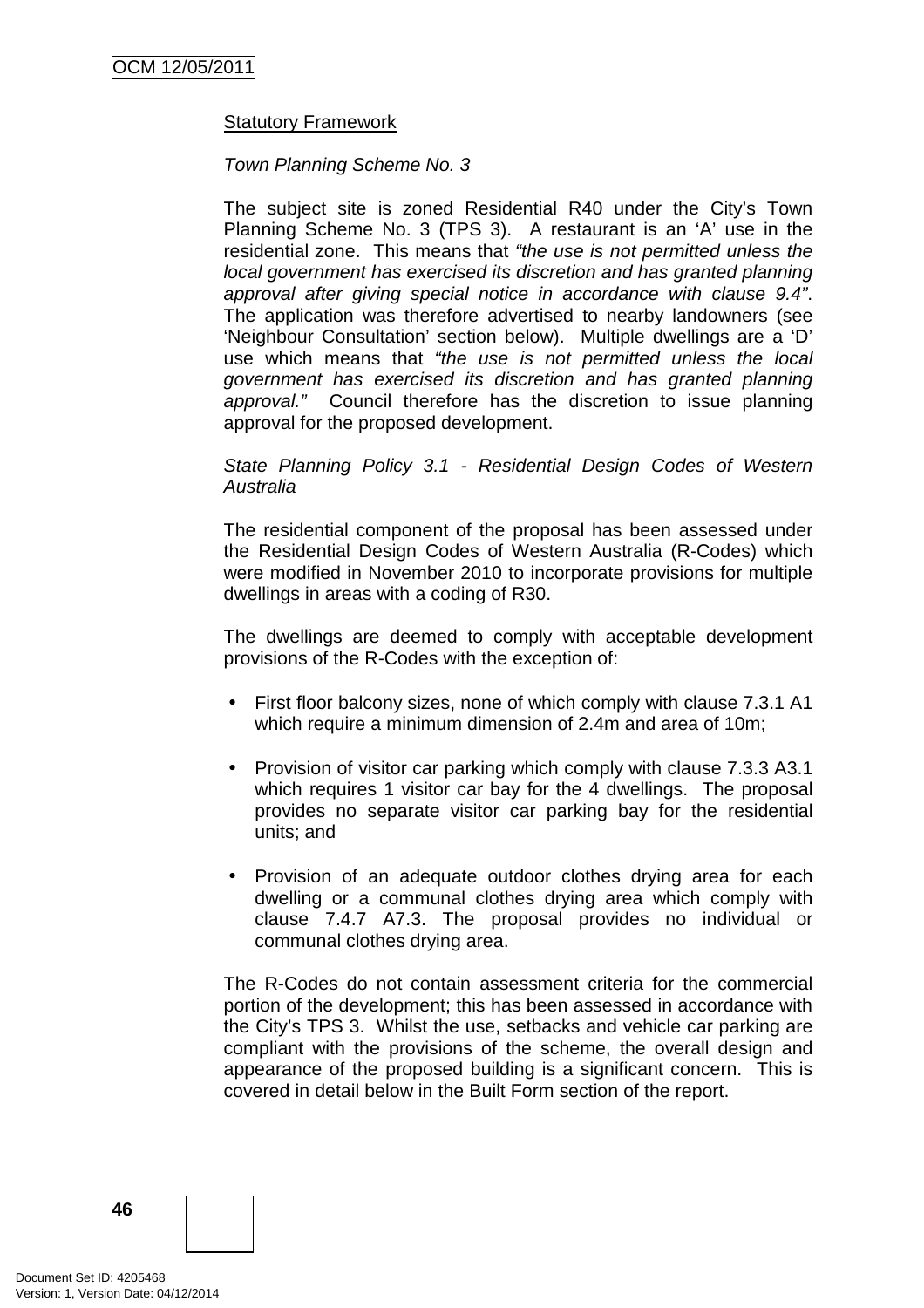# Neighbour Consultation

The proposal was advertised to 8 nearby landowners considered to be potentially affected by the proposal. Six responses were received consisting of 3 objections and 3 non-objections (two of the nonobjections are conditional). The planning issues arising out of the consultation process include the following:

- Lack of Car Parking Residents expressed concern that the proposal provides insufficient car parking which will lead to restaurant patrons parking on Grandpre Crescent and on nearby resident's verges as overflow parking which in the opinion of some residents is undesirable and potentially dangerous.
- Increase in Traffic Residents expressed concern about the additional traffic that will result from the proposal. Residents are concerned that Grandpre Crescent is already used as a shortcut between Phoenix and Rockingham Roads for drivers seeking to avoid the traffic lights at Rockingham Road and the proposed development will make this worse. Residents expressed general concerns about the functionality of the intersection between Grandpre Crescent and Phoenix Road and dangerous driving habits that currently occur around this intersection.
- Noise Residents expressed concern about noise from restaurant patrons and from functions, a concern they believe will get worse given the trading hours of the proposed restaurant. Concerns were also expressed due to the serving of alcohol and additional noise that could occur from this.
- Antisocial Behaviour Residents expressed concern about antisocial behaviour occurring in the area due to alcohol consumption on the premises including vandalism, graffiti and theft.
- Odour Residents expressed concern about potential odour emanating from cooking and waste from the restaurant.
- Zoning Residents expressed concern about the commercial nature of the development in a residential zoned area which may affect their level of residential amenity.

# **Traffic**

The impact of the proposal on local traffic has been assessed by the City's Engineers who consider that the existing road network can adequately accommodate additional traffic movements resulting from the proposed development.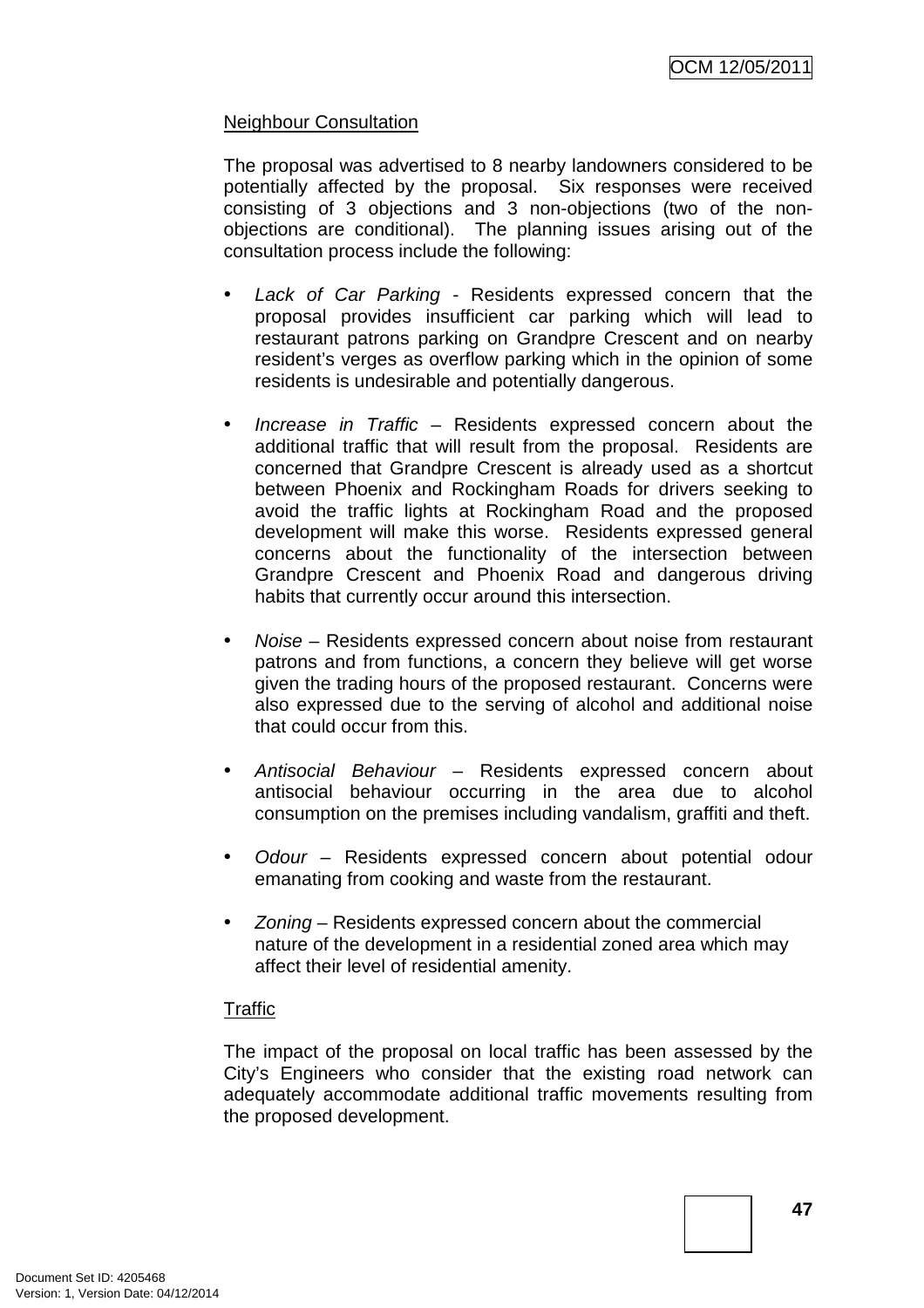In response to concern about the junction between Grandpre Crescent and Phoenix Road which allows full traffic movement and that it would be made worse by the proposal, the City's Engineering department advised that this junction has been reviewed over many years with many alternate design options considered. However, due to community feedback, the City has no plans to modify this intersection at this time.

# Car Parking

The City's TPS 3 (Table 3 – Commercial Use Classes) requires the restaurant/cafe to provide parking at the rate of 1 bay per 4 seats or 1 bay per 4 people accommodated. The applicant proposed to accommodate a maximum of 46 restaurant patrons and 5 staff members which equates to 51 persons. At the rate specified above this requires 13 car parking bays which have been provided on the plans.

The residential component requires 1.25 bays per dwelling and visitors bays at the rate of 0.25 per dwelling in accordance with Clause 7.33 of the R-Codes which equates to a total of 6 bays. The proposal provides 8 parking bays in total (two each in tandem for each dwelling) but no separate visitor car parking bay which is a requirement of the R-Codes.

#### Noise

The proposal, if approved would have to comply with Noise Regulations and hours of operation would be restricted to 8:00am to 10:00pm if approved. Should Council consider approving the proposal a condition should be imposed requiring the construction of masonry dividing fences between the subject site and adjoining residential properties at the applicants cost. In addition, a condition should be imposed restricting delivery times which may cause noise to nearby residents.

#### Odour

The proposal, due to its type and scale is not anticipated to produce offensive odours that would affect nearby landowners. In any case, the proposal, if approved, would be required to comply with the City's Environmental Health requirements including the relevant Australian Standards and the Food Act which contain provisions that control odour.

# Built Form

The proposed building is located in a relatively prominent position and if approved would be in full view by all motorists (the number of which

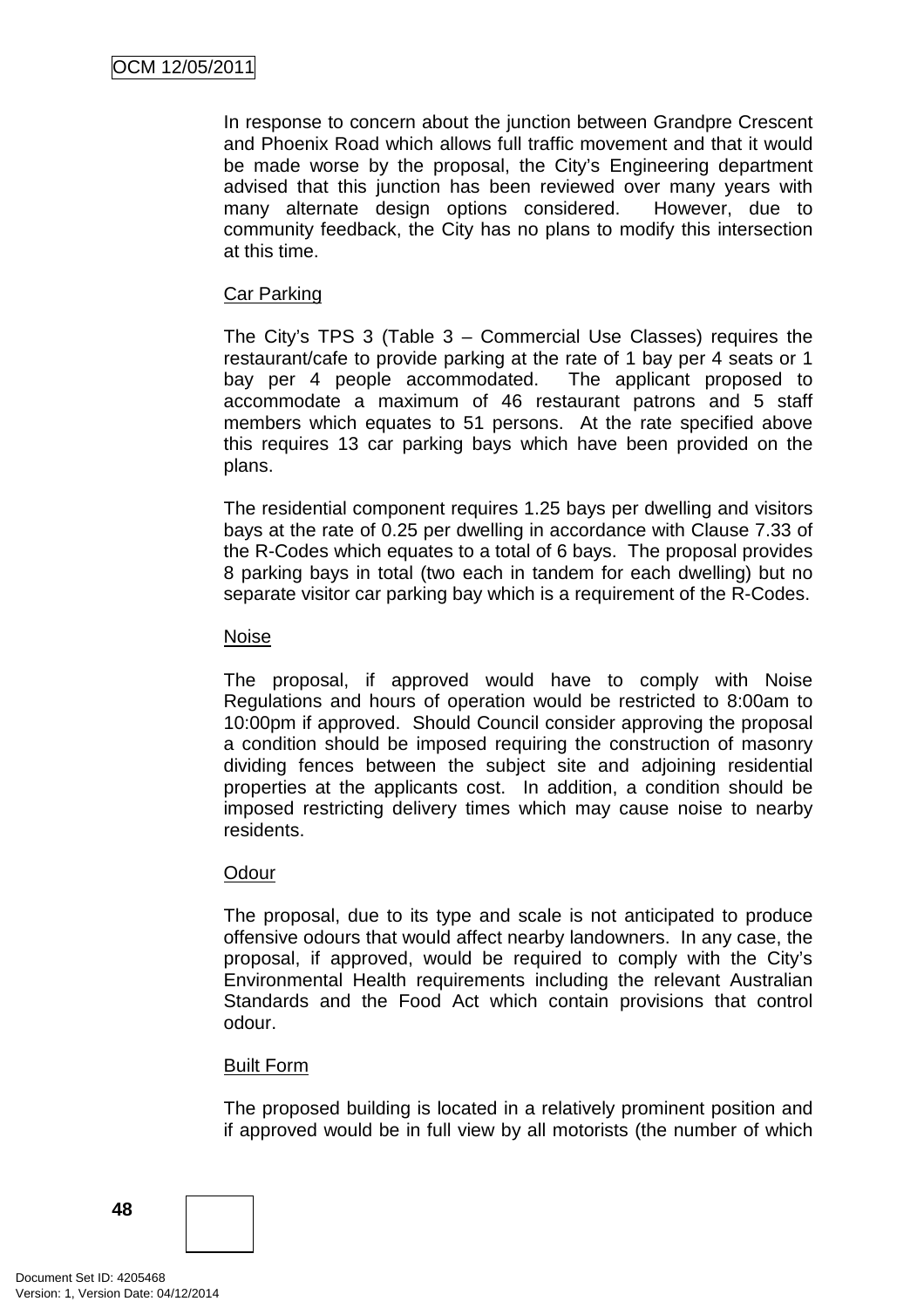is significantly high) and pedestrians using this part of Phoenix Road and Grandpre Crescent. The proposed building consists of rendered brick walls with a flat colourbond roof concealed behind large white fascia panels. The exterior design of the building is considered unsatisfactory due to the following reasons:

- The design of the first floor windows are considered to significantly detract from the presentation of the building to the street. The windows are small with vertical panes which provide somewhat institutional appearance and are not consistent with the windows proposed on the ground floor;
- The proposed large fascia panels that conceal the colourbond roof behind provides a heavy and imposing facade that is highly likely to detract from the streetscape; and
- The overall appearance of the building is considered lacking in detail, to be of no particular architectural style or character, and is therefore considered unattractive and likely to detract from the streetscape.

It should be noted that concerns about the visual aspect of the built form were raised with the applicant, however no changes were made as a result of those issues being raised.

Clauses 10.2 of TPS 3 outlines matters that Council shall have due regard to when considering an application for planning approval. Clause 10.2.1 (o) deals with the relationship of the proposal on adjoining land or other nearby land in the locality including the appearance of the proposal. The appearance of the proposal forms a crucial design element of the proposal which in the opinion of the City is unsatisfactory.

# **Conclusion**

The proposed mixed use development would provide additional dwellings and commercial opportunities within close proximity to the Phoenix Central Activity Centre and the majority of the technical aspects of the proposal comply with the Residential Design Codes and Town Planning Scheme. However, the presentation of the building to the street is considered unsatisfactory and will significantly detract from the visual amenity of the area which is inconsistent with provisions of the Town Planning Scheme. In addition, the location of the development is somewhat inconsistent with the City of Cockburn's 'Phoenix Central Revitalisation Strategy' due to its location outside the town centre precinct identified in the strategy. It is therefore recommended that the proposal be refused.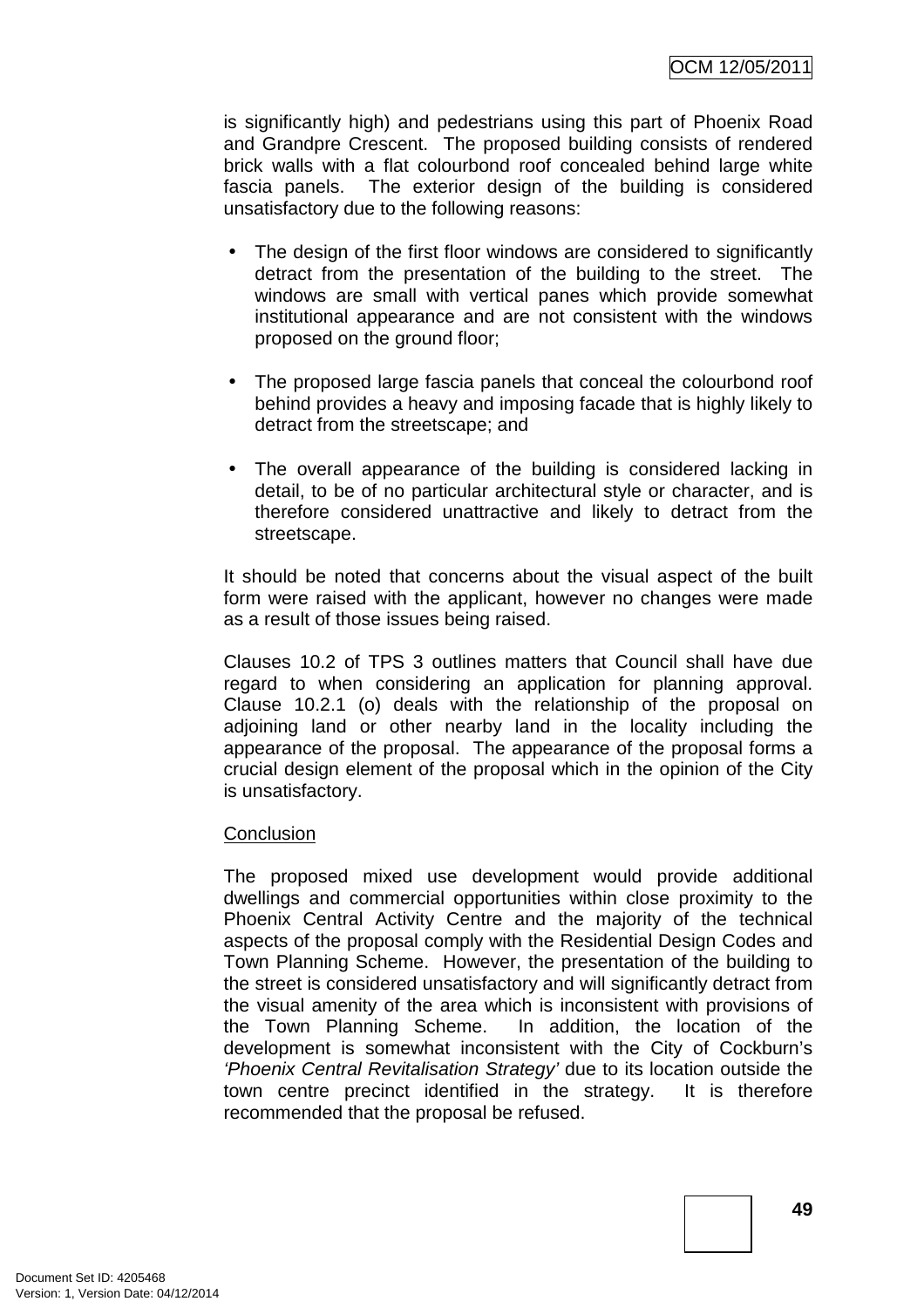# **Strategic Plan/Policy Implications**

### **Demographic Planning**

- To ensure the planning of the City is based on an approach that has the potential to achieve high levels of convenience and prosperity for its citizens.
- To ensure development will enhance the levels of amenity currently enjoyed by the community.

#### **Employment and Economic Development**

• To plan and promote economic development that encourages business opportunities within the City.

# **Budget/Financial Implications**

N/A

# **Legal Implications**

Town Planning Scheme No 3 Planning and Development Act 2005 State Administrative Tribunal Regulations

# **Community Consultation**

This was undertaken and 6 responses were received including 3 objections and 3 non-objections (2 with additional comments). Further detail is contained in the Neighbour Consultation section of the report above.

# **Attachment(s)**

- 1. Location Plan
- 2. Site Plan
- 3. Floor Plan Ground Floor
- 4. Floor Plan First Floor
- 5. Elevation Plan 1
- 6. Elevation Plan 2
- 7. Perspective Plan
- 8. Submissions Received

# **Advice to Proponent(s)/Submissioners**

The Proponent(s) and those who lodged a submission on the proposal have been advised that this matter is to be considered at the 12 May 2011 Council Meeting.

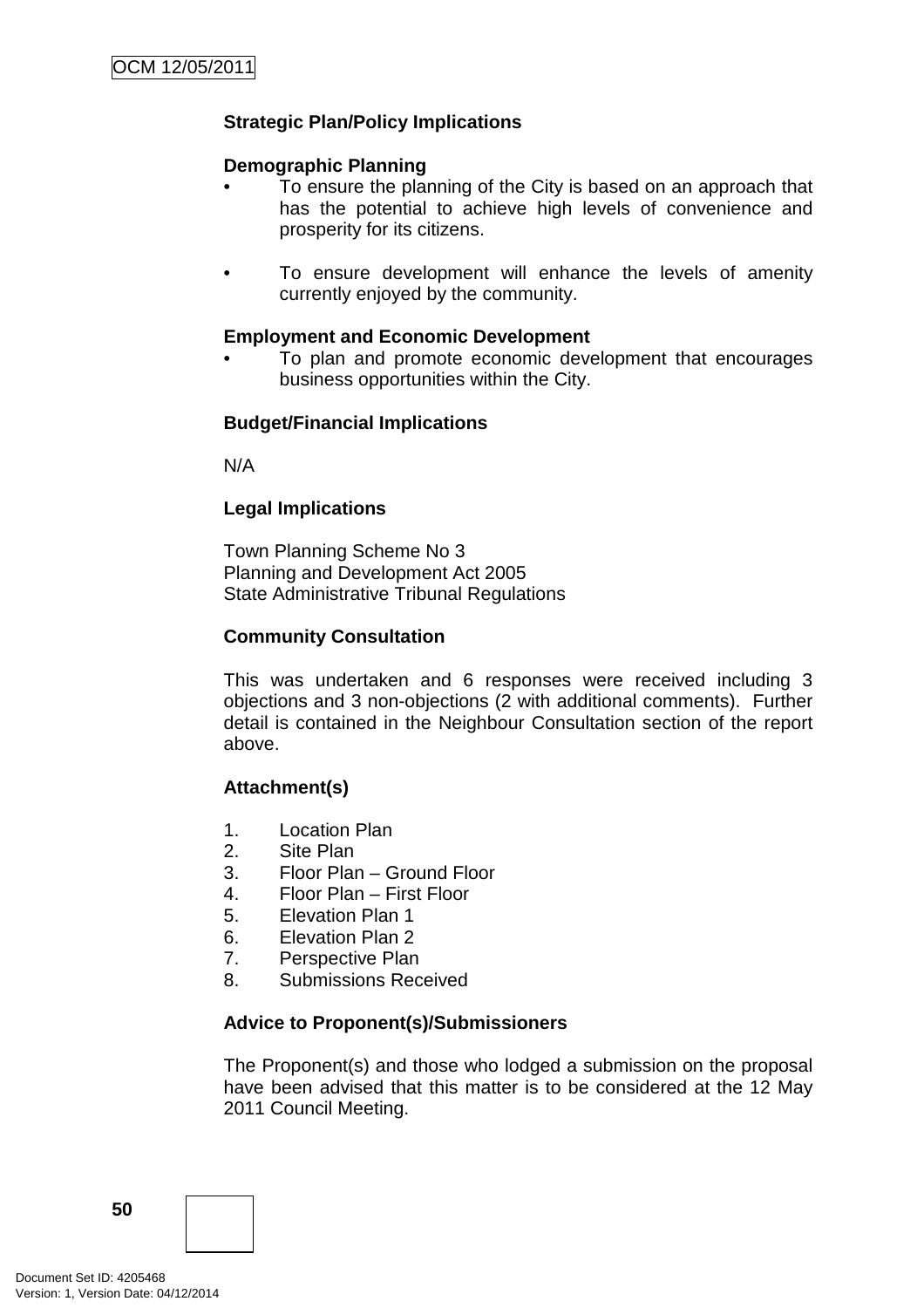# **Implications of Section 3.18(3) Local Government Act, 1995**

Nil.

CLR ROMANO RETURNED TO THE MEETING THE TIME BEING 8.05 PM.

THE PRESIDING MEMBER ADVISED CLR ROMANO OF THE DECISION OF COUNCIL WHILE HE WAS ABSENT FROM THE MEETING.

# **14.8 (MINUTE NO 4509) (OCM 12/5/2011) - PROPOSED MODIFICATIONS TO HARVEST LAKES VILLAGE CENTRE STRUCTURE PLAN - LOCATION: LOTS 9033 AND 9038 LYON ROAD, ATWELL - OWNER: LANDCORP - APPLICANT: ROBERTS DAY (SM/M/054) (R COLALILLO) (ATTACH)**

# **RECOMMENDATION**

That Council

- (1) adopts the Schedule of Submissions;
- (2) adopts the modified Harvest Lakes Village Centre Structure Plan ("HLVCSP") as shown within Attachment 4 subject to the addition of a notation onto the Structure Plan as follows:

"Any residential development within the Local Centre zone of the Structure Plan shall require the provision of cash-in-lieu of public open space in accordance with Section 153 of the Planning and Development Act 2005."

- (3) advise the Western Australian Planning Commission, the proponent and submissioners of Council's decision accordingly;
- (4) advise the proponent that Council is currently in the final processes of an amendment to City of Cockburn Town Planning Scheme No. 3, which seeks to introduce new developer contribution arrangements across the City towards community infrastructure. Landowners subdividing to create residential allotments and/or developing grouped/multiple dwellings will be required to make contributions in accordance with the new developer contribution arrangements once the Scheme Amendment becomes operational. This is expected mid 2011; and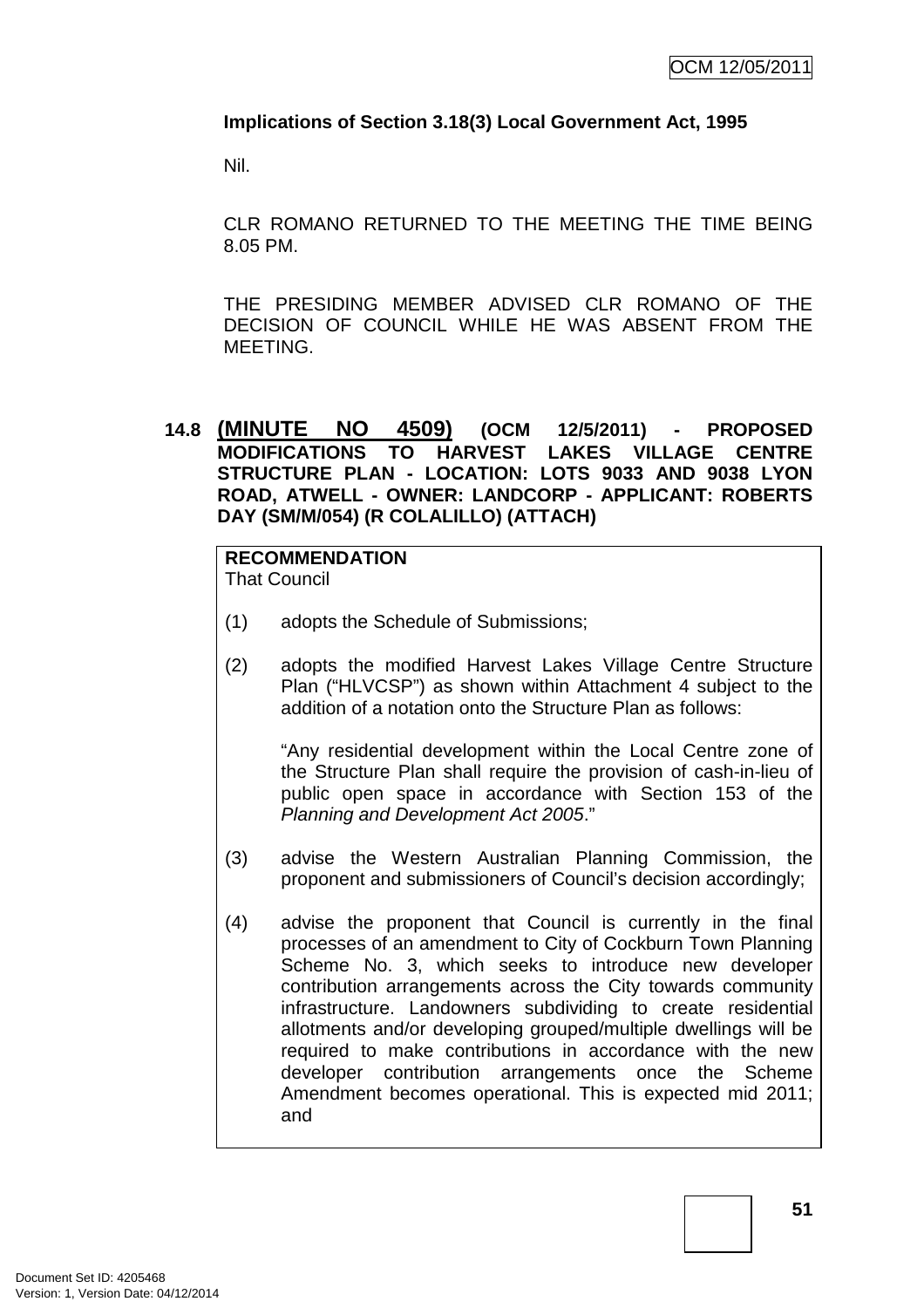(5) continue to promote the importance of Success train station to the Public Transport Authority, Department for Transport, Minister for Transport and State Government. This is to emphasise that such public transport infrastructure is considered to be a significant priority for the Perth to Mandurah railway and south west corridor. This priority is supported through the surrounding development being delivered based upon transit orientated design principles, and also that the Cockburn train station is experiencing issues in respect of its functionality and broad accessibility.

# **COUNCIL DECISION**

MOVED Clr C Reeve-Fowkes SECONDED Clr S Limbert that the recommendation be adopted.

**CARRIED 10/0**

# **Background**

The original Harvest Lakes Village Centre Structure Plan ("HLVCSP") was approved by Council on 14 July 2005 and endorsed by the Western Australian Planning Commission ("WAPC") on 3 January 2006. Since then, the Structure Plan has been subject to minor modifications, which were dealt with in accordance with the statutory requirements of City of Cockburn Town Planning Scheme No. 3 ("Scheme"). The current version of the Structure Plan is dated 6 February 2009, a copy of which is contained in Attachment 2 to this report.

Roberts Day (on behalf of LandCorp) has submitted a proposal to modify the HLVCSP by removing the existing dwelling cap limitation and introducing an R80 coding within the Local Centre zone portion of the Structure Plan. Consideration of these proposed modifications to the HLVCSP forms the basis of this report.

# **Submission**

N/A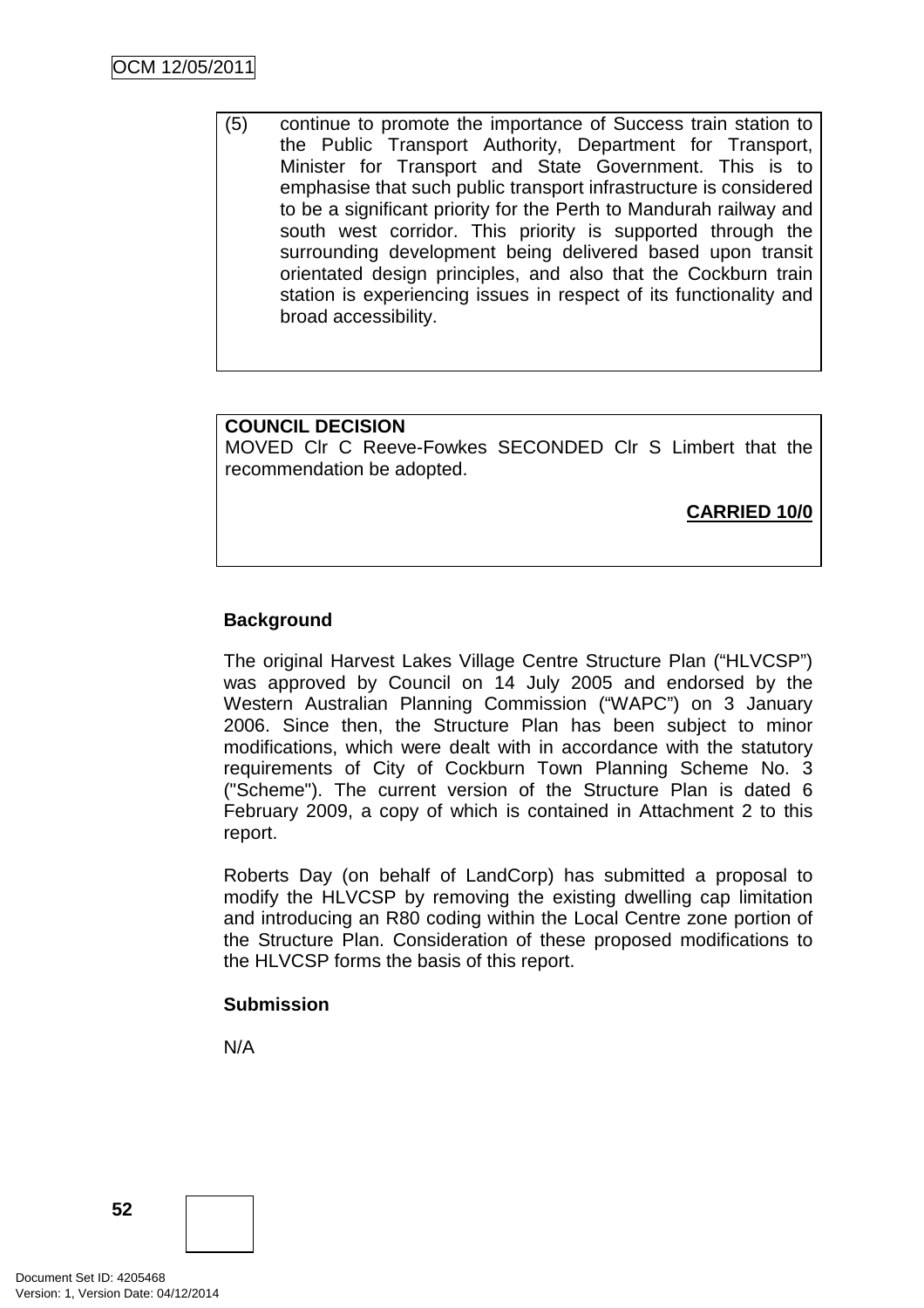# **Report**

#### **Background**

The existing HLVCSP contains an annotation which ultimately restricts the density of residential development within its boundaries. The annotation is as follows:

"Note: No more than 151 dwellings to be created under the Structure Plan."

Since the adoption of the original HLVCSP by the City, the WAPC has released an updated State Planning Policy No. 4.2 (Activity Centres for Perth and Peel) ("SPP 4.2"). SPP 4.2 seeks to "encourage and consolidate residential and commercial development in activity centres so that they contribute to a balanced network".

The applicant has stated that in order for the Structure Plan area to function as a true activity centre it is considered important to provide adequate residential density and diversity to support development. This is proposed to be more appropriately facilitated through the removal of the dwelling restriction, which will allow for the Structure Plan to more readily deliver the intended mixed use development in accordance with SPP 4.2. Such will also enable redevelopment and maturation of the Structure Plan area into the future

The applicant has proposed a residential density of R80 for the Local Centre zoned portions of the Structure Plan as it matches the residential density to the immediate north and provides a logical transition to a mixed residential and retail precinct to the south. A concept plan showing the potential integrated residential and retail development of the Local Centre zoned portion is shown within Attachment 3 to this report.

The proposed modifications to the HLVCSP seek to deliver:

- Residential mixed use densities in accordance with WAPC requirements for activity centres, specifically SPP 4.2.
- A logical transition from the residential uses to the north to the retail and commercial uses to the south.
- Flexibility in built form to enable the development on the site to cater for the Structure Plan area as it matures.
- Compliance with the adopted principles of the Structure Plan, specifically:
	- o comprehensive development of an R80 zoned site;
	- o improved quality of pedestrian environments and walkability near the local centre;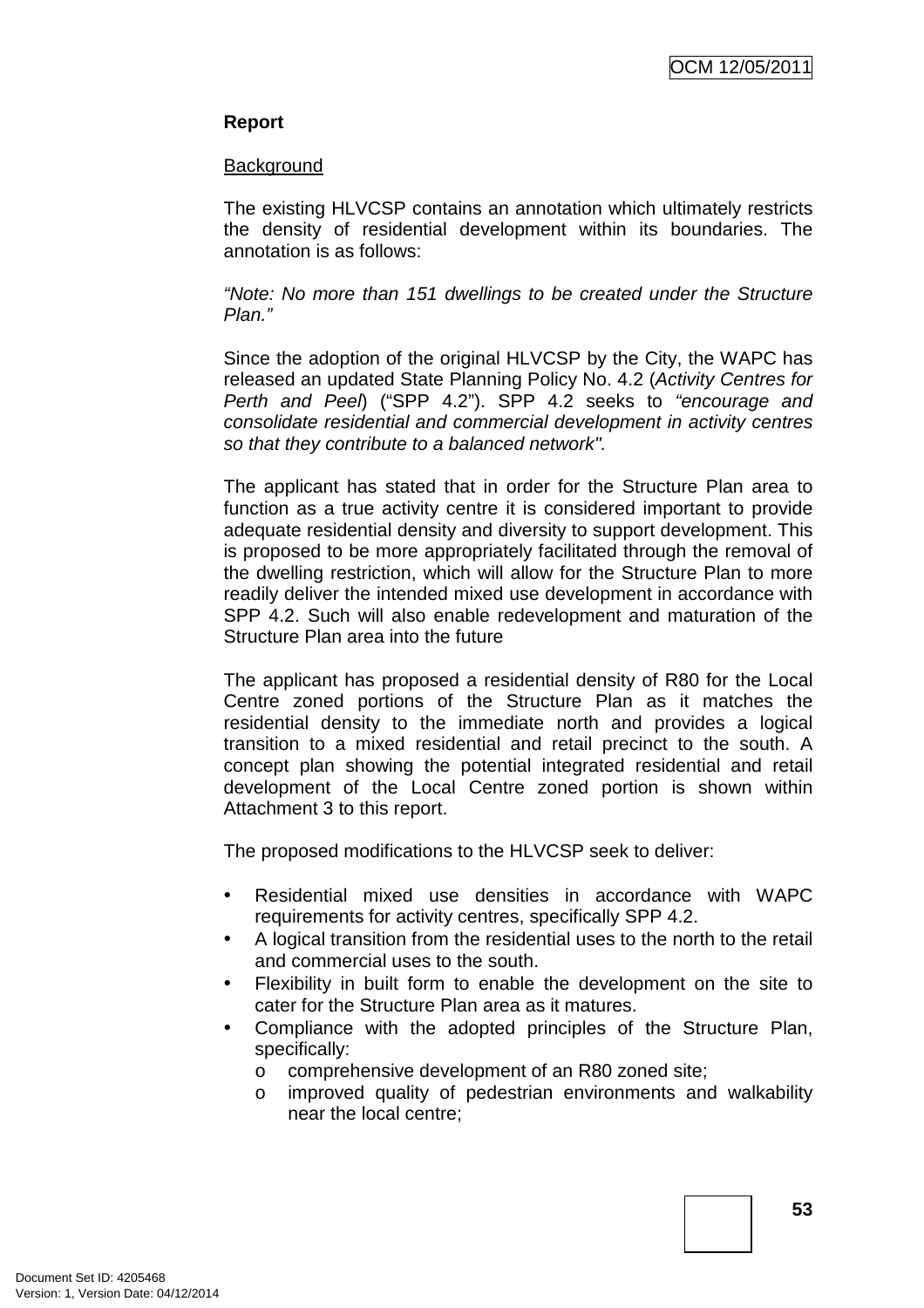- o a more urban environment closer to the neighbourhood centre; and
- o retaining the capacity to provide a viable centre.

The above is also based on confirmation from retail developers that surplus land exists within the Local Centre zoned portion of the Structure Plan and that a viable and vibrant commercial/retail centre of  $5000m<sup>2</sup>$  NLA can be accommodated in addition to greater residential development. This therefore creates an opportunity to provide a site for residential development as a transition between the Local Centre zone and the surrounding residential area.

#### Current Harvest Lakes Village Centre Structure Plan

The existing dwelling yield restriction imposed as part of the HLVCSP was based on public concern at the time regarding density and the perceived social issues it may present. The final maximum yield figure of 151 dwellings was based on a 'Harvest Edge' style concept development plan which was prepared by Simon Youngleson Architects on behalf of LandCorp. Given the uncertainty over the final built outcomes and the considerable public negativity which existed at the time toward the mid to high density range proposed by the HLVCSP, it was considered necessary to implement a dwelling cap on residential development within the precinct.

Since the HLVCSP was endorsed by the WAPC in 2006, sections of the Harvest Edge precinct have been developed and are considered to be excellent examples of how appealing medium to high density residential development can be delivered with a suburban context. From a design excellence viewpoint, the Harvest Edge development was also recognised in 2010 in winning the UDIA WA Award for Excellence in the medium density category.

Recent development and subdivision approvals for the Harvest Edge stages have respectively resulted in the previously applied 151 dwelling yield being met.

In view of the standard of development which has so far been achieved within the HLVCSP area, it is considered that removing the dwelling cap and permitting similar residential development within the Local Centre zoned portion will be a positive addition to the Structure Plan. Such will be considered to enhance the overall amenity and functionally of the future Local Centre, and aid the future sustainability of retail and commercial development by increasing the critical mass of people living nearby. The promotion of walkability to the resulting Local Centre development will also be enhanced through the provision of residential development.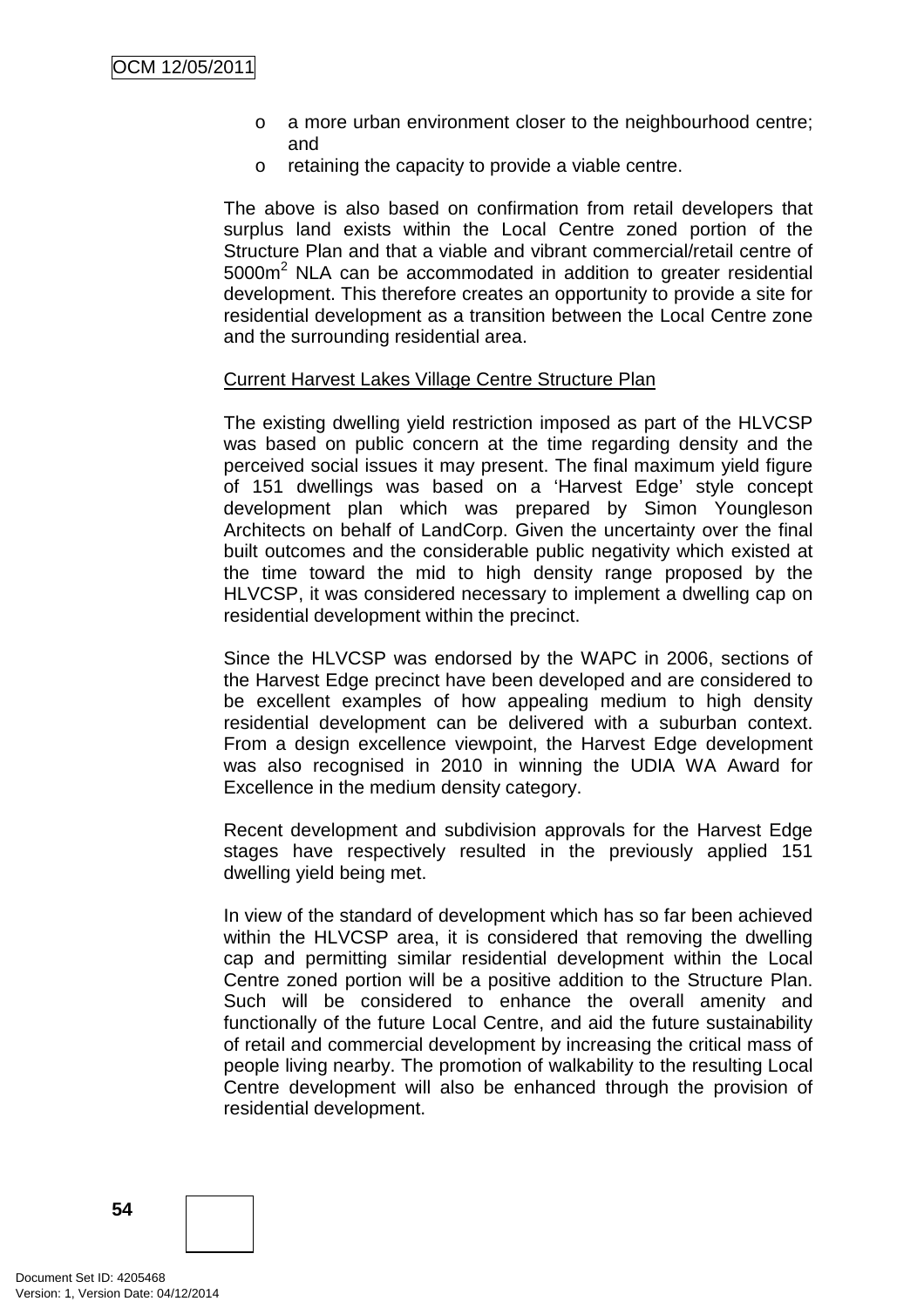# State Planning Policy No. 4.2 (Activity Centres for Perth and Peel)

SPP 4.2 supersedes the previous WAPC Metropolitan Centres Policy and differs from its predecessor by way of removing prescriptive retail floor space caps, and promoting a greater diversity of land uses and mixed residential development in activity centres. SPP 4.2 sets out the location, distribution and broad land use and urban design criteria for activity centres. The Policy reiterates the WAPC's objectives of encouraging and consolidating residential and a range of commercial land uses in activity centres.

The HLVCSP area is classified as a 'Neighbourhood Centre' in accordance with SPP 4.2, and this is identified as for providing "important local community focal points that help provide for the main daily to weekly household shopping and community needs. They are also a focus for medium-density housing."

It is considered that the removal of the stipulated dwelling cap and introduction of an R80 zoning for the Local Centre zoned portion of the Structure Plan will provide sufficient incentive for the centre to be developed in an integrated manner and provide for greater activity and surveillance within the centre site. Such will aid the future sustainability of retail and commercial development by increasing the critical mass of people living nearby, consistent with the Harvest Lakes area being designed upon principle of medium density mixed use development.

Although commitment to the delivery of a Success train station is yet to be secured from the State Government, the addition of more medium density residential development within the 400m walkable catchment to the future train station is reflective of transit orientated development principles. By maintaining a commitment to such transit orientated development objectives, the City will be able to continue to demonstrate why the Success train station should considered a high priority for the State Government to deliver in the immediate term. This also forms part of the officer's recommendation.

# **Consultation**

The modified HLVCSP was not referred to the WAPC for comment in accordance with Clause 6.2.7.2 of the Scheme as it does not propose the subdivision of land. As such, the modified Structure Plan was advertised for public comment from 8 to 29 March 2011 in accordance with the relevant Scheme requirements. Two submissions were received, one from a government authority and one from a surrounding landowner. The submissions that were received are set out and addressed in detail within the Schedule of Submissions (Attachment 5).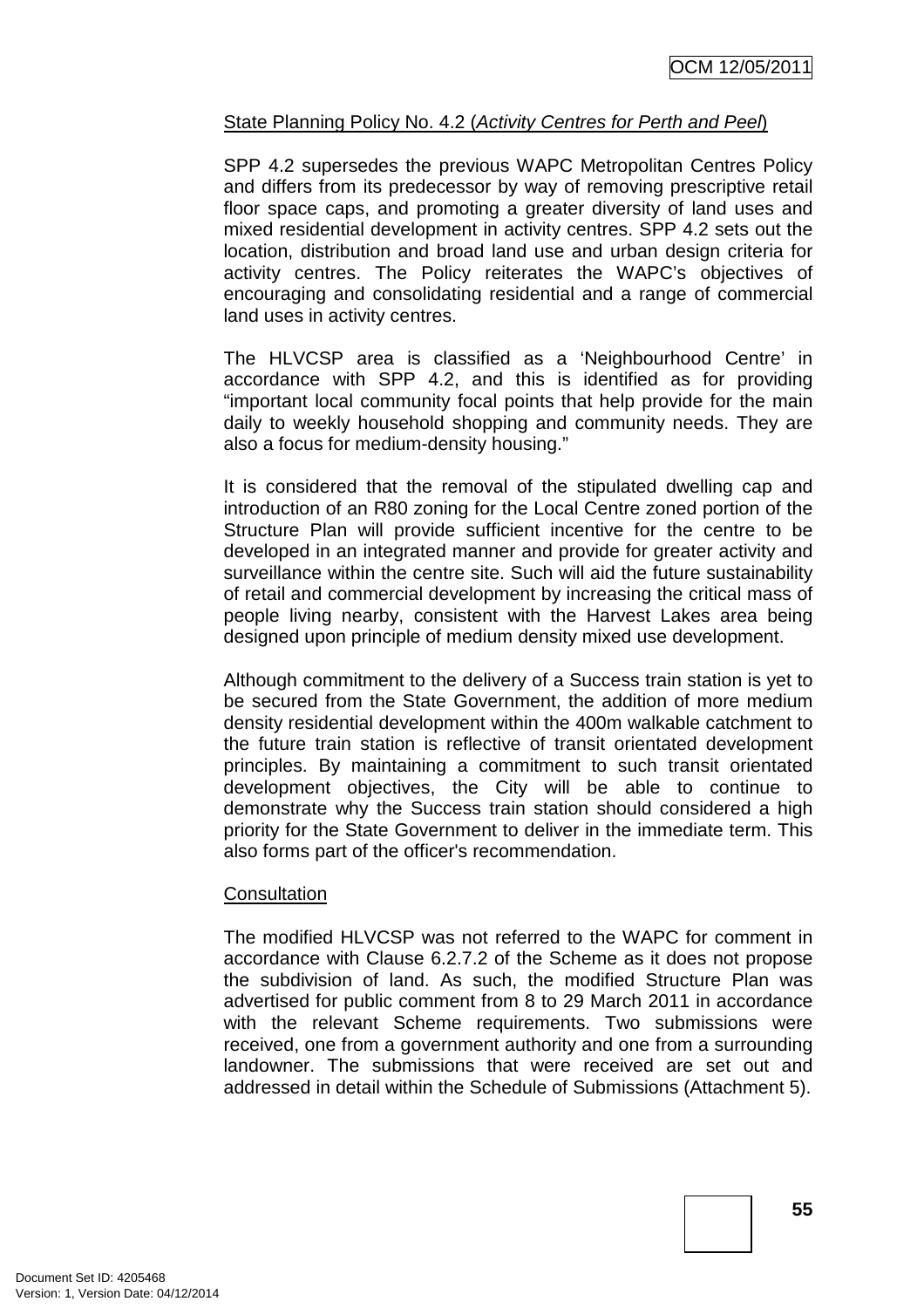No modifications to the modified HLVCSP are recommended as a result of the formal advertising process. It is noted that only a single objection was received to the proposal, with this based upon a perceived loss of service provision as part of allowing residential development within the Local Centre zone. As discussed in the report, the size of the centre will not be compromised through the addition of residential development, on the basis that there is considered spare design capacity for the future delivery of built form.

It is also worth noting that the original concerns raised about medium to high density residential development within Harvest Lakes have been overcome (and not an issue for objection in this case) through the City ensuring the high quality of development which has been delivered to date. This leads by example in terms of the type of medium to high density development which will be expected to be delivered through the development of the Village Centre.

In addition to the above consultation undertaken by the City, late in 2010 LandCorp undertook a briefing session on Harvest Lakes which was arranged by the Harvest Lakes Residents Association. At the session LandCorp advised of their development program for the balance of its residential holdings and the retail centre. Although the session was not directly related to this proposal, the concept of integrating additional residential development within the retail centre was raised. LandCorp advised that during the City's consultation period they received one phone call on the proposal however no objections were received.

# Public Open Space

Within the overall Harvest Lakes estate, public open space ("POS") was to be provided at a rate of 8.5% of the subdividable area. An assessment of the actual POS provided to date within the estate demonstrates a minor shortfall in POS provision. The WAPC and City are aware of this and it was previously agreed that any future development of the Village Centre would account for the minor shortfall.

Given the shortfall is only minor in nature, requiring the landowner/applicant to provide the additional POS in the form of a physical contribution (pocket park) is not considered appropriate in this case. Therefore as an alternative, the landowner/applicant has agreed to a cash-in-lieu contribution in accordance with Section 153 of the Planning and Development Act 2005 as part of any future residential development of the Local Centre zone. This is to be reflected on the modified HLVCSP spatial map.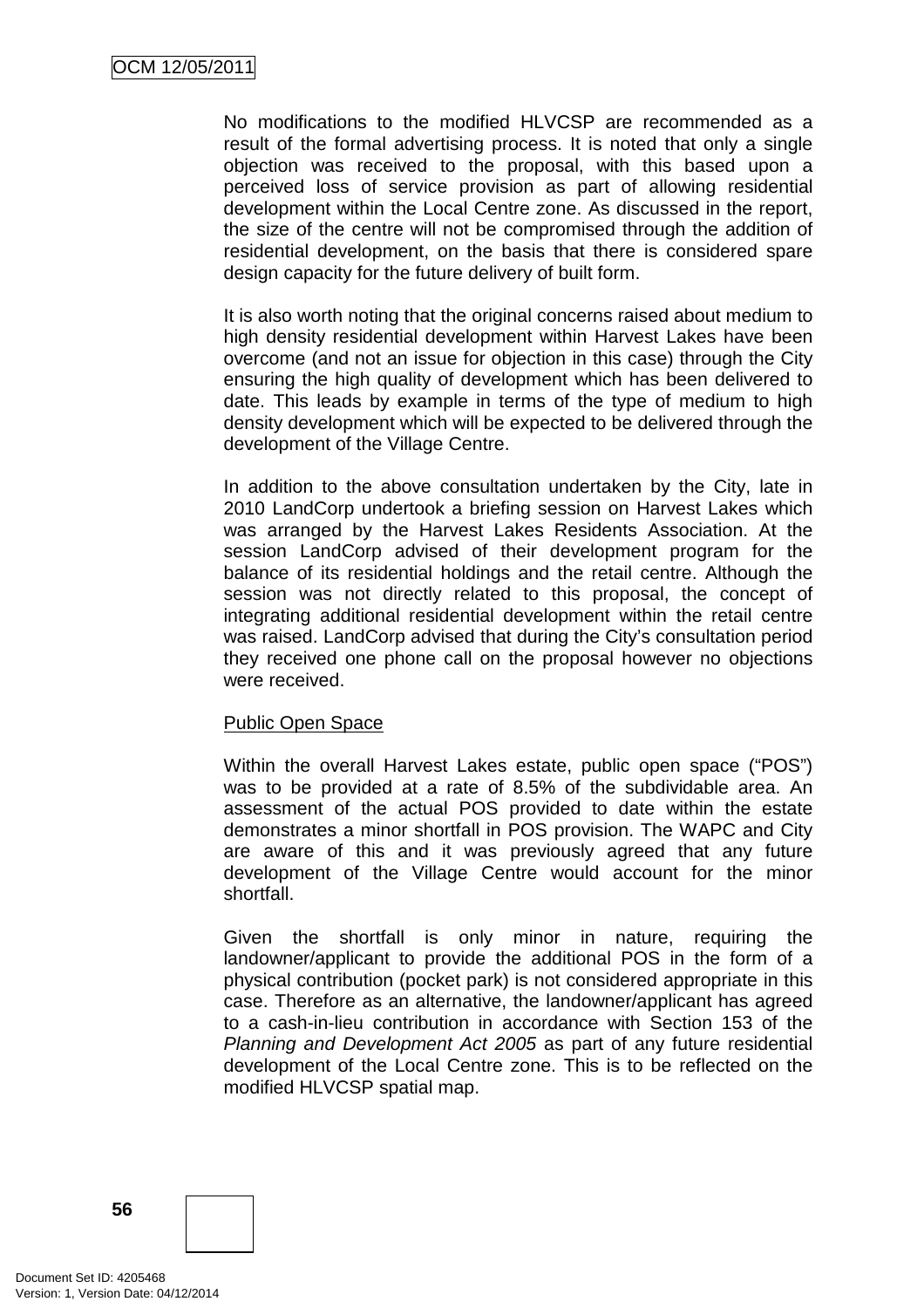# **Conclusion**

It is recommended that Council approve the proposed modifications to the HLVCSP. Conditional approval is recommended on the basis that it will facilitate the development of the Village Centre in a manner which is more consistent with SPP 4.2. Approval will also aid the future sustainability of retail and commercial development by increasing the critical mass of people living nearby, consistent with the Harvest Lakes area being designed upon principle of medium density mixed use development.

# **Strategic Plan/Policy Implications**

# **Demographic Planning**

- To ensure the planning of the City is based on an approach that has the potential to achieve high levels of convenience and prosperity for its citizens.
- To ensure development will enhance the levels of amenity currently enjoyed by the community.

The Planning Policies which apply to this item are:

SPD4 'Liveable Neighbourhoods' APD4 'Public Open Space'

# **Budget/Financial Implications**

N/A

# **Legal Implications**

N/A

# **Community Consultation**

The modified structure plan was advertised in the newspaper, on the City's website and letters were sent to affected landowners.

# **Attachment(s)**

- 1. Location Plan
- 2. Existing approved Harvest Lakes Village Centre Structure Plan
- 3. Concept Development Plan Harvest Edge
- 4. Proposed modified Harvest Lakes Village Centre Structure Plan
- 5. Schedule of Submissions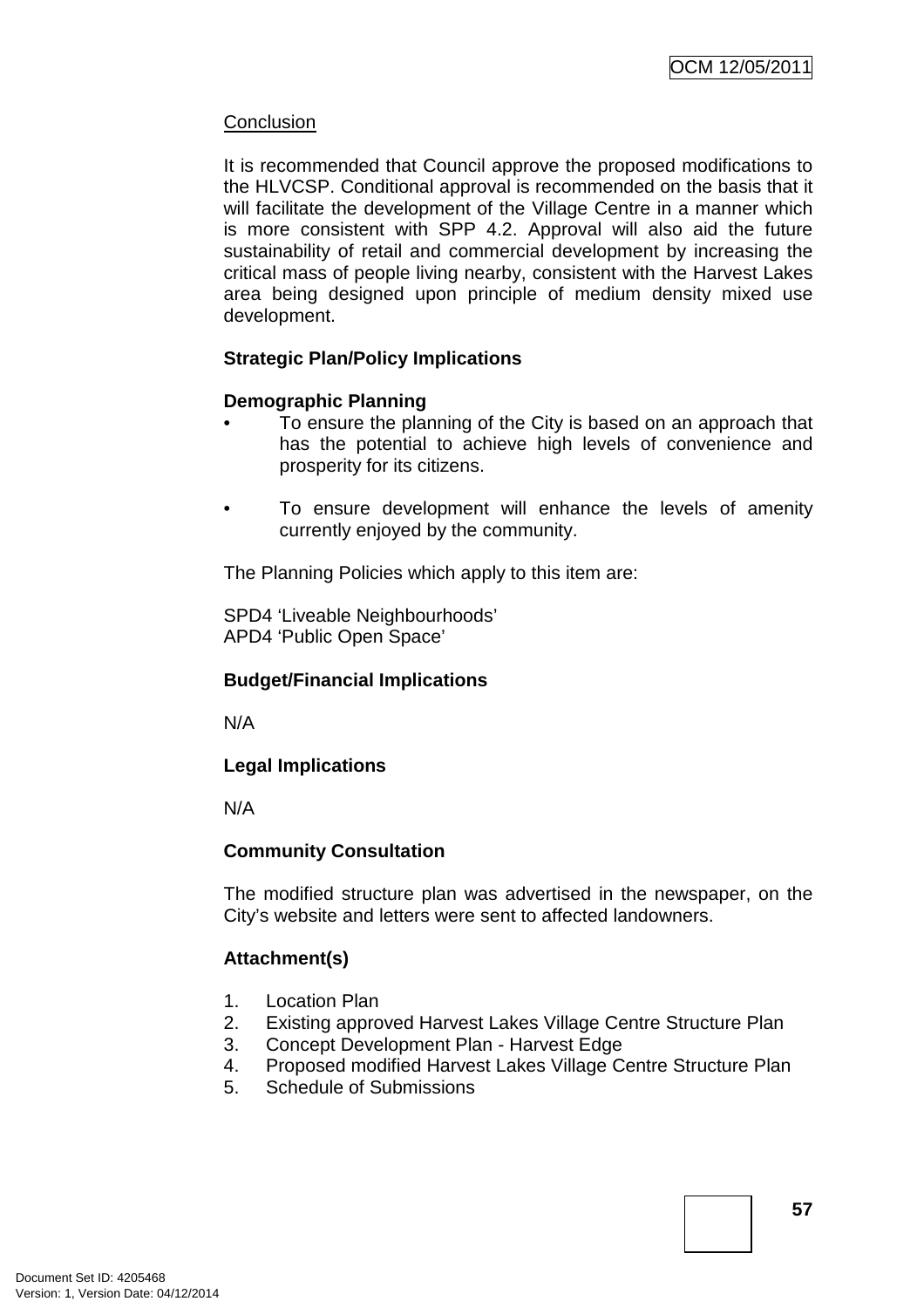# **Advice to Proponent(s)/Submissioners**

The Proponent(s) and those who lodged a submission on the proposal have been advised that this matter is to be considered at the 12 May 2011 Council Meeting.

### **Implications of Section 3.18(3) Local Government Act, 1995**

Nil.

**14.9 (MINUTE NO 4510) (OCM 12/5/2011) - SCHEME AMENDMENT NO. 55 AND PROPOSED STRUCTURE PLANS - LOCATION: FORMER COOLBELLUP PRIMARY SCHOOL SITES (RESERVES 38242, 38243 AND 30233) - OWNER: DEPARTMENT OF EDUCATION - APPLICANT: RPS AND LANDCORP (93055) (D DI RENZO) (ATTACH)** 

# **RECOMMENDATION**

That Council

- (1) endorse the Schedule of Submissions prepared in respect of Amendment No. 55 to City of Cockburn Town Planning Scheme No. 3 ("Scheme") and the Proposed Structure Plans for the former Coolbellup, Koorilla and North Lake School Sites ("Proposed Structure Plans").
- (2) modifies Amendment No. 55 to the Scheme in accordance with the following requirements:
	- 1. Renumbering the 'Development Area' to 'Development Area 34' (DA 34).
- (3) once Amendment No. 55 has been modified in accordance with 2, adopts Amendment No. 55 to the Scheme for purposes of:
	- 1. Rezoning Reserve 38242 (Lot 2719) Hilory Street, Reserve 38243 (Lot 2718) Benedick Road and Reserve 30233 (Lot 2168) Montague Way, Coolbellup from 'Public Purposes - Primary School' to 'Development' and 'Development Area 31';
	- 2. Rezoning Reserve 30565 Capulet Street, Coolbellup from 'Lakes and Drainage' reserve to 'Development' and 'Development Area 31';
	- 3. Adding a new 'Development Area 31' to Schedule 11 of the scheme text as follows;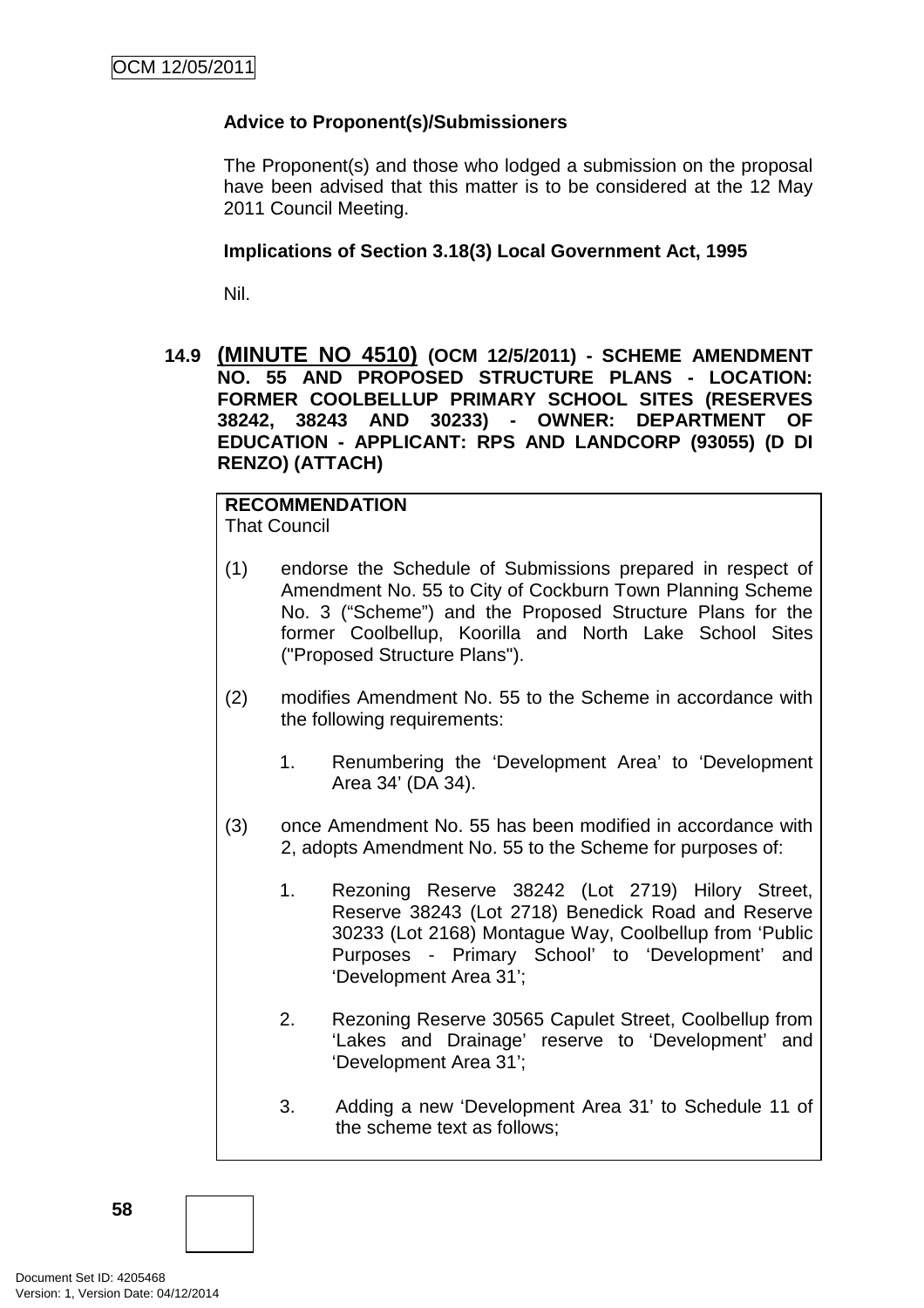| Ref      | Area                                                           | Provisions                                                                                                                                                                                                                    |  |  |
|----------|----------------------------------------------------------------|-------------------------------------------------------------------------------------------------------------------------------------------------------------------------------------------------------------------------------|--|--|
| DA<br>31 | <b>COOLBELLUP</b><br><b>SCHOOL SITES</b><br>Reserve 38242; Lot | An approved structure plan for each of<br>1.<br>the former school sites together with<br>all approved amendments shall apply<br>the<br>land<br>in<br>order<br>to<br>guide<br>to                                               |  |  |
|          | 2719 Hilory Street,<br>Coolbellup                              | subdivision and development.                                                                                                                                                                                                  |  |  |
|          | Reserve 38243; Lot<br>2718 Benedick<br>Road, Coolbellup        | 2.<br>Structure plans will be required to fulfil<br>the following design objectives to the<br>satisfaction of Council:<br>Provide for a range of residential<br>i.<br>densities, dwelling types and lot                       |  |  |
|          | Reserve 30233; Lot<br>2168 Montague<br>Way, Coolbellup         | sizes.<br>ii.<br>Provide for medium to higher<br>density development on<br>the<br>former Koorilla Primary School                                                                                                              |  |  |
|          | Reserve 30565<br>Capulet Street,<br>Coolbellup                 | site, taking advantage of its<br>location adjoining the Coolbellup<br>Town Centre.<br>iii.<br>Provide<br>for<br>medium<br>density                                                                                             |  |  |
|          | (DEVELOPMENT<br>ZONE)                                          | the<br>former<br>development<br>on<br>Coolbellup and<br><b>North</b><br>Lake<br>Primary School sites.                                                                                                                         |  |  |
|          |                                                                | Ensure the layout and urban form<br>iv.<br>of<br>structure<br>plans responds<br>appropriately to the surrounding<br>neighbourhood<br>environment.                                                                             |  |  |
|          |                                                                | Structure plans must specifically<br>be seen to facilitate a 'natural'<br>extension to the<br>surrounding<br>neighbourhood<br>environment,                                                                                    |  |  |
|          |                                                                | through providing for appropriate<br>integration<br>with<br>the<br>neighbourhood<br>layout<br>and                                                                                                                             |  |  |
|          |                                                                | residential<br>pattern<br>of<br>development.<br>Ensure the layout and urban form<br>٧.                                                                                                                                        |  |  |
|          |                                                                | of<br>structure<br>plans<br>responds<br>appropriately to<br>existing<br>and<br>planned areas of public open<br>space.                                                                                                         |  |  |
|          |                                                                | Ensure that the layout and urban<br>vi.<br>form of structure plans provides<br>for the practical retention of<br>significant trees/vegetation. This<br>include the<br>shall<br>appropriate<br>allocation of public open space |  |  |
|          |                                                                | areas, as well as opportunities to<br>retain significant trees/vegetation<br>within road reserves.<br>vii.<br>Ensure<br>environmentally<br>sustainable design approaches<br>are achieved in terms of solar                    |  |  |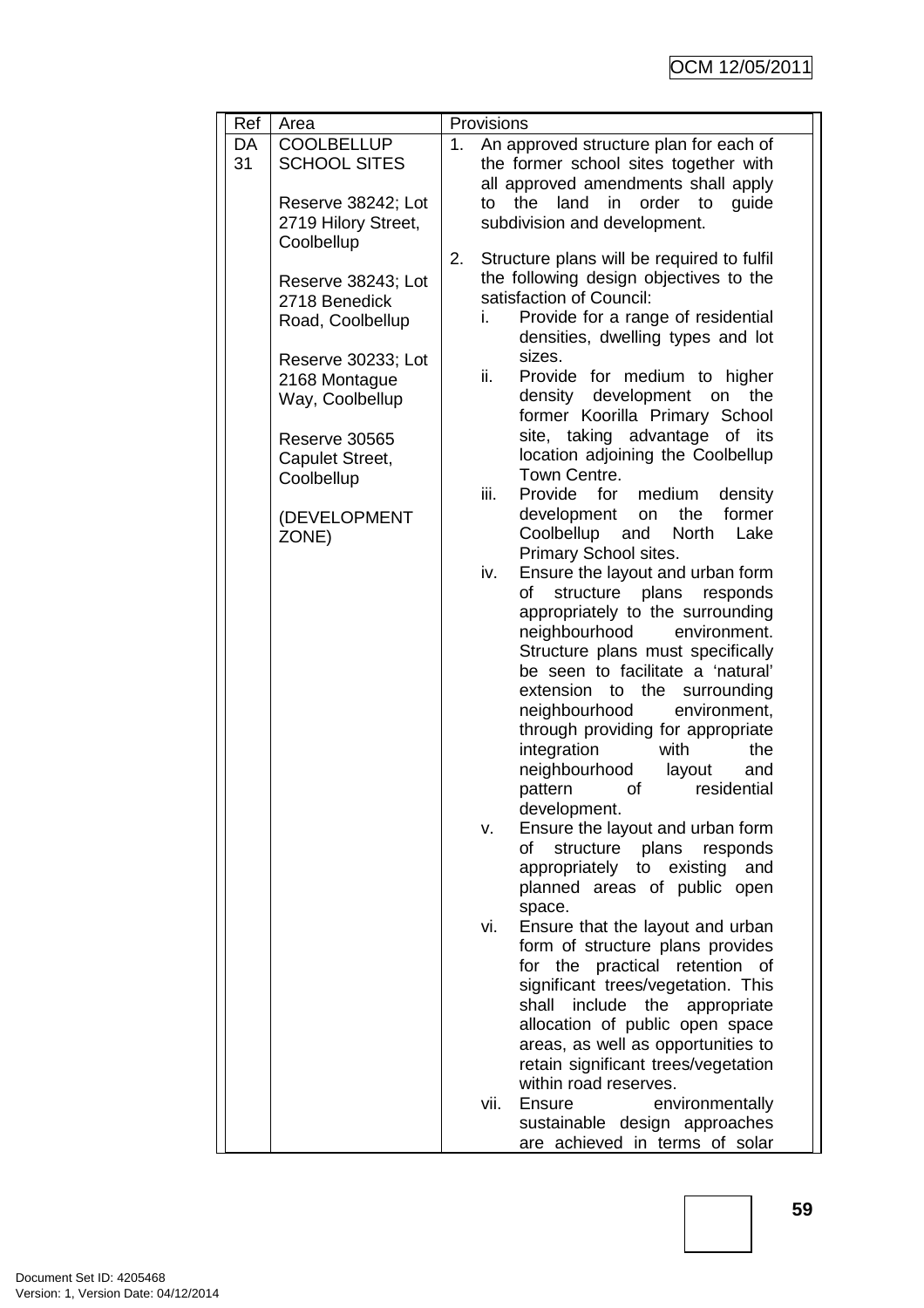| orientation of lots.<br>viii. Ensure general consistency with<br>the findings of the Coolbellup<br>Enquiry By Design Workshop<br>Outcomes Report.                                                                                                                                                                                            |
|----------------------------------------------------------------------------------------------------------------------------------------------------------------------------------------------------------------------------------------------------------------------------------------------------------------------------------------------|
| 3. Land uses classified on the structure<br>plans apply in accordance with Clause<br>6.2.6.3.                                                                                                                                                                                                                                                |
| 4. The Local Government may adopt<br>Detailed Area Plan(s) pursuant to<br>Clause 6.2.15 for any part of the<br>Development Area as defined on the<br>approved structure plan(s). All land<br>use and development for a particular<br>lot or lots the subject of a Detailed<br>Area Plan shall accord with the<br>adopted Detailed Area Plan. |
| 5.<br>A total of 3.79 hectares shall be<br>provided across the three former<br>school sites for the purposes of public<br>open space and/or community<br>purposes.                                                                                                                                                                           |

- (4) authorises the amendment documentation to be signed, sealed and then submitted to the Western Australian Planning Commission along with the endorsed Schedule of Submissions and steps taken to advertise the amendment with a request for the endorsement of final approval by the Hon. Minister for Planning;
- (5) advise the proponent that Council is currently in the final processes of an amendment to the Scheme, which seeks to introduce new developer contribution arrangements across the City towards community infrastructure. Landowners subdividing to create residential allotments and/or developing grouped/multiple dwellings will be required to make contributions in accordance with the new developer contribution arrangements once the Scheme Amendment becomes operational. This is expected mid 2011.
- (6) in pursuance of Clause 6.2.9.1 of the Scheme, adopts the Proposed Structure Plans for the former Coolbellup, Koorilla and North Lake Primary School Sites without modifications;
- (7) in pursuance of Clause 6.2.10.1 of the Scheme, the Proposed Structure Plans be sent to the Western Australian Planning Commission for endorsement;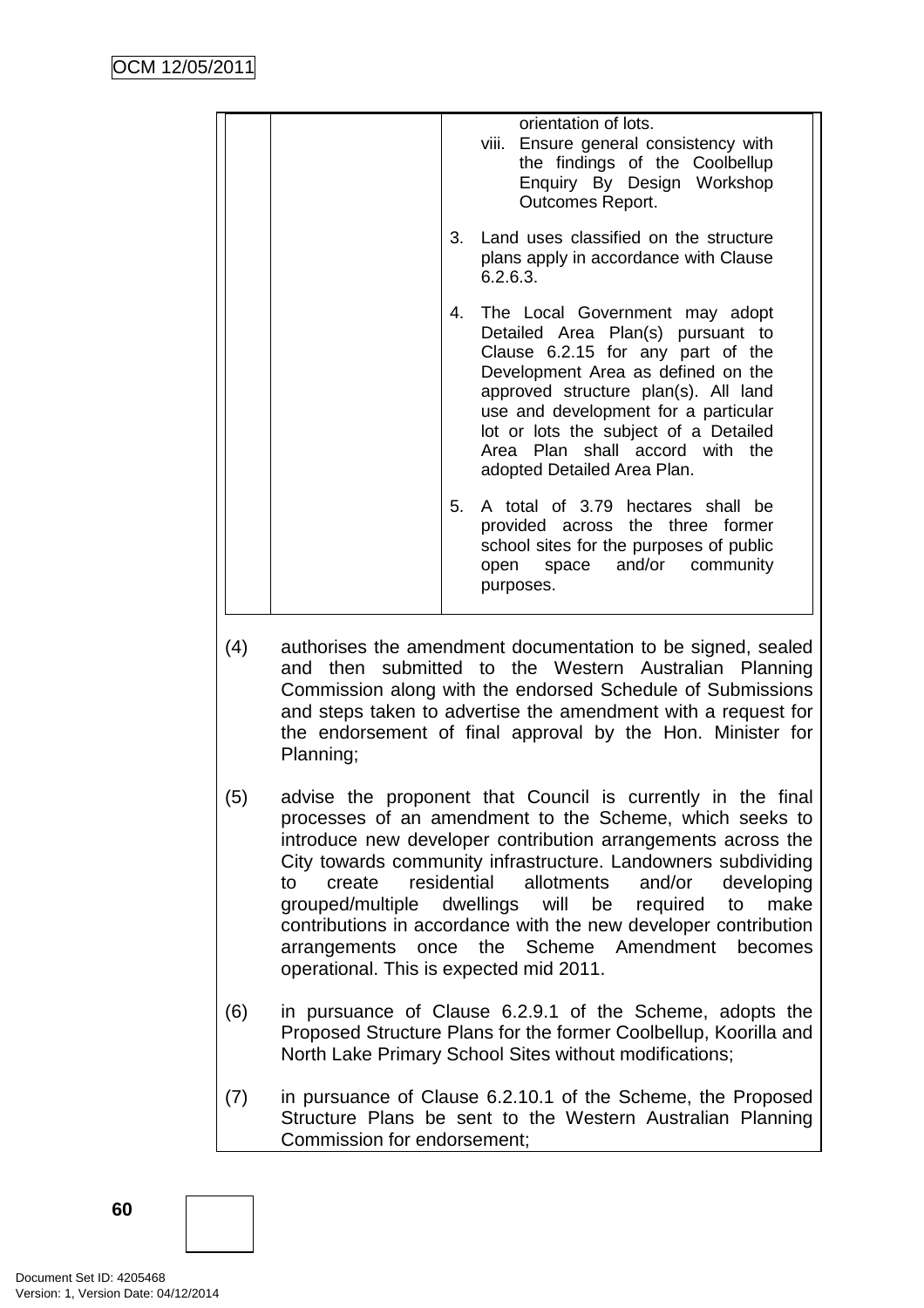- (8) request that the Minister for Regional Development and Lands make available for purchase by the City of Cockburn an unencumbered 2 ha portion of Crown Reserve 38243 (former Koorilla Primary School) utilising provisions of the Government Guidelines (Public Open Space) Policy, Disposal of Section 152 Planning and Development Act 2005 Reserves. The unencumbered 2ha portion of Crown Reserve 38243 is to be consistent with that shown on the Koorilla School Site Structure Plan; and
- (9) foreshadow a budget item of \$200,000 in the 2012/2013 Council budget to cover the purchase the land in Item (7) and associated administrative costs.

# **COUNCIL DECISION**

MOVED Mayor L Howlett SECONDED Clr C Reeve-Fowkes that Council adopt the recommendation with the following amendments to sub-recommendation (9) and the inclusion of a new subrecommendation (10):

- (1) to (8) as recommended;
- (9) foreshadow a budget item of \$200,000 in the 2012/2013 Council budget to cover the purchase of the land in Item (8) and any associated administrative costs; and
- (10) any lease agreement being entered into for the former Koorilla Primary School site for the purposes of an aged care facility is subject to all purchase costs of the land including any interest being recouped by the City over the period of the lease.

**CARRIED 10/0**

# **Reason for Decision**

The purchase price of the portion of land within the former Koorilla Primary school site (which is estimated to be \$200,000 or any lesser or greater amount) including all interest incurred will need to be recovered as part of any proposed lease agreement.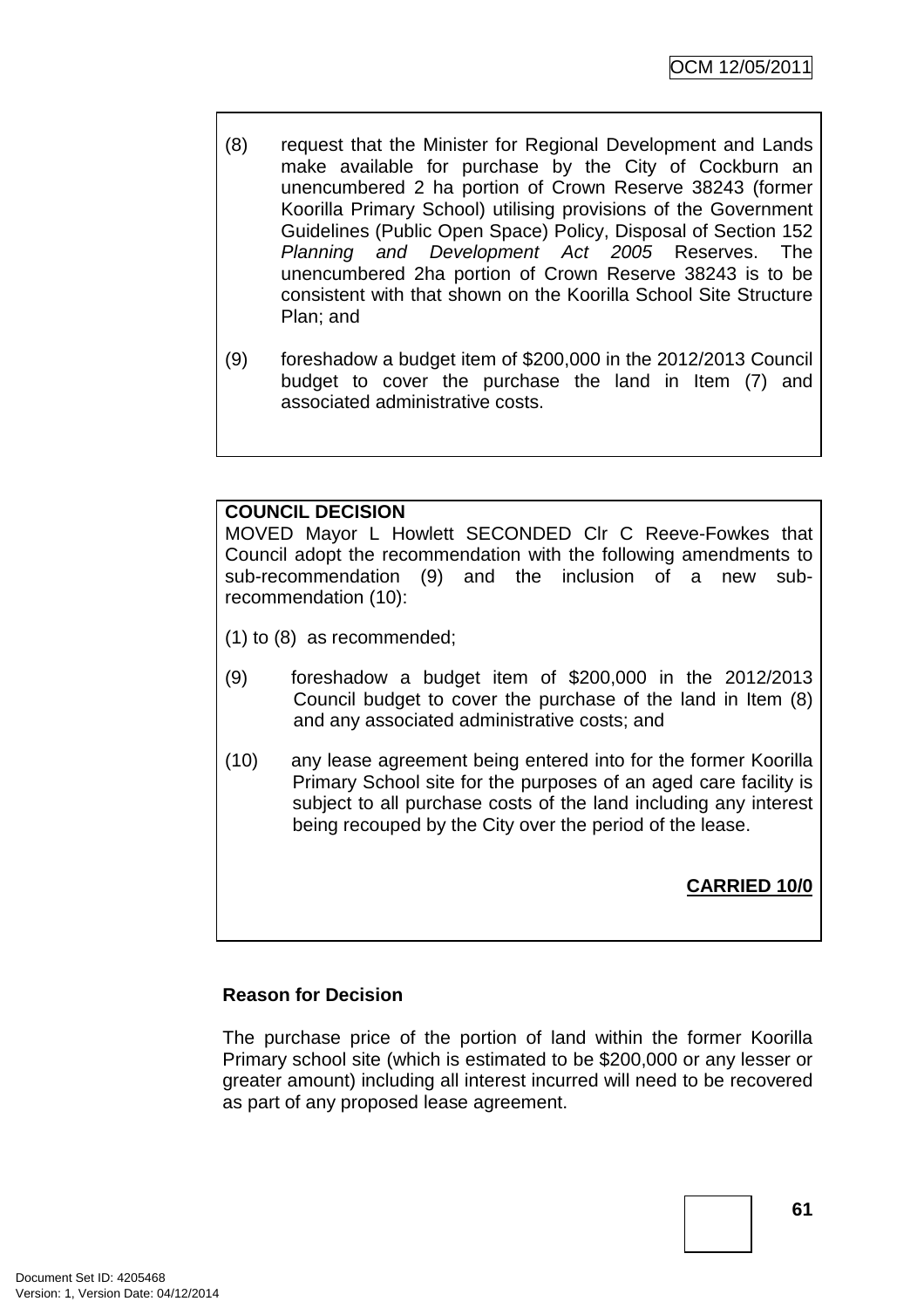# **Background**

In June 2002 the Minister for Education announced a review of schools in Coolbellup, which resulted in the closure of the three primary school sites (Coolbellup, North Lake and Koorilla) and the construction of a new consolidated school on Len Packham Reserve.

Council resolved at its December 2002 meeting to advise the Education Department that it would support the proposal for a new primary school for Coolbellup to be constructed on a portion of Len Packham Reserve. This was subject to a number of conditions including:

"Land of equivalent monetary and recreational value to the area of reserve land relinquished for the new school being replaced within the Coolbellup area."

In September 2003 the City of Cockburn, in collaboration with the then Department for Planning and Infrastructure, Department for Housing and Works and the Department for Education and Training conducted an Enquiry-by-Design Workshop. This workshop sought input from local stakeholders as part of a strategy to revitalise the Coolbellup Shopping Centre and surrounding areas. This process included consideration of the proposed new consolidated primary school and the redevelopment of the three primary school sites.

The outcomes of this Workshop relevant to the primary school sites included preparation of broad redevelopment concepts for the three sites, identification of the importance of preserving mature trees and remnant vegetation where appropriate within the sites, and the identification of notional areas of public open space for each site.

The consolidated school was developed on portion of Len Packham Reserve in 2005/06.

Signifying the State Government's desire for development of the former school sites to now take place, Delfin Lend Lease have recently entered into a Partnering Agreement with Landcorp, and are responsible for the progression of rezoning, structure planning and the ultimate redevelopment of the former school sites. The Coolbellup Community Reference Group, which consists of local residents, including Councillor Val Oliver, was set up by the joint venture partners late last year to provide a mechanism for residents and the developers to discuss issues in relation to the future redevelopment of the school sites.

Council at the Ordinary Meeting of Council 12 August 2010 initiated Scheme Amendment No. 55 to City of Cockburn Town Planning Scheme No. 3 ("the Scheme") to rezone the former School sites.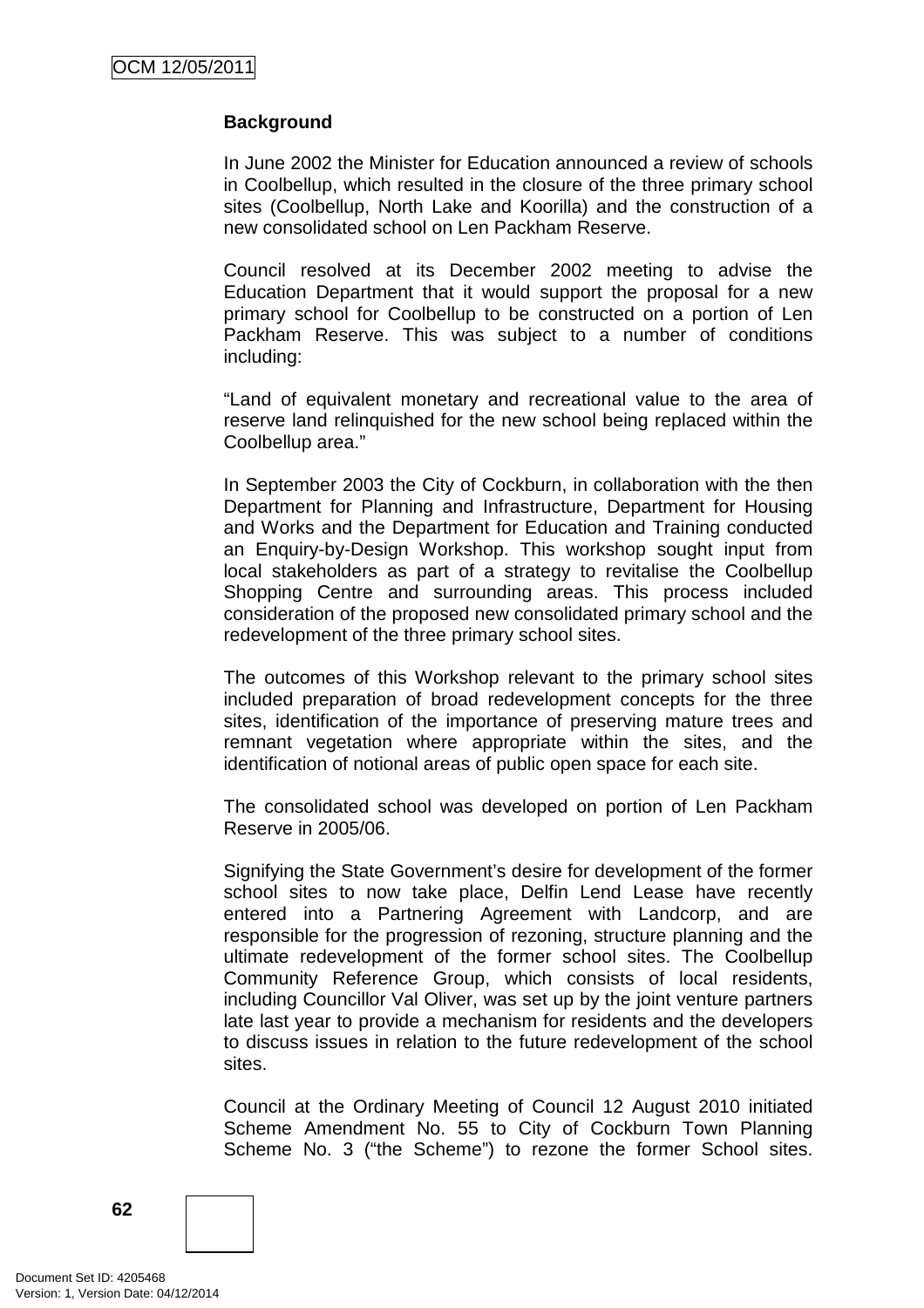Structure plans for each of the sites were subsequently adopted for advertising under delegated authority as per the requirements of the Scheme. The Scheme amendment and structure plans were advertised for a period of 60 days, ending on 1 April 2011.

The purpose of this report is to now consider both the Scheme amendment and structure plans for final approval, in light of the advertising and public consultation which has taken place.

# **Submission**

The applicant seeks to rezone the three former primary school sites to 'Development' zone, and include them within a new 'Development Area', with appropriate provisions in Schedule 11 of the Scheme. These provisions require all subdivision and development in the Development Area to be in accordance with an adopted structure plan.

Local structure plans have also been prepared for each of the former school sites to guide future subdivision and development of the land.

The existing and proposed zoning maps are contained within Agenda Attachments 2 and 3 respectively, and the structure plans are contained within Attachment 4.

#### **Report**

# Subject Sites and Zoning

The proposed Scheme amendment relates to the three former school sites in Coolbellup which are described as follows:

| Former      |           | Reserve   Address      | Area |
|-------------|-----------|------------------------|------|
| School site | <b>No</b> |                        | (ha) |
| Coolbellup  | 38242     | Lot 2719 Hilory Street | 4.6  |
| Koorilla    | 38243     | Lot 2718 Benedick Road | 4.2  |
| North Lake  | 30233     | Lot 2168 Montague Way  | 4.1  |

Note: The North Lake site also includes the adjacent drainage sump (Reserve 30565; 792 $m<sup>2</sup>$ ). Part of the Koorilla School site is also affected by a Western Power easement.

Agenda Attachment 1 shows the location of the three former school sites.

The three sites are zoned 'Urban' under the Metropolitan Region Scheme ("MRS") and are reserved as 'Public Purposes - Primary School' under the Scheme. There is a drainage sump next to North Lake primary school site which is reserved as 'Lakes and Drainage'. The Scheme amendment proposes to rezone the school sites,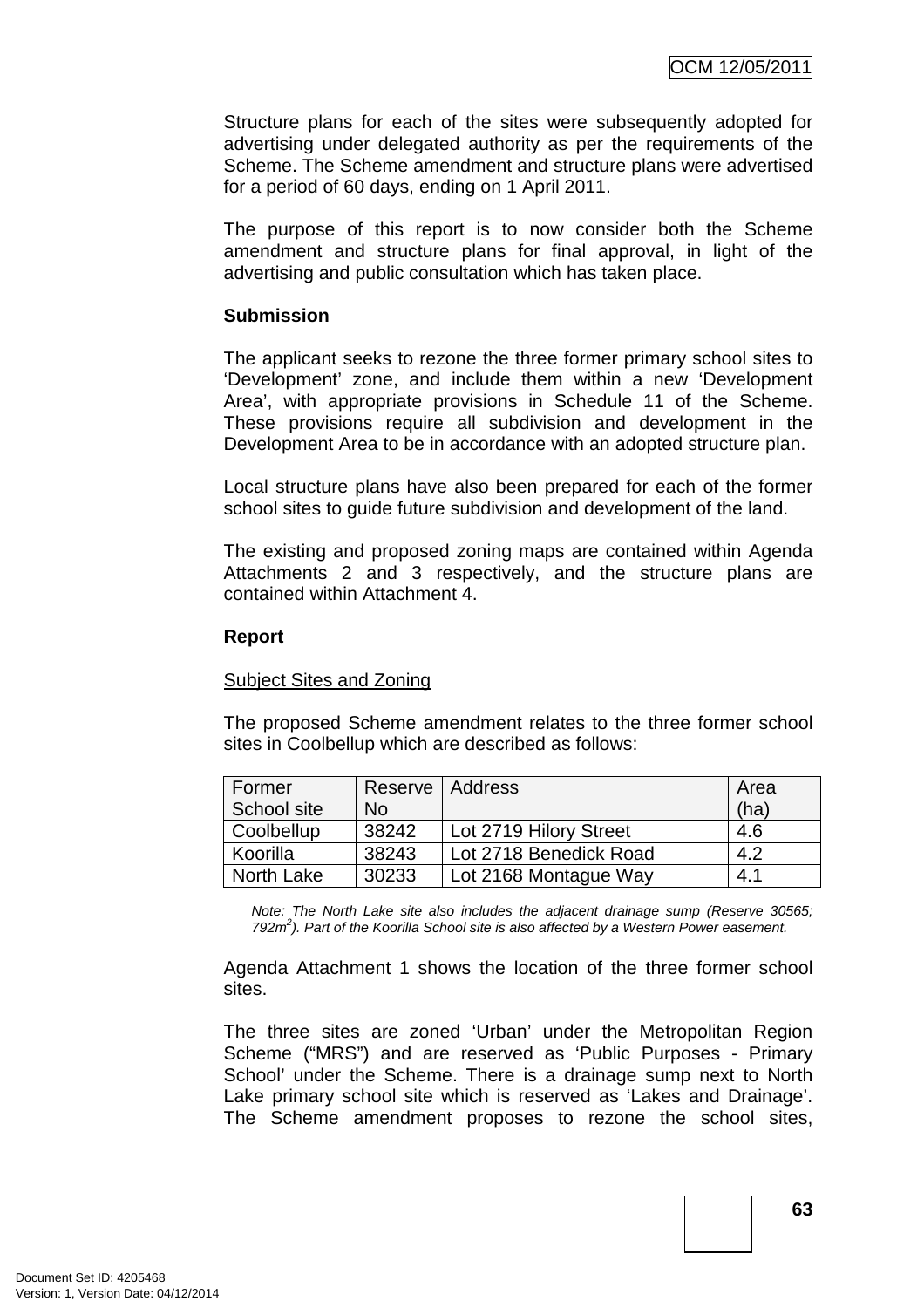including the drainage sump, to 'Development', within a 'Development Area'.

The purpose of the 'Development' zone in this instance is to provide for future residential development in accordance with a comprehensive structure plan. A set of requirements have been developed by officers in consultation with the proponent, and are outlined below:

| Ref   | Area                                                                          | Provisions |      |                                                                                                                                                                                                                                                                                                                                                                                                                                                      |
|-------|-------------------------------------------------------------------------------|------------|------|------------------------------------------------------------------------------------------------------------------------------------------------------------------------------------------------------------------------------------------------------------------------------------------------------------------------------------------------------------------------------------------------------------------------------------------------------|
| DA 34 | <b>COOLBELLUP</b>                                                             | 1.         |      | An approved structure plan for each of                                                                                                                                                                                                                                                                                                                                                                                                               |
|       | <b>SCHOOL SITES</b>                                                           |            |      | the former school sites together with all                                                                                                                                                                                                                                                                                                                                                                                                            |
|       | Reserve 38242; Lot<br>2719 Hilory Street,<br>Coolbellup<br>Reserve 38243; Lot | 2.         |      | approved amendments shall apply to<br>the land in order to guide subdivision<br>and development.<br>Structure plans will be required to fulfil<br>the following design objectives to the<br>satisfaction of Council:                                                                                                                                                                                                                                 |
|       | 2718 Benedick Road,<br>Coolbellup                                             |            | i.   | Provide for a range of residential<br>densities, dwelling types and lot<br>sizes.                                                                                                                                                                                                                                                                                                                                                                    |
|       | Reserve 30233; Lot<br>2168 Montague Way,<br>Coolbellup                        |            | ii.  | Provide for medium to higher<br>density development on the former<br>Koorilla Primary School site, taking<br>advantage of its location adjoining                                                                                                                                                                                                                                                                                                     |
|       | 30565<br>Reserve<br>Capulet<br>Street,<br>Coolbellup                          |            | iii. | the Coolbellup Town Centre.<br>Provide<br>for<br>medium<br>density<br>former<br>development<br>the<br>on<br>Coolbellup<br>and<br>North<br>Lake                                                                                                                                                                                                                                                                                                       |
|       | (DEVELOPMENT<br>ZONE)                                                         |            | iv.  | Primary School sites.<br>Ensure the layout and urban form<br>of<br>structure plans<br>responds<br>appropriately to the surrounding<br>neighbourhood<br>environment.<br>Structure plans must specifically<br>be seen to facilitate a 'natural'<br>extension to<br>the<br>surrounding<br>neighbourhood<br>environment,<br>through providing for appropriate<br>integration with the neighbourhood<br>layout and pattern of residential<br>development. |
|       |                                                                               |            | v.   | Ensure the layout and urban form<br>of<br>structure plans responds<br>appropriately to existing<br>and<br>planned<br>areas of public<br>open<br>space.                                                                                                                                                                                                                                                                                               |
|       |                                                                               |            | vi.  | Ensure that the layout and urban<br>form of structure plans provides for<br>the practical retention of significant<br>trees/vegetation. This shall include<br>the appropriate allocation of public<br>open space areas, as well as                                                                                                                                                                                                                   |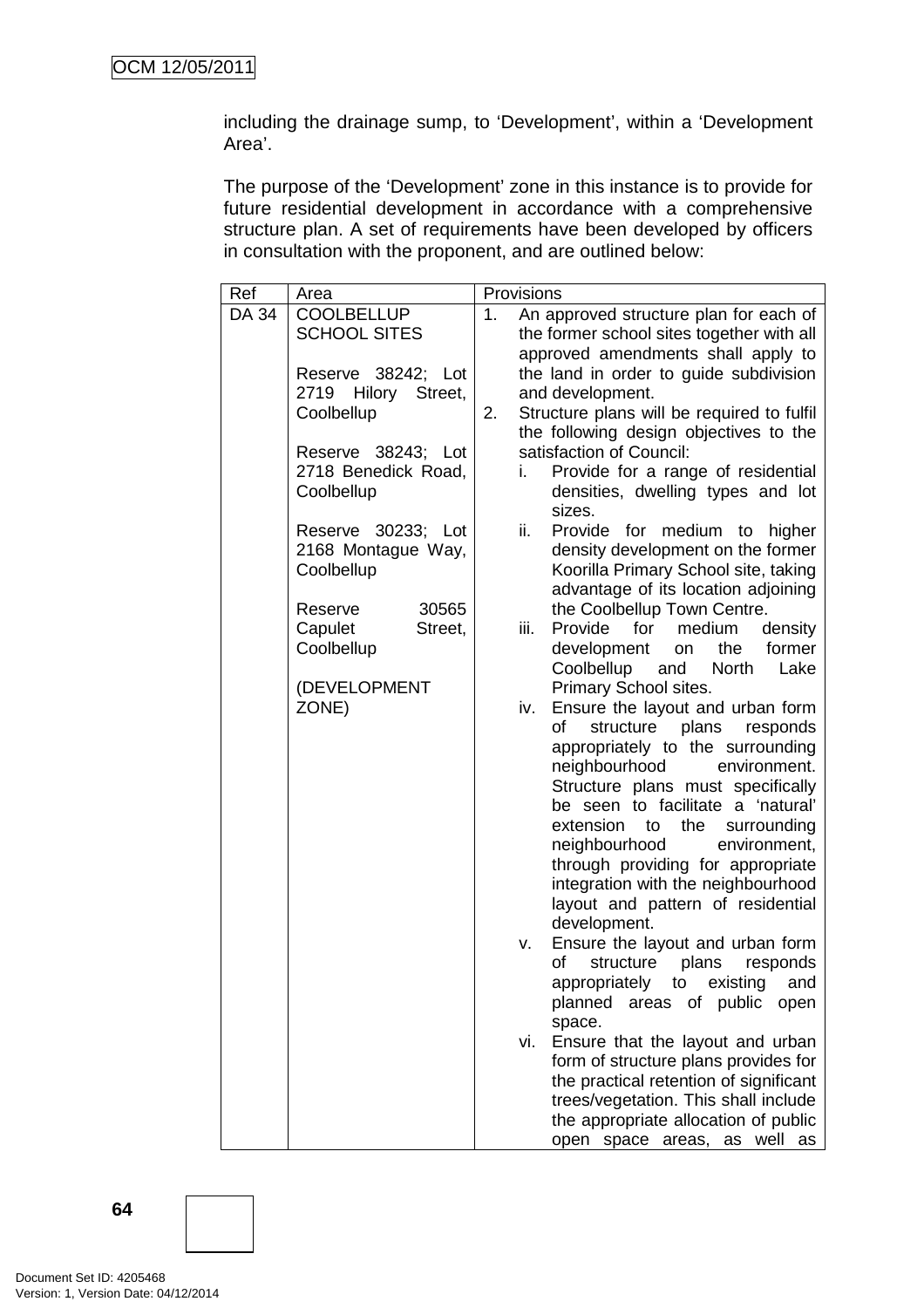|    | opportunities to retain significant     |
|----|-----------------------------------------|
|    | trees/vegetation<br>within<br>road      |
|    | reserves.                               |
|    | vii. Ensure<br>environmentally          |
|    | sustainable design approaches           |
|    | are achieved in terms of solar          |
|    | orientation of lots.                    |
|    | viii. Ensure general consistency with   |
|    |                                         |
|    | the findings of the Coolbellup          |
|    | Enquiry By Design Workshop              |
|    | Outcomes Report.                        |
| 3. | Land uses classified on the structure   |
|    | plans apply in accordance with Clause   |
|    | 6.2.6.3.                                |
| 4. | The Local Government may adopt          |
|    | Detailed Area Plan(s) pursuant to       |
|    | Clause 6.2.15 for any part of the       |
|    | Development Area as defined on the      |
|    | approved structure plan(s). All land    |
|    | use and development for a particular    |
|    |                                         |
|    | lot or lots the subject of a Detailed   |
|    | Area Plan shall accord with the         |
|    | adopted Detailed Area Plan.             |
| 5. | A total of 3.79 hectares shall be       |
|    | provided across the three former        |
|    | school sites for the purposes of public |
|    | space and/or<br>community<br>open       |
|    | purposes.                               |

Dealing with land use and design through the structure planning process is appropriate in areas requiring comprehensive planning such as the former school sites. Rezoning the sites 'Development' and placing them within a 'Development Area' establishes the statutory framework to require structure plans for each of the school sites to be prepared and approved.

# Coolbellup Enquiry-by-Design and POS Agreement

To assist with the revitalisation of the Coolbellup area, an Enquiry-by-Design Workshop was carried out from 22-24 September 2003. An Enquiry-by-Design Workshop is a tool used to provide a general planning consensus regarding how a project should be approached. This involved designers, planners, engineers, representatives of regulatory agencies, centres owners, business operators and community members invited to work together to establish principles and draw plans as part of an investigative process as to how future development may occur in a given place. An outcomes report was prepared following the workshop and the following provides a summary of the issues identified for the three school sites: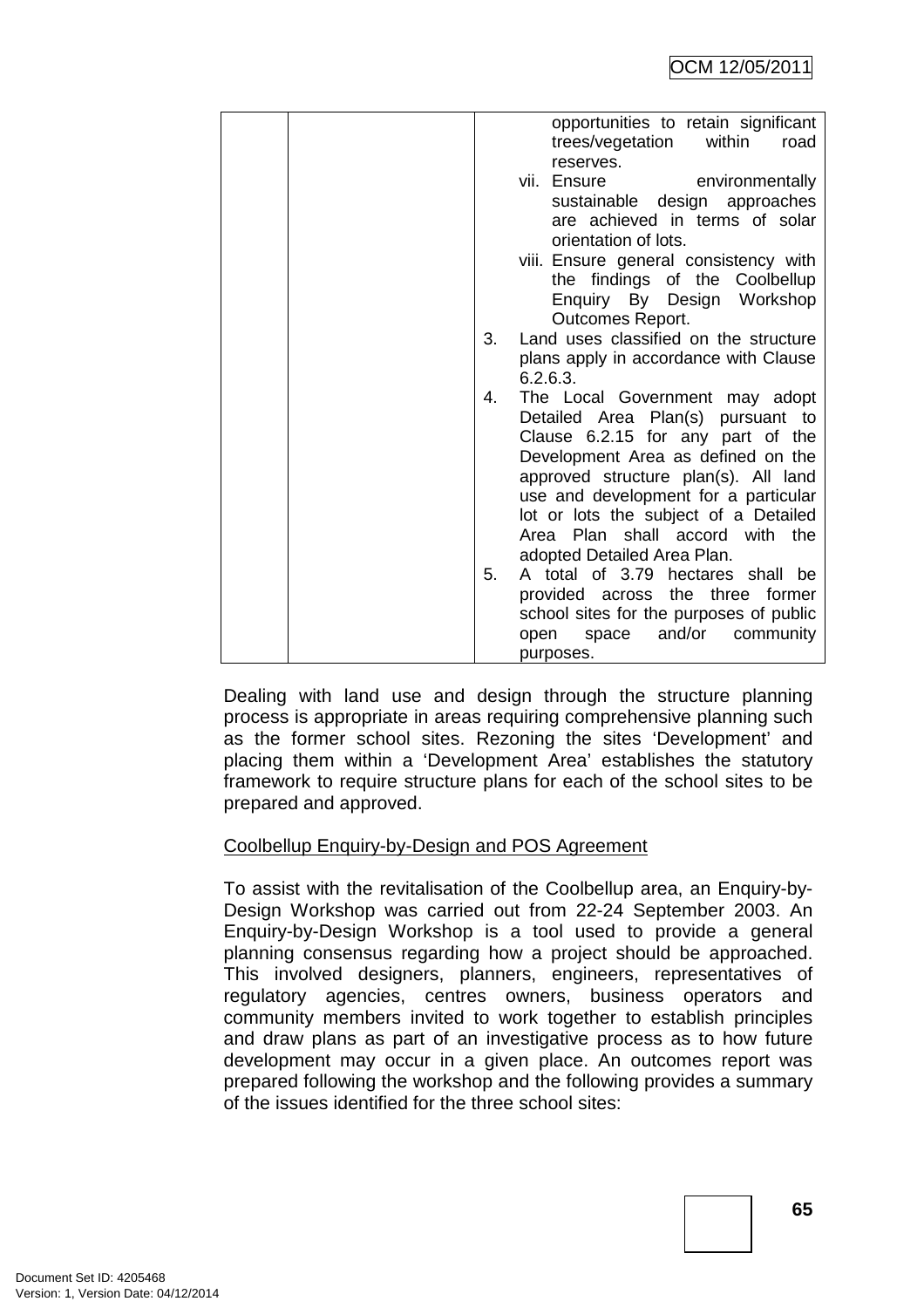- 1. North Lake and Coolbellup school sites being developed for residential purposes with opportunity for medium density.
- 2. The retention of bushland and significant trees within the proposed POS areas.
- 3. Conceptual POS areas primarily focused on the North Lake and Coolbellup school sites. Minimal POS, if any, on the Koorilla site as it is close to two large areas of public open space (Len Packham Reserve and Tempest Park).
- 4. The Koorilla school site was identified as a desirable site for the relocation of the commercial/shopping centre, or if developed for residential purposes, then the most desirable form of development was considered to be aged persons independent living units.

In relation to the possibility of relocating the commercial/shopping centre to the Koorilla site, this was investigated further which included community consultation and financial feasibility. Following these investigations, the Council determined in July 2009 that the relocation of the shopping centre on the Koorilla school site was not viable and would not be pursued further.

The consolidation of the three school sites into one central school on Len Packham reserve was a core element of the Enquiry-by-Design workshop. In this regard, Council at its meeting held on 17 February 2004 resolved to "support the development of the new Coolbellup Primary School on portion of Len Packham Reserve, subject to receiving written agreement from the Department for Education and Training on the following:

An area of open space which will be in the order of 2 hectares which is equivalent to that taken from Len Packham Reserve is to be provided within the existing school sites to ensure there is no net loss of open space in Coolbellup. This is separate and in addition to the open space requirement of 1.6496 hectares that will apply to the subdivision and development of the school sites."

The Department of Education and Training wrote to the City in early 2005 confirming that any transfer, sale and development of the North Lake, Koorilla and/or Coolbellup school sites will be conditional on the agreed POS areas being provided. This means a total POS area of 3.79 ha is required.

The three former school sites have a combined area of 12.9 ha and the agreed POS area of 3.79 ha equates to over 29% of the three school sites. Given this high percentage of POS and the proximity to existing POS, particularly in regards to the Koorilla school site, consideration has been given to providing POS in a different form such as community purposes.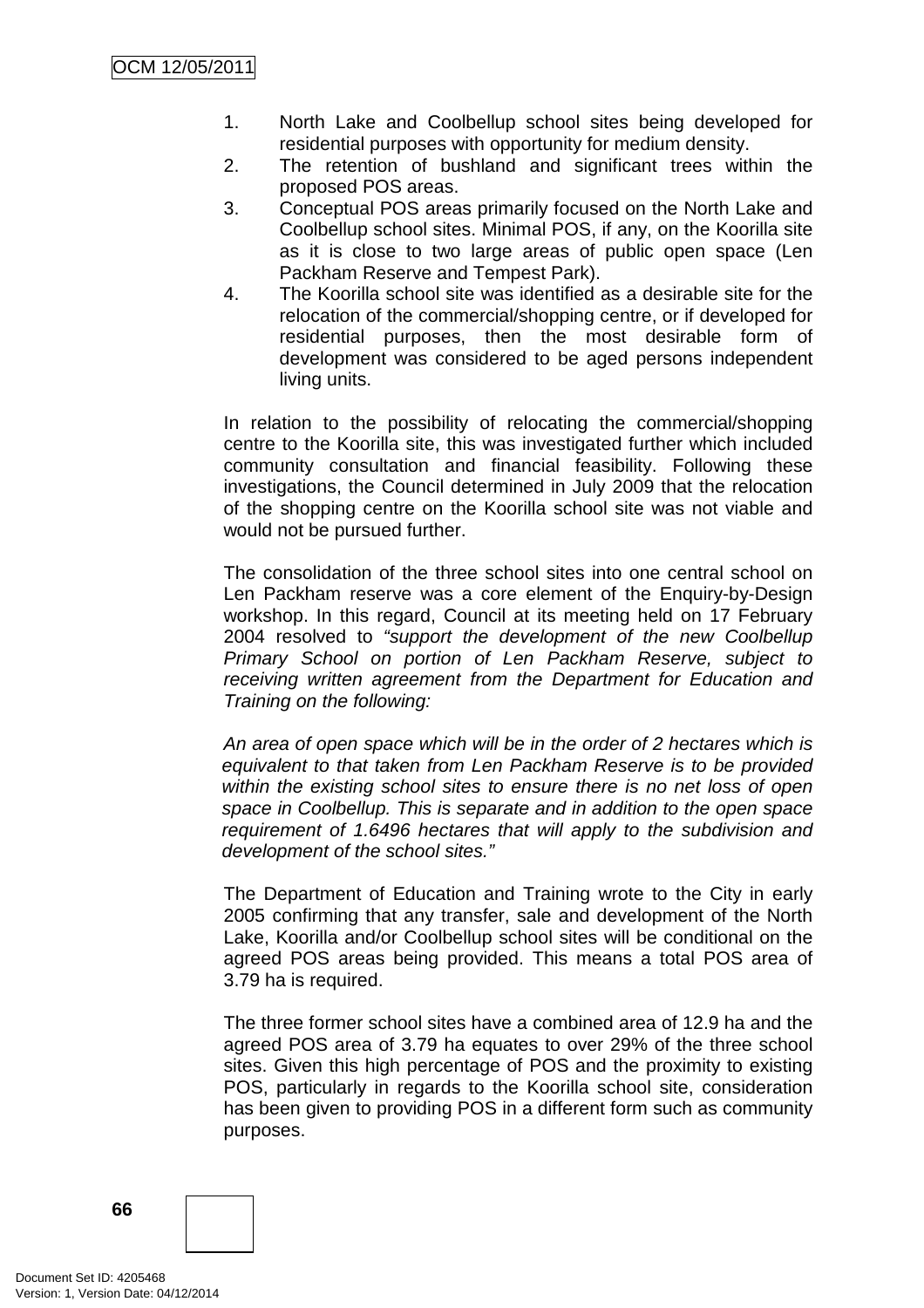# The City of Cockburn's 'Aged Friendly' Strategic Plan - need for affordable aged care accommodation

Council adopted the 'Aged Friendly' Strategic Plan in September 2009 and also resolved to consider the potential for the development of aged care accommodation in future when considering options for the development/redevelopment of land which may be suitable for such purposes. The strategic plan highlighted the severe shortage of affordable aged care accommodation which is projected to increase in the future.

Within the City of Cockburn, it is estimated that in 2011 there will be a shortfall of 48 aged care beds. This is expected to increase to a shortfall of 435 beds by 2021. The increase in the anticipated shortfall of beds is due to the ageing of the population and the limited land available to create additional aged accommodation, particularly in the older parts of the City such as Coolbellup. The opportunity to provide affordable age care is further hindered by the need to acquire large land parcels (which are limited) and the high costs to purchase such land. To make affordable aged care accommodation viable, the land is usually required to be provided free to the not-for-profit operator or leased at a reduced rate. However, there is currently no funding for the purchase of land by the Commonwealth and there is insufficient funding by the Commonwealth for capital works construction and operation funding. This highlights the importance of providing affordable land to enable not-for-profit organisations to operate.

To assist with providing affordable land to community based age care providers, opportunity exists to provide portion of the required POS area in the form of a reserve or freehold land title for not-for-profit aged care accommodation. This is a City of Cockburn led initiative which was presented to a briefing session with Councillors in February 2010. The aim of this briefing was to discuss whether the 2 ha to match the area excised for the new school on Len Packham Reserve could be provided on the Koorilla school site in the form of community based (not-for-profit) aged care accommodation.

The City's officers have pursued this idea further and have presented this concept to the Coolbellup Community Reference Group, officers from the Department of Planning and Department of Lands. The outcome of these discussions was there were no major concerns raised provided that an adequate distribution of POS is achieved.

Department of Lands has advised that the most suitable method of implementing this arrangement is for the area required for the not-forprofit aged care accommodation to be acquired by the City for 5% of its unimproved market value as provided for by the Government Guidelines (Public Open Space) Policy, Disposal of Section 152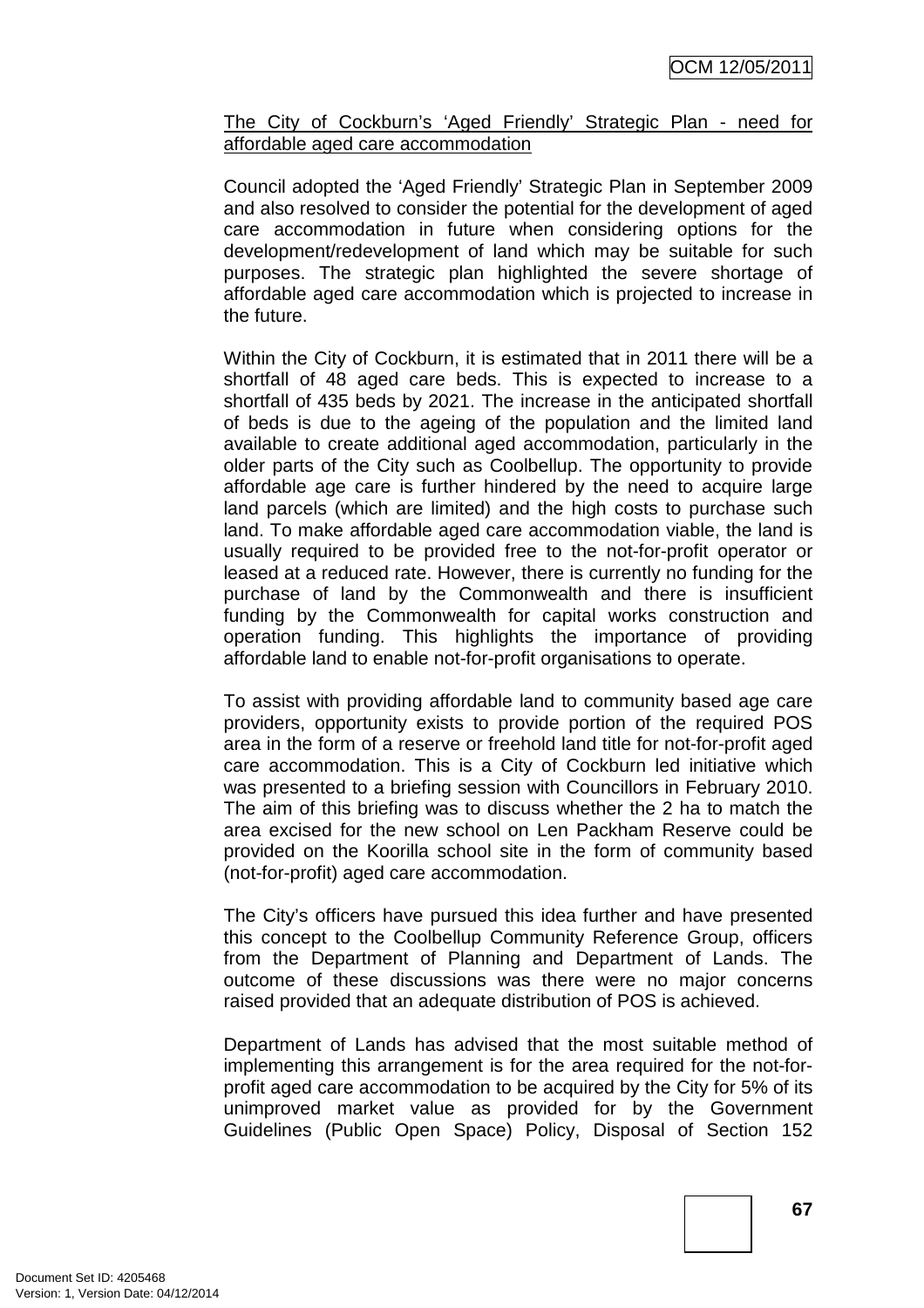Planning and Development Act 2005 Reserves. This will then enable the City to partner with a not-for-profit age care provider in developing the land. To retain greater control over the land and any future operators, the preference is for the City to lease the land to a not-forprofit organisation at a substantially reduced rate, rather than sell the land. This will ensure that the land is provided as affordable aged care accommodation in perpetuity.

Without the incentive of reduced rent, the site would not be economically viable to the not-for-profit sector.

Any development on the future 2 ha site will be based on the ageing in place model whereby a mixture of independent living, low care, high care and dementia specific care accommodation is provided. The benefit of this model is that it allows individuals or couples to remain in the same location as their health deteriorates, rather than being moved to different locations as circumstances change. Although age care providers usually prefer sites in the order of 4-8ha to develop age care accommodation, the City has engaged an Architect who has demonstrated that the 2 ha site is of a sufficient size to accommodate a development based on the aging in place model although it will need to be predominately two-storeys in height.

#### Local Structure Plans

Structure plans have been prepared for each of the three former school sites to guide future subdivision and development. These structure plans allocate the residential densities (between R30 and R60), POS, and proposed roads.

These structure plans are generally consistent with the principles established within the Enquiry-by Design workshop which includes; providing a range of densities, retain existing vegetation and the possibility of aged care accommodation on the Koorilla School site. The structure plans are based on the indicative concept plans for the sites that were presented to Council at the 12 August 2011 Meeting. The structure plans provide a total of 3.79 ha of POS.

The structure plans are each accompanied by a Preliminary Environmental Constraints Assessment report; Traffic Report; Landscaping Plan and Servicing Report, and Drainage Plan to support the proposals.

Each of the structure plans includes the following:

1. Requirements for Detailed Area Plans ("DAPs") which will ensure critical design elements such as setbacks, parking, vehicle access, fencing and landscaping are incorporated into

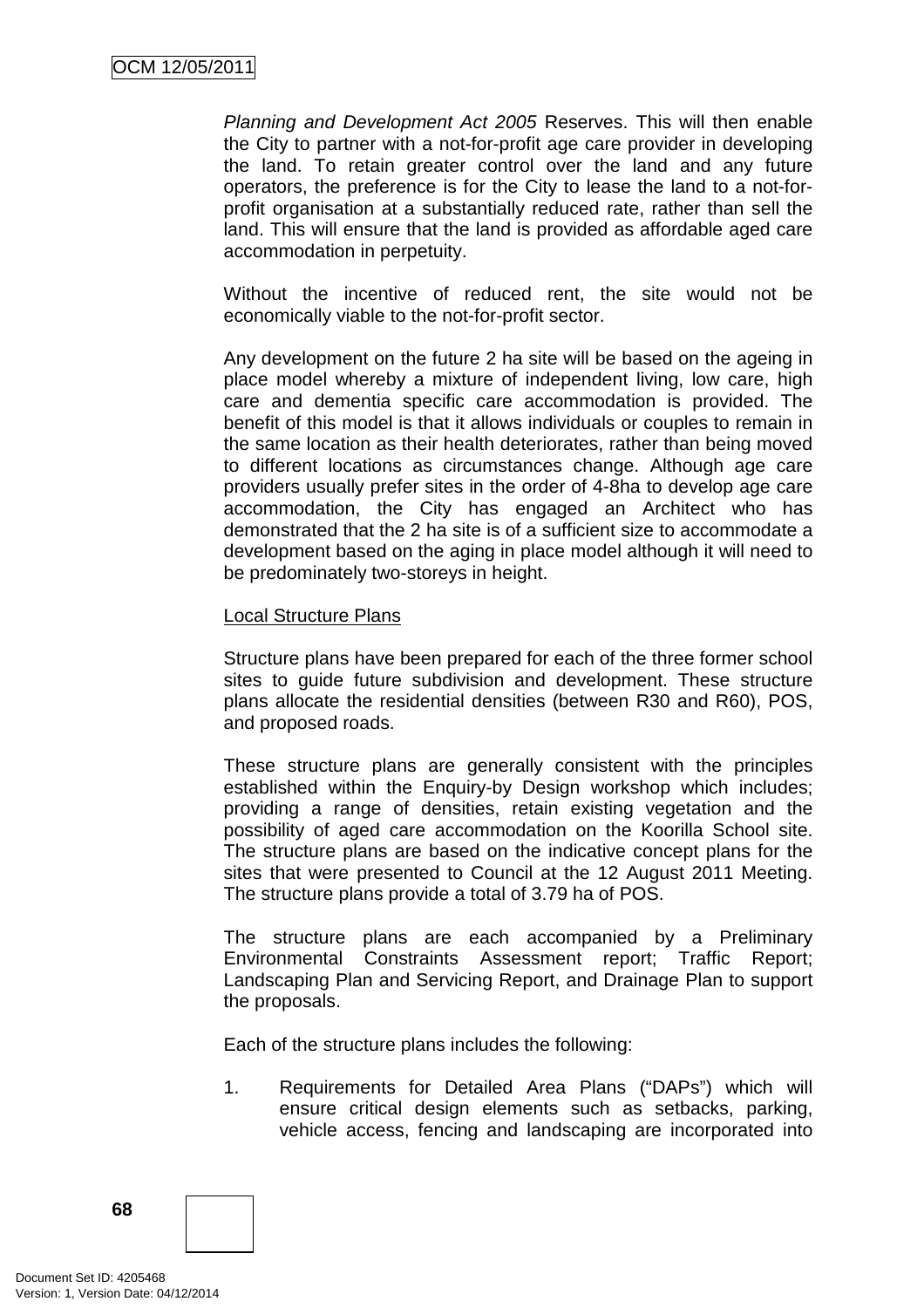the eventual development of these sites to ensure that they are responsive to the existing local streetscape and desired character of the area.

- 2. All dwellings that are proposed to have rear access will be designed to address the street/POS in a manner that ensures good visual surveillance is achieved.
- 3. Requirement for a detailed tree survey to be undertaken at the subdivision design stage, so that the final subdivision design can be adjusted to achieve the practical retention of vegetation.
- 4. Requirement for development on the grouped housing sites to be appropriately designed to ensure dwellings front public areas and adjacent streets to provide passive surveillance.

#### North Lake

For the North Lake School site there are a range of residential densities proposed between R30 and R50. The structure plan includes a large linear public open space system, and includes opportunities for active recreation such as a grassed kick-to-kick area, walking paths and exercise equipment.

The structure plan includes annotations which set out critical planning and design principles for future development. These annotations outline that residential development with frontage to Capulet Street, Montague Way and Juliet Street are to be appropriately designed to ensure an integrated streetscape reflective of the single residential character of the area, predominately 1-2 storeys in height. Internally development may extend to a maximum of 3 storeys in height.

#### Coolbellup School Site

The structure plan for the Coolbellup school site proposes a range of residential densities between R30 and R50.

Public open space has been located to allow for the retention of significant vegetation and bushland, and roads have been aligned wherever possible to allow significant trees to be retained within the road reserves.

The annotations on the structure plan outline that residential development with frontage to Ebert Street and Hilory Street is to be appropriately designed to ensure an integrated streetscape reflective of the single residential character of the area, predominately 1-2 storeys in height. Internally development may extend to a maximum of 3 storeys in height.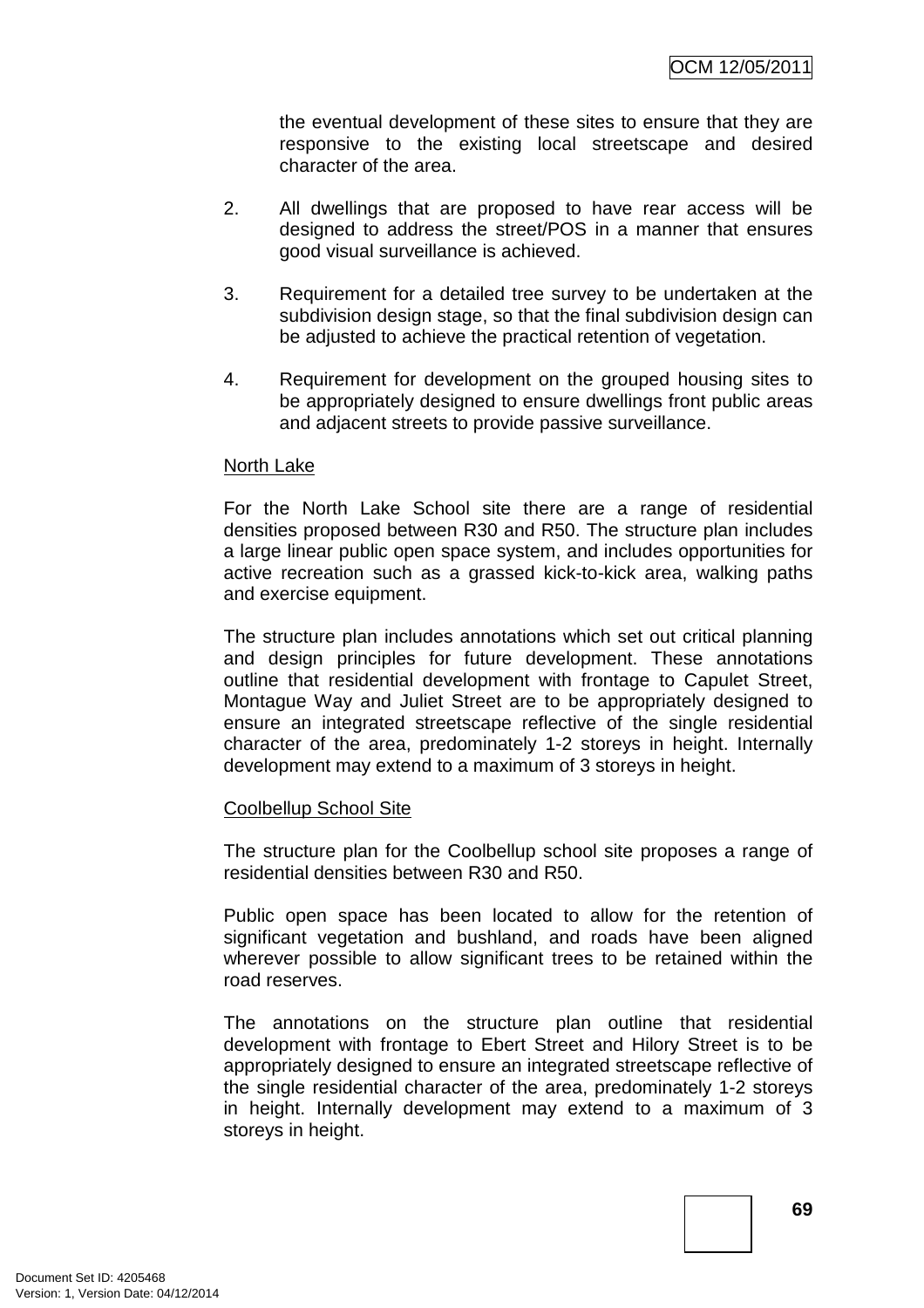### Koorilla School Site

In relation to the Koorilla school site, the structure plan proposes that the 2.0 ha of public open space be provided in the form of community based (not-for-profit) aged care accommodation. The provision of public open space in this manner is consistent with the Western Australian Planning Commission's Liveable Neighbourhoods policy which states under R27:

"In consultation with the relevant local government, the WAPC may agree to community purposes sites (e.g. community centre, meeting halls, branch libraries, kindergartens) being provided as part of an overall public open contribution. For the purposes of calculating public open space contributions the area of community purposes sites should not be less than 2000 $m^2$ ."

The proposed not-for-profit age care accommodation site will provide an important community benefit and is considered consistent with the purpose of the above community purpose definition. The land will become freehold land for the City to utilise for affordable aged-care accommodation, based upon the City purchasing the land in accordance with the Government Guidelines (Public Open Space) Policy, Disposal of Section 152 Planning and Development Act 2005 Reserves.

This will assist in providing for the severe shortage of affordable aged care accommodation that exists particularly within the western parts of the City of Cockburn. As the aged care portion of the site could be developed comprehensively, it will allow existing vegetation to be retained around buildings. The City's Architects have prepared a concept plan which illustrates how the site could be developed to accommodate a 100 bed aged care facility and an additional 100 independent living dwellings (refer Attachment 5).

The remainder of the Koorilla site is identified for proposed medium density residential development (R30-R60) to capitalise on the site's proximity to the Town Centre.

The structure plan includes annotations which outline that residential development with frontage to Rosalind Way and Benedick Road are to be appropriately designed to ensure an integrated streetscape reflective of the single residential character of the area, predominately 1-2 storeys in height. Internally development may extend to a maximum of 3 storeys in height.

The structure plan includes an annotation on the grouped housing site stipulating a single storey interface adjacent to existing residential development.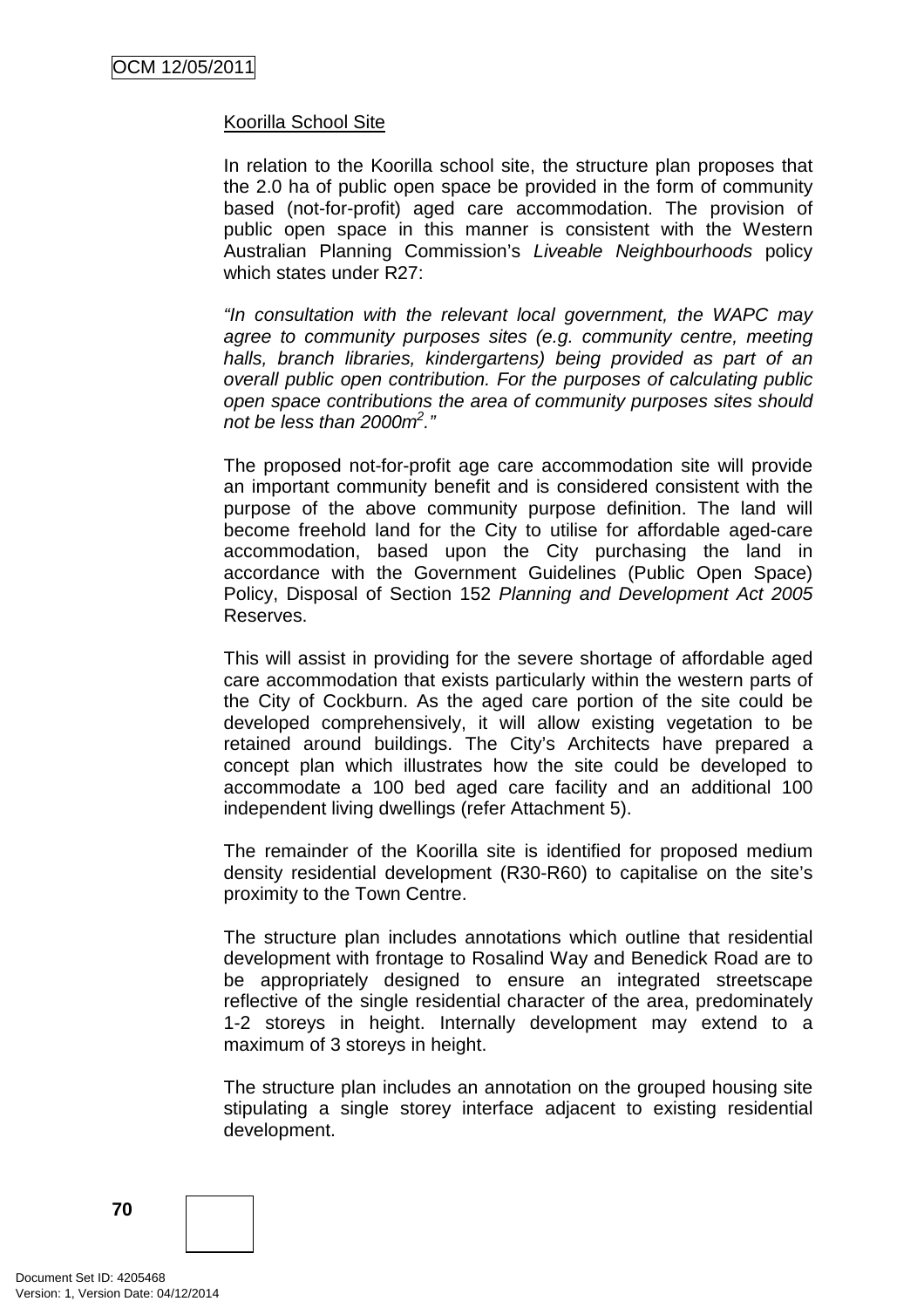# Outcomes of Community Consultation

The Scheme amendment and structure plans were advertised concurrently for a period of 60 days, ending on 1 April 2011.

A total of 115 submissions were received from landowners, members of the community and government agencies.

Of the submissions received there were 80 that did not object to the proposal which equates to 69% of the total submissions received. The key reasons for supporting the proposals were:

- increased housing diversity/housing options;
- support for proposed aged housing;
- support on the basis that the proposed development will enhance the area.

There were 4 submissions that did not object to the proposal, but raised some concerns.

There were 31 submissions of objection received, and the key concerns that were raised are outlined in the Table below, including the frequency of the issue being raised.

| <b>Key Issues Raised</b>                                                                                                      | <b>Frequency</b><br>of issue<br>raised |
|-------------------------------------------------------------------------------------------------------------------------------|----------------------------------------|
| Proposed residential densities and building heights considered too<br>high/incompatible with existing character of Coolbellup | 15                                     |
| Concern about impact on environmental values/removal of trees                                                                 | 9                                      |
| Insufficient provision of POS generally across the sites                                                                      | 8                                      |
| Increased traffic                                                                                                             | 6                                      |
| Objection to loss of POS for aged accommodation                                                                               | 5                                      |
| Concern regarding social/public housing/future tenure                                                                         | 5                                      |

All of the issues raised have been addressed in the Schedule of Submissions included at Attachment 6, and the key issues are discussed below.

### Residential Densities

The greatest issue of concern that was raised related to the proposed residential densities either being too high, or incompatible with the surrounding area of Coolbellup.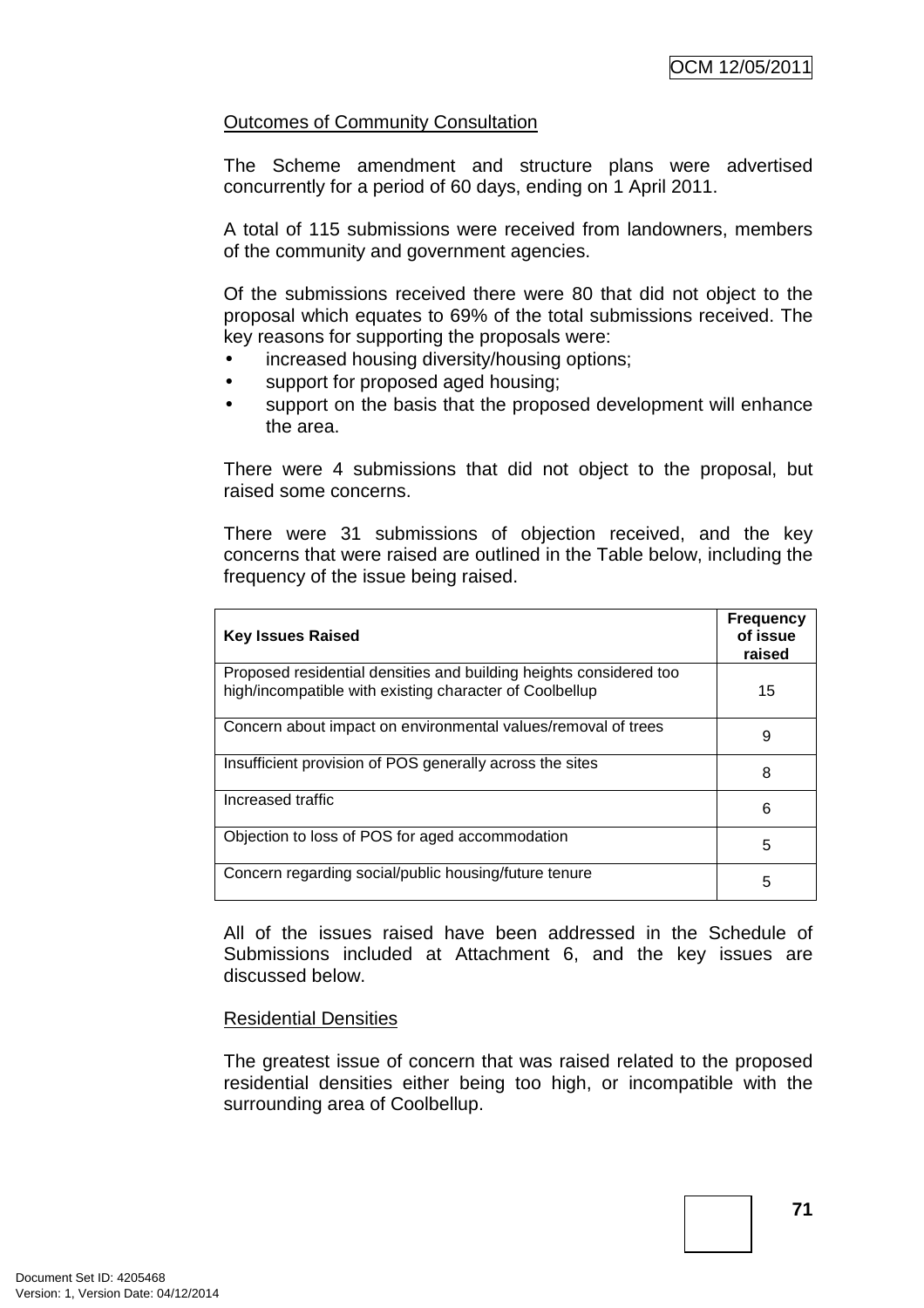Directions 2031 and Beyond is a Western Australian Planning Commission ("WAPC") document that sets the spatial framework for how the metropolitan region will grow. It seeks to ensure urban growth is managed, and to make the most efficient use of available land and infrastructure, particularly prioritising the development and use of land that is already zoned urban.

Directions 2031 and Beyond recognises the benefits of a more consolidated city to accommodate future population growth. It sets out housing targets, and seeks to achieve innovative infill development

Directions 2031 is supported by Liveable Neighbourhoods, which is an operational WAPC policy for the design and assessment of new development areas. Liveable Neighbourhoods seeks to facilitate new development which supports the efficiency of public transport systems where available. It outlines that the achievement of more sustainable urban outcomes will require higher residential densities in many urban areas.

The three former Coolbellup school sites are considered to present an ideal opportunity to achieve a better use of existing urban land within an existing urban area.

A number of submissions that objected to the proposed residential densities have also stated that Coolbellup already has a high proportion of medium and high density residential zoned land. While it is noted that Coolbellup does currently have a diversity of housing stock, it is still predominately zoned 'R20'. The proposal will further improve the diversity of housing in Coolbellup.

Smaller dwellings are needed to accommodate the changing demographics. Within the whole of the City of Cockburn the household type that is forecast to have the largest increase is lone person households. There is also an aging population in Cockburn, and the age group which is forecast to have the largest proportional increase (relative to its population size) by 2021 is 80-84 year olds. Therefore it is important for the City to be planning for the types of households that will be needing housing in to the future.

Impact on Conservation Values and Loss of Trees

Nine of the objections received raised concerns regarding the environmental impact of the proposed development, in particular the loss of trees and bird habitat.

The proposed structure plans have included retention of existing trees within POS. In addition, all of the structure plans include annotations which specify that a detailed tree survey is to be undertaken at the subdivision design stage, so that the final subdivision design can be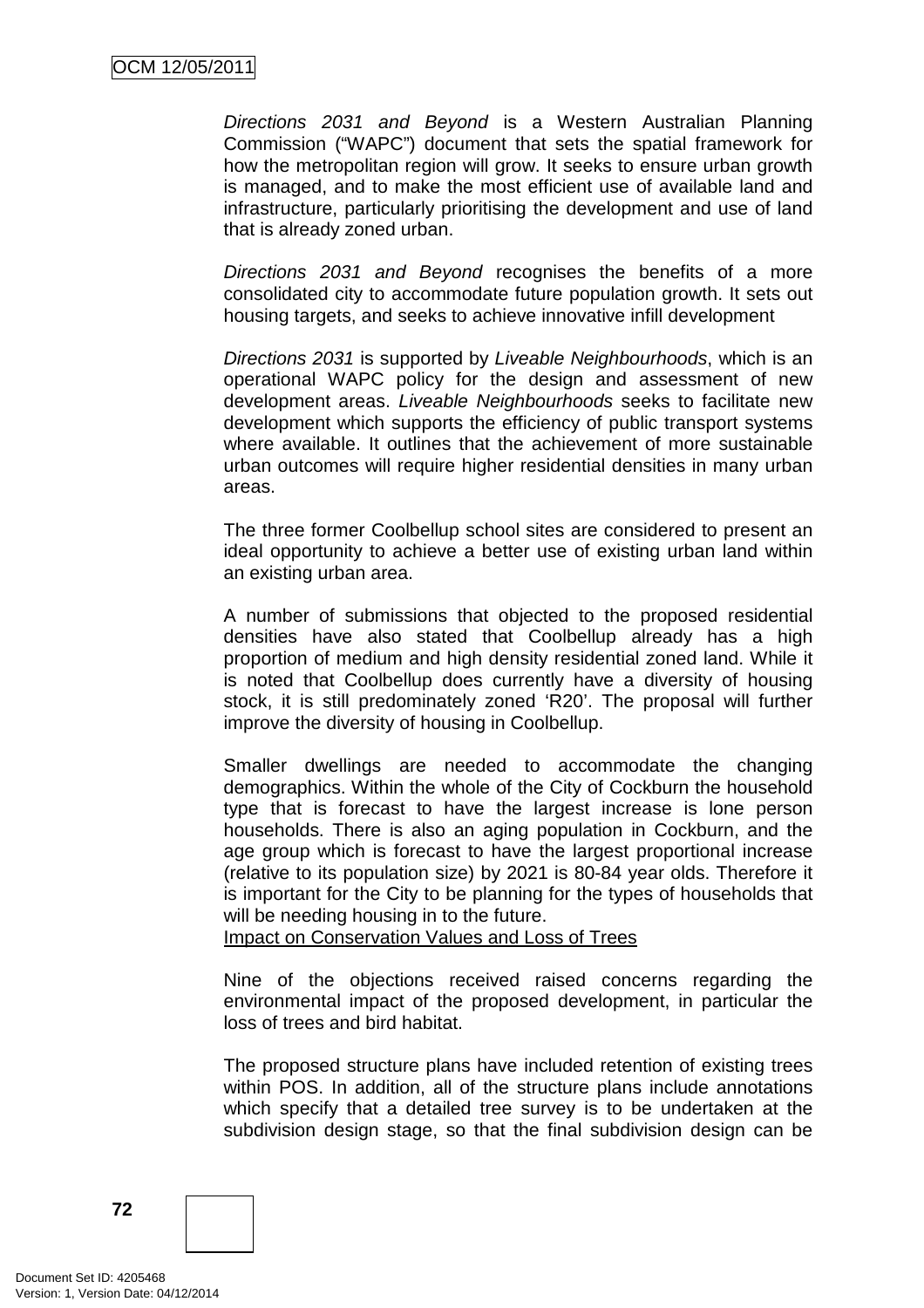adjusted to achieve the practical retention of vegetation. The Detailed Area Plans will also be required to address the retention of significant vegetation on the proposed lots.

For each former school site there were Preliminary Environmental Constraints Assessment reports undertaken to support the proposed structure plans. These outline that a vegetation survey should be undertaken, consistent with the Environmental Protection Authority (EPA) Guidance Statement No. 51, prior to development if there is clearing of vegetation required.

These reports do acknowledge that bird species may use the vegetation on the Coolbellup School site as a stepping stone to larger areas of intact bushland (e.g. Beeliar Regional Park). The report outlines that the retention of vegetation on the eastern side of the site will enable the retention of fauna habitat and food sources.

The Environmental Report for the former North Lake School site outlines that the retention of vegetation in the south west corner of the site will ensure fauna habitat and food sources will remain.

The Environmental Report for the Koorilla School Site identified that remnant vegetation is degraded and scattered however would provide for some foraging grounds for fauna and the presence of a hollow bearing tree indicates the potential for breeding sites. The report recommends a fauna expert should be consulted to determine the significance of hollow-bearing trees within the site for conservation purposes, if clearing of trees is proposed.

It is also noted that the proposed Scheme Amendment and structure plans were referred to the Department of Environment and Conservation who did not object to the proposals.

#### Affordable Housing

Five objections were raised concerns regarding proposed 'social housing', and what proportion this would constitute of the proposed development.

Lend Lease and LandCorp have advised the City that they aim to deliver affordable housing as part of the redevelopment of the former School sites.

The aim is to achieve a total of 10% of dwelling units (i.e. approx. 25 dwellings) as affordable housing across all three former school sites. This will be achieved through diversity of product and delivery mechanisms. It should be noted that affordable housing does not mean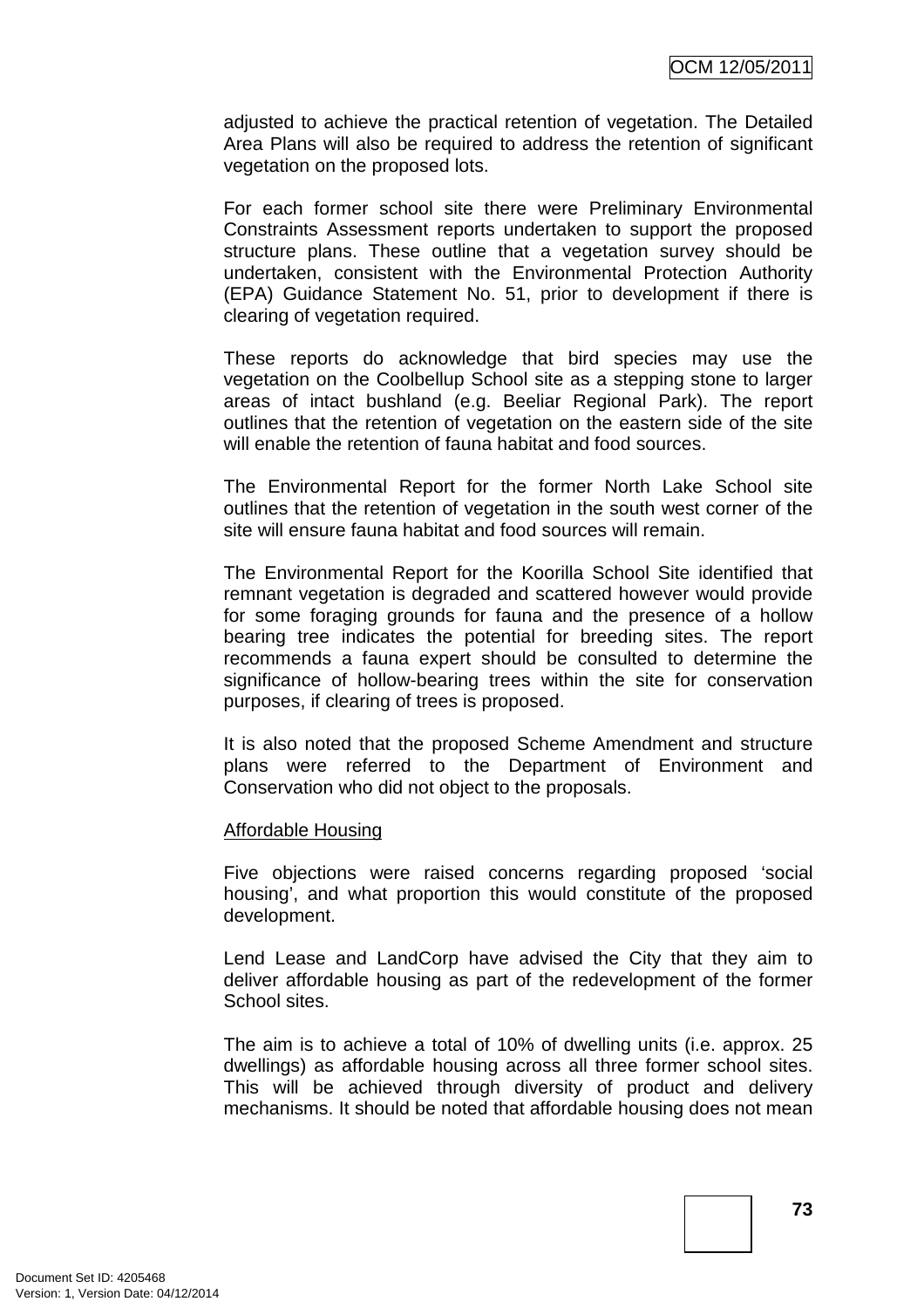"social" housing, as it can be delivered in various forms, including bench marking house and land packages.

In 2010 the Department of Housing published a report More than a Roof Four Walls which identifies that if current trends continue an increasing number of Western Australian will be excluded from affordable housing. Indeed, if the trends of the last decade continue, the Social Housing Taskforce believes there could be close to 65,000 households on the waiting list for social housing by 2020. It is therefore considered that provision of affordable housing is an important element of the proposed redevelopment of the school sites.

### **Aged Care Facility**

The Coolbellup Community Reference Group objected to the proposal for 2 ha of public open space being provided in the form of the not-forprofit aged care facility, and four other objections were also received on this matter. However there were also four submissions which specifically supported the proposed aged care facility, in addition to the support expressed for the proposals generally.

The objections were based on the loss of POS, however, Liveable Neighbourhoods (R27) does provide for the possible inclusion of a community purpose site as part of an overall public open space contribution. The proposed aged care facility will provide an important community benefit, and is consistent with this provision. The POS for the former school sites has been considered across the three school sites, and is reflective of a wider analysis of the locality which has an extensive range of both active and passive recreational areas. It is considered that overall an appropriate range and quantity of POS is being provided across Coolbellup as part of the proposals.

### Purchase of Not-For-Profit Aged Care Facility

It is recommended that Council proceed with the proposal for an affordable (not-for-profit) aged care facility on 2 ha of the former Koorilla School site.

As previously discussed, Department of Lands have advised that the most suitable method of implementing this arrangement is for site to be acquired by the City of Cockburn for 5% of its unimproved market value as provided for by the Government Guidelines (Public Open Space) Policy, Disposal of Section 152 Planning and Development Act 2005 Reserves.

It is proposed that the City would lease the land to a not-for-profit organisation at a substantially reduced rate, given that without the incentive of reduced rent, the site would not be economically viable to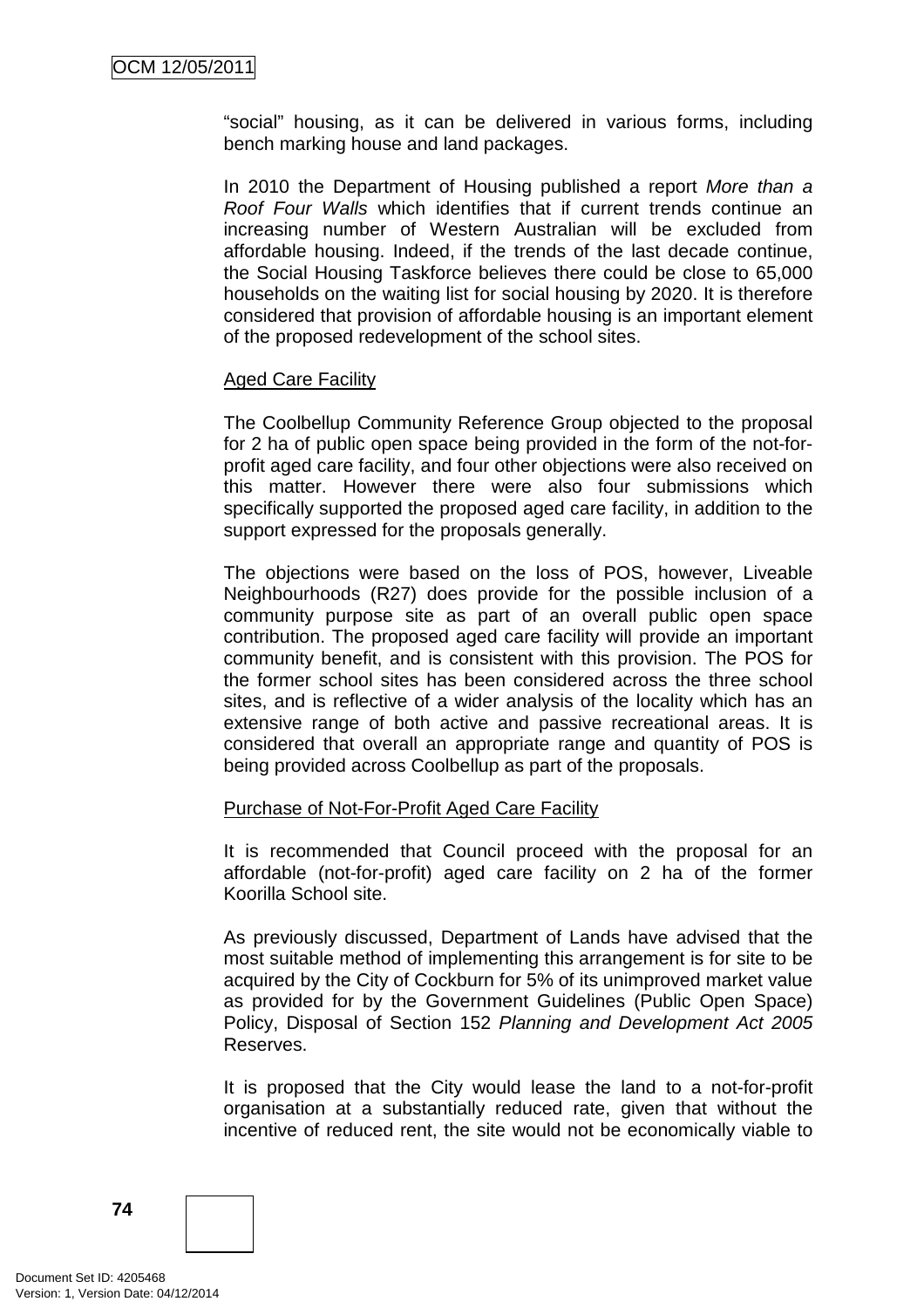the not-for-profit sector. This is considered preferable rather than selling the land because it enables Council to have greater control over the land and operators. Importantly, this will ensure that the land is provided as affordable aged care accommodation in perpetuity.

The City has now obtained an estimated valuation of the land from McGees. This estimated valuation has determined the market value for the 2ha of land is \$3.3m. Therefore 5% of this value is \$165,000. This can be used as a guide to the purchase price which will be determined by Department for Regional Development and Lands on advice of the Valuer Generals Office.

It is therefore recommended that Council request that the Minister of Regional Development and Lands make available for purchase by the City of Cockburn an unencumbered 2 ha portion of Crown Reserve 38243 (former Koorilla Primary School) utilizing provisions of the Government Guidelines (Public Open Space) Policy, Disposal of section 152 of the Planning and Development Act Reserves .

It is also recommended that a budget item of \$200,000 be foreshadowed in the 2011/2012 council budget to cover the purchase the land and associated administrative costs.

#### **Conclusion**

The consolidation of the three school sites into one new school on Len Packham reserve provides the opportunity for the three former school sites to be redeveloped consistent with the objectives of the Coolbellup Enquiry-by-Design.

The proposed rezoning of the school sites and the proposed structure plans will ensure that 3.79ha of public open space is achieved, as previously agreed. The proposals are consistent with Directions 2031 and Liveable Neighbourhoods to achieve innovative infill development, while achieving an appropriate interface with adjacent residential development.

It is therefore recommended that Council adopt the scheme amendment to the three former school sites and structure plans for final approval, subject to minor modifications.

The proposed not-for-profit age care facility will provide an important community benefit, and it is recommended that Council proceed with the purchase of the site for this purpose.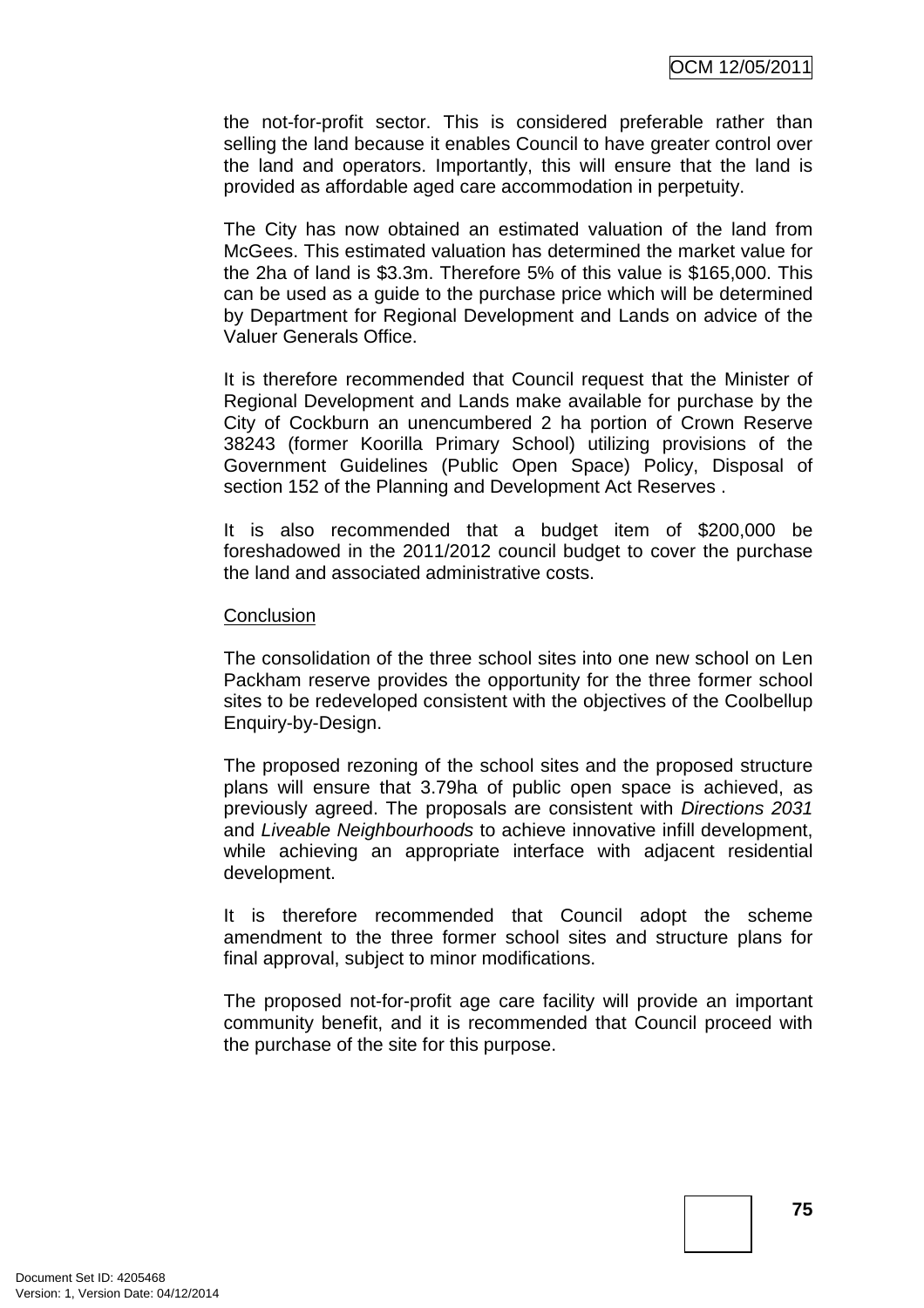# **Strategic Plan/Policy Implications**

### **Demographic Planning**

- To ensure the planning of the City is based on an approach that has the potential to achieve high levels of convenience and prosperity for its citizens.
- To provide an appropriate range of recreation areas that meets the needs of all age groups within the community.

### **Lifestyle and Aspiration Achievement**

- To foster a sense of community spirit within the district generally and neighbourhoods in particular.
- To conserve the character and historic value of the human and built environment.

### **Natural Environmental Management**

To ensure development of the district is undertaken in such a way that the balance between the natural and human environment is maintained.

### **Budget/Financial Implications**

The City will be required to purchase the 2.1486 ha of the Koorilla school site at 5% of its unimproved value as provided by the Government Guidelines (Public Open Space) Policy, Disposal of Section 152 Planning and Development Act 2005 Reserves.

The estimated value of the land is \$3.3m; therefore, 5% of this value is \$165,000. This can be used as a guide to the purchase price which will be determined by Department for Regional Development and Lands on advice of the Valuer Generals Office.

### **Legal Implications**

Planning and Development Act 2005 City of Cockburn Town Planning Scheme No. 3 Town Planning Regulations 1967

### **Community Consultation**

Community consultation has been undertaken in accordance with the Town Planning Regulations 1967, and the Scheme.

The scheme amendment and structure plans for each of the school sites were advertised concurrently for an extended period of 60 days (1

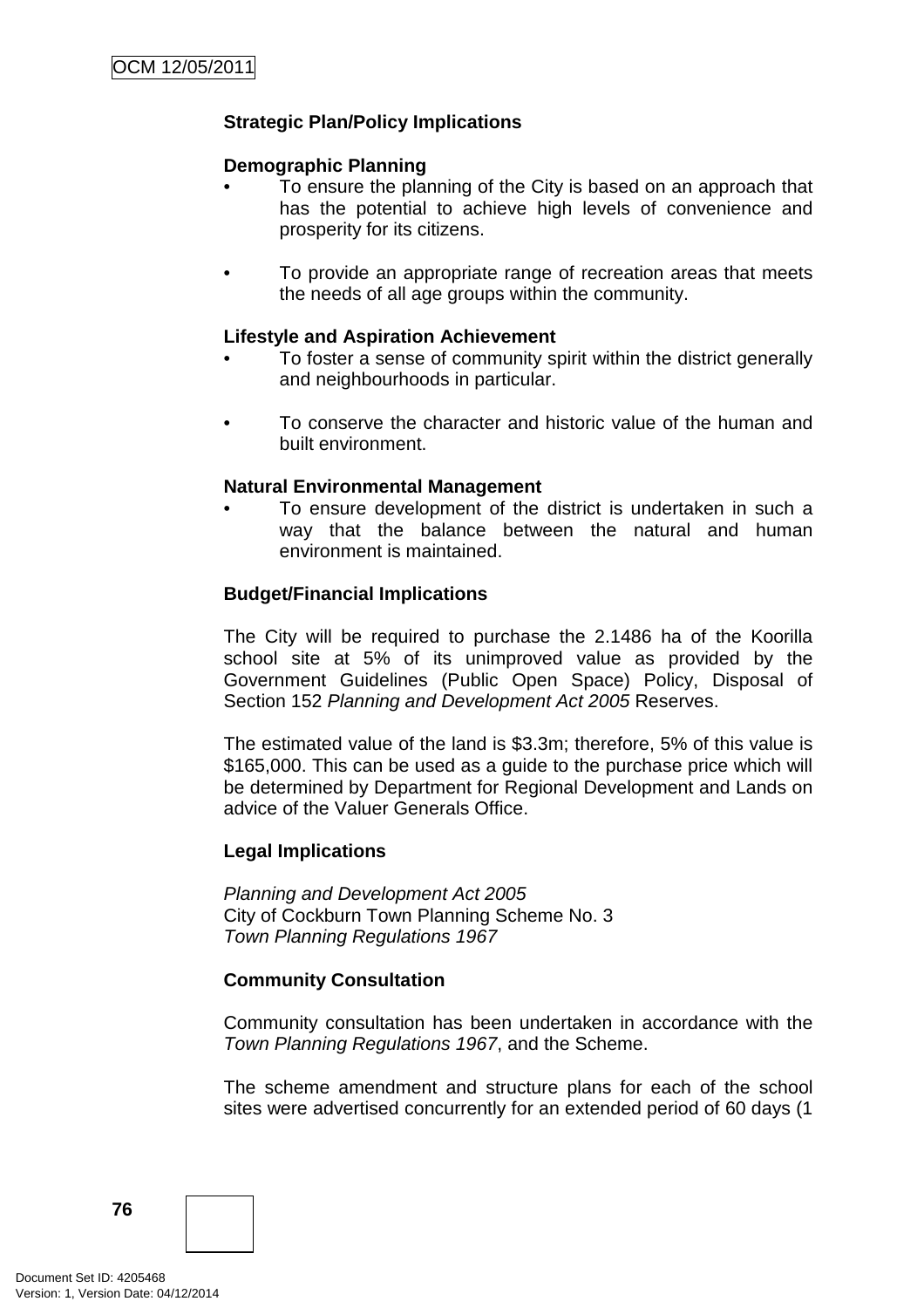February 2011 – 1 April 2011), given the nature of the proposal.

Letters were sent to all landowners in Coolbellup with copies of the three draft structure plans, inviting them to comment. An advertisement was also placed in the Cockburn Gazette.

## **Attachment(s)**

- 1. Location plan
- 2. Existing zoning plan
- 3. Proposed zoning plan
- 4. Structure Plans for the three school sites
- 5. Indicative concept plan for the aged care accommodation
- 6. Schedule of Submissions

# **Advice to Proponent(s)/Submissioners**

The Proponent(s) and those who lodged a submission on the proposal have been advised that this matter is to be considered at the 12 May 2011 Council Meeting.

# **Implications of Section 3.18(3) Local Government Act, 1995**

Nil.

# **14.10 (MINUTE NO 4511) (OCM 12/5/2011) - SCHEME AMENDMENT NO. 84 AND MODIFICATION TO STRUCTURE PLAN LOCATION: LOT 424 KIRKLEY COURT AND LOT 519 PEARSONS DRIVE, SUCCESS - OWNER: GOLD ESTATES OF AUSTRALIA PTY LTD - APPLICANT: ROBERTS DAY (93084) (D DI RENZO) (ATTACH)**

# **RECOMMENDATION**

That Council

- (1) endorses the Schedule of Submissions prepared in respect of Amendment No. 84 to City of Cockburn Town Planning Scheme No. 3 ("Scheme");
- (2) modifies Amendment No. 84 to the Scheme be modified in accordance with the following requirements:
	- 1. Lot 519 Pearson Drive, Success being rezoned from 'Residential R40' to 'Residential R60' instead of 'Residential R80'.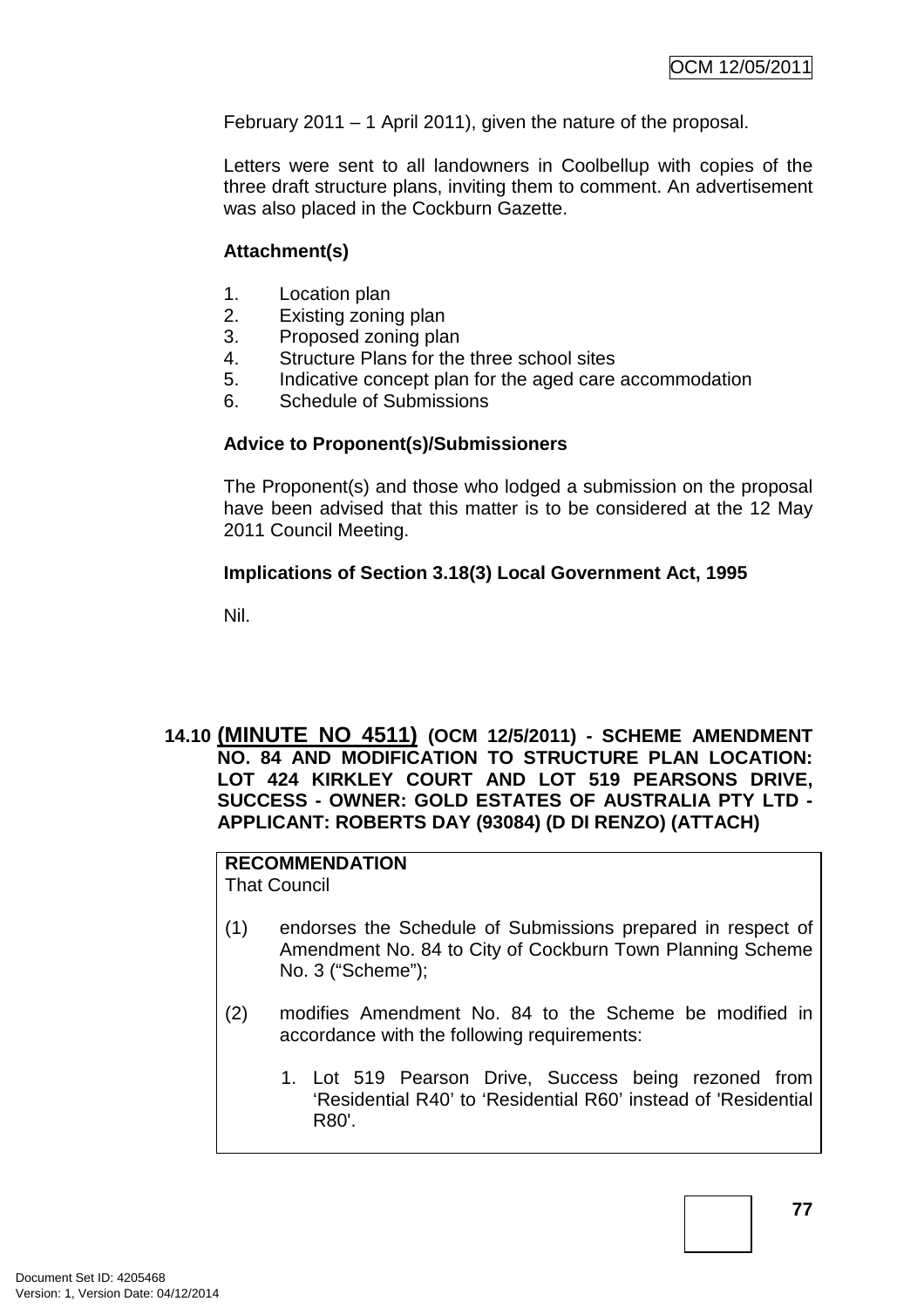- (3) once Amendment No. 84 has been modified in accordance with (2), Council adopt for final approval Amendment No. 84 to the Scheme for purposes of:
	- 1. Rezoning Lot 424 Kirkley Court, Success from 'Residential R40' to 'Residential R60'.
	- 2. Rezoning Lot 519 Pearson Drive, Success from 'Residential R40' to 'Residential R60'.
	- 3. Amending 'Development Area 14' under Schedule 11 of the Scheme Text by including additional provisions as follows:

| Ref.No.      | Area                         | <b>Provisions</b>                                                                                                                                                                                                                                                                                                                                                                                                                             |
|--------------|------------------------------|-----------------------------------------------------------------------------------------------------------------------------------------------------------------------------------------------------------------------------------------------------------------------------------------------------------------------------------------------------------------------------------------------------------------------------------------------|
| <b>DA 14</b> | Beenyup Road<br>(Development | Plan<br>1. Structure<br>adopted<br>guide<br>to<br>subdivision, land use and development.                                                                                                                                                                                                                                                                                                                                                      |
|              | Zone)                        | To provide for residential development.<br>2.                                                                                                                                                                                                                                                                                                                                                                                                 |
|              |                              | 3. Land uses classified on the structure plan<br>apply in accordance with clause 6.2.6.3.                                                                                                                                                                                                                                                                                                                                                     |
|              |                              | A Detailed Area Plan(s) is required to be<br>4.<br>approved by the local government for Lot<br>424 Kirkley Court and Lot 519 Pearson<br>Drive prior to subdivision or development,<br>Detailed Area Plan(s) shall<br>and the<br>be limited to, the<br>address, but not<br>following issues:                                                                                                                                                   |
|              |                              | a. Development<br>that<br>achieves<br>an<br>appropriate interface with the adjacent<br>residential development, with minimal<br>street setbacks to Pearson Drive<br>facilitating the location of car parking<br>and communal open space to the rear<br>subject<br>land<br>οf<br>(southern<br>the<br>boundary); and the height and design<br>of buildings maintaining a compatible<br>with<br>and<br>form<br>adjacent<br>scale<br>development. |
|              |                              | b.<br>Development that is designed to give<br>the<br>emphasis<br>to<br>street<br>corners,<br>particularly the corner of Wentworth<br>Parade and Pearson Drive.                                                                                                                                                                                                                                                                                |
|              |                              | c. Open style fencing to Pearson Drive.                                                                                                                                                                                                                                                                                                                                                                                                       |
|              |                              | d. Provision<br>safe, functional<br>of<br>and<br>attractive access arrangements.                                                                                                                                                                                                                                                                                                                                                              |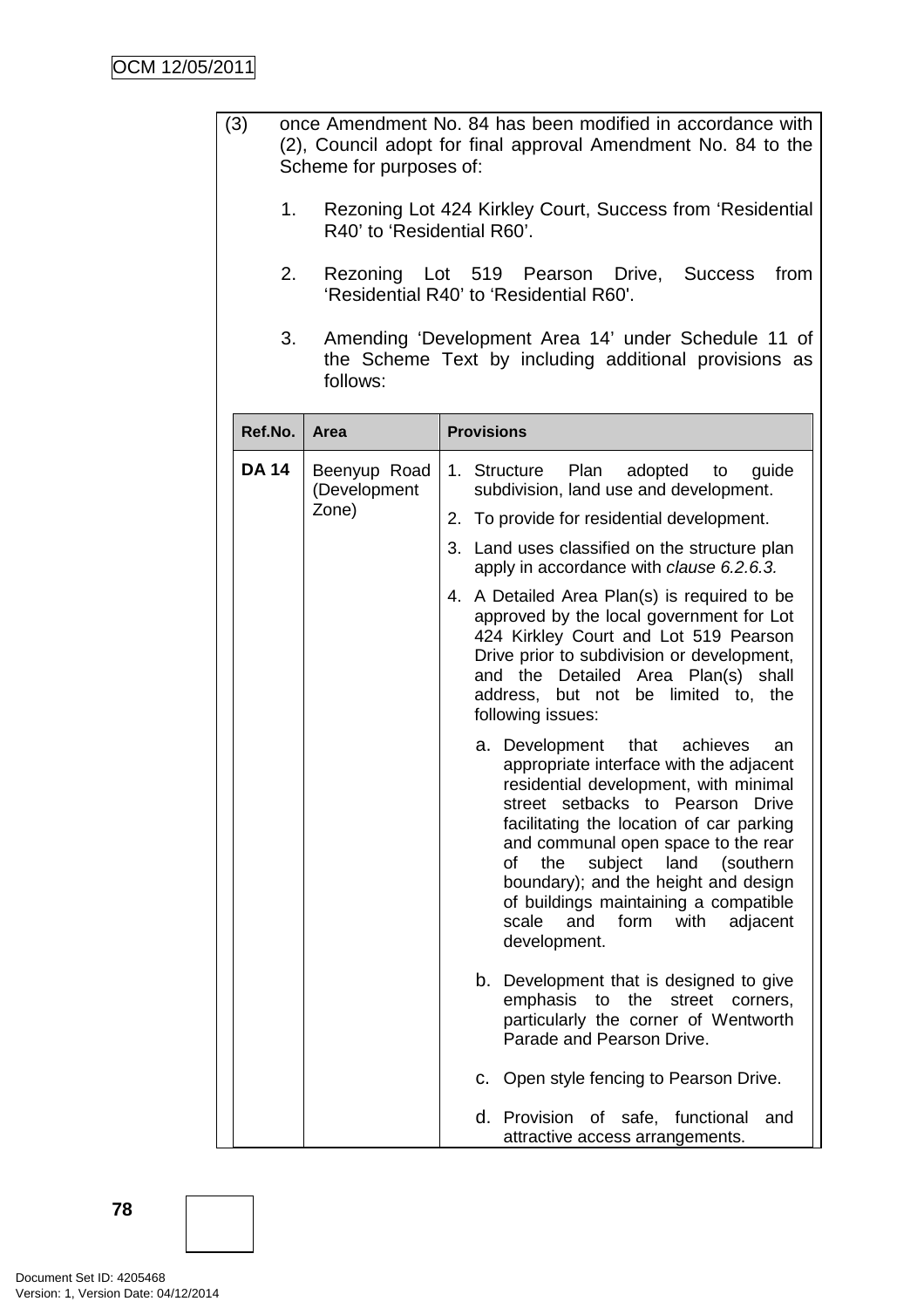- (4) adopts the revised Structure Plan (Wentworth Heights) for final approval subject to the following modifications being undertaken first.
	- 1. Lot 519 Pearson Drive, Success being rezoned from 'Residential R40' to 'Residential R60'.
	- 2. The concept plan contained with the Structure Plan report for Lot 519 Pearson Drive, Success being modified to reflect an R60 coding, and indicate a maximum of two storeys for units 1, 2 and 7, 8; and a maximum of 3 storeys for units 3-6.
	- 3. The concept plan contained with the Structure Plan report for Lot 424 Kirkley Court, Success being modified as follows:
		- (a) units 1 and 2 being setback 1.5m from Monet Lane; and
		- (b) a wider landscaping area on the southern side of the access way from Monet Lane (adjacent to the existing residential property); and
- (5) authorises the amendment documentation to be signed and sealed and then submitted to the Western Australian Planning Commission along with details of the steps taken to advertise the amendment, with a request for the endorsement of final approval by the Hon. Minister for Planning.
- (6) advise the proponent that Council is currently in the final processes of an amendment to City of Cockburn Town Planning Scheme No. 3, which seeks to introduce new developer contribution arrangements across the City towards community infrastructure. Landowners subdividing to create residential allotments and/or developing grouped/multiple dwellings will be required to make contributions in accordance with the new developer contribution arrangements once the Scheme Amendment becomes operational. This is expected mid 2011.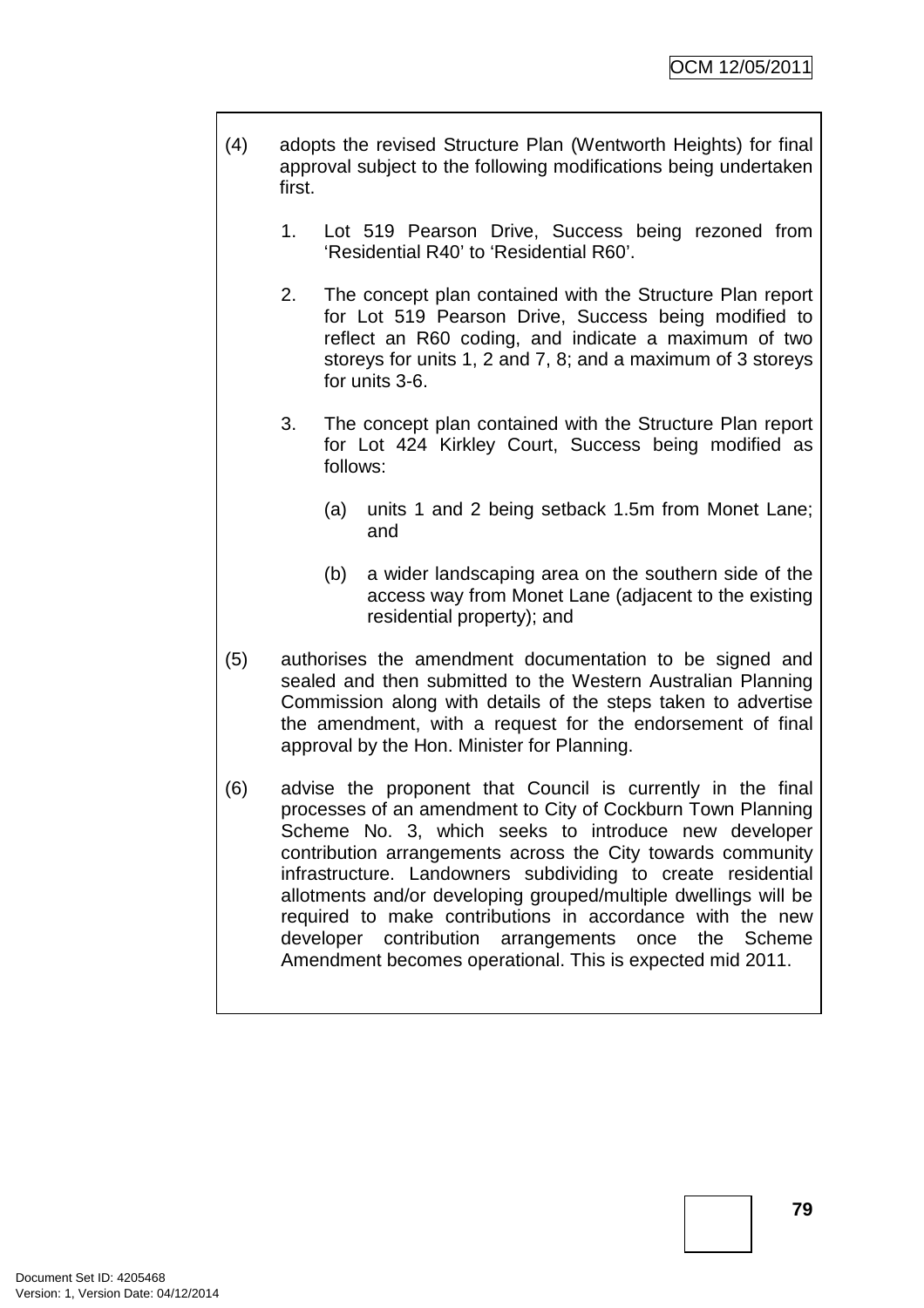# **COUNCIL DECISION**

MOVED Clr C Reeve-Fowkes SECONDED Clr S Limbert that the recommendation be adopted.

**CARRIED 10/0**

# **Background**

The subject land comprises Lot 424 Kirkley Court and Lot 519 Pearson Drive, Success, which are currently zoned 'Residential R40' and are within 'Development Area 14' pursuant to City of Cockburn Town Planning Scheme No. 3 ("Scheme") (refer to site plan within Attachment 1).

Council adopted Amendment No. 84 to the Scheme at the meeting of 11 November 2010 for community consultation. It was subsequently advertised for public comment from 31 January 2010 to 14 March 2011.

### **Submission**

The proposed rezoning and Structure Plan modification has been requested by the applicant in order to facilitate a more comprehensive development of the subject land for medium density residential purposes. The applicant has submitted Scheme amendment documentation, a revised Structure Plan proposal and indicative development concept plans in support of the proposal.

### **Report**

### Proposal

Scheme Amendment No. 84 proposes to rezone Lot 424 Kirkley Court, Success from 'Residential R40' to 'Residential R60', and Lot 519 Pearson Drive, Success from 'Residential R40' to 'Residential R80' (refer to Attachment 2). It also proposes modifications to the existing 'Development Area 14' provisions pursuant to the Scheme, to introduce the requirement for a Detailed Area Plan ("DAP") for the subject land, and outlining the matters that must be addressed by the DAP.

The land is subject to an endorsed Structure Plan (Wentworth Heights), which reflects the zonings under the Scheme. Therefore, the proposal also includes a modification to the Structure Plan, to be progressed concurrently with the Scheme amendment.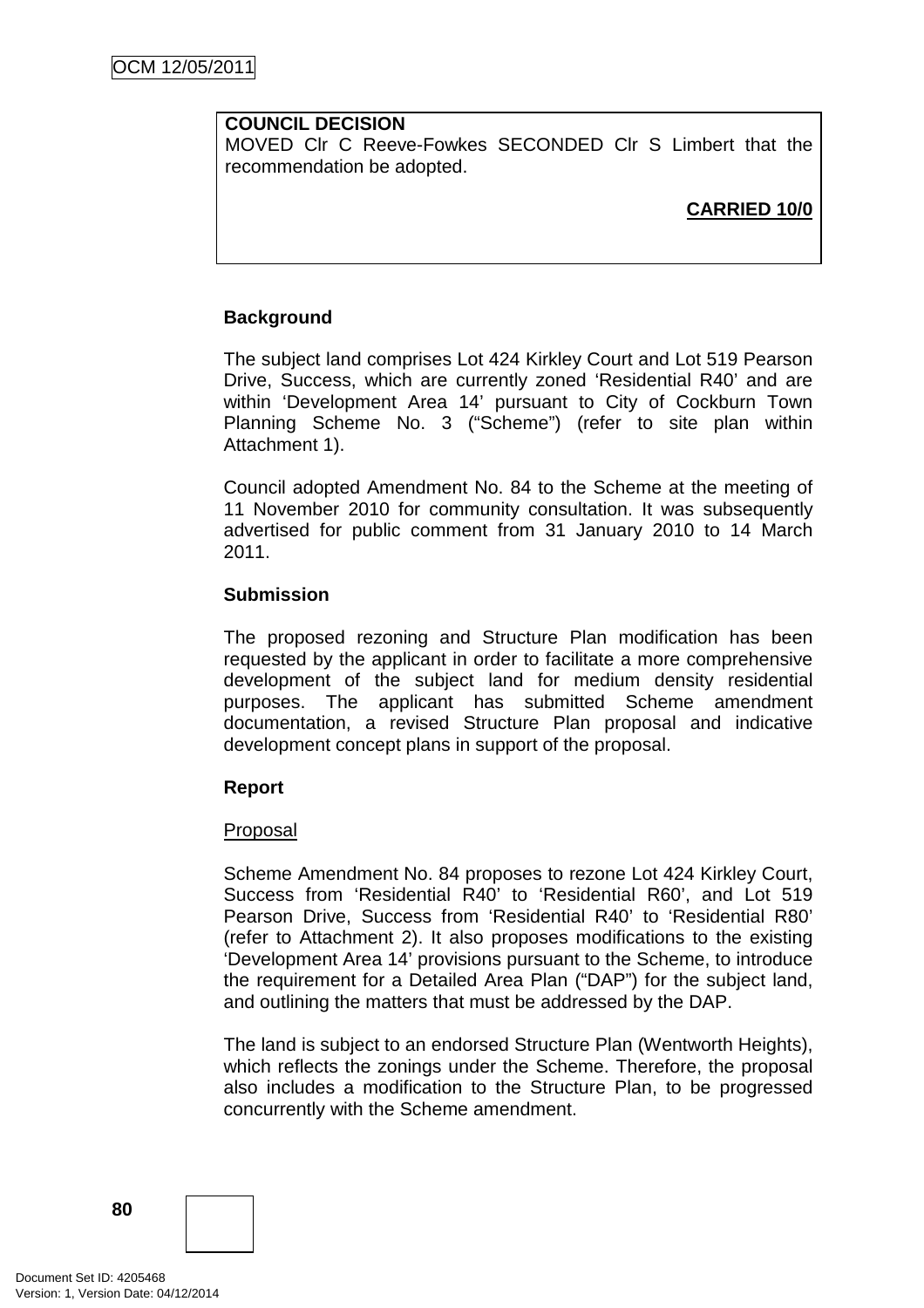Directions 2031 and Beyond is a Western Australian Planning Commission ("WAPC") document that sets the direction for how the metropolitan region will grow, building on the themes identified in previous metropolitan plans such as Network City (now superseded). It seeks to ensure urban growth is managed, and to make the most efficient use of available land and infrastructure. This is particularly in terms of prioritising the development and use of land that is already zoned 'Urban'.

Directions 2031 is supported by Liveable Neighbourhoods, which is an operational WAPC policy for the design and assessment of new neighbourhood areas. Liveable Neighbourhoods seeks to facilitate new development which supports the efficiency of public transport systems where available, and provide safe, direct access to the system for residents. It outlines that the achievement of more sustainable urban outcomes will require higher residential densities in many urban areas. The areas considered most appropriate for higher densities are those associated with activity centres, and areas well served by public transport routes.

Both Lot 424 Kirkley Court and Lot 519 Pearson Drive, Success has these associated characteristics.

A key objective of State Planning Policy 4.2 Activity Centres for Perth and Peel ("SPP 4.2") is to increase the density and diversity of housing in and around activity centres to improve land efficiency and support centre facilities. SPP 4.2 seeks to optimize residential growth within the walkable catchment of centres through appropriately scaled buildings and higher-density development.

Cockburn Central is identified as a 'secondary' activity centre in SPP 4.2. The subject land is located within 500 m of the 'Gateways' precinct of the centre. The subject land is located within 100m of two bus stops which directly connect to the Cockburn Central train station (approximately 2km from the subject land). Therefore the proposed rezoning is considered to provide an important opportunity to optimise residential development within the catchment of Cockburn Central.

The proposed zoning is compatible with the zoning of land on the northern side of Pearson Drive which is coded 'R80' and 'R160', with residential development generally ranging in height between two and four storeys.

The lots directly adjacent to the subject land to the south are zoned 'Residential R40', with single lots ranging in size from 380 $m^2$  to 430 $m^2$ . The majority of these lots have been developed (one and two storey dwellings). Therefore, it is considered particularly important that an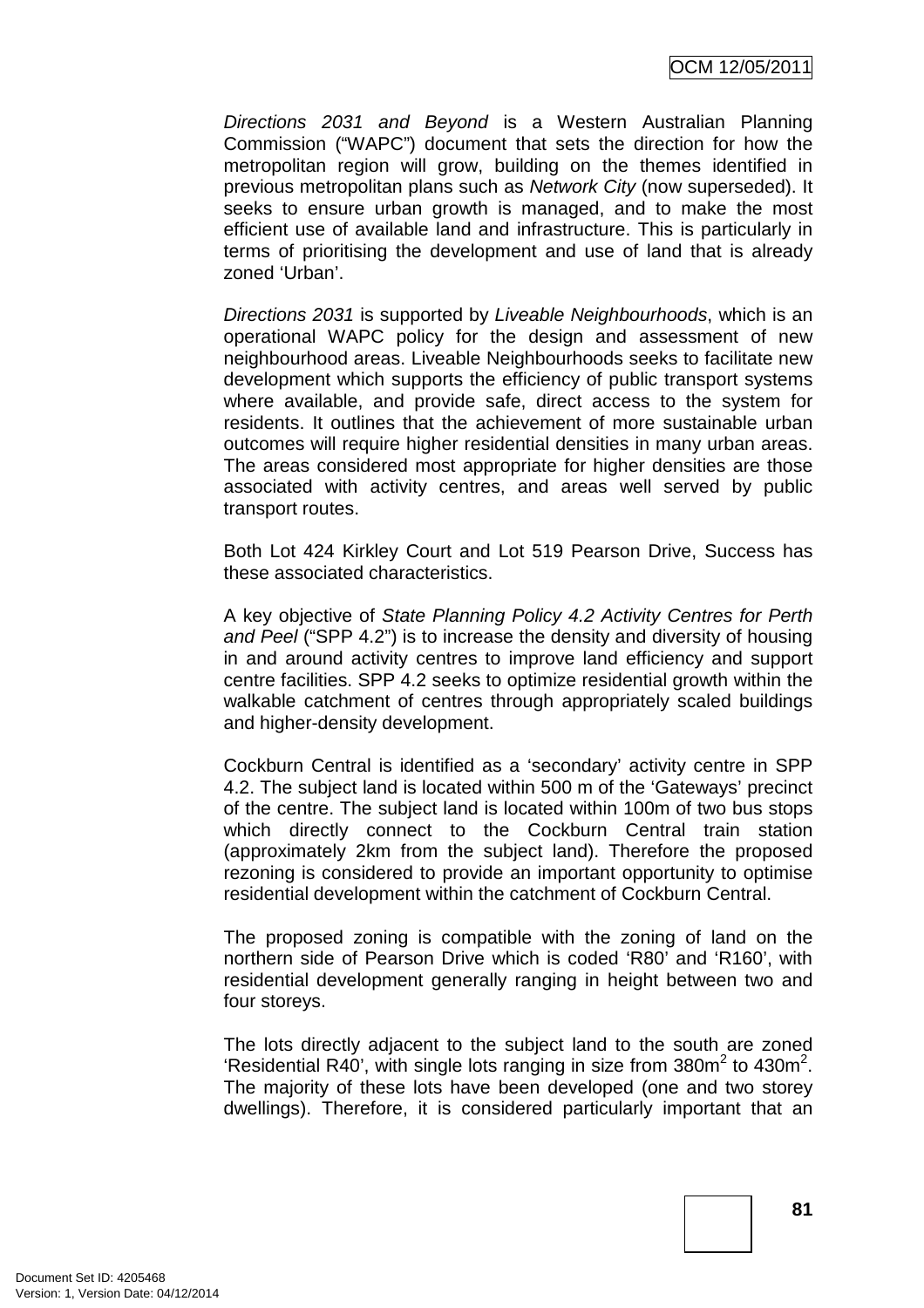appropriate interface is achieved with the adjacent residential development.

### Future built form outcomes

The proposed amendment includes modification to the existing 'Development Area 14' provisions under Schedule 11 of the Scheme. Importantly these changes will specifically require a DAP for the subject land prior to subdivision or development. The proposed Development Area provisions also outline the key issues that the DAP will need to address, as follows:

- 1. Development that achieves an appropriate interface with the adjacent residential development, with minimal street setbacks to Pearson Drive facilitating the location of car parking and communal open space to the rear of the subject land (southern boundary); and the height and design of buildings maintaining a compatible scale and form with adjacent development.
- 2. Development that is designed to give emphasis to the street corners, particularly the corner of Wentworth Parade and Pearson Drive.
- 3. Open style fencing to Pearson Drive.
- 4. Provision of safe, functional and attractive access arrangements.

It is considered that these requirements will ensure that built form outcomes on the subject land are appropriate.

The applicant submitted indicative concept plans for each lot, which were advertised for public comment with the draft amendment and draft revised structure plan. These concept plans are intended to inform future DAPs for the subject land, and indicate the following built form outcomes:

### Lot 424 Kirkley Court - Proposed R60 (Attachment 3)

Two storey residential development, which is a consistent height to the adjacent single residential dwellings in Monet Lane and Sheringham Lane.

### Lot 519 Pearson Drive - Proposed R80 (Attachment 4)

Two four-storey buildings on the corner of Wentworth Parade and Pearson Drive, with development stepping down to three and then two storeys adjacent to the lower density residential development.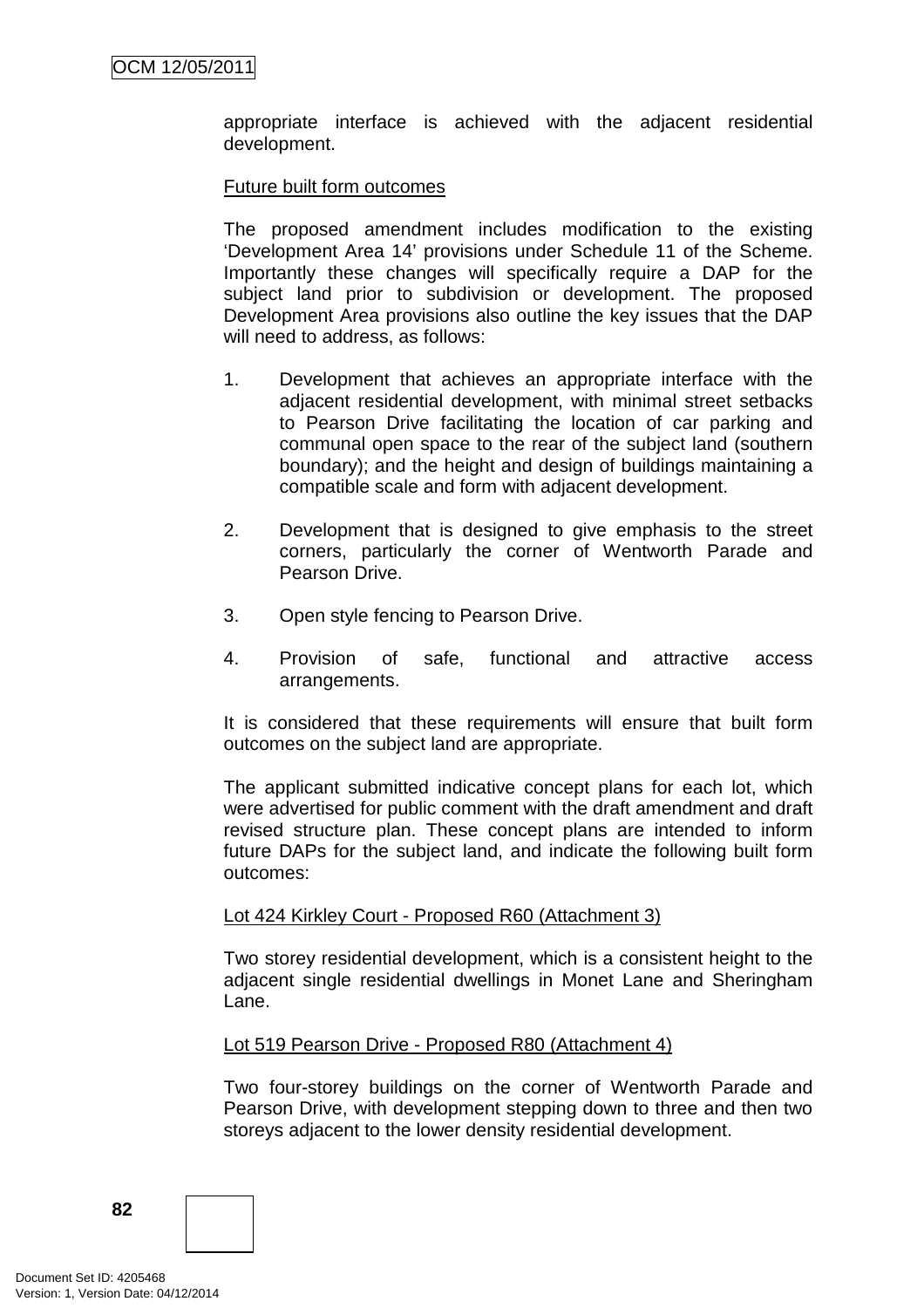### Outcomes of Community Consultation

The City received six objections to the proposed rezoning from adjacent landowners, and three submissions of support from government agencies. These submissions are outlined and addressed in the Schedule of Submissions (Attachment 6). The key issues and recommendations in response to these issues are discussed below.

### Lot 519 Pearson Drive:

There were a number of objections received from adjacent landowners regarding the proposed rezoning of Lot 519 Pearson Drive from R40 to R80.

While Lot 519 Pearson Drive is located adjacent to R40 zoned land it is acknowledged that this land has actually been developed to a density more akin to R20 or R25. There is a significant difference between the plot ratio and maximum heights in the Residential Design Codes for R40 and R80. This will inevitably express itself in the height and bulk of development on the site. This will result in high density built form outcomes directly abutting low density development. It is therefore considered that an alternative R60 coding is more appropriate for this site.

This will importantly provide a more sympathetic graduation of development which exists south of the subject land to the typology of development which has been delivered as part of Stella Apartments.

It is also recommended that the concept plan for Lot 519 Pearson Drive demonstrate a maximum of two storeys for units 1, 2 and 7, 8; and a maximum of 3 storeys for units 3-6. This will achieve a more appropriately scaled interface with the adjacent existing residential area.

Lot 424 Kirkley Court:

It is recommended that the concept plan for Lot 424 Kirkley Court be modified so that units 1 and 2 are setback 1.5m from Monet Lane to achieve a 7.5m setback from the rear boundary of the property on the other side of the laneway (which has a courtyard in this area). This will ensure protection of visual privacy in accordance with the normal requirements under the Residential Design Codes.

It is also recommended that the wider landscaping area on the southern side of Unit 1 (on the northern side of the crossover to Monet Lane) be shifted to the southern side of the accessway adjacent to the existing residential property to provide a greater buffer to the rear boundary of this property.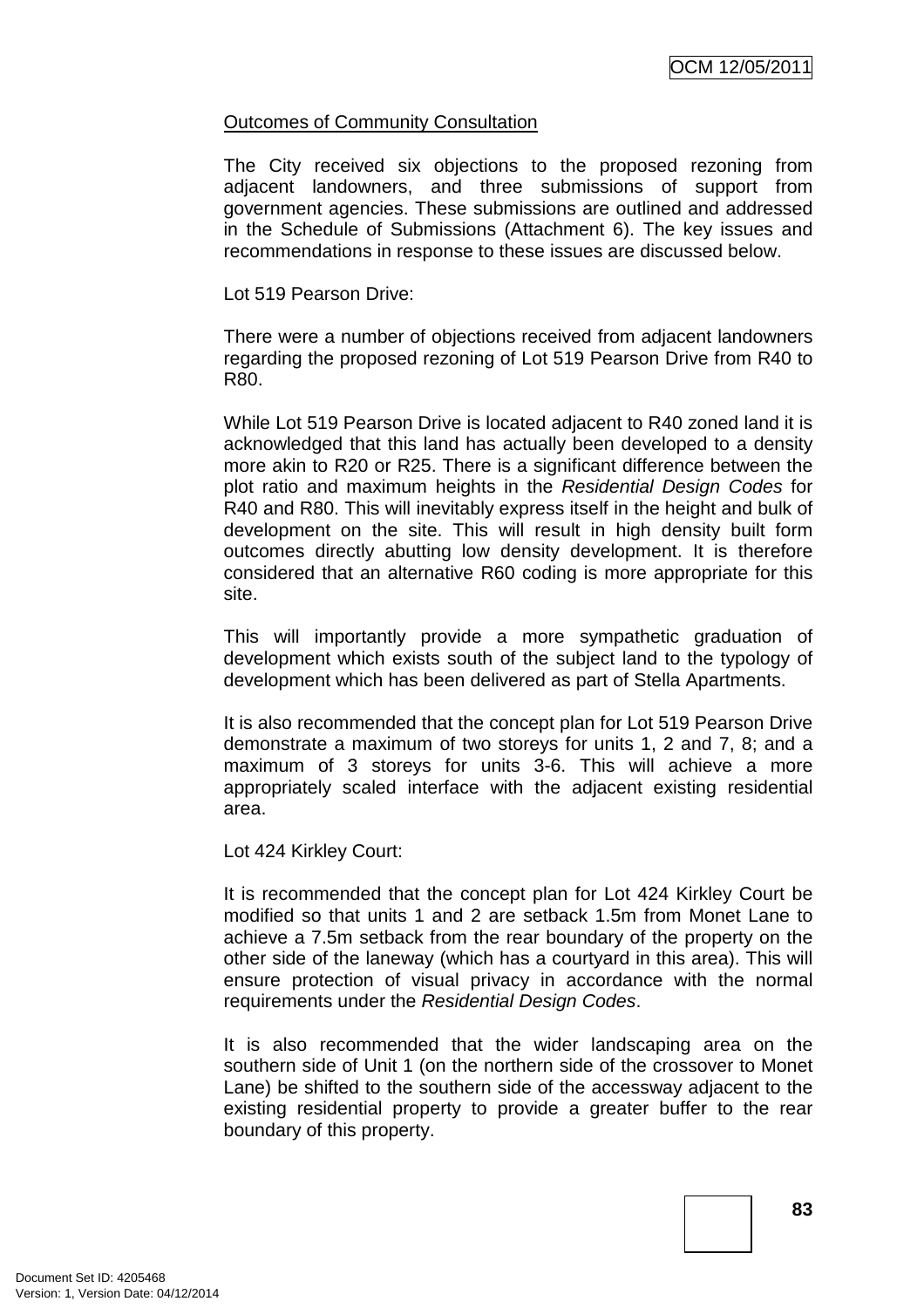# **Conclusion**

The proposed rezoning and modification to the Structure Plan is considered to achieve a more efficient use of 'Urban' zoned land, consistent with Liveable Neighbourhoods, Directions 2031 and SPP 4.2. However, it is considered that R60 is a more appropriate coding for Lot 519 Pearson Drive.

Accordingly it is recommended that Council adopt Scheme Amendment No. 86 and the revised Structure Plan, subject to modification discussed in this report and outlined in the recommendations.

### **Strategic Plan/Policy Implications**

### **Demographic Planning**

• To ensure the planning of the City is based on an approach that has the potential to achieve high levels of convenience and prosperity for its citizens.

### **Employment and Economic Development**

• To plan and promote economic development that encourages business opportunities within the City.

### **Transport Optimisation**

To ensure the City develops a transport network that provides maximum utility for its users, while minimizing environmental and social impacts.

#### **Budget/Financial Implications**

The Scheme amendment and structure plan fees for this proposal have been calculated in accordance with the Planning and Development Regulations 2009, including the cost of advertising and this has been paid by the applicant.

#### **Legal Implications**

NA

### **Community Consultation**

Community consultation was undertaken in accordance with the Town Planning Regulations 1967, subsequent to the Environmental Protection Authority ("EPA") advising that the proposal is environmentally acceptable. Advertising of the revised structure plan was undertaken in accordance with the requirements of the Scheme; however, the Scheme amendment and structure plan were advertised concurrently from 31 January 2011 to 14 March 2011. A total of nine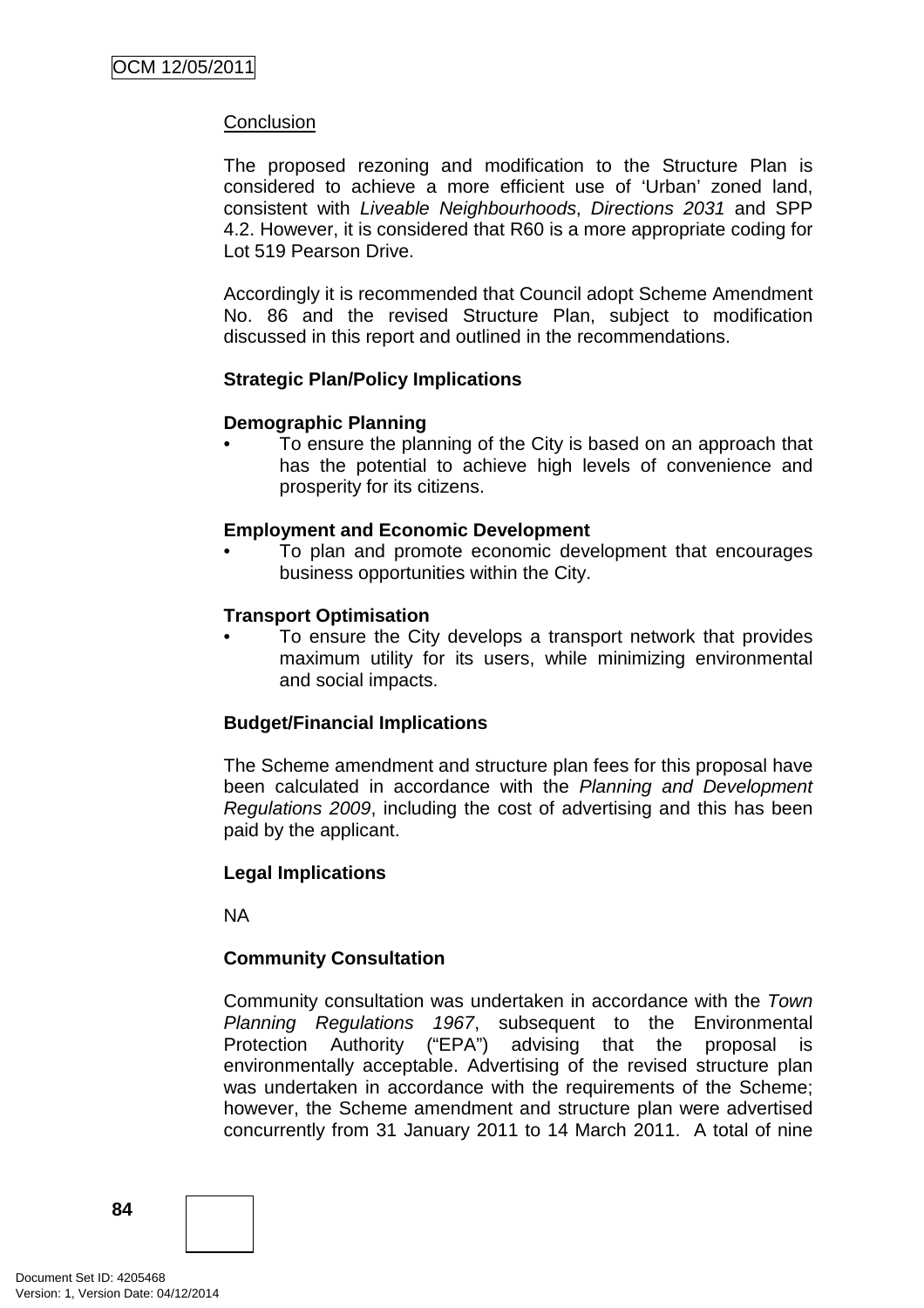submissions were received, with six objections from adjacent landowners and three submissions of support from government agencies.

## **Attachment(s)**

- 1. Location Plan
- 2. Scheme Amendment Map
- 3. Indicative Concept Plan Lot 424 Kirkley Court, Success
- 4. Indicative Concept Plan Lot 519 Pearson Drive, Success
- 5. Revised Local Structure Plan (Wentworth Heights)
- 6. Schedule of Submissions

# **Advice to Proponent(s)/Submissioners**

The Proponent(s) and those who lodged a submission on the proposal have been advised that this matter is to be considered at the 12 May 2011 Council Meeting.

# **Implications of Section 3.18(3) Local Government Act, 1995**

Nil.

# **14.11 (MINUTE NO 4512) (OCM 12/5/2011) - OFFER TO SELL LAND TO CITY OF COCKBURN - LOCATION: PORTION OF LOT 341 LAKEFRONT AVENUE, BEELIAR - OWNER/APPLICANT: DEPARTMENT OF HOUSING/PRM JOINT VENTURE (6007077) (KSIM)**

### **RECOMMENDATION**

That Council defers consideration of the matter until the Ordinary Council Meeting to be held on 9 June 2011.

### **COUNCIL DECISION**

MOVED Clr S Limbert SECONDED Clr I Whitfield that the recommendation be adopted.

**CARRIED 10/0**

### **Background**

At the Ordinary Council Meeting held on 14 April 2011, Council considered an offer from the landowner for Council to purchase the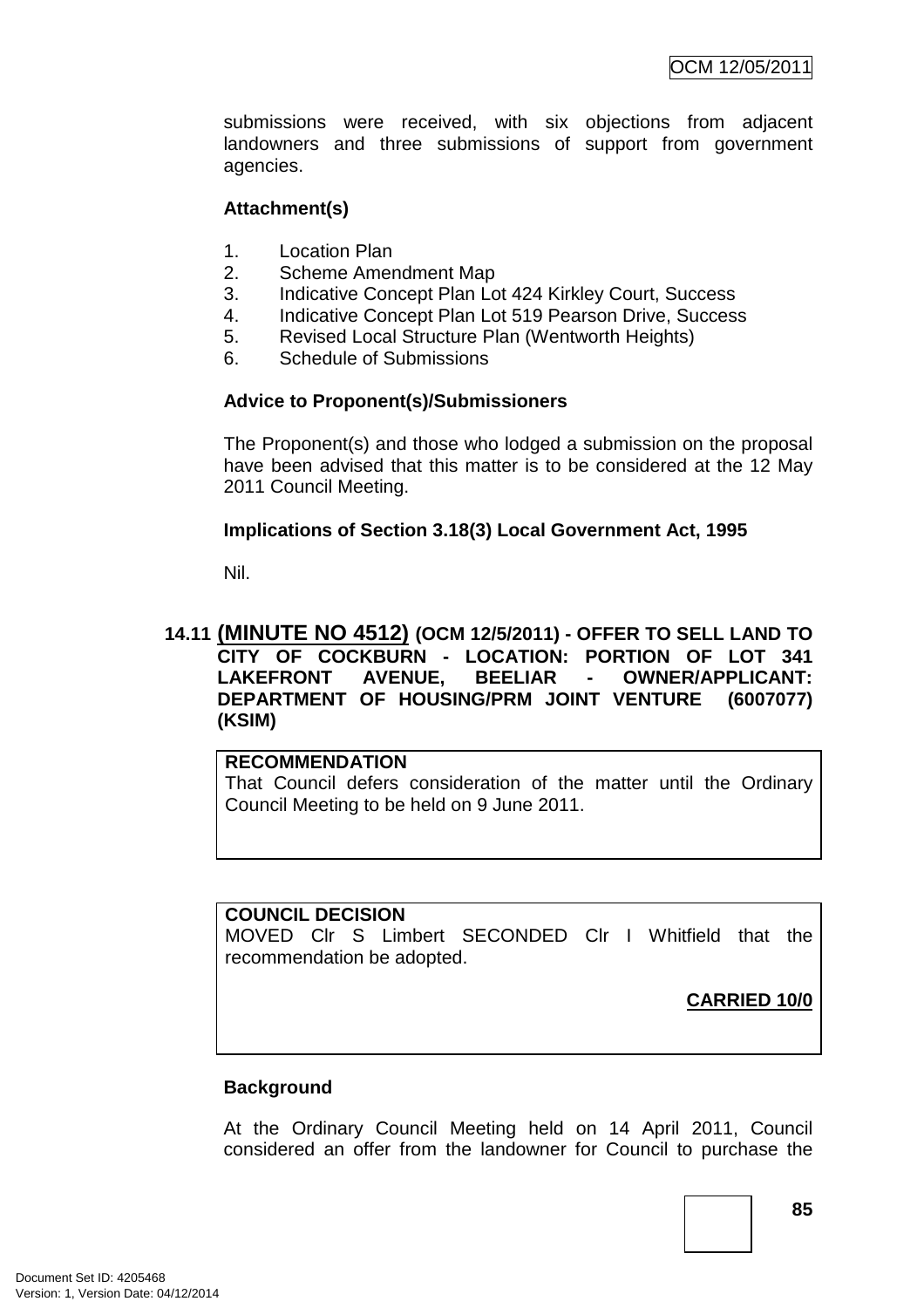existing car park located on portion of Lot 341 Lakefront Avenue, Beeliar. The Council resolved to defer the item to the Ordinary Council Meeting to be held 12 May 2011, to allow for community consultation on the proposal.

## **Submission**

N/A

## **Report**

The situation which lead to the offer being made to Council to purchase the existing car park located on portion of Lot 341 Lakefront Avenue, Beeliar, is summarised as following:

- Lot 341 is owned by the Department of Housing and Joint Venture Development Partner PRM, and comprises a land area of 2340m<sup>2</sup>. The land is zoned 'Local Centre' under City of Cockburn Town Planning Scheme No. 3, and is located within the town centre of the residential subdivision known as the Meve Estate;
- As part of developing the town centre, the Joint Venture Developer constructed a car park consisting of 25 bays on portion of Lot 341 (865 $m^2$ ). The car park adjoins the car parking associated with the Beeliar Community Centre (27 bays) and sports ground located on the adjoining reserve (Reserve 45286);
- This provision of 25 car bays on portion of Lot 341 preceded the development of the shopping centre on Lot 840, but was intended to be linked with the shopping centre by way of an offsite (cash in lieu) car parking arrangement;
- There was the expectation that when Lot 840 was developed as a shopping centre, portion of the required parking for the shopping centre could be located off site (i.e. on the portion of Lot 341 comprising the existing car park, with cash in lieu funds used to secure this land);
- It has transpired however that the development of the shopping centre on Lot 840 achieved all its parking requirements onsite. This has accordingly created a situation whereby the car parking located on portion of Lot 341 has no identified purpose other than associated with the Beeliar Community Centre and adjoining sports ground. This has prompted the landowner to make an offer to Council to purchase the land for \$480,000, made up of  $$485/m^2$ for land (\$420,000) and \$60,000 being the value of the built car park.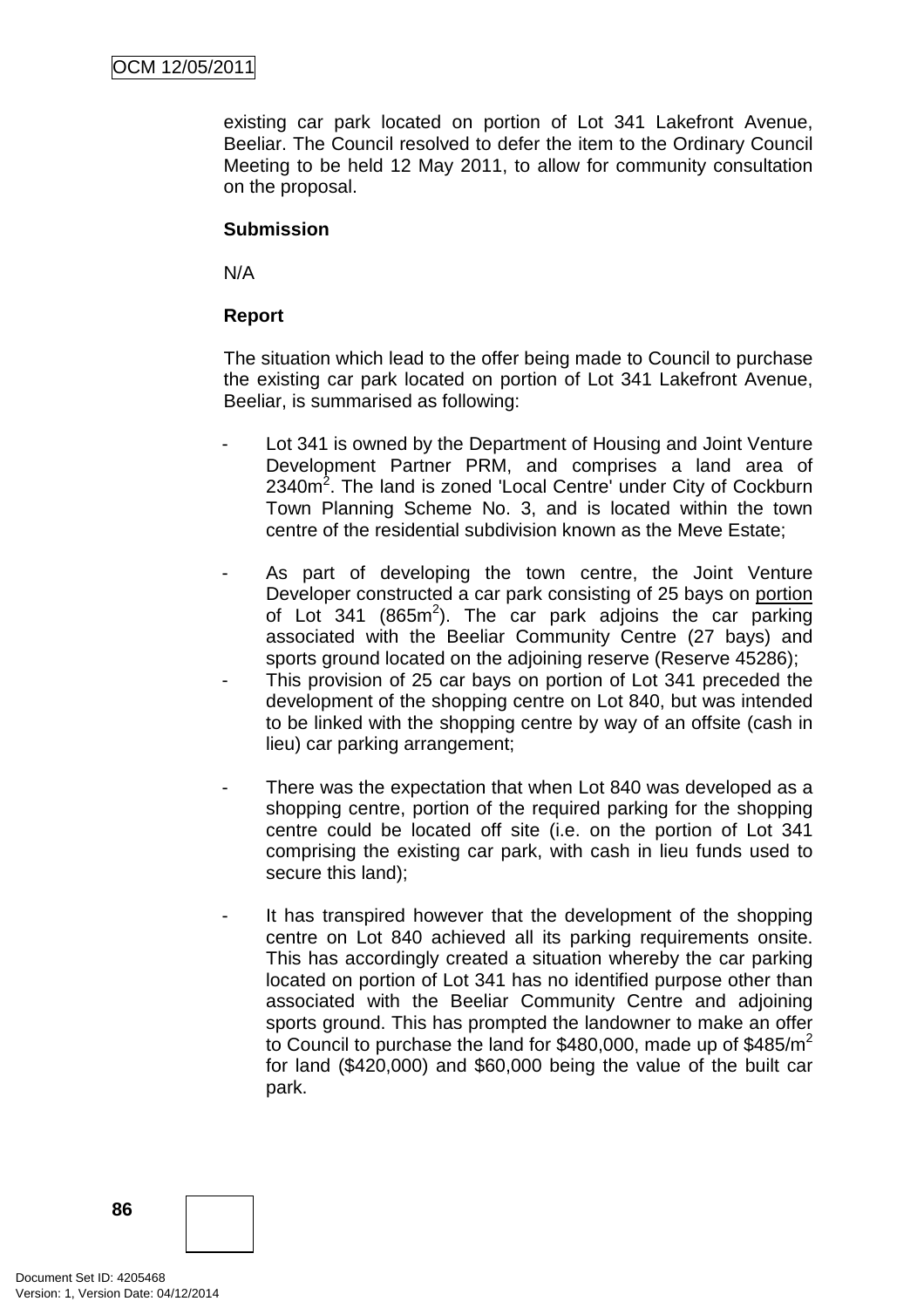In the previous report presented to Council on 14 April 2011 the officers recommended that the City did not accept the offer to purchase the portion of Lot 341, given that it is not considered to be an appropriate utilisation of funds. It was also recommended that a replacement car park can be constructed within adjoining Reserve 45286.

Council deferred making a decision pending community consultation taking place, and the matter being presented back to Council at the May 2011 meeting. Community consultation is currently underway, involving a mail-out to affected landowners as well as users of the Beeliar Community Centre and sports reserve. Due to the need to allow sufficient time to respond, and also to undertake an onsite meeting requested by the Beeliar Residents Association Group, a report is not able to be presented at the May meeting.

The purpose of this report is for Council to note that community consultation is currently being undertaken, in relation to the proposed replacement car parking for the Beeliar Community Centre and associated sporting reserve (Reserve 45286), with a report on the matter, including the results of the consultation, to be presented at the June Ordinary Council Meeting.

# **Strategic Plan/Policy Implications**

# **Demographic Planning**

To ensure development will enhance the levels of amenity currently enjoyed by the community.

### **Infrastructure Development**

• To construct and maintain community facilities that meetcommunity needs.

### **Governance Excellence**

• To develop and maintain a financially sustainable City.

# **Budget/Financial Implications**

To be discussed as part of the future report back to Council on the matter in June.

### **Legal Implications**

N/A

# **Community Consultation**

Community consultation is currently underway, involving a mail-out to affected landowners as well as users of the Beeliar Community Centre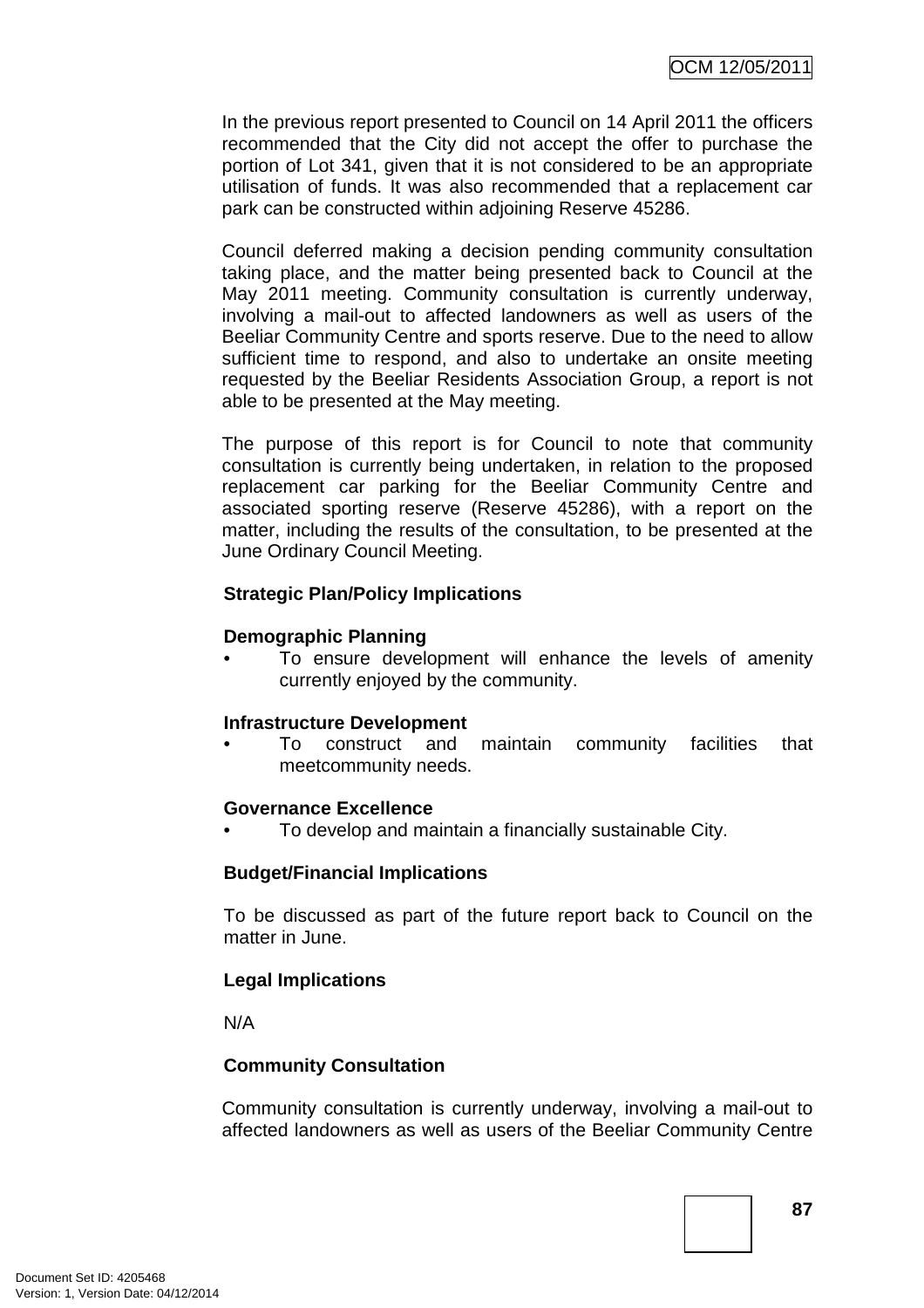and sports reserve and an onsite meeting with the Beeliar Residents Association Group.

# **Attachment(s)**

N/A

# **Advice to Proponent(s)/Submissioners**

N/A

**Implications of Section 3.18(3) Local Government Act, 1995**

Nil.

### **DECALRATION OF INTEREST**

The Presiding Member advised the meeting that he had received a declaration of interest as follows:

### **Clr Bart Houwen**

Clr Houwen declared an interest pursuant to Section 5.62(1)(d)(i) of the Local Government Act, 1995. The nature of the interest, being that his wife's business is the recipient of a payment from the City of Cockburn.

CLR HOUWEN LEFT THE MEETING THE TIME BEING 8.15 PM

# **15. FINANCE AND CORPORATE SERVICES DIVISION ISSUES**

# **15.1 (MINUTE NO 4513) (OCM 12/5/2011) - LIST OF CREDITORS PAID - MARCH 2011 (FS/L/001) (N MAURICIO) (ATTACH)**

### **RECOMMENDATION**

That Council receive the List of Creditors Paid for March 2011, as attached to the Agenda.

# **COUNCIL DECISION**

MOVED Clr H Attrill SECONDED Clr S Limbert that the recommendation be adopted.

**CARRIED 9/0**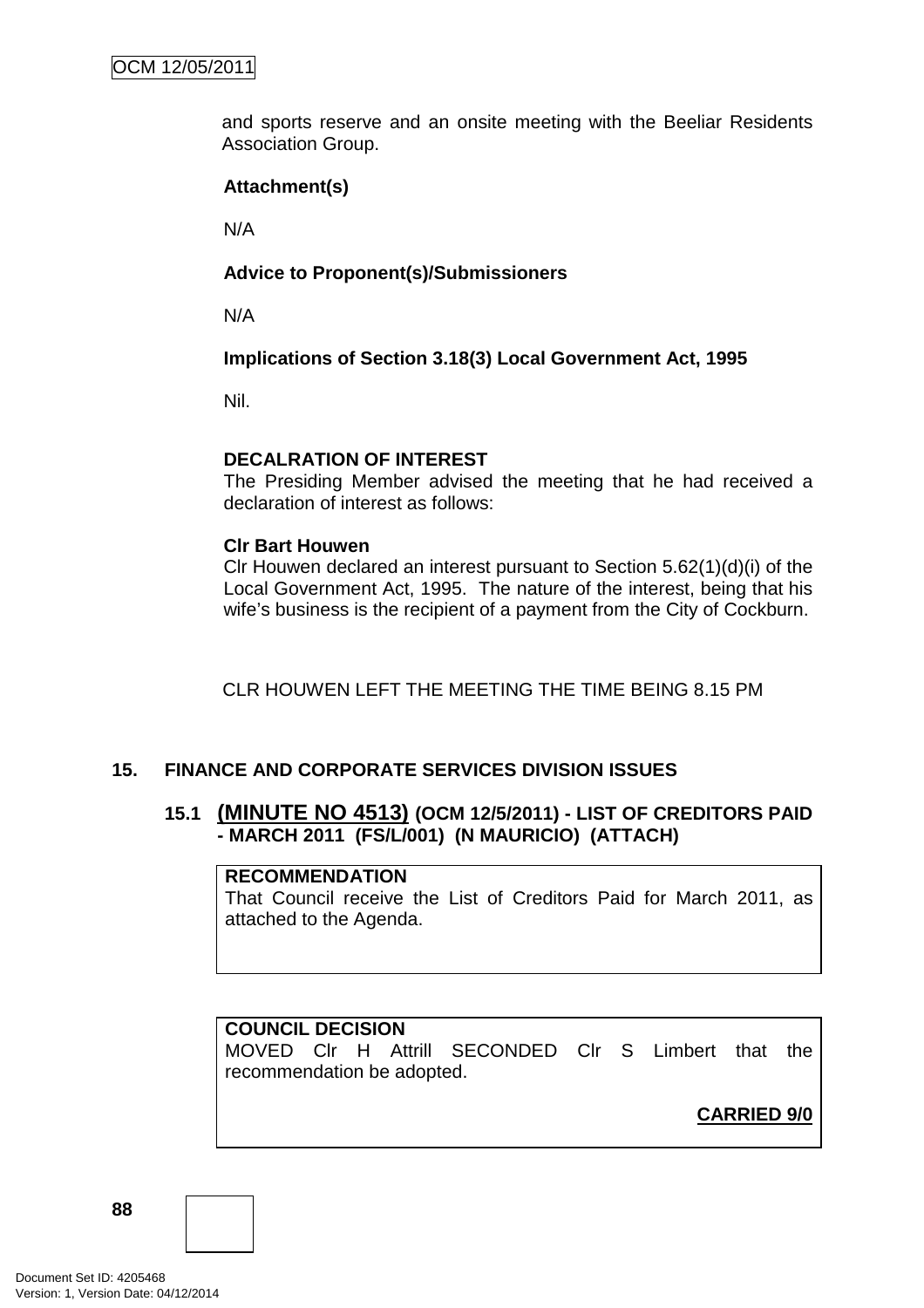# **Background**

It is a requirement of the Local Government (Financial Management) Regulations 1996, that a List of Creditors be compiled each month and provided to Council.

# **Submission**

N/A

# **Report**

The list of accounts for March 2011 is attached to the Agenda for consideration. The list contains details of payments made by the City in relation to goods and services received by the City.

# **Strategic Plan/Policy Implications**

# **Governance Excellence**

• To conduct Council business in open public forums and to manage Council affairs by employing publicly accountable practices.

# **Budget/Financial Implications**

N/A

# **Legal Implications**

N/A

# **Community Consultation**

N/A

# **Attachment(s)**

List of Creditors Paid – March 2011. **Advice to Proponent(s)/Submissioners** 

N/A

# **Implications of Section 3.18(3) Local Government Act, 1995**

Nil.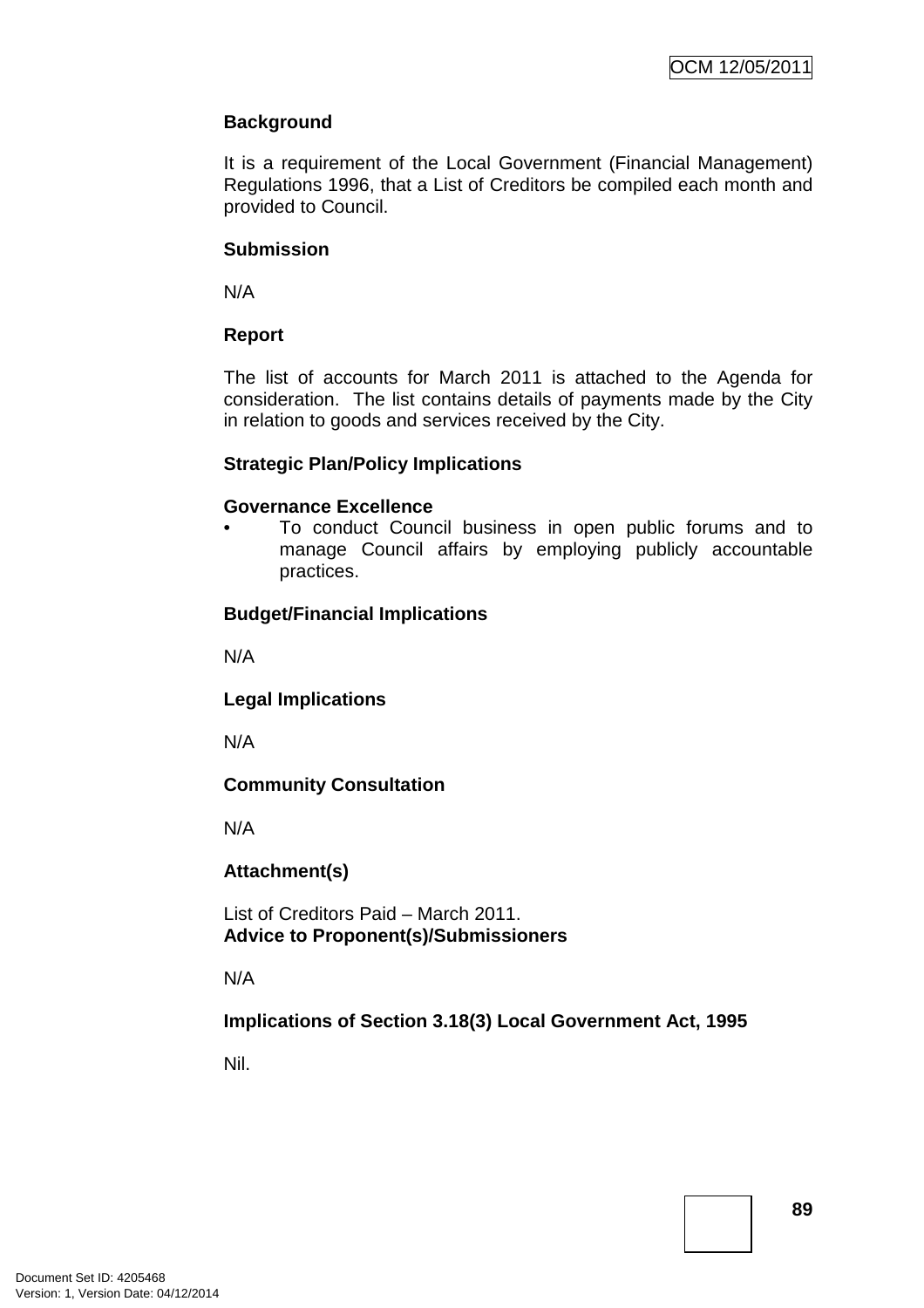CLR HOUWEN RETURNED TO THE MEETING THE TIME BEING 8.16 PM.

THE PRESIDING MEMBER ADVISED CLR HOUWEN OF THE DECISION OF COUNCIL WHILE HE WAS ABSENT FROM THE MEETING.

# **15.2 (MINUTE NO 4514) (OCM 12/5/2011) - STATEMENT OF FINANCIAL ACTIVITY AND ASSOCIATED REPORTS - MARCH 2011 (FS/S/001) (N MAURICIO) (ATTACH)**

#### **RECOMMENDATION**

That Council receive the Statement of Financial Activity and associated reports for March 2011, as attached to the Agenda.

#### **COUNCIL DECISION**

MOVED Clr C Reeve-Fowkes SECONDED Clr S Limbert that the recommendation be adopted.

**CARRIED 10/0**

### **Background**

Regulations 1996 prescribes that a local government is to prepare each month a Statement of Financial Activity.

Regulation 34(2) requires the Statement of Financial Activity to be accompanied by documents containing:–

- (a) details of the composition of the closing net current assets (less restricted and committed assets);
- (b) explanations for each material variance identified between YTD budgets and actuals; and
- (c) any other supporting information considered relevant by the local government.

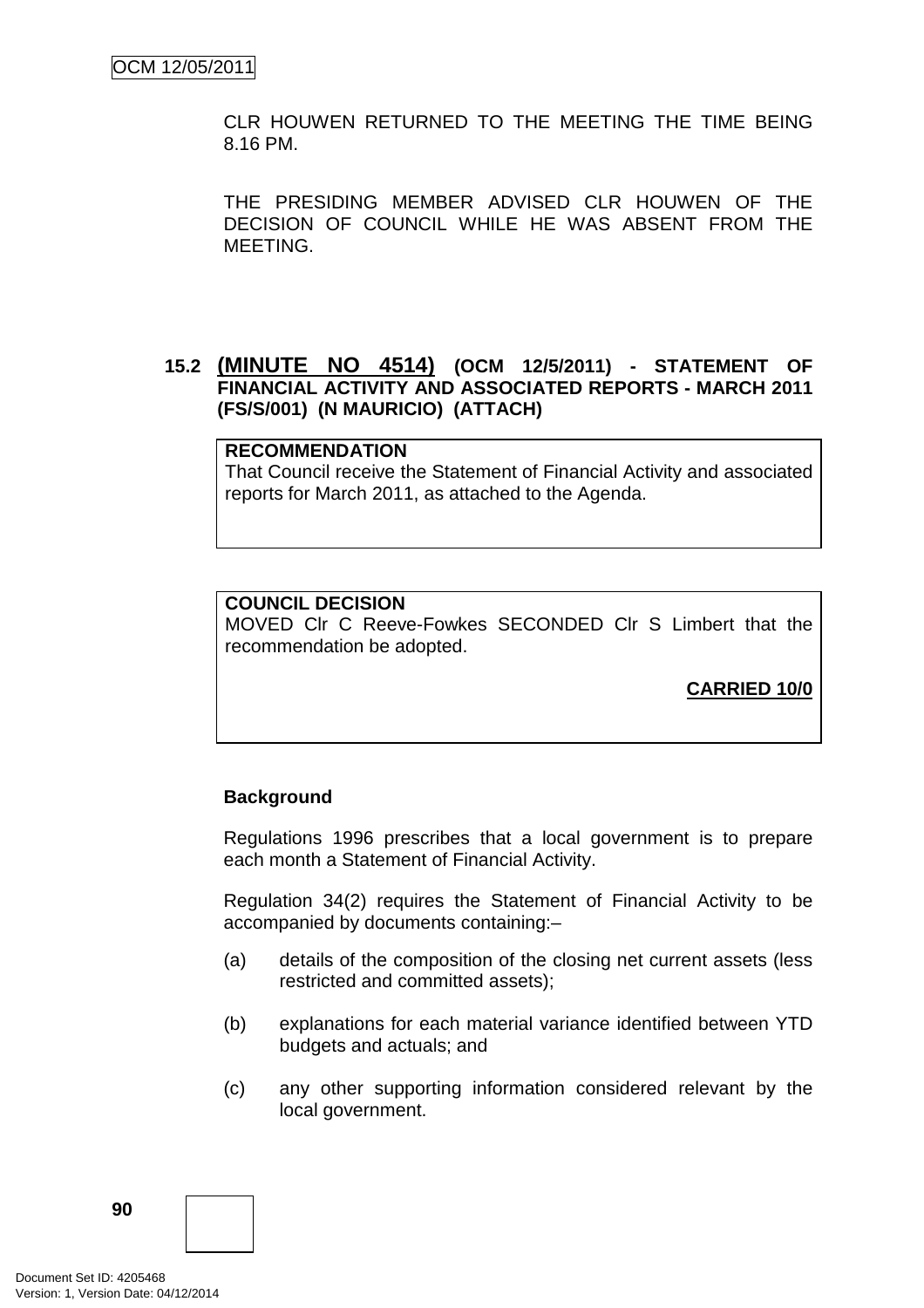Regulation 34(4)(a) prescribes that the Statement of Financial Activity and accompanying documents be presented to Council within 2 months after the end of the month to which the statement relates.

The regulations require the information reported in the statement to be shown either by nature and type, statutory program or business unit. The City has chosen to report the information according to its organisational business structure, as well as by nature and type.

Financial Management Regulation 34(5) requires Council to annually set a materiality threshold for the purpose of disclosing budget variance details. To this end, Council has adopted a materiality threshold variance of \$100,000 for the 2010/11 financial year.

### **Submission**

N/A

### **Report**

The City had a closing actual position of \$34.5M for March, \$3.3M higher than the forecast YTD budget of \$31.2M. This result continues to reflect outperformance of the budget in several key revenue areas and a general underspending of operating budgets.

The full year revised budget has a built in surplus position of \$0.72M, versus the balanced budget position adopted last June (nil surplus or deficit). Various budget adjustments made throughout the year have contributed to this as outlined in Note 3 of the financial report, including the impact of the mid-year budget review adopted in February. However, in view of the YTD closing actual position, the surplus is expected to come in well above this budgeted amount.

#### Operating Revenue

Despite some resetting of revenue budgets at the mid-year budget review, certain revenue items continue to outperform the budget.

Interest earnings are ahead of the YTD budget by \$0.8M. This performance is being driven by the continued high rates of return on TD investments, and the strong state of the City's cash position (\$84M) as indicated by the Cash & Investments Positions chart within the financial statements. Earnings on Reserve funds in particular comprise this variance at \$0.45M over budget, although the additional interest on Reserves is quarantined and hence does not impact the overall end of year budget position.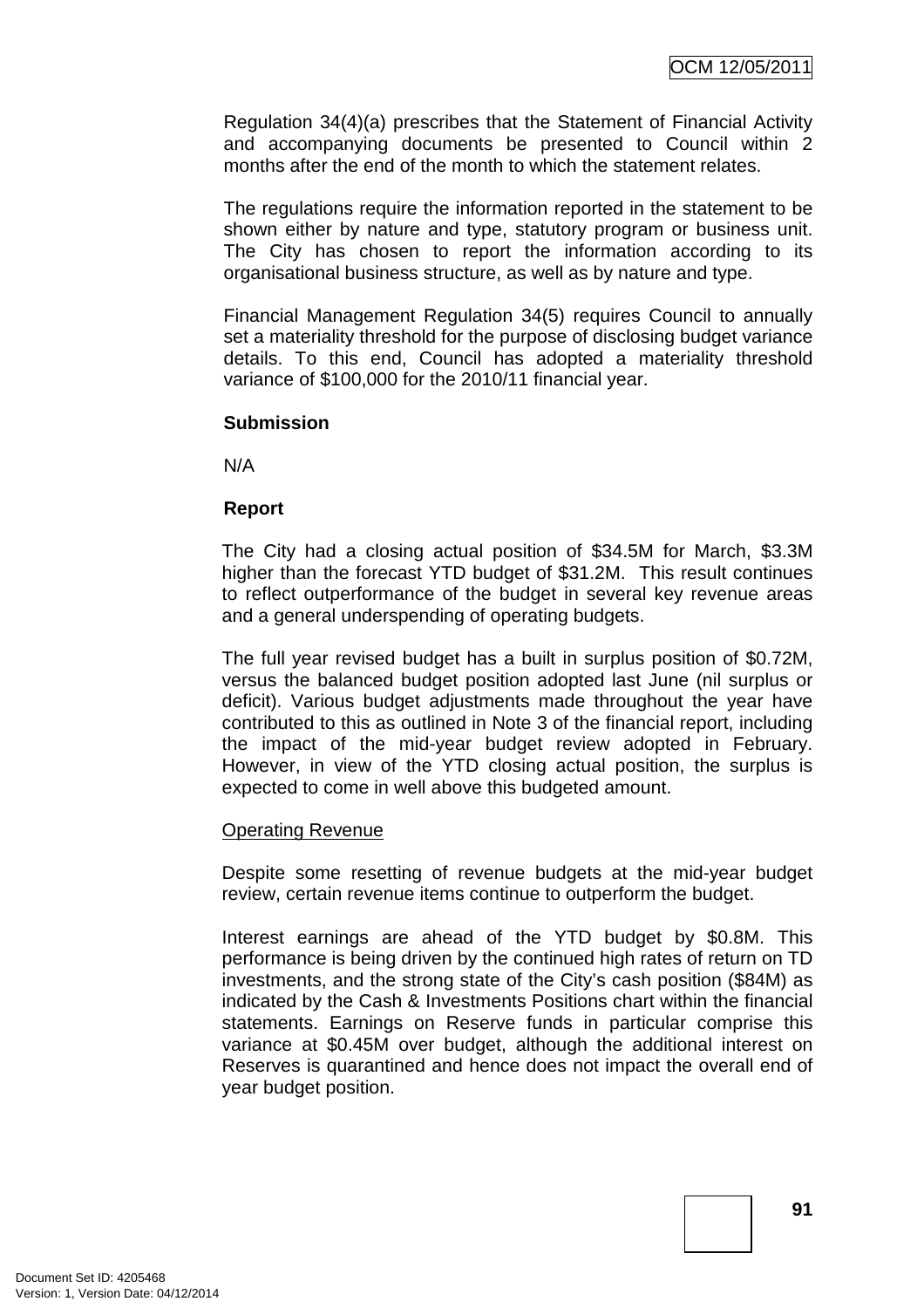Property rating income has continued its strong result in March, advancing to \$0.9M ahead of the YTD budget. This is predominantly being driven by steady growth in the property rate base.

The South Lake Leisure Centre is \$0.27M ahead of budget for their revenue. This may in part be due to the record hot summer experienced in Perth this year. Both the Aquatic and Fitness segments of the centre have done particularly well this year.

Human Services grant funding is currently reporting a net YTD surplus of \$0.34M. However, these funds are restricted in purpose and will therefore not impact the year end position.

After realignment in the midyear budget review, income from the Waste Disposal operation has once again outperformed the budget. It was \$0.11M over at the end of March with revenue from sale of salvaged materials contributing mostly.

#### Operating Expenditure

Operating expenditure maintains a steady path at \$3.1M below the YTD budget (\$3.2M last month). Most business units of the City are generally running within budget. This is due in part to a general lag in receiving monthly accounts from suppliers, or delays in receiving the actual goods or services. This is largely caught up during year end processing. However, it should be noted that materially large commitments are accrued into the monthly accounts to lessen the impact (e.g. security patrol costs, RRRC gate fees, landfill levy etc.).

The exception to this trend in expenditure is Infrastructure Services at \$0.54M over YTD budget. This comprises excessive expenditure within the areas of facilities maintenance (\$0.39M) and plant maintenance (\$0.27M).

The Parks & Environment unit is showing an underspend of \$0.5M across their operational budgets, which has narrowed \$0.2M from last month. This area is not expected to materially contribute to the end of year surplus.

Payment of the State Landfill Levy was estimated to be \$0.45M under budget as at the end of March and general operating costs at the landfill were down \$0.2M. The quantum of landfill levy is governed by tonnage to landfill, so is always offset against fees & charges income.

From a nature & type perspective, underspending on materials and contracts (\$1.8M), and employee costs (\$1.0M) are the greatest contributors to the budget variance. It is envisaged that these areas will have a significantly positive impact on the end of year budget position.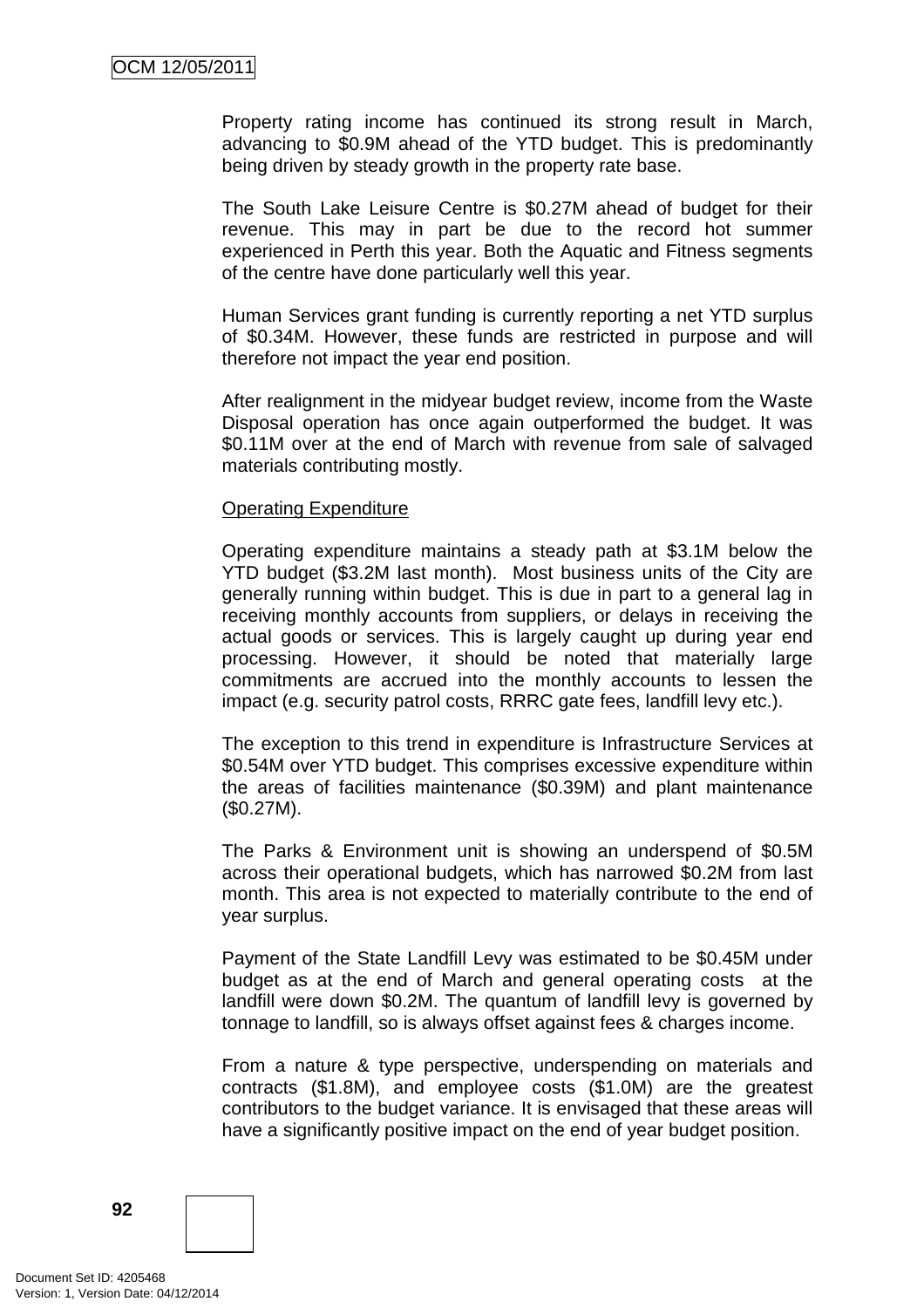Further details of the material variances within each Business Unit are shown in the Variance Analysis section of the financial report.

### Capital Program

The City's capital budget is showing an overall underspend of \$7.6M on a YTD basis against a budget of \$22.3M. With committed orders factored in, the variance reduces to \$2.9M. This indicates that works have been scoped and are progressing, albeit behind cash flow projections. Public infrastructure works is the biggest contributor to the underspend variance at \$5.0M, Plant acquisition and replacement contributes \$1.1M, and land & buildings adds \$1.3M.

A point of note is the fact that a large proportion of the total \$40.3M capital budget is cash flowed in June and is unlikely to be spent in the current financial year. Roads, parks, landfill & buildings infrastructure comprise mostly this budget allocation and the majority of these will be carried forward into the new financial year.

For specific details on under/over spent projects as at 31 March, refer to the CW Variances section of the monthly report.

### Cash & Investments

Council's cash and current/non-current investment holdings reduced to \$84.1M (from \$90.4M in February). This is well above the YTD budget forecast of \$70.5M due to a number of contributing factors, not least being the underspend within the capital program.

Of this total cash and investment holding, \$41.9M represents the City's cash reserves, whilst another \$4.7M is held for other restricted purposes such as bonds and capital contributions. The balance of \$37.5M represents the cash component of the working capital required to fund the City's operations and the municipal funded portion of the capital program over the remainder of the financial year.

The City's investment portfolio made an annualised return of 6.27% for the month of March, up from 6.00% in February. The average rate of return has increased steadily during the year as lower yielding investments mature and then are reinvested at higher yielding rates. Investment decisions made during the month continued to follow the strategy of using short to medium dated TD's with APRA regulated Australian banks.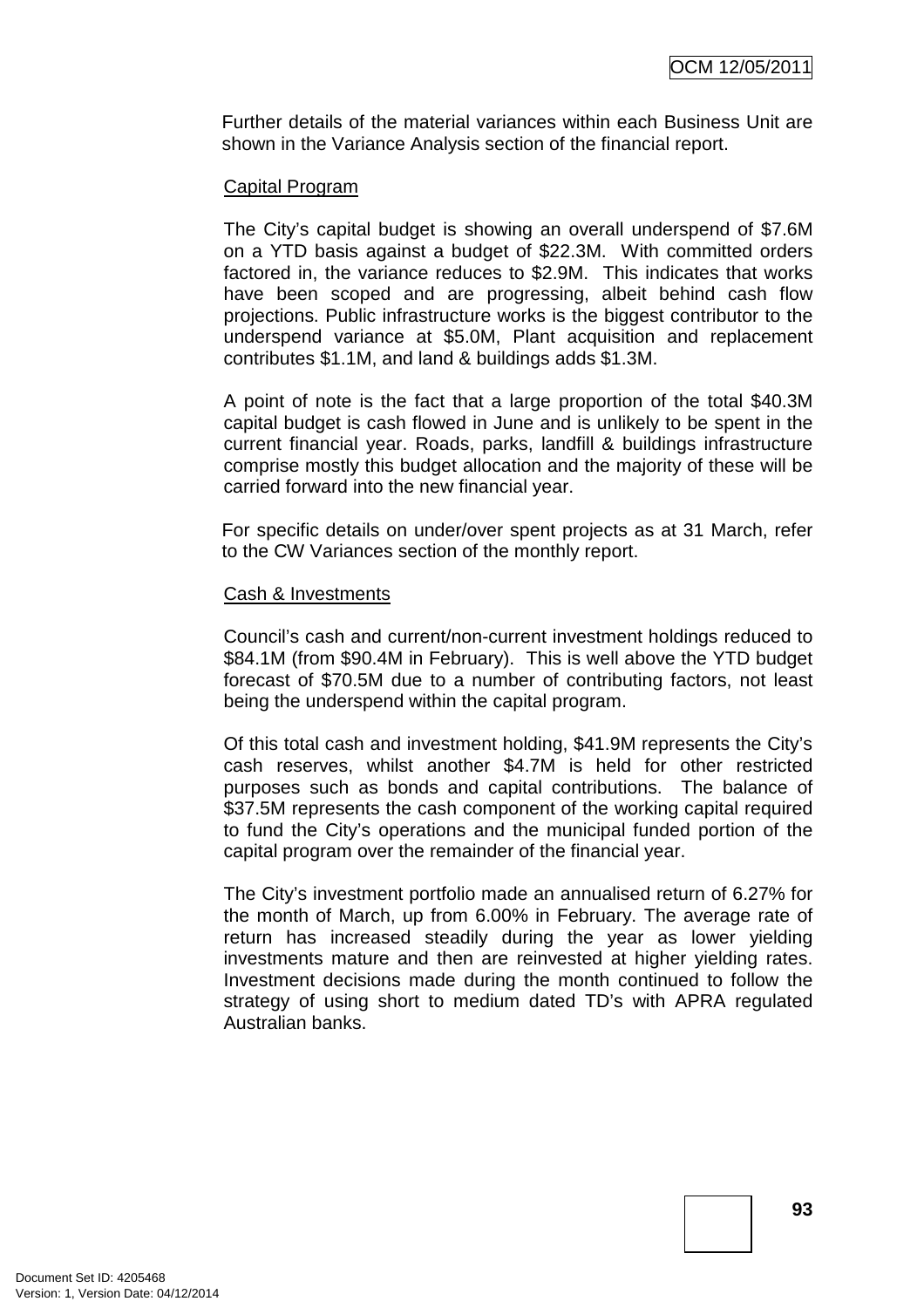### Description of Graphs and Charts

There is a bar graph tracking Business Unit operating expenditure against budget. This provides a very quick view of how the different units are tracking and the comparative size of their budgets.

The Capital Expenditure graph tracks the YTD capital spend against the budget. It also includes an additional trend line for the total of YTD actual expenditure and committed orders. This gives a better indication of how the capital budget is being exhausted, rather than just purely actual cost alone.

A liquidity graph shows the level of Council's net current position (adjusted for restricted assets) and trends this against previous years. This gives a good indication of Council's capacity to meet its financial commitments over the course of the year.

Council's overall cash and investments position is provided in a line graph with a comparison against the YTD budget and the previous year's position at the same time.

Pie charts included show the break-up of actual operating income and expenditure by nature and type and the make-up of Council's current assets and liabilities (comprising the net current position).

#### **Strategic Plan/Policy Implications**

#### **Governance Excellence**

• To conduct Council business in open public forums and to manage Council affairs by employing publicly accountable practices.

### **Budget/Financial Implications**

Material variances identified of a permanent nature (ie. not due to timing issues) may impact on Council's final budget position (depending upon the nature of the item). Some of these were addressed in the mid-year budget review as adopted at the February Council meeting, which will be incorporated within the February statement.

#### **Legal Implications**

N/A

### **Community Consultation**

N/A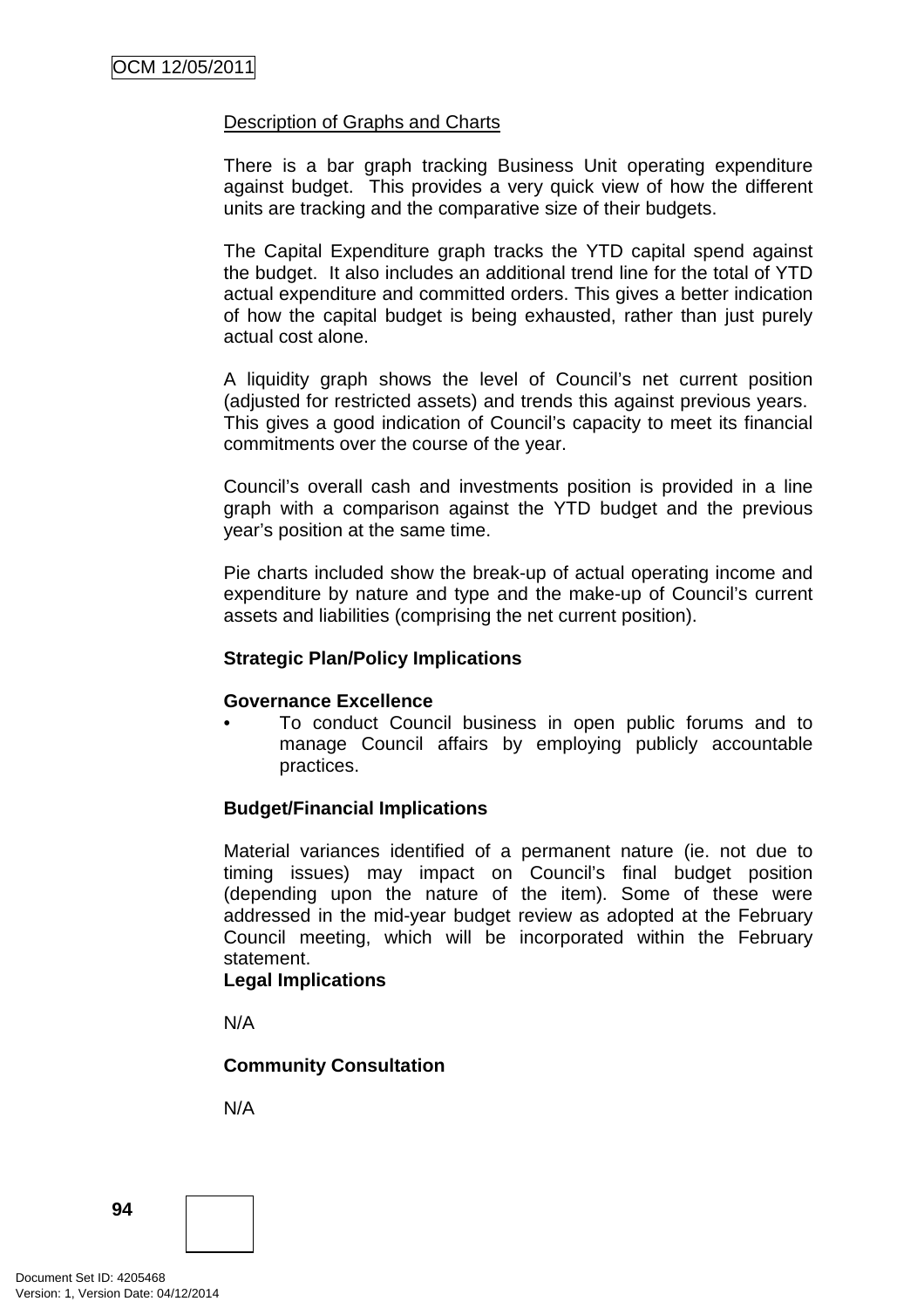# **Attachment(s)**

Statement of Financial Activity and associated statements – March 2011.

# **Advice to Proponent(s)/Submissioners**

N/A

# **Implications of Section 3.18(3) Local Government Act, 1995**

Nil.

# **16. ENGINEERING AND WORKS DIVISION ISSUES**

# **16.1 (MINUTE NO 4515) (OCM 12/5/2011) - AMENDED POLICY AEW1 'STREET VERGE IMPROVEMENTS' (ES/V/001 ) (D SMITH) (ATTACH)**

### **RECOMMENDATION**

That Council adopt the proposed changes to Policy AEW1 'Street Verge Improvements'.

### **COUNCIL DECISION**

MOVED Clr C Reeve-Fowkes SECONDED Clr S Limbert that the recommendation be adopted.

**CARRIED 10/0**

# **Background**

In a matter to be noted for investigation Mayor Howlett requested that:

'a report be prepared to review Council Policy on Verges with respect of providing alternatives for property owners regarding water-wise options.'

The City of Cockburn adopted Policy AEW1 Street Verge Improvements in 1997 with a review undertaken in 2006. Whilst it is acknowledged that a number of verge treatments have been installed by residents over the years that contravene the current policy, it is still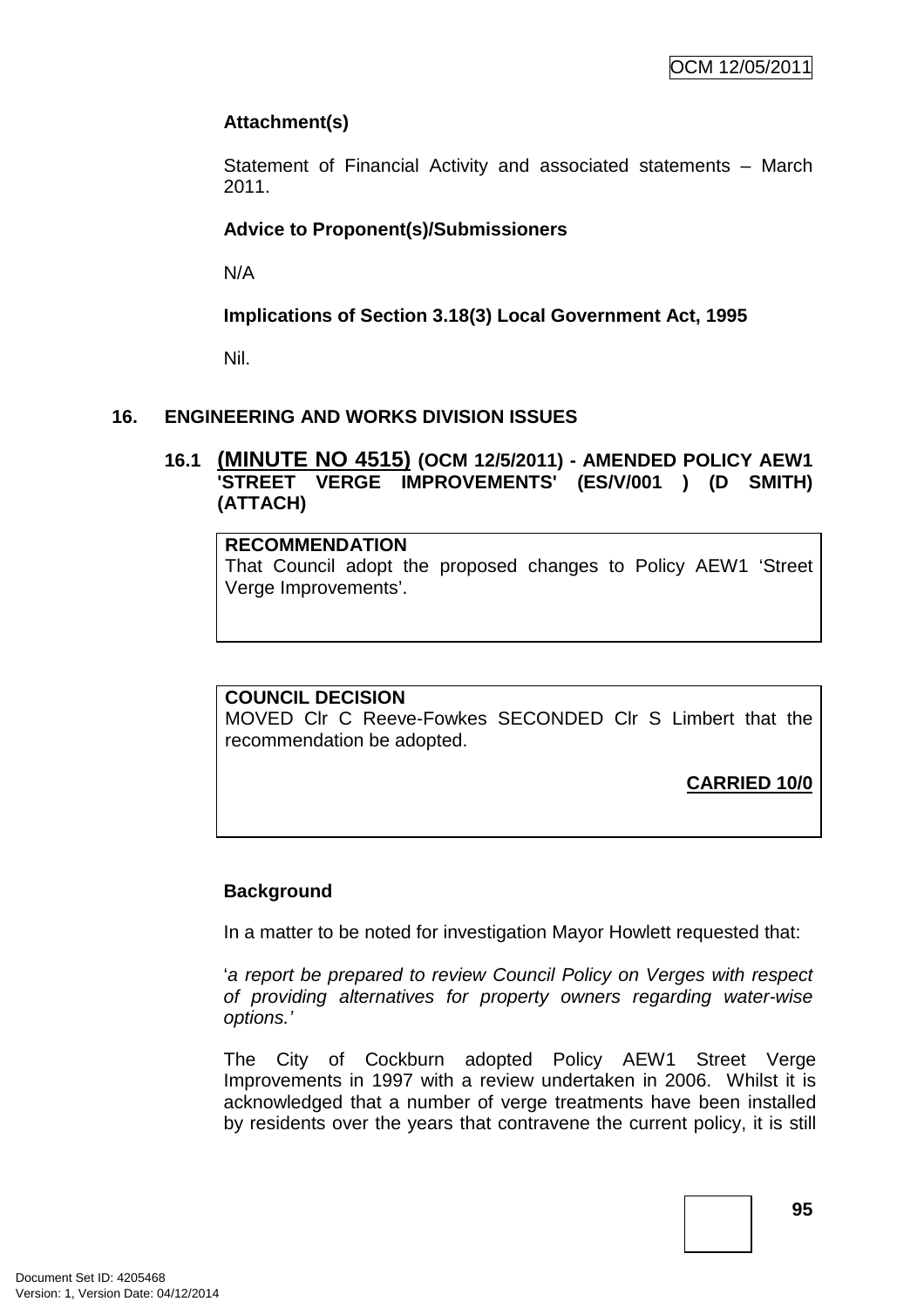important that Council clearly articulate what can and cannot be established on the verge area.

The intent of the amendment to the policy is to provide greater flexibility in verge treatments to the community, maintain a safe verge environment for users and to provide a range of verge treatments that minimise the requirements for water.

### **Submission**

N/A

# **Report**

The policy has been significantly amended to the extent that the amended policy bears little resemblance to the original policy of 2006. Both policies have been provided to enable Councillors to cross reference amendments.

The proposed amendments to the existing policy are as follows:

|                | Change                                                           | Reason                                                                                                                                                                                                                                                                                                                                                                                           |
|----------------|------------------------------------------------------------------|--------------------------------------------------------------------------------------------------------------------------------------------------------------------------------------------------------------------------------------------------------------------------------------------------------------------------------------------------------------------------------------------------|
| 1              | <b>Addition</b><br><b>of</b><br>clause<br>a<br>'Community Value' | The clause has been included to advocate<br>that the verge area has value within the<br>streetscape and provides<br>a<br>range<br>οf<br>important and valuable roles, many of which<br>the community may not be aware of.                                                                                                                                                                        |
| $\overline{2}$ | Addition of a clause 'Pride<br>and Ownership'                    | In many situations residents consider the<br>verge as the responsibility of the City. The<br>intent of this clause is to engender pride in<br>the appearance of a verge and create a<br>sense of ownership by the resident to<br>maintain the verge to an acceptable level.<br>This will improve the appearance of verges<br>within the streetscape and in a broader<br>context across the City. |
| 3              | <b>Addition</b><br>of<br>clause<br>a<br>'Amenity'                | It is important that streetscapes within the<br>City are presented, maintained and improved<br>in a way that provides improved visual<br>amenity.                                                                                                                                                                                                                                                |
| 4              | <b>Addition</b><br>of<br>clause<br>a<br>'Natural Treatments'     | This clause has been included to advise<br>residents that should treatments other than<br>hardstand be applied to the verge, the<br>treatments need to be hardy, sustainable and<br>effectively managed to ensure an acceptable<br>appearance.                                                                                                                                                   |
| 5              | Addition<br>Ωf<br>clause<br>a<br>'Hardstand Treatments'          | The current policy permits residents to install<br>paving or hardstand that will not exceed 33%<br>of the total verge area. There has been an<br>increasing incidence of residents paving and                                                                                                                                                                                                    |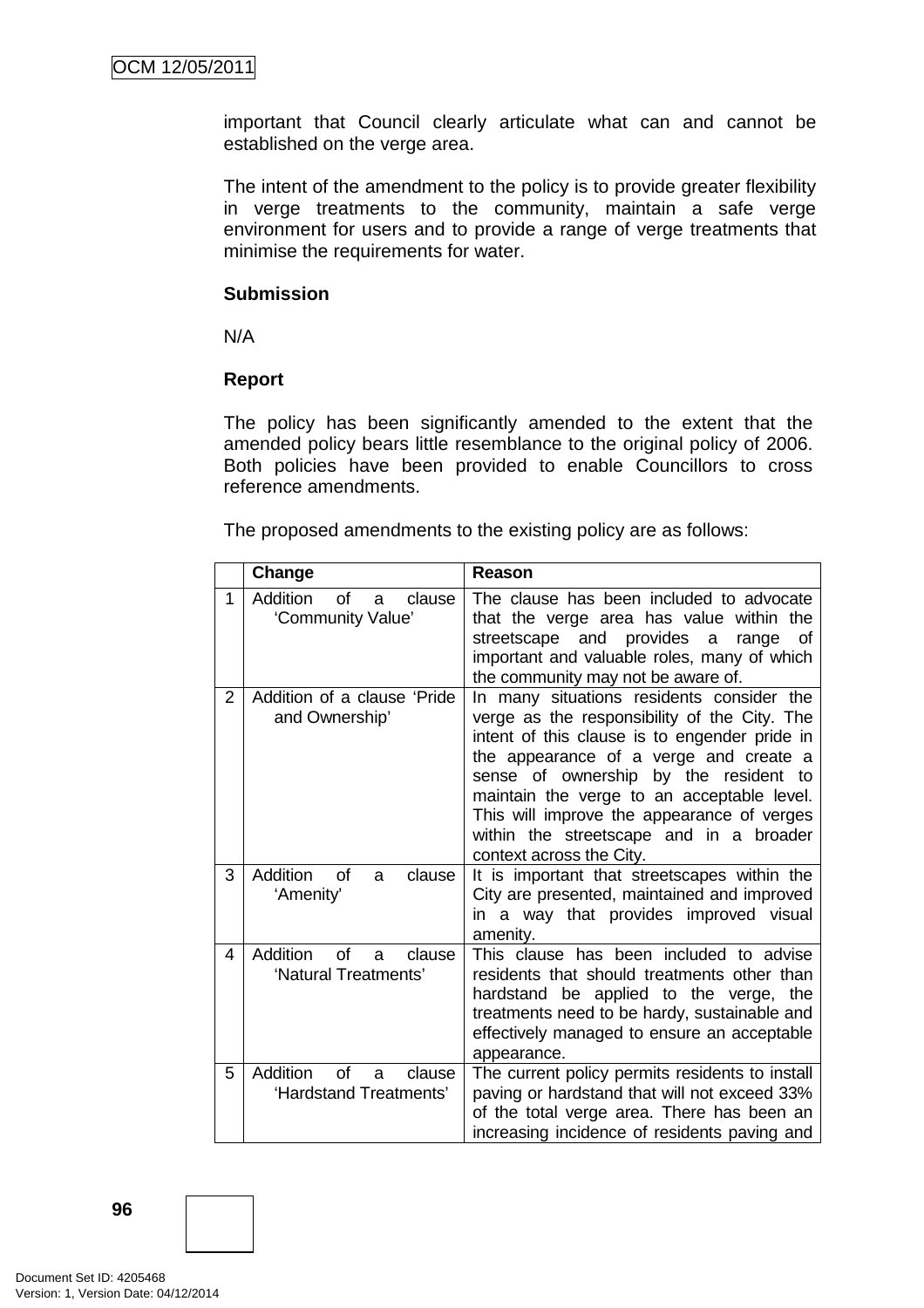|   |                                                        | installing a range of hardstand treatments to<br>a large section of or the entire verge area.<br>This has occurred in both established as well<br>as new suburbs. The City does not have the<br>resources to manage compliance with the<br>existing policy. Increased verge hardstands<br>are required to include a range tradeoffs                                                                                                                                                                      |
|---|--------------------------------------------------------|----------------------------------------------------------------------------------------------------------------------------------------------------------------------------------------------------------------------------------------------------------------------------------------------------------------------------------------------------------------------------------------------------------------------------------------------------------------------------------------------------------|
| 6 | Addition<br>of<br>clause<br>a<br>'Hardstand tradeoffs' | Any increase in verge hardstand areas in<br>excess of 33% will require the implementation<br>of water management strategies to retain<br>water on the verge and accommodate water<br>infiltration on the verge. This is further<br>addressed in 'Stormwater Management'.<br>Additionally, planting of street trees will<br>ameliorate reflective heat and soften the<br>harsh built streetscape. The provision of root<br>barrier will minimise disturbance and damage<br>to hardstand verge treatments. |
| 7 | Amendment to 'Stormwater<br>Management'                | The intention is to retain water on the verge<br>without flowing onto adjoining verges and<br>The<br>amendment<br>road<br>pavement.<br>recommends that should large sections of the<br>verge be installed with hardstand, the verge<br>is to be graded to a collection point on the<br>verge, either being a grated soak-well or tree<br>pit to provide infiltration of water on the verge.                                                                                                              |
| 8 | Addition<br>οf<br>clause<br>a<br>'Water-wise Verges'   | Grass verges have traditionally been the<br>standard treatment applied to most street<br>verges. Grass verges that are watered and<br>an acceptable level<br>maintained to<br>are<br>unsustainable. Alternative verge treatments<br>that minimise the requirement for reticulation<br>amenity, are<br>provide<br>aesthetically<br>and<br>pleasing and sustainable are preferred.                                                                                                                         |
| 9 | Addition<br>of<br>clause<br>a<br>'Reticulation'        | Water is becoming an increasingly precious<br>resource that needs to be managed carefully.<br>The amended policy advocates that the<br>installation of reticulation may not be required<br>at all. The only requirement for water may be<br>during the initial establishment period when a<br>water-wise verge is created.                                                                                                                                                                               |

The policy review has been carried out with extensive input from Parks Technical Officers as well as other officers within the Engineering and Works Section.

# **Strategic Plan/Policy Implications**

### **Demographic Planning**

• To ensure development will enhance the levels of amenity currently enjoyed by the community.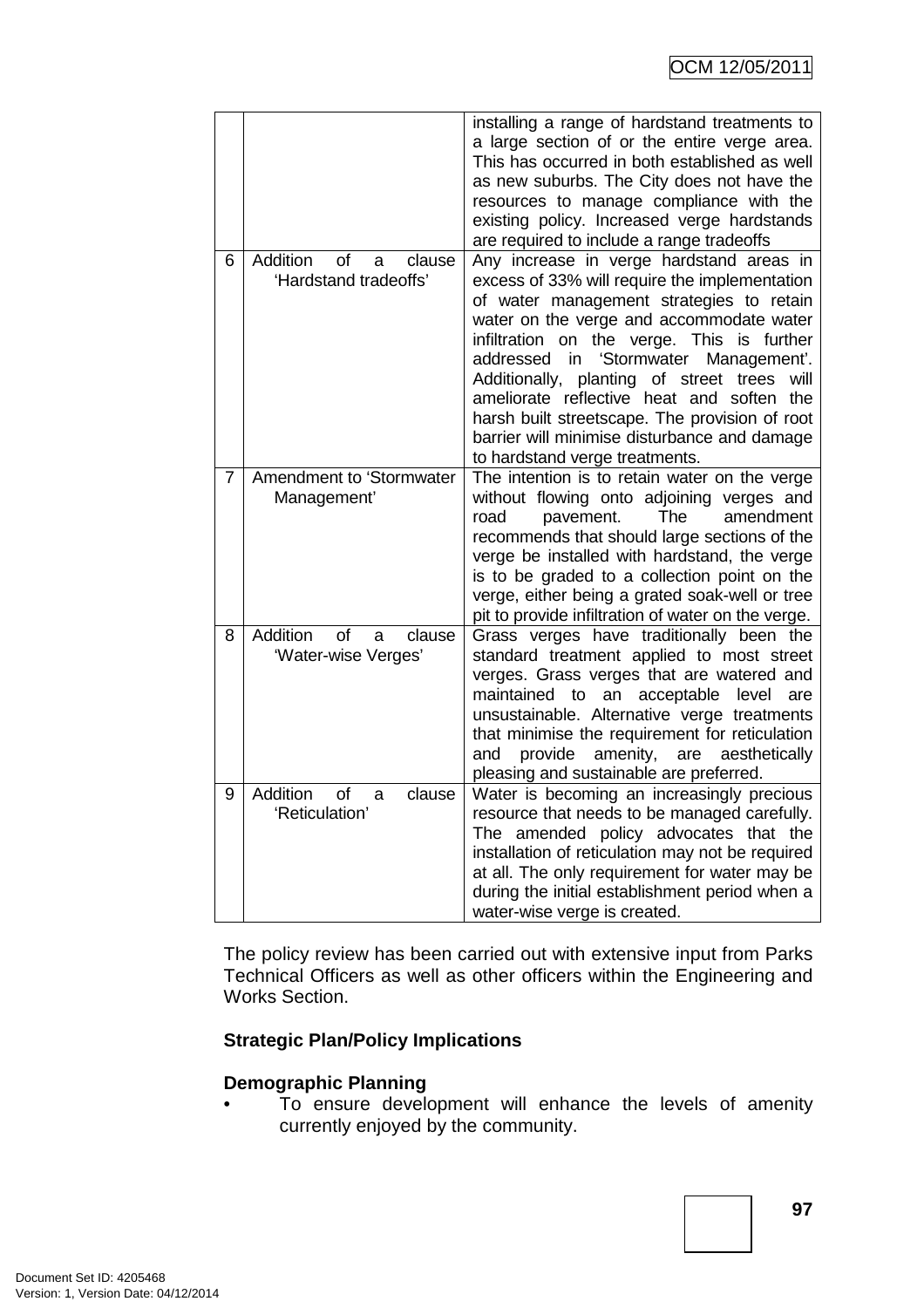# **Infrastructure Development**

• To construct and maintain community facilities that meet community needs.

# **Natural Environmental Management**

To ensure development of the district is undertaken in such a way that the balance between the natural and human environment is maintained.

## **Budget/Financial Implications**

N/A

# **Legal Implications**

N/A

# **Community Consultation**

N/A

# **Attachment(s)**

The amended policy bears little resemblance to the original policy of 2006; therefore a copy with tracked changes has not been included.

- 1. Policy AEW1 'Street Verge Improvements' original policy.
- 2. Policy AEW1 'Street Verge Improvements' amended policy.

### **Advice to Proponent(s)/Submissioners**

N/A

### **Implications of Section 3.18(3) Local Government Act, 1995**

Nil.

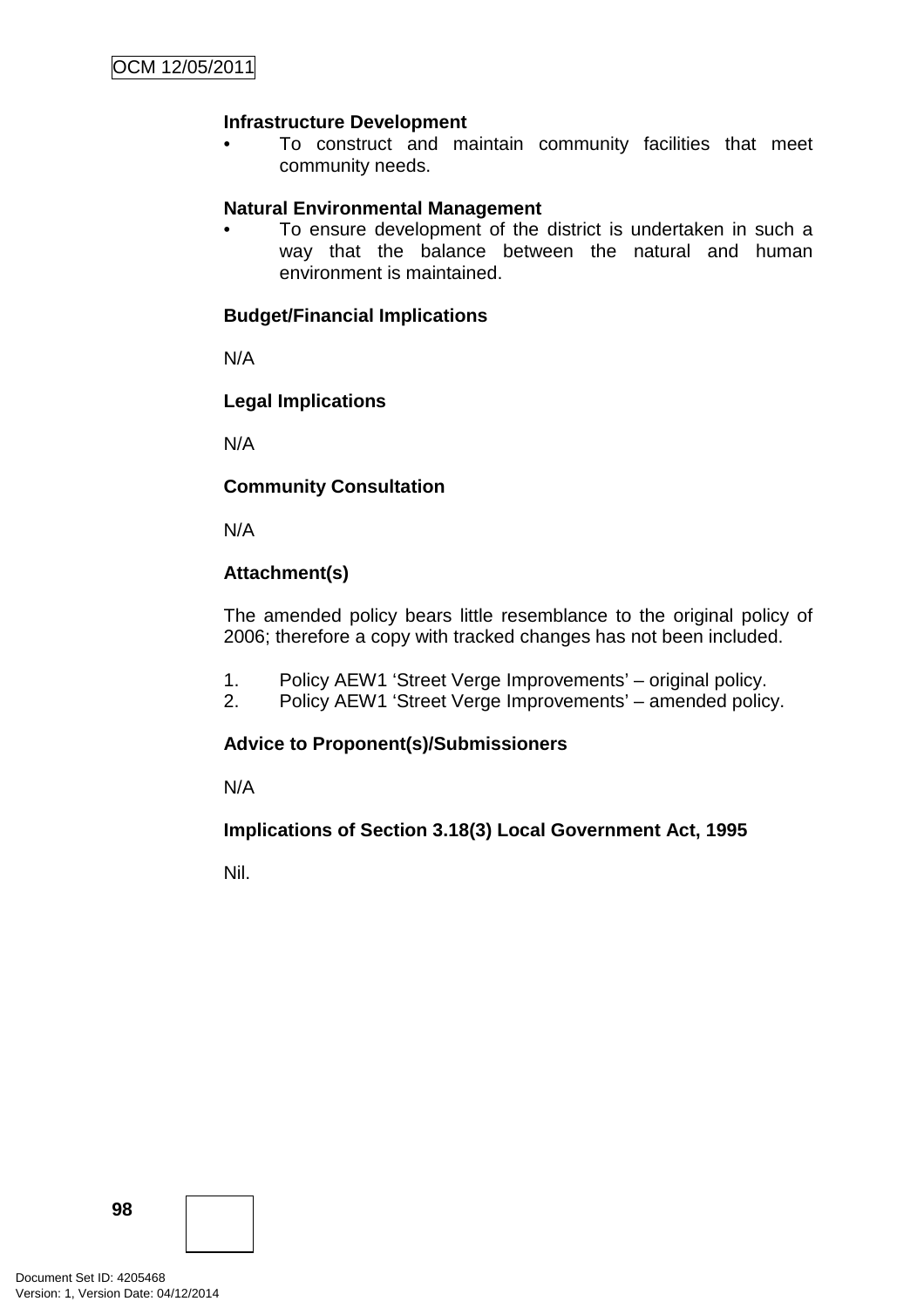# **16.2 (MINUTE NO 4516) (OCM 12/5/2011) - ESTABLISHMENT OF A MEMORIAL WALK TRAIL (CR/L/001) (D SMITH) (ATTACH)**

## **RECOMMENDATION**

That Council:

- (1) provide in principle support to the establishment of a Memorial Walk Trail;
- (2) identify the Cockburn Central Recreational reserve as the preferred location for the establishment of a Memorial Walk; and
- (3) include the creation of a Memorial Walk into the detailed planning for the site.

#### **COUNCIL DECISION**

MOVED Clr C Reeve-Fowkes SECONDED Clr S Limbert that the recommendation be adopted.

**CARRIED 10/0**

# **Background**

In a notice of motion for investigation Mayor Howlett requested that:

'a report be provided to the 12 May 2011 Ordinary Meeting of Council addressing the opportunity to establish a Memorial Walk Trail within the City. The report will investigate potential site locations, including the western side of Lake Kogolup and the wetland/bushland reserve at the corner of Beeliar Drive and North Lake Road, known as Cockburn Central Recreation Reserve. The report addresses land tenure issues, costs, funding sources, potential project partners, and the opportunity for public subscriptions, corporate sponsorship as well as other project related matters.'

The intent was to establish a Memorial Walk Trail is to recognise those who have served Australia in past and current theatres of war, peacekeeping forces, United Nations representatives, Police, FESA and other endeavours deemed appropriate for recognition. The provision of a venue in a natural setting to facilitate peaceful contemplation for those that have served or are serving in conflicts and their families and friends is requested. The area can be a resource for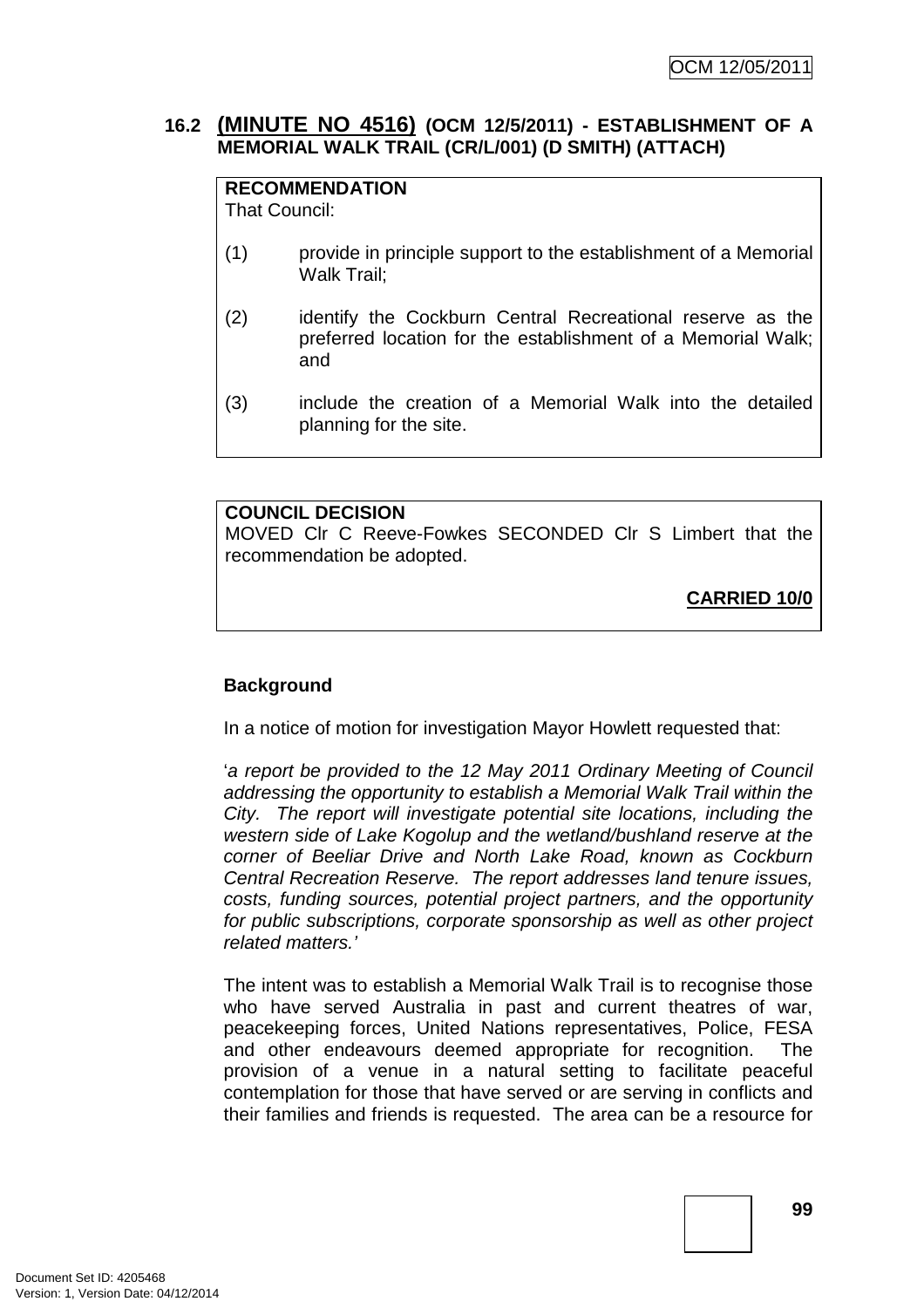school children and the general community to learn more about Australia's contribution in terms of war, peacekeeping and other efforts.

Mayor Howlett also sought a briefing by Members of the Cockburn Memorial Steering Committee to outline the proposal and provide necessary information pertaining to this matter.

### **Submission**

N/A

### **Report**

The proposal includes the construction of or use of an existing walking trail where at regular intervals interpretive signage would identify and provide a brief description of each of the 32 conflicts commencing with pre-colonial conflicts and include the current military engagement in Afghanistan. Even though there would be information regarding the abovementioned 32 conflicts, each interpretive sign could refer to groups of related conflicts. This approach would minimise the number of signs required and mitigate the overall cost of the proposal. The proposal would include an open grassed area where recognition ceremonies could be held, signage, barbecue areas, seating, and plaques where the community could gather informally or at formal occasions for contemplative recognition of these conflicts.

### Site Selection

The possible sites identified for a proposed Memorial Walk Trail is quite restrictive as people of all ages including those with disabilities and confined to a wheelchair will be accessing the site. Additionally, the proponents indicated that the City has memorial sites at Beale Park and Hamilton Hill, but does not have a substantial memorial location within or close to the geographical centre of the City in the vicinity of Cockburn Central.

### Lake Kogalup

The western side of Lake Kogalup was originally identified as the preferred location for this proposal. This site presents a number of constraints in that the land is part of Beeliar Regional Park and managed by the Department of Environment and Conservation. The area has been cleared sometime in the past and is currently being regenerated to enable the vegetation to return to its former healthy bushland state.

The site has an informal track that is used as access to undertake maintenance activities to the area and other sites further south within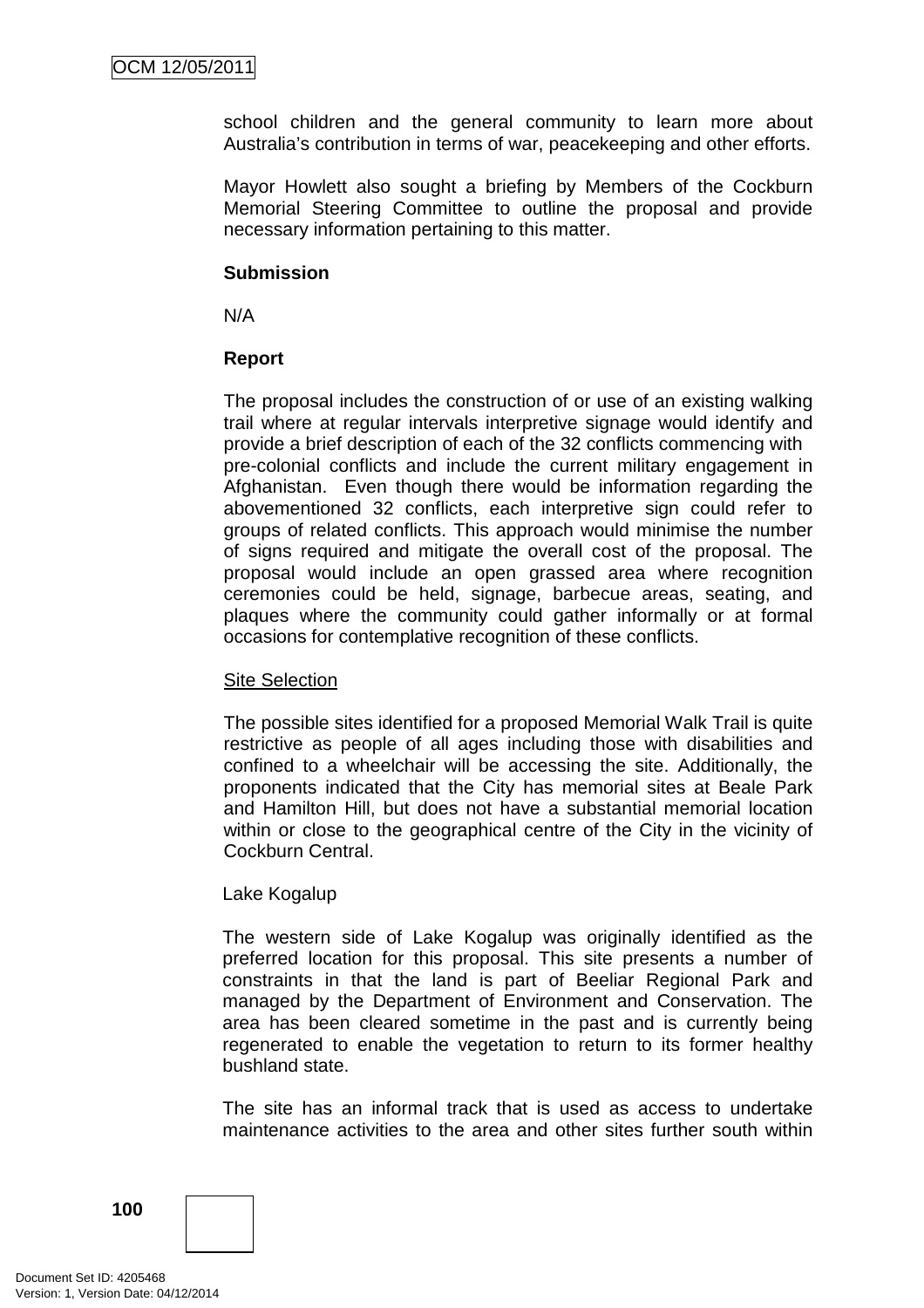the Beeliar Regional Park. The site does not include any constructed infrastructure that is required to enable this proposal to proceed. A constructed access road, carpark, toilet facilities as well as utility services including water and electricity will be required, all of which are currently unfunded and costly components of the project.

A range of traffic management issues including safely accessing the site from both directions from Beeliar Drive and leaving the site with the need to cross Beeliar Drive is not desirable. The access point is close to a crest to the west on Beeliar Drive and these issues compromise this site as a viable option.

As the site is managed by the Department of Environment and Conservation and is part of Beeliar Regional Park, it is highly unlikely that approval for this proposal would be granted from the Department.

#### Cockburn Central Recreation Reserve

The site bounded by Beeliar Drive, Poletti and North Lake roads on the western perimeter of Cockburn central, known as the Cockburn Central Recreation Reserve, is the preferred location however there are currently structure plans being prepared over this site.

The northern portion of the site has previously been identified as the potential location for multi-functional regional aquatic and recreation facility, to replace the existing Southlake Leisure Centre. The central/eastern portion of the site has an identified wetland area. Landcorp are also seeking to use portion of the site for stormwater drainage originating from Cockburn Central.

Under Directions 2031 and Beyond, the site has been identified as undeveloped urban land, ideally suited for residential infill. In recognising the State Government's aspirations, the City and Landcorp are in the process of developing a Structure Plan for the Cockburn Central Recreation Reserve, which will assess what land uses are suitable and appropriate within this area. At this stage whilst a number of draft options have been prepared there is still considerable consultation with relevant state government agencies that needs to be undertaken.

It is recognized that any urban bushland areas with the Cockburn Central Recreation Reserve could incorporate walking trails, which could include a Memorial Walking Trail, with interpretive signage, whilst demonstrating consideration and respect to the retention of high quality vegetation.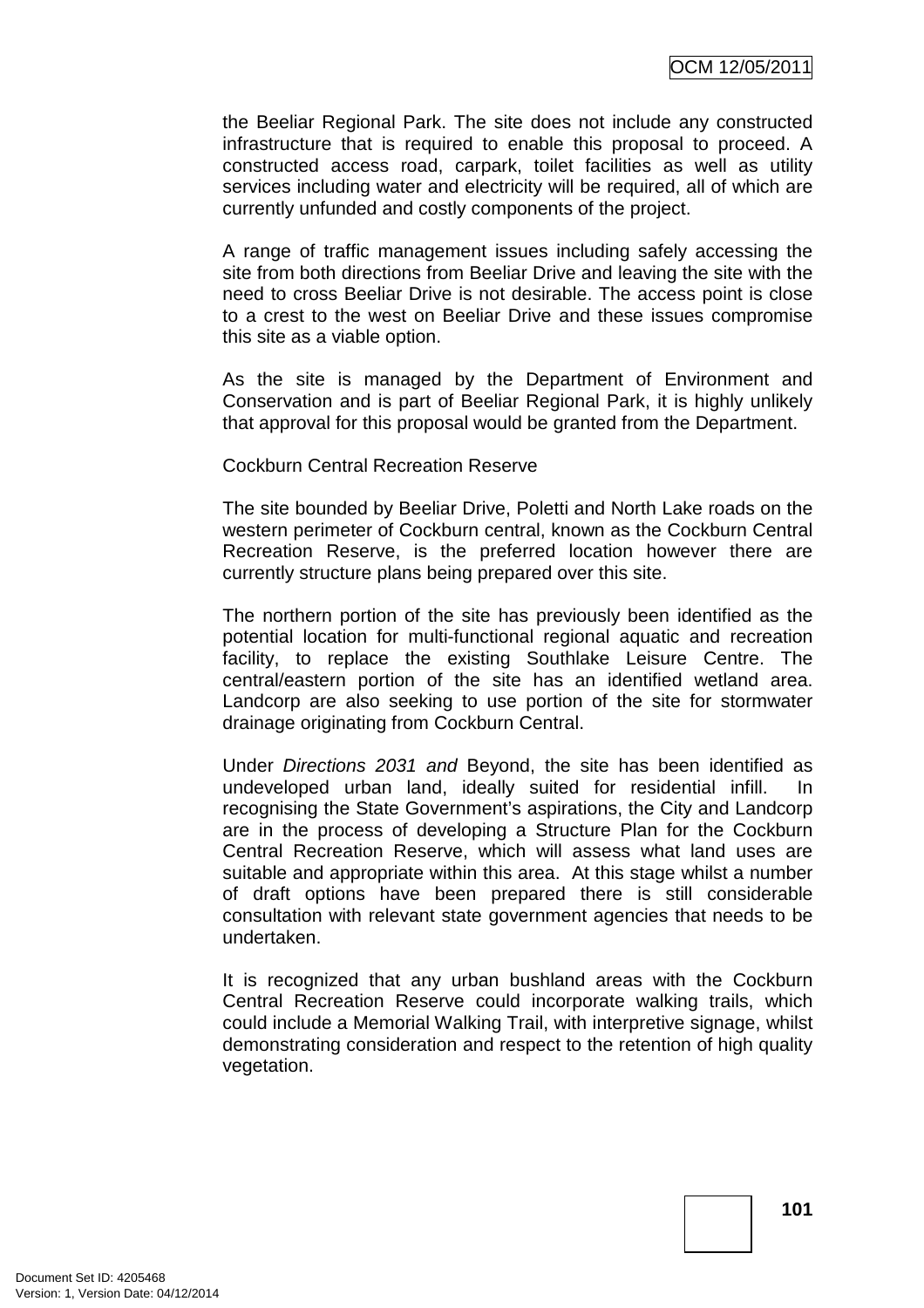The site is within walking distance of Cockburn central and is accessible to rail and bus transportation, as well as being accessible by vehicles.

The proponents have recognized the limitations between the two sites and have identified Cockburn Central Recreation Reserve as the preferred site rather than the Lake Kogalup site.

As the site is still subject to more detailed planning, it is recommended that the City identifies this site as the preferred location for a Memorial Walk and incorporate the proposal into the detailed planning for the site.

#### Land Tenure

### Lake Kogalup

The western side of Lake Kogalup forms part of Beeliar Regional Park and is managed by Department of Environment and Conservation.

### Cockburn Central Recreation Reserve

The Cockburn Central Recreation Reserve is currently owned by the Western Australian Planning Commission. The City has identified that it considers that a management order to the City should be prepared to facilitate the use of the site for public recreation.

#### Project Cost

The cost of the project is currently unknown and is dependent on the number of interpretive signs, extent of construction of walkways and associated infrastructure that is required. It is therefore premature to nominate a cost estimate for the proposal.

#### Possible Funding Opportunities

The proponents intend to engage in discussion with the Premiers' office to gauge the level of support that may be available. Representations are also being made to the Federal Government to ascertain whether funding is available though this agency. Should the City provide approval for the proposal to proceed, Lottery West will be approached to assist with funding.

#### **Timeframes**

The preparation of a Structure Plan for the Cockburn Central Recreation Reserve is currently being undertaken. A number of draft options have been prepared however; considerable consultation with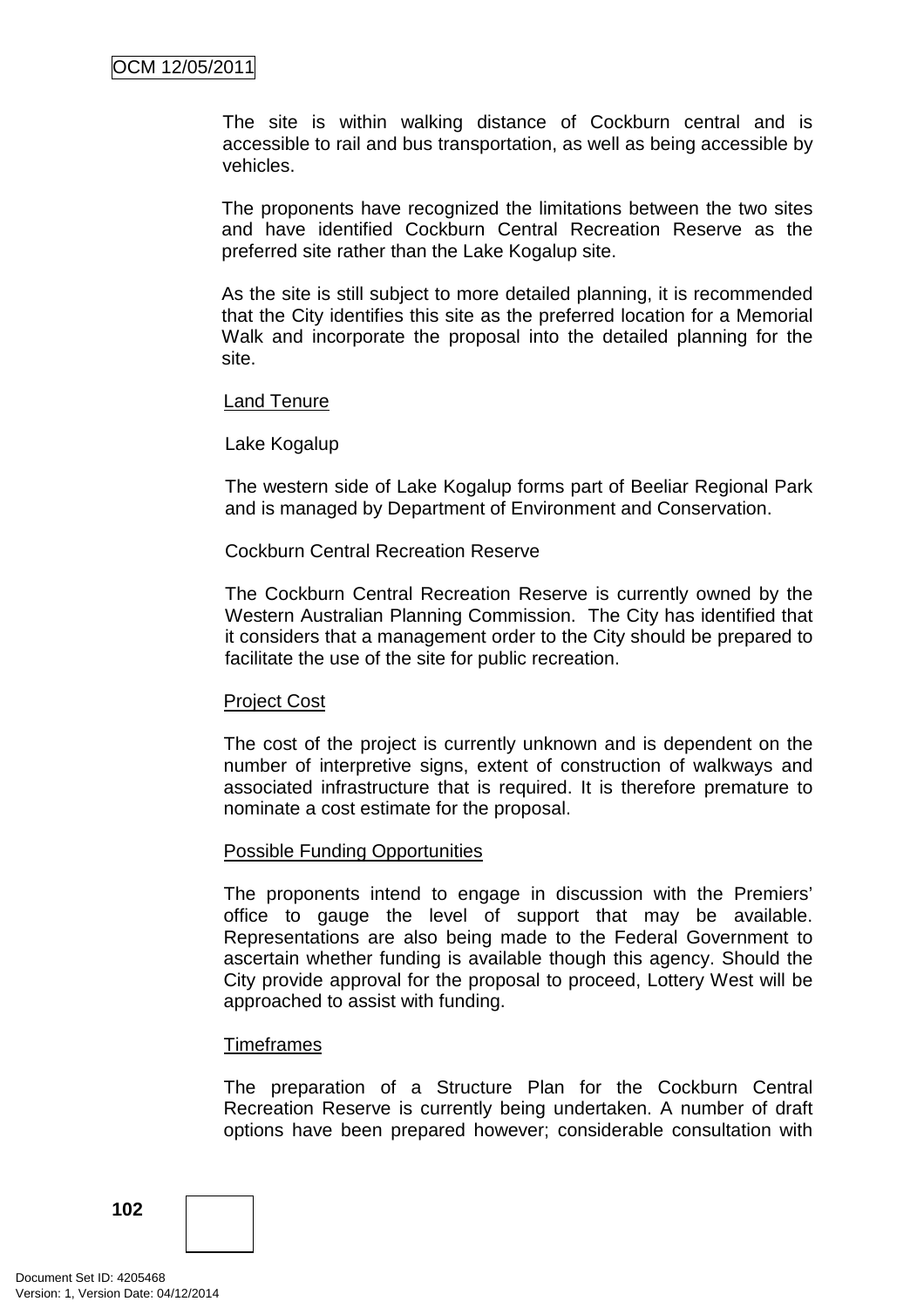relevant state government agencies is still required. Following the adoption of a Structure Plan, timeframes for development of the site can be established.

# **Strategic Plan/Policy Implications**

### **Infrastructure Development**

- To construct and maintain community facilities that meet community needs.
- To provide an appropriate range of recreation areas that meets the needs of all age groups within the community.

### **Lifestyle and Aspiration Achievement**

- To foster a sense of community spirit within the district generally and neighbourhoods in particular.
- To conserve the character and historic value of the human and built environment.

### **Budget/Financial Implications**

The proponents are exploring all avenues to secure external funding for the proposal and may be looking to the City to provide some funding for the project.

### **Legal Implications**

N/A

### **Community Consultation**

The Manager Parks & Environment met onsite at Lake Kogalup with Mr Kevin Bovill to initiate the consultation process. A further meeting was held with Mr Bovill and Mr Donald Barrett to further discuss options regarding the proposal.

### **Attachment(s)**

- 1. Proposed location of the Memorial Walking Trail at Lake Kogalup
- 2. Proposed location of the Memorial Walking Trail at Cockburn Central Recreation Reserve.

### **Advice to Proponent(s)/Submissioners**

The Proponent(s) have been advised that this matter is to be considered at the 12 May 2011 Council Meeting.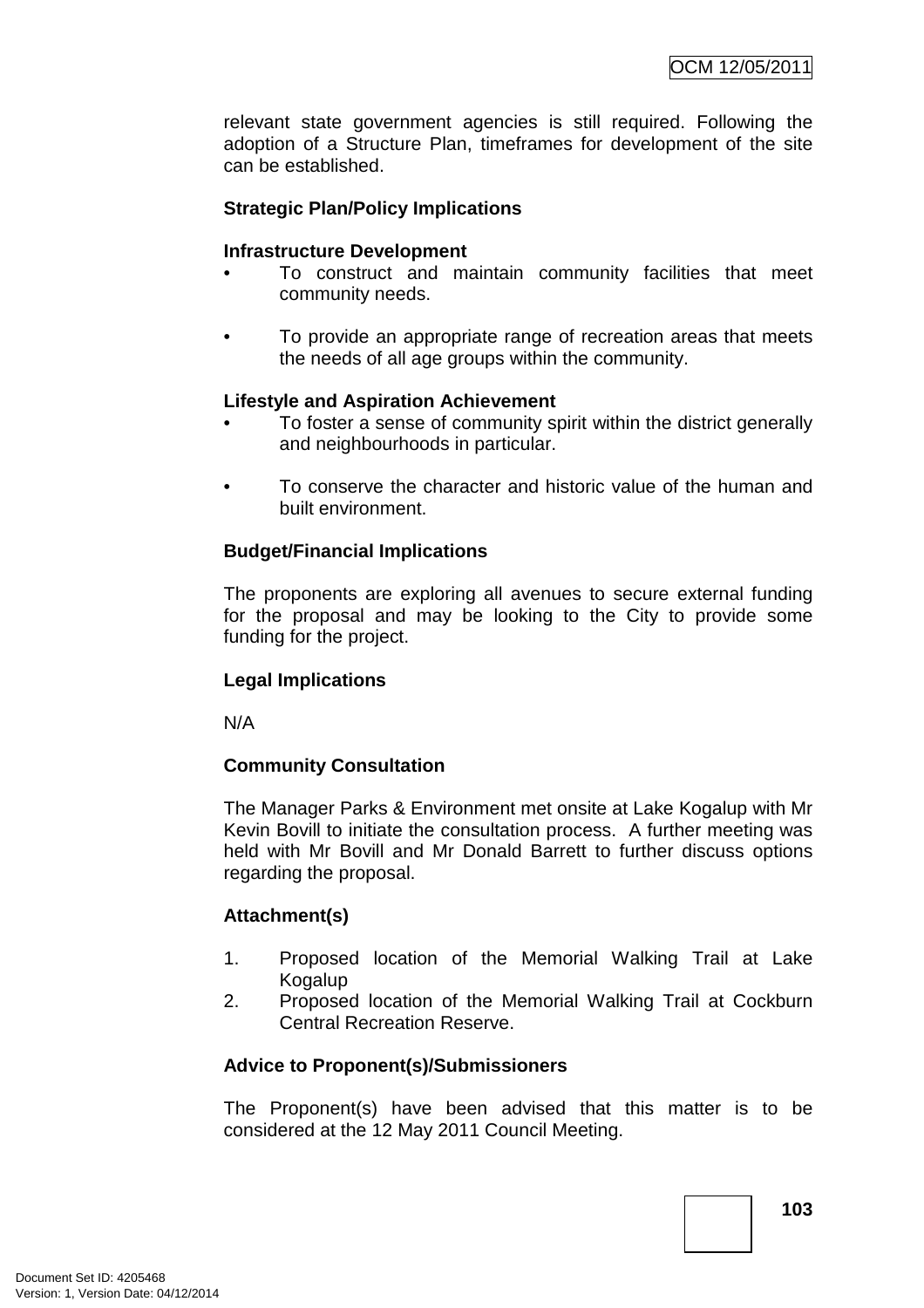# **Implications of Section 3.18(3) Local Government Act, 1995**

Nil.

# **16.3 (MINUTE NO 4517) (OCM 12/5/2011) - ESTABLISHMENT OF A BRAVERY GARDEN (CR/L/001) (D SMITH) (ATTACH)**

# **RECOMMENDATION**

That Council:

- (1) provide in principle support for the construction of a Bravery garden at Manning Park; and
- (2) establish a joint venture with the Australian Bravery Association (WA) to further pursue this proposal.

# **COUNCIL DECISION**

MOVED Clr H Attrill SECONDED Clr C Reeve-Fowkes that Council adopt the recommendation with the following amendments:

- (1) as recommended;
- (2) work with the Australian Bravery Association to develop the proposal further; and
- (3) prepare a detailed design and cost estimate for consideration by Council within 12 months, with the report to identify appropriate funding avenues and commitment from these government agencies or community groups of financial or in-kind assistance to establish the Bravery Garden.

**CARRIED 10/0**

### **Reason for Decision**

This concept of a Bravery Garden is worthy of support. A Bravery Garden, particularly if it is to be the first outside of Canberra, should be of a standard and size to complement the recipients, the WA community and the Awards. A Bravery Garden in Cockburn would be for all West Australians and as such the City of Cockburn and the Australian Bravery Association should use their best endeavours to secure the broadest support and explore opportunities for financial and other contributions. Such support could guarantee a Bravery Garden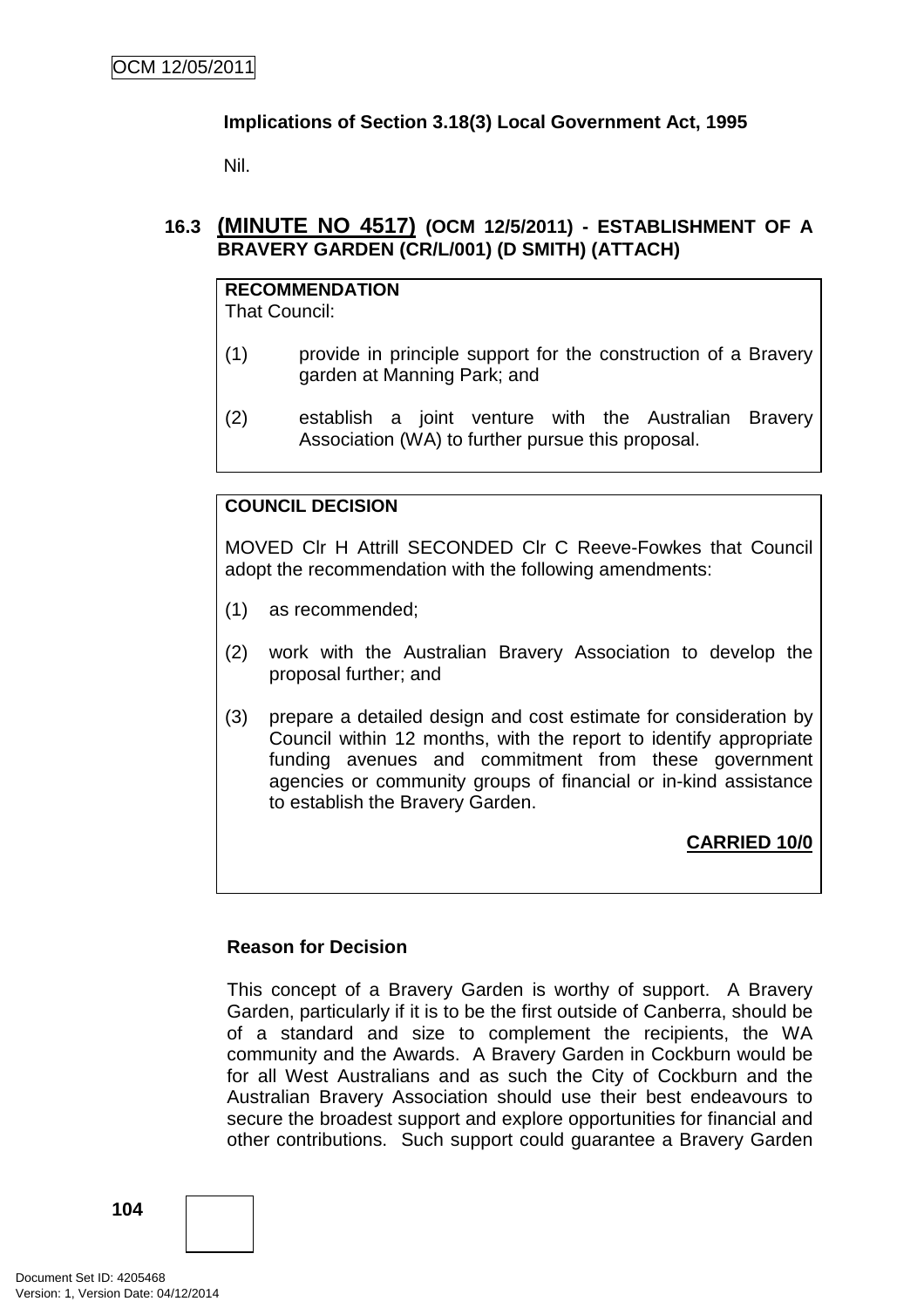of a standard that properly recognises and provides for respite and reflection. This is a commitment that requires an investment that should, where possible, be shared more broadly with the WA Community. The exploration of such opportunities should be encouraged as part of this commitment.

## **Background**

In a matter to be noted for investigation Mayor Howlett requested that:

'a report be provided to the 12 May 2011 Ordinary Meeting of Council outlining the potential to establish a Bravery Garden within the City. The report will investigate potential site locations, including the north west section of Manning Park and address land tenure, costs, funding sources, potential project partners, the opportunity for public subscriptions, corporate sponsorship and other project related matters.'

Mayor Howlett also sought a briefing by representatives of the Australian Bravery Association (WA) to provide a comprehensive overview of the proposal and to obtain all the necessary information pertaining to this matter.

#### **Submission**

N/A

## **Report**

Over the past 36 years Australian Bravery Awards have been made to persons performing acts of great courage in situations involving almost every conceivable hazard. Bravery awards have been made to private citizens and to members of the police, fire, ambulance and armed services. Some of these awards have been made posthumously. The only Bravery Garden in Australia was officially opened in the year 2000 and is located in the grounds of the Governor General's residence in Canberra. Currently there is no Bravery Garden constructed in Western Australia

## Rationale for Establishment of a Bravery Garden

The intent to establish a Bravery Garden is to provide recognition by way of a suitable memorial at a 'local' venue of the many distinguished acts of bravery or gallantry by members of the community and uniformed services. The following reasons for establishing a bravery garden include: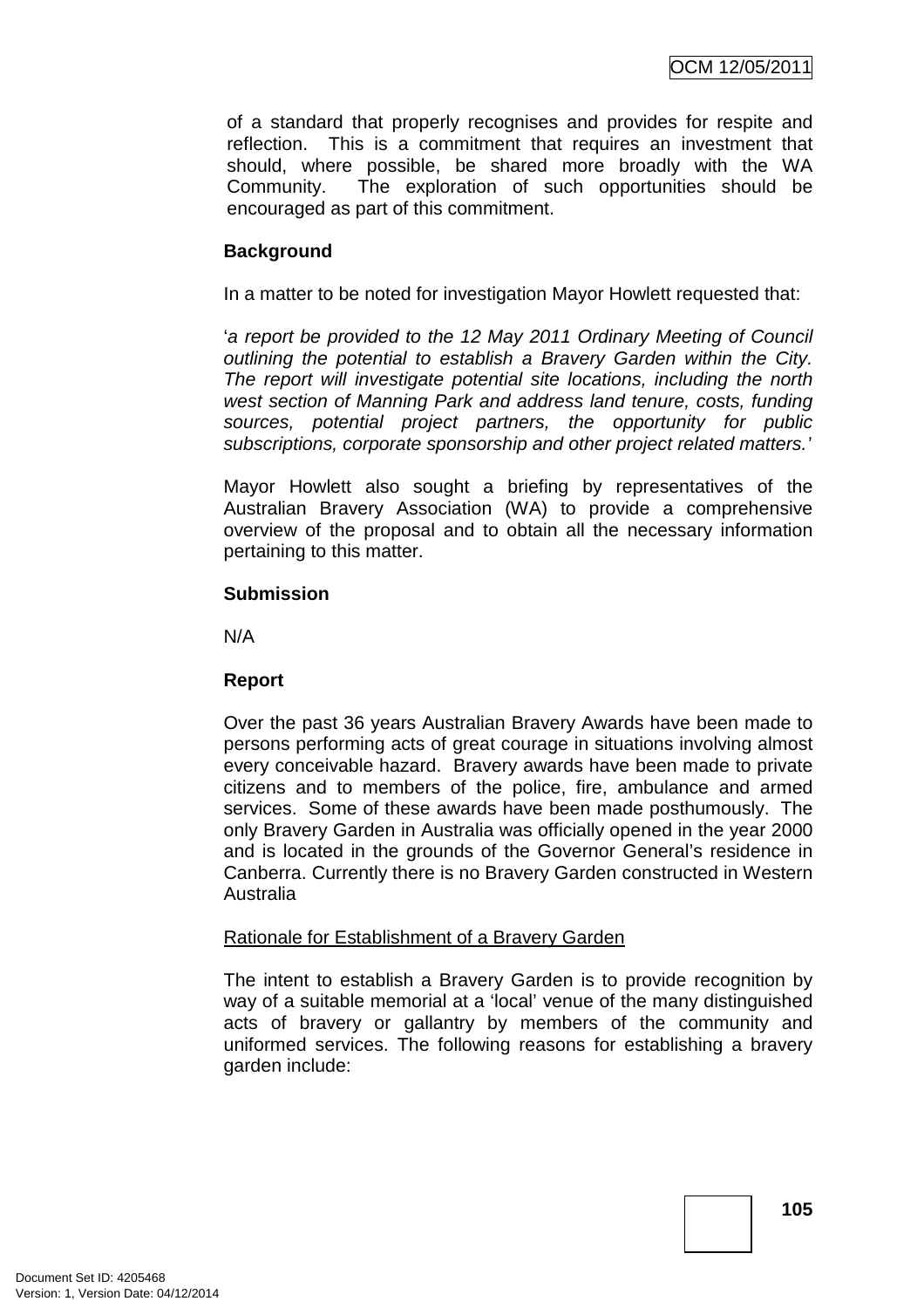- A suitable memorial at a venue in Western Australian to recognize and commemorate distinguished acts of gallantry or bravery by members of the community and uniformed services.
- The provision of a venue where peaceful contemplation in a natural setting may be observed. This may be observed by recipients of a Bravery decoration; the families of those who have received posthumous Bravery decorations; those who have been rescued from hazardous situations and for those who have been aided/and or rescued when they have been victims of criminal actions.
- The Bravery Garden would provide a place of contemplation where the general public could visit in order to relax and recognize acts of bravery undertaken by members of the community.
- The Memorial Garden would provide a resource for school children to learn about the Australian Honours and Awards System, the Australian Bravery Association and those who have been recognized for their acts of bravery, particularly recipients of bravery awards for those residing in Western Australian.

It is the intention of the Australian Bravery Association (WA) to conduct an annual Memorial Service at the Bravery Garden for those specifically mentioned above, with an open invitation for the general public to attend. This would provide an opportunity for all attendees to reflect upon the reasons for the creation the Garden and contemplate the acts of bravery by members of the community.

## Design Proposal

It is proposed that the Bravery Garden would include a circular garden surrounded by a small pathway with an entrance to admit wreath layers to a central Memorial of granite or similar with an appropriate plaque attached to the central Memorial area. The inclusion of seating to provide time for reflection and contemplation is appropriate for the area. The proposal would include the construction of a gazebo, the design of which would complement the ambiance, aesthetics and history of Manning Park.

A long term proposal would include the construction of a Memorial Wall aligning with the perimeter of the gazebo. The wall would be constructed to a height to enable seating and include small plaques containing the names of as many Western Australian recipients that can currently be identified, with provision for additional plaques for future bravery recipients. A design sketch of the proposed Bravery Garden is attached.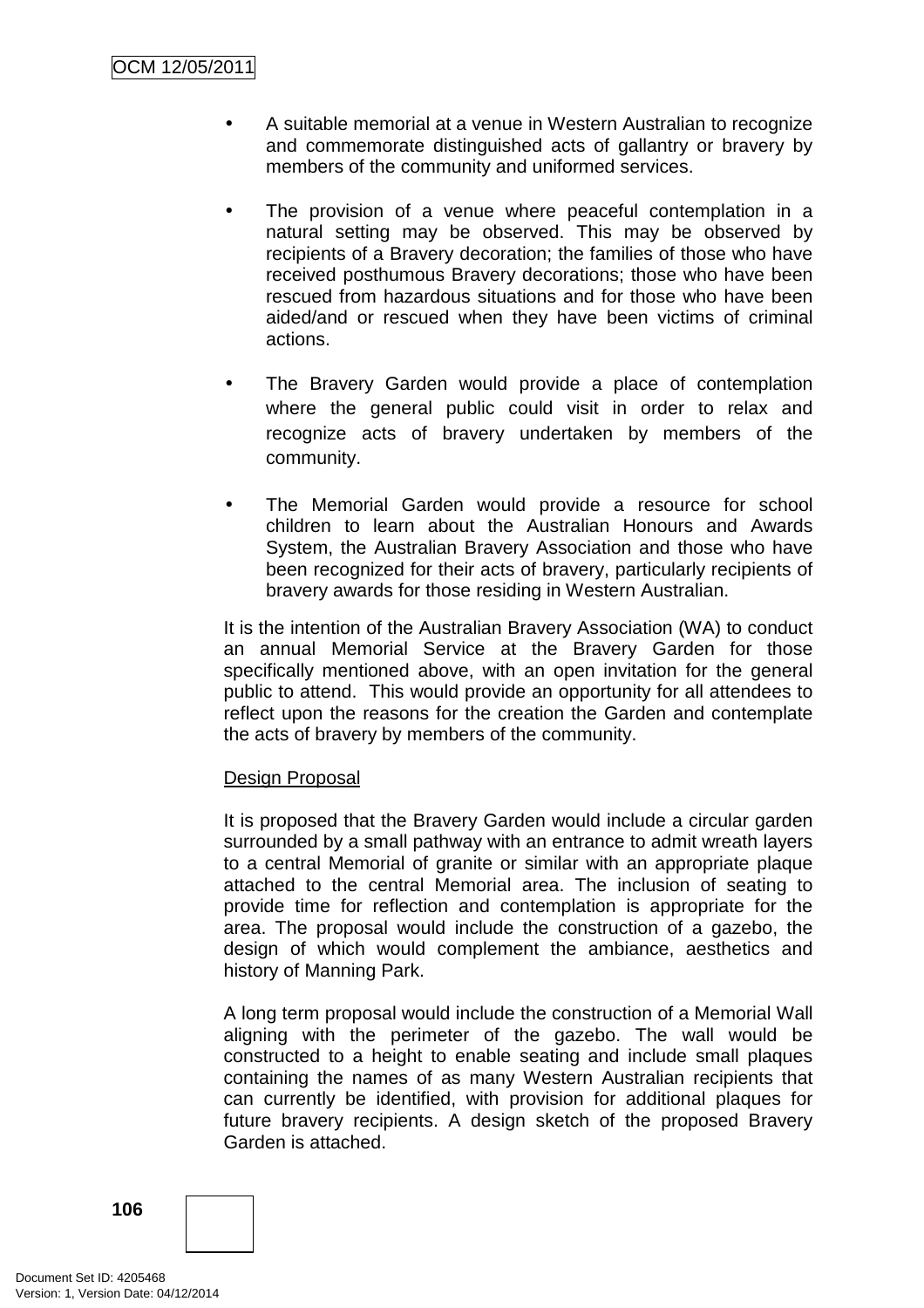## Site Selection

The site for a proposed Bravery Garden is quite restrictive, as people of all ages including those with disabilities and others who may be confined to wheelchairs will be accessing the site. Therefore, the site needs to be relatively level with suitable gradients to provide adequate access for all members of the community.

Along with the abovementioned access issues there is a requirement for access to toilet facilities with sufficient car-parking to accommodate those visiting the site along with other users of Manning Park.

The site selection process, which has been discussed with the Australian Bravery Association (WA) includes the three following locations:

#### Manning Park

The grassed area between the Azalea Lay Museum and the caretakers residence provides a suitable site in that it is close to toilet facilities has sufficient parking and all access issues can be accommodated at this location. If located at Manning Park, the garden may be subject to less vandalism than others sites including those identified as options at Bibra Lake.

The Historical Society have been consulted about the proposal and are supportive of the location of the garden, in that it would suit the needs of the Australian Bravery Association (WA) and be of assistance to the Historical Society. Manning Park is an increasingly popular location where people choose to conduct wedding ceremonies. Currently the verandas of the Azalea Ley Museum are generally used for these events, either to provide shade from the sun or protection from other climatic conditions. The construction of a gazebo as part of this proposal would assist in relocating weddings from the homestead to use the gazebo and surrounds as a more appropriate location for these events.

It is acknowledged that a Conservation Plan for Manning Park is currently at draft stage and this may impact on the way that the site is developed. The proposed location of the Bravery Garden at Manning Park is attached.

## Bibra Lake – Progress Drive (northern precinct of picnic area)

This area has been developed as a passive recreation area a number of years ago. In accordance with the Bibra Lake Management Plan, the area is identified for refurbishment within the next 12 months, subject to securing the Department of Indigenous Affairs approval under Section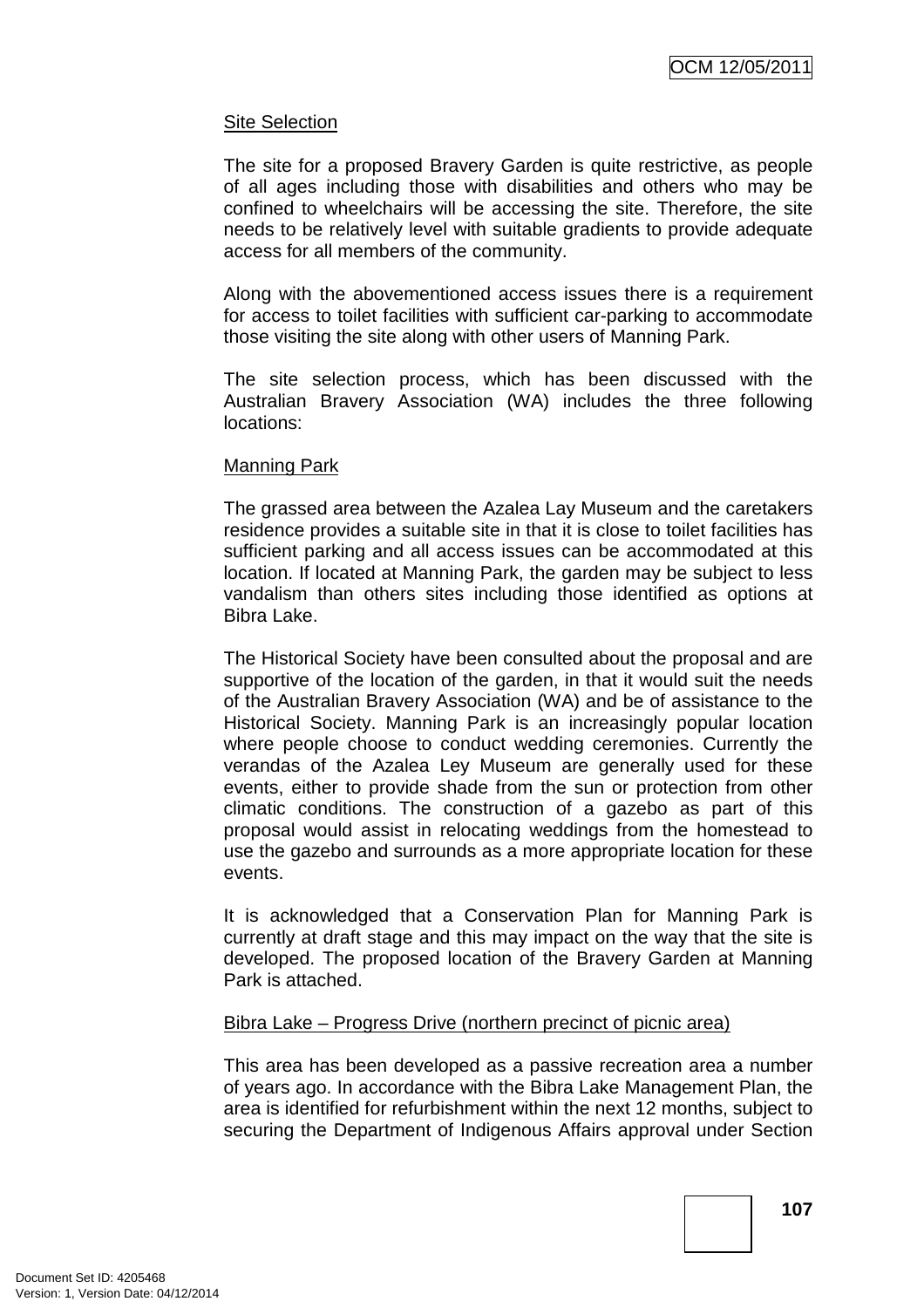18 of the Aboriginal heritage Act 1972. Should this site be nominated as the proposed location for the Bravery Garden, it must be identified as part of the abovementioned Section 18 approval process.

The site already accommodates a car-park and toilet facilities which negates the cost to provide this infrastructure as part of the proposal. The area is level which provides ease of access to and mobility within the site.

#### Bibra Lake - Bond Swamp (off Bibra Drive)

As identified in the Bibra Lake Management Plan, Bond Swamp is to be developed in a future stage of implementation works in 2012/13. The management plan advises that the site is proposed to be improved to cater for weddings and other functions with the construction of a gazebo, toilet facilities and pathways to access the gazebo as well as a car parking area.

Even though this site will be developed in the future, the infrastructure required to accommodate a location for weddings will complement the requirements for the establishment of a bravery garden. Should this site be nominated as the proposed location for the Bravery Garden, it must be identified as part of the abovementioned Section 18 approval process.

The proposed location of the Bravery Garden at Bibra Lake Progress Drive and Bond Swamp is attached.

## Land Tenure

Manning Park is a recreation area that is owned by Western Australian Planning Commission and leased by the City of Cockburn. Therefore, the management and maintenance of the site is undertaken by the City of Cockburn.

Bibra Lake is a significant reserve under the management of the City of Cockburn.

## Project Cost

The project cost is currently unknown and is dependent on the preparation of both a detailed landscape design and a cost estimate. It is therefore premature to nominate a cost estimate for the proposal although to do a project of this nature justice, a capital cost in the order of \$200,000 would be anticipated as a minimum.

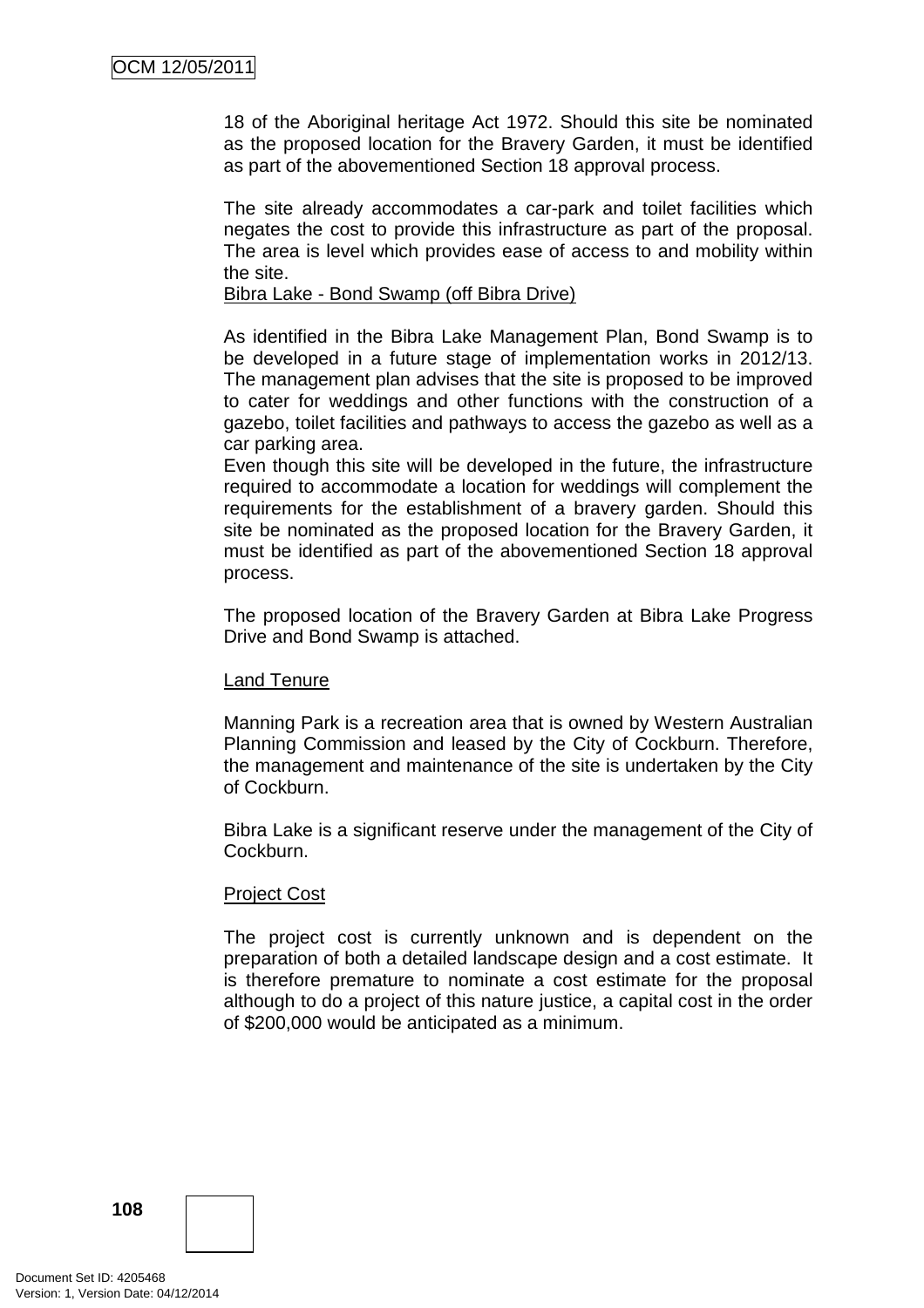## Possible Funding Opportunities

To assist in the funding of this proposal, the National Vice President (WA) Australian Bravery Association intends to approach Lottery West and both the Federal and State Governments for financial support.

#### Possible Project Partners

The (WA) Australian Bravery Association will pursue project partners once in principle approval has been provided for the proposal.

#### Opportunity for Public Subscriptions

There is an option for the (WA) Australian Bravery Association to engage the Governor of Western Australia to launch a public subscription appeal to contribute to the project.

#### Corporate Sponsorship

It is the intention of the (WA) Australian Bravery Association to seek financial assistance from the local business community to assist in offsetting costs of the proposed Bravery Garden.

## **Strategic Plan/Policy Implications**

#### **Infrastructure Development**

- To construct and maintain community facilities that meet community needs.
- To provide an appropriate range of recreation areas that meets the needs of all age groups within the community.

#### **Lifestyle and Aspiration Achievement**

- To foster a sense of community spirit within the district generally and neighbourhoods in particular.
- To conserve the character and historic value of the human and built environment.

## **Budget/Financial Implications**

The National Vice President (WA) National Bravery Association is pursuing a number of avenues to fund the proposal.

## **Legal Implications**

N/A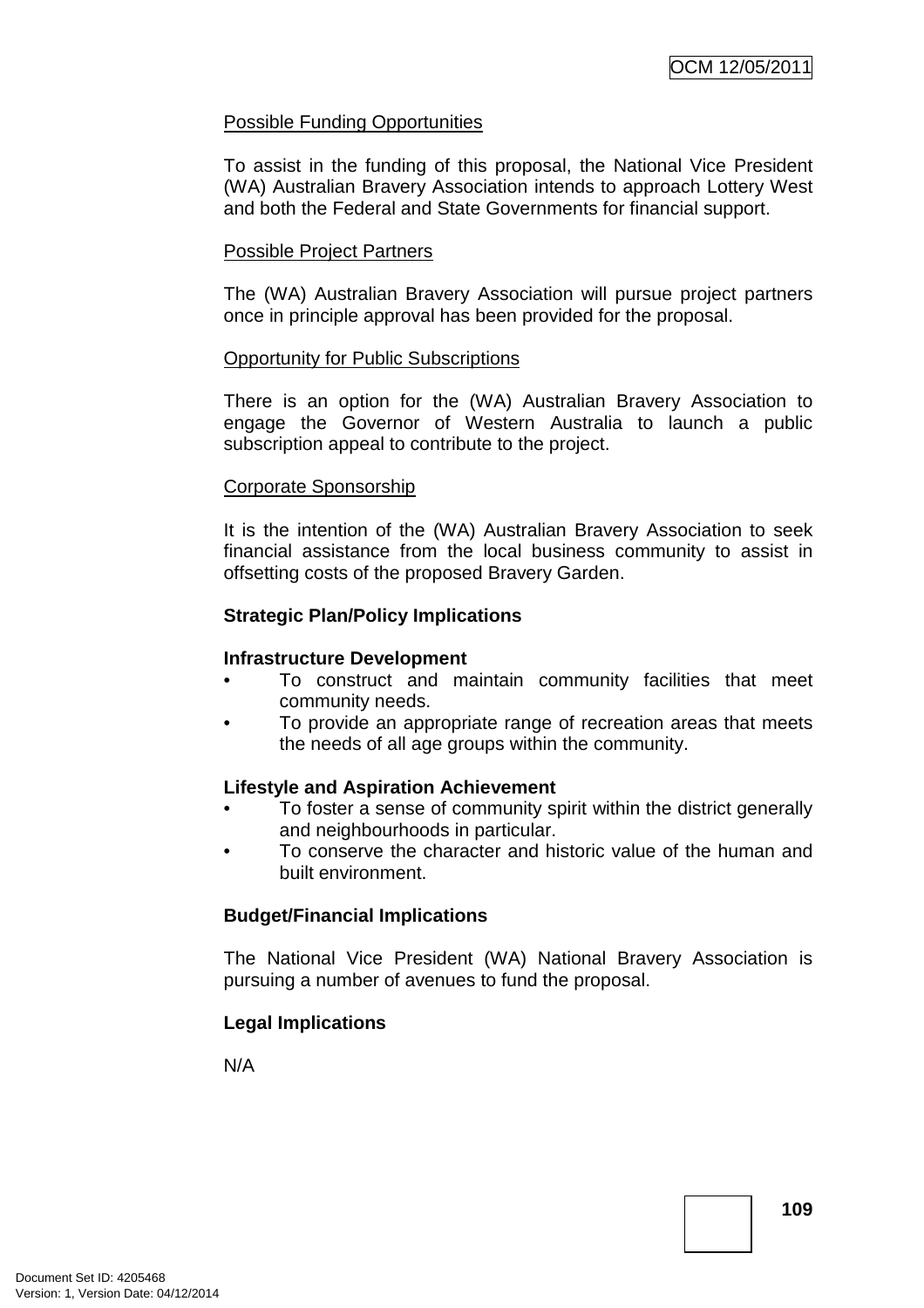## **Community Consultation**

The Manager Parks & Environment and Parks Technical Officer met onsite at Manning Park with Mr Vic Boreham, the National Vice President (WA) National Bravery Association regarding the proposal.

## **Attachment(s)**

- 1. Bravery Garden Design proposal sketch
- 2. Proposed location of the Bravery Garden at Manning Park in relation to surrounding buildings
- 3. Proposed location of the Bravery Garden at Bibra Lake Progress Drive and Bond Swamp

## **Advice to Proponent(s)/Submissioners**

The Proponent(s) have been advised that this matter is to be considered at the 12 May 2011 Council Meeting.

## **Implications of Section 3.18(3) Local Government Act, 1995**

Nil.

## **16.4 (MINUTE NO 4518) (OCM 12/5/2011) - AUSTRALIAN MARINE COMPLEX - TRAFFIC CONGESTION (6004495) (J KIURSKI)**

#### **RECOMMENDATION**

That Council receive a further report on the AMC traffic congestion issues at the July 2011 OCM.

## **COUNCIL DECISION**

MOVED Clr C Reeve-Fowkes SECONDED Clr S Limbert that the recommendation be adopted.

**CARRIED 10/0**

## **Background**

The Australian Marine Complex (AMC) is being developed to combine marine, defence and resource based industries, establishing a focus area for the repair, maintenance and construction of ships and infrastructure for offshore oil and gas mining and distribution.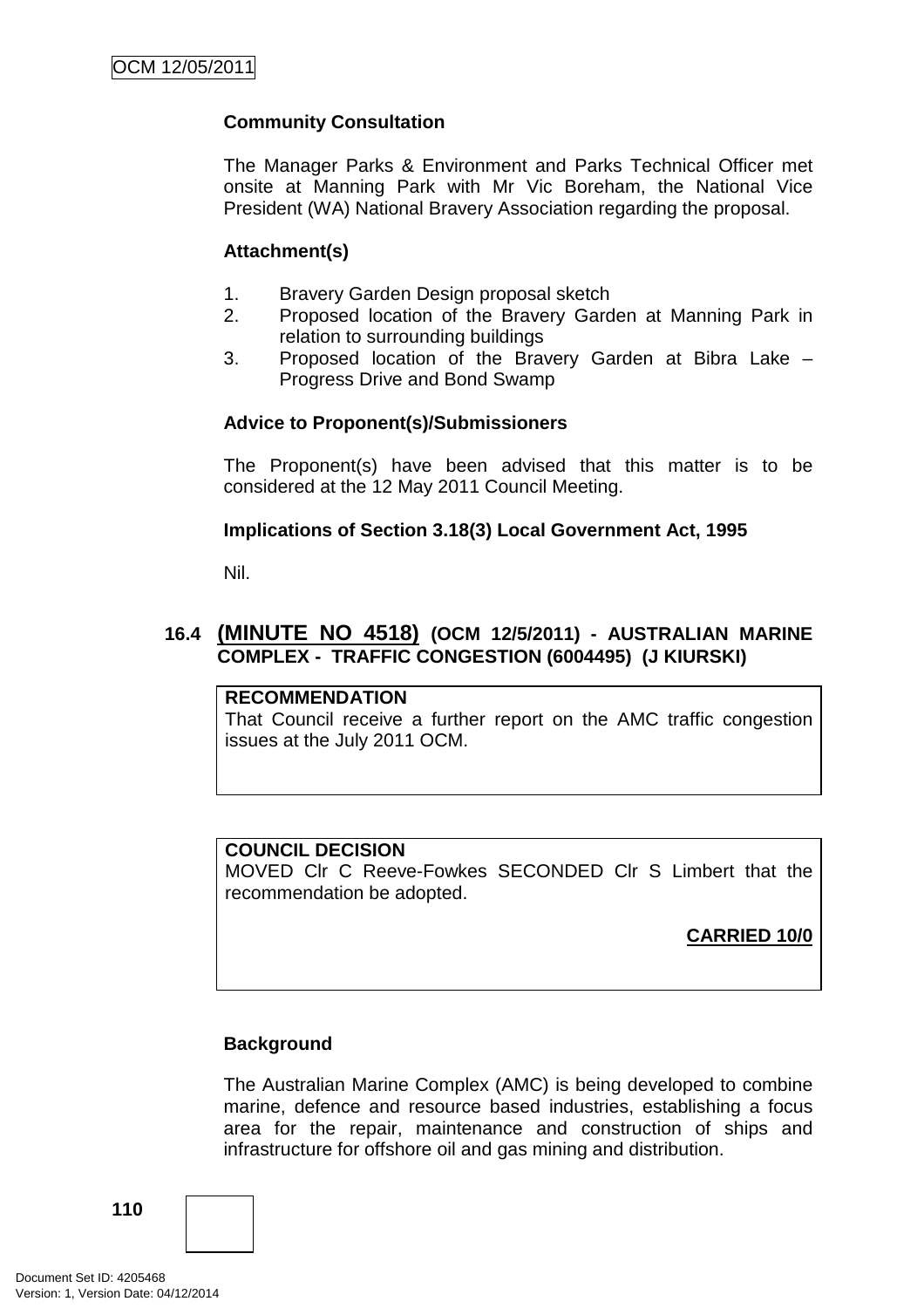AMC developments in and south west of the Henderson precinct in recent years have contributed to the increase in traffic volume in Rockingham Road, Russell Road, Cockburn Road, Sparks Road and Quill Way. This is contributing to the on-going traffic congestion at intersections primarily during the morning and afternoon peaks.

At the Ordinary Council Meeting on 10 February 2011 Mayor Howlett requested a report be prepared for the May 2011 Ordinary Meeting of Council addressing the access and egress problems being experienced by business owners, contractors and visitors to the Australian Marine Complex with particular attention being given to the Russell Road/Rockingham Road and Sparks Road/Russell Road intersections. The report is to include traffic count/speed details and the cost of traffic signals or other control measures, including round-abouts being installed at the Sparks Road/Russell Road or Cockburn Road/Sparks Road intersection and any other actions required to reduce the traffic congestion, particularly during peak hour periods.

#### **Submission**

N/A

#### **Report**

An assessment of the current traffic environment is currently being completed. The assessment includes a video survey of the intersections as well as a review of traffic count data and traffic crash data for the intersections and the general precinct. This data and subsequent analysis is currently being collated thus staff have not been able to complete the detailed review sought. The video analysis was commissioned in March 2011 and completed in April 2011 and the state crash data was only made available to local governments at the end of April which has not given sufficient time to enable staff to prepare the report. We therefore seek additional time to complete the assessment and prepare the report.

It is also important to acknowledge that Cockburn Road and Rockingham Road are not local government roads. They are currently under the care, control and management of MRWA thus some of the data needs to be provided by them in order for the City's officers to complete the assessment. At this stage MRWA have not released the necessary information and staff anticipate receiving it by June 2011.

Staff are considering various intersection configurations as requested. If the option to install traffic signal installation is supported by the assessment, the City will need to complete a SIDRA analysis and preliminary design for costing and MRWA consideration. Similarly, a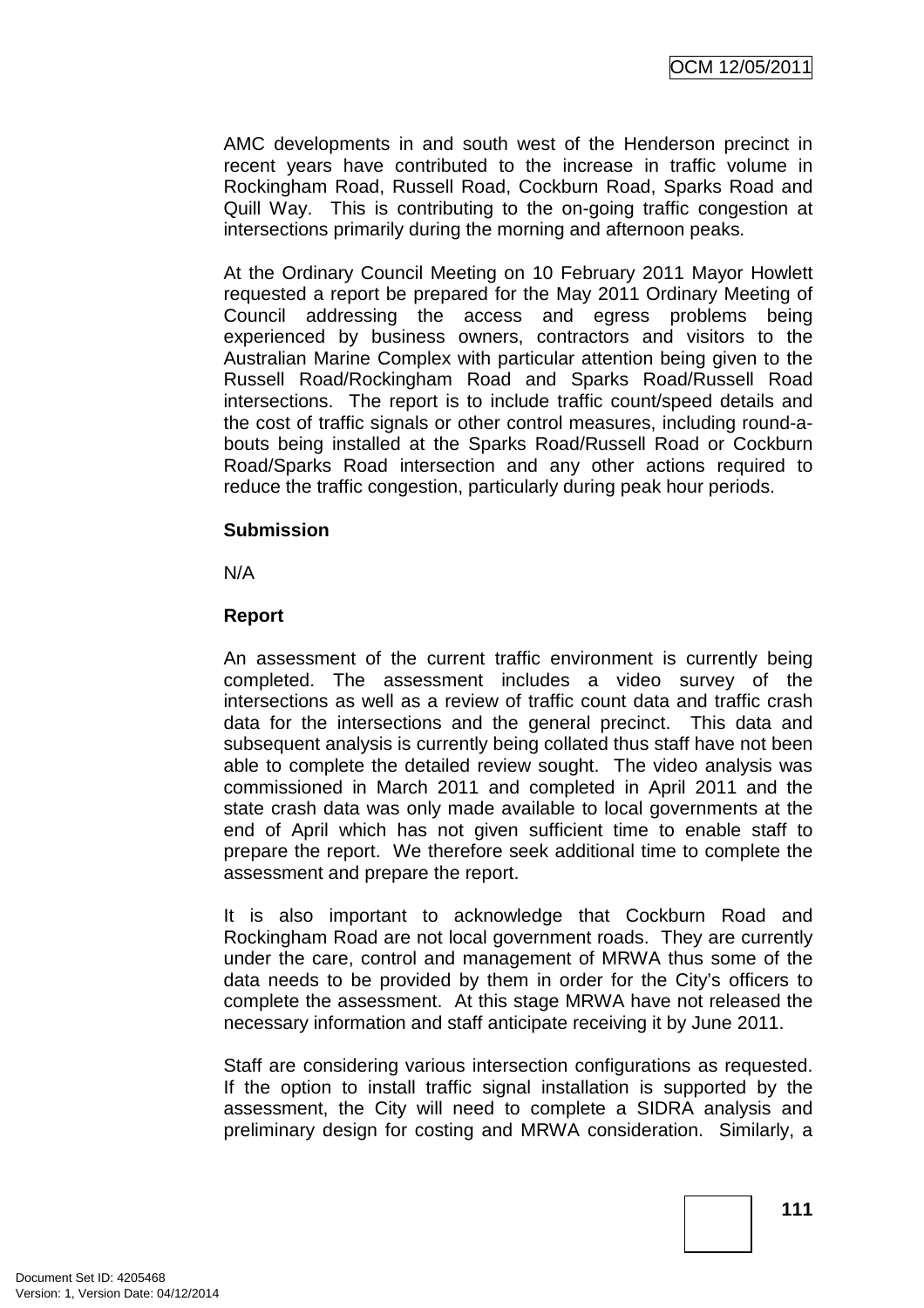roundabout would also need an initial design to assess land requirements and project costs.

Actions outstanding or currently being completed include:

- complete traffic counts for the nominated section of Rockingham Road, Russell Road, Cockburn Road, Sparks and Quill Road;
- complete a review of traffic crash date for intersections and section of roads requested;
- liaise with MRWA to obtain information related to traffic accident data, future planning for road/intersection improvement and relevant criteria;
- to install a traffic treatment;
- complete preliminary design and cost estimate of intersection Russell Road/Rockingham Road intersections and Sparks Road/Russell Road; and
- complete report that addresses all option for traffic improvement within area of access to AMC.

Officers believe that the remaining actions will take a further 4-6weeks to complete and are therefore seeking agreement to present an item to the July OCM for consideration.

## **Strategic Plan/Policy Implications**

## **Transport Optimisation**

- To ensure the City develops a transport network that provides maximum utility for its users, while minimizing environmental and social impacts.
- To construct and maintain roads which are convenient and safe for vehicles, cyclists and pedestrians.

## **Budget/Financial Implications**

The City has currently allocated \$50,000 for the traffic safety management and an amount of \$15,000 will assigned to this project.

## **Legal Implications**

N/A

## **Community Consultation**

N/A

## **Attachment(s)**

N/A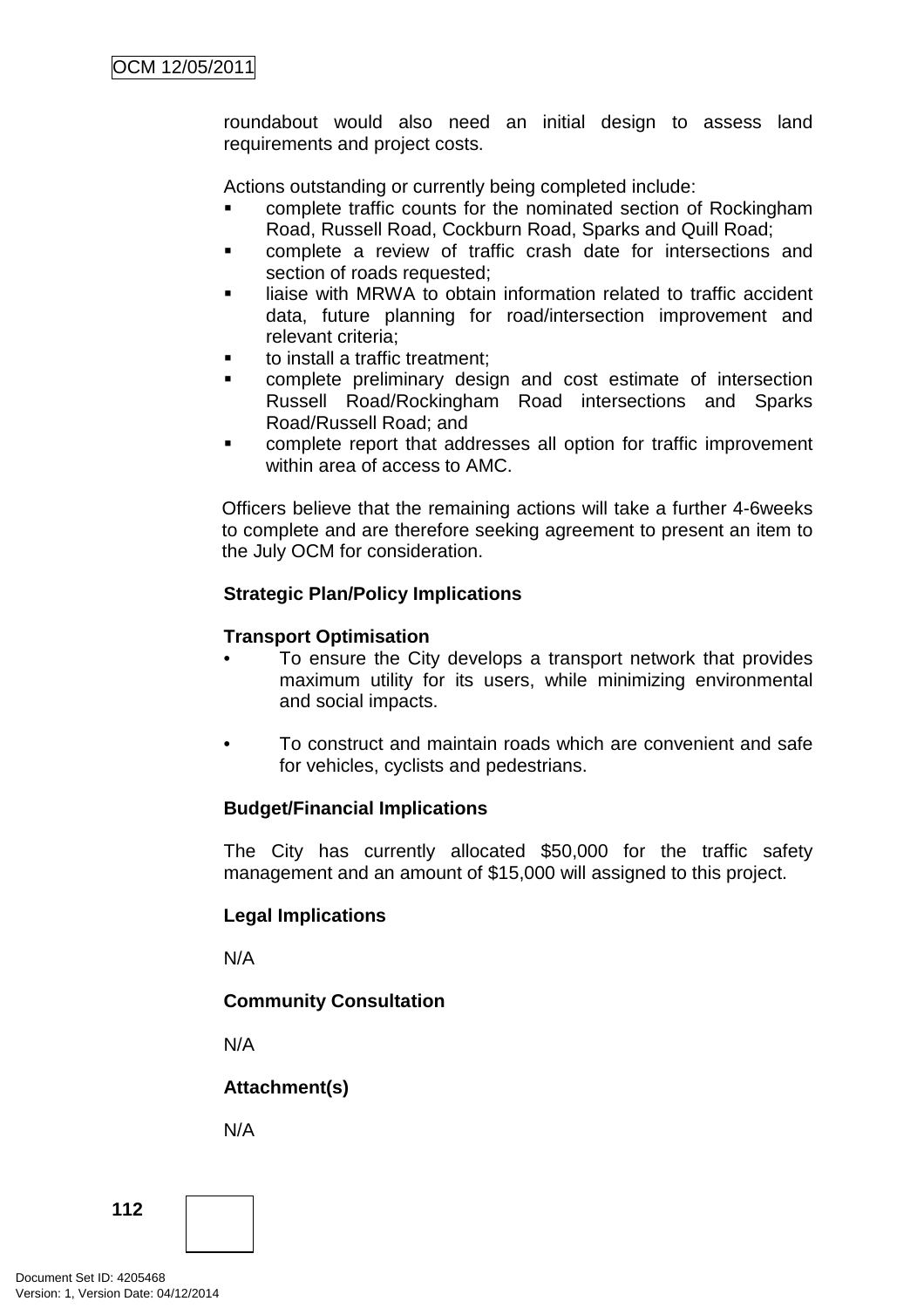## **Advice to Proponent(s)/Submissioners**

A subsequent letter has been sent to all business owners of AMC advising them that this item will be on the Agenda for 14 July 2011 Council Meeting.

#### **Implications of Section 3.18(3) Local Government Act, 1995**

Nil.

## **16.5 (MINUTE NO 4519) (OCM 12/5/2011) - TENDER NO. RFT 02/2011 - TREE PRUNIING SERVICES (RFT 02/2011) (LV, HV AND GENERAL ) (A LEES) (ATTACH)**

#### **RECOMMENDATION**

That Council accept Tender for RFT 02/2011 Tree Pruning Services (LV, HV and General) – Three (3) Year Contract submitted by Beaver Tree Services Pty Ltd, for an estimated total Contract value of \$932,625.00 (Inc GST) (\$847,840.91 Ex GST) at the Schedule of Rates submitted, price variation mechanism, and additional services.

## **COUNCIL DECISION**

MOVED Clr C Reeve-Fowkes SECONDED Clr S Limbert that the recommendation be adopted.

**CARRIED 10/0**

## **Background**

The City of Cockburn currently manages approximately 11,000 trees that require pruning to prevent interference with overhead powerlines and other essential services as defined under section 54 of the Energy Operators (powers) Act 1979.

The City of Cockburn also has several thousand trees within its Parks, Environment, Community Facilities and Streetscapes requiring pruning, removing or other associated works.

Previously the City of Cockburn's Parks and Environment Department has engaged various tree pruning contractors to perform tree maintenance as required.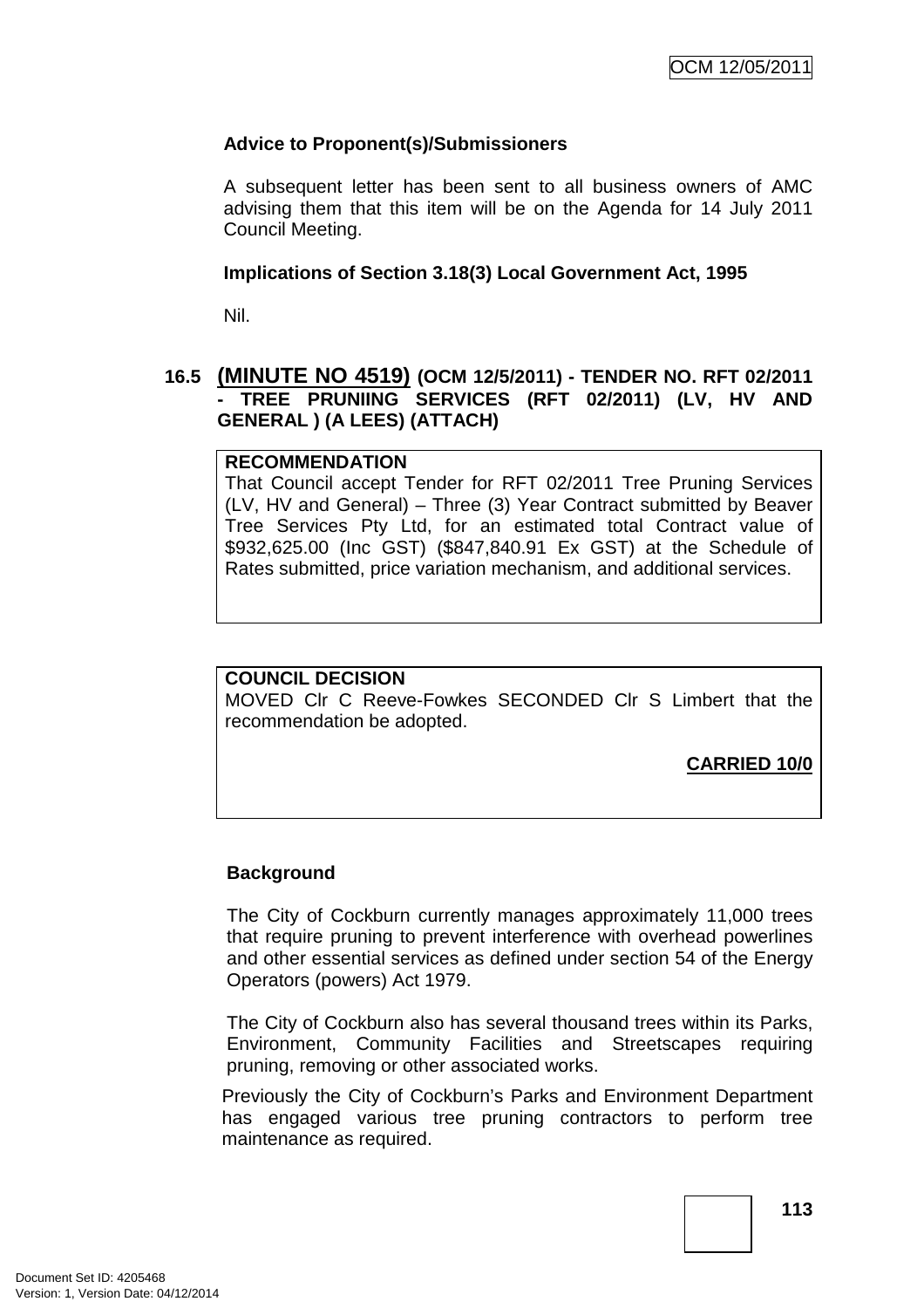These contractors performed works associated with Low Voltage (LV) and High Voltage (HV) pruning, stump grinding, tree removal and mulching. To improve the service delivery and management of the City of Cockburn's trees, a Tender for Tree Pruning Services including specifications was developed in conjunction with Procurement Services.

The tender called for submissions from suitably qualified tree contractors for a period of three (3) years with Principal instigated options to extend the period for a subsequent one (1) year period and up to an additional twelve (12) months after that to a maximum of five (5) years.

Tender Number RFT 02/2011 Tree Pruning Services (LV, HV and General) Three (3) Year Contract was advertised on Saturday  $5<sup>th</sup>$ February 2011 in the Local Government Tenders section of "The West Australian" newspaper; the tender was also displayed on the City's e-Tendering website between the 5<sup>th</sup> and 23<sup>rd</sup> February 2011.

However due to the catastrophic earthquake in New Zealand the e-Tendering website was unable to accept submissions on the advertised closing date and was subsequently extended and closed on the 3<sup>rd</sup> March 2011.

## **Submission**

Tenders closed at 2:00 p.m. (AWST) on Thursday 3<sup>rd</sup> March 2011 with tender submissions being received from the following five (5) companies:

- 1. Tree Amigos Tree Surgeons Pty Ltd;
- 2. Active Tree Services Pty Ltd;
- 3. Beaver Tree Services Pty Ltd;
- 4. Excelsior Arboriculture Pty Ltd T/as Tree Surgeons of WA; and
- 5. Radiant Nominees Pty Ltd.

## **Report**

## Tender Compliance

|   | <b>Tenders Name</b>                                         | <b>Compliance</b><br><b>Assessment</b> |
|---|-------------------------------------------------------------|----------------------------------------|
|   | Tree Amigos Tree Surgeons Pty Ltd                           | Compliant                              |
| 2 | <b>Active Tree Services Pty Ltd</b>                         | Compliant                              |
| 3 | <b>Beaver Tree Services</b>                                 | Compliant                              |
| 4 | Excelsior Arboriculture Pty Ltd T/as Tree<br>Surgeons of WA | Compliant                              |
| 5 | <b>Radiant Nominees Pty Ltd</b>                             | Compliant                              |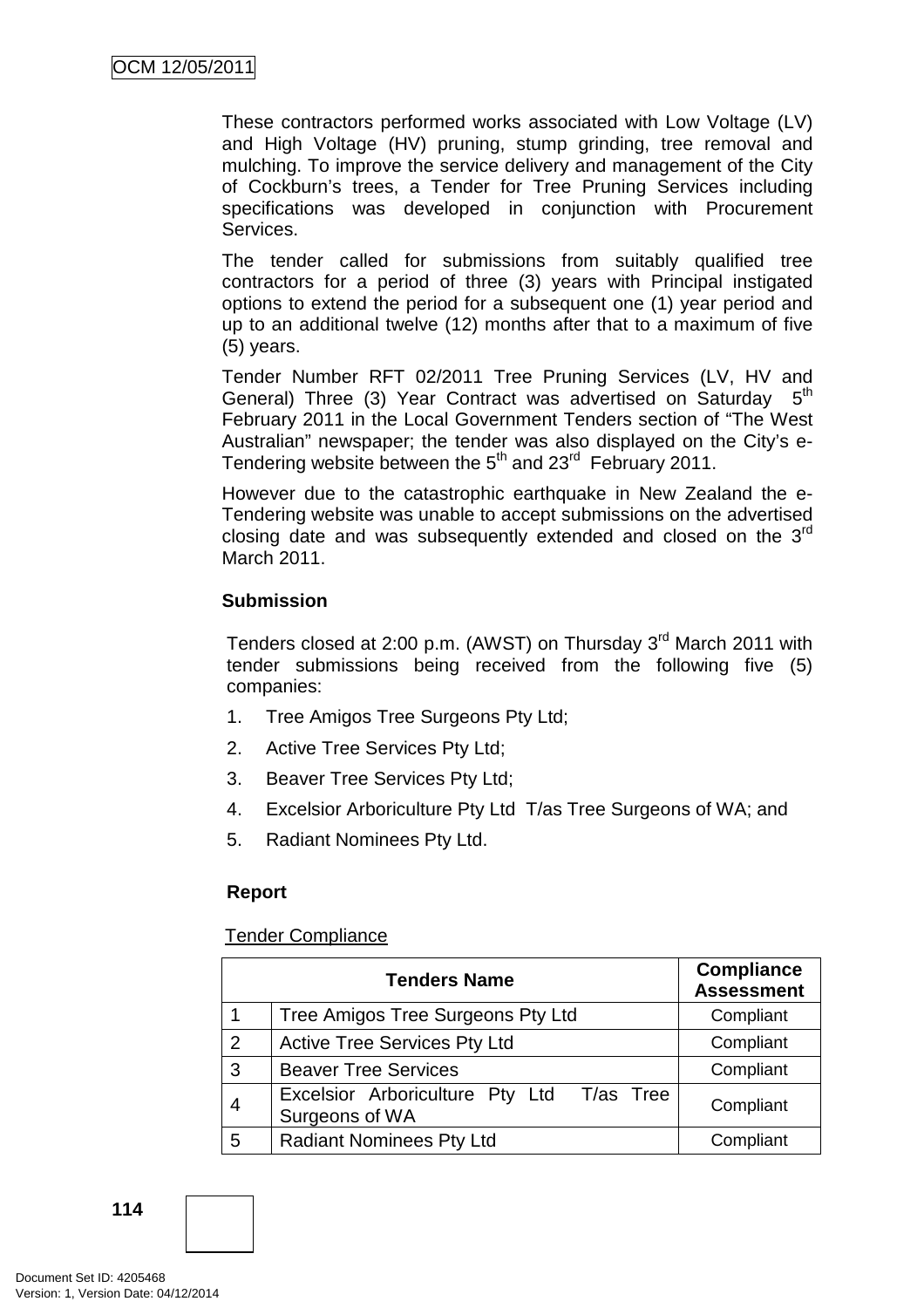## Alternative Tenders

In addition to a conforming tender, Tree Amigos Tree Surgeons Pty Ltd and Excelsior Arboriculture Pty Ltd T/as Tree Surgeons of WA submitted an alternative tender for consideration. However the Evaluation Panel found that the alternative tenders did not provide value to the City of Cockburn and therefore were not considered for evaluation.

## Evaluation Criteria

Tenders were assessed against the following criteria:

| <b>Evaluation Criteria</b>          | <b>Weighting Percentage</b> |
|-------------------------------------|-----------------------------|
| Demonstrated Experience             | <b>20%</b>                  |
| Key Personnel Skills and Experience | <b>20%</b>                  |
| <b>Tenderer's Resources</b>         | <b>20%</b>                  |
| Tendered Price - Estimated Lump Sum | 40%                         |
| TOTAL                               | 100%                        |

#### Tender Intent / Requirement

The purpose of this Tender was to select an experienced, competent and reliable Tree Pruning Contractor to perform the tree pruning, removal, stump grinding and mulching services within the City of Cockburn.

## Evaluation Panel

The tender submissions were evaluated by the following City of Cockburn Officers:

- 1. Anton Lees Parks Manager (Chair);
- 2. Lou Vieira Parks & Environment Operations Coordinator; and
- 3. Teresa Searle Parks Administration Support.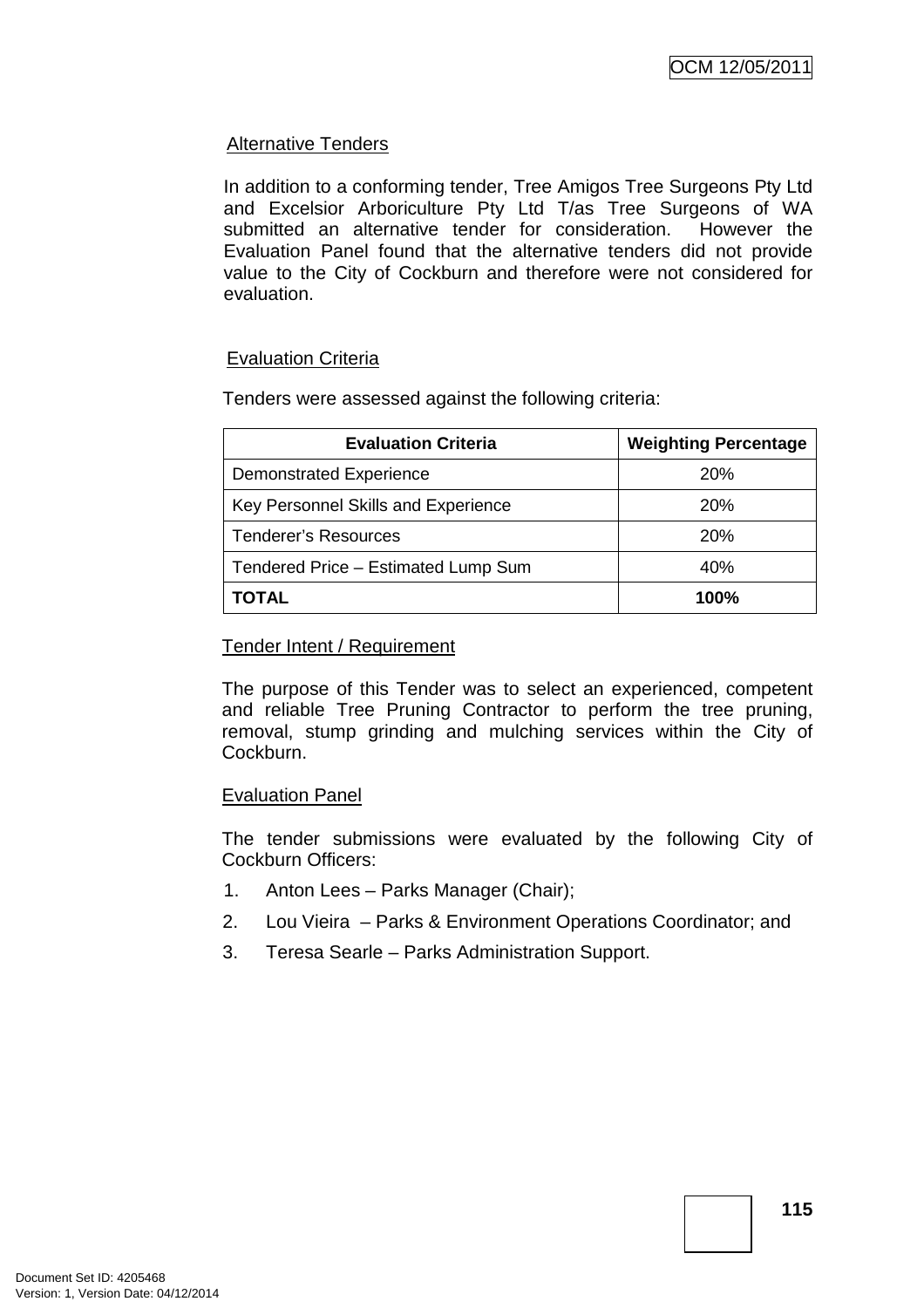## Scoring Table

|                                                                    | <b>Percentage Score</b>              |                           |              |  |
|--------------------------------------------------------------------|--------------------------------------|---------------------------|--------------|--|
| <b>Tenderer's Name</b>                                             | <b>Non-Cost</b><br><b>Evaluation</b> | Cost<br><b>Evaluation</b> | <b>Total</b> |  |
|                                                                    | 60%                                  | 40%                       | 100%         |  |
| <b>Beaver Tree Services**</b>                                      | 53.33%                               | 40.00%                    | 93.33%       |  |
| <b>Tree Amigos Tree Surgeons</b><br>Pty Ltd                        | 48.33%                               | 37.49%                    | 85.83%       |  |
| <b>Active Tree Services Pty Ltd</b>                                | 37.00%                               | 34.29%                    | 71.29%       |  |
| <b>Radiant Nominees Pty Ltd</b>                                    | 35.67%                               | 27.67%                    | 63.34%       |  |
| <b>Excelsior Arboriculture Pty Ltd</b><br>T/as Tree Surgeons of WA | 45.33%                               | 13.74%                    | 59.08%       |  |

**\*\* Recommended Submission** 

## **Evaluation Criteria Assessment**

## Demonstrated Experience

All tenderers have had previous experience in performing tree pruning services for local government authorities, provided sound referees and details of their Occupational and Health Policies.

Beaver Tree Services, Excelsior Arboriculture Pty Ltd T/as Tree Surgeons of WA were ranked higher than the remaining tenderers as they able to clearly demonstrate how they managed issues, i.e. environmental, resourcing, political, etc that arose during tree projects.

## Key Personal Skills and Experience

Beaver Tree Services scored the highest in this category with Tree Amigos Tree Surgeons Pty Ltd, Active Tree Services Pty Ltd and Excelsior Arboriculture Pty Ltd T/as Tree Surgeons of WA coming in second with similar scores.

Although all submissions provided documentation on the skills of personnel and their experience, Beaver Tree Services demonstrated a thorough submission detailing information on personnel to be applied to the Contract with all having relevant experience in works of this nature.

## Tenderer's Resources

Tree Amigos Tree Surgeons Pty Ltd, Excelsior Arboriculture Pty Ltd T/as Tree Surgeons of WA and Beaver Tree Services were all assessed as having the appropriate resources to perform the works within the Contract.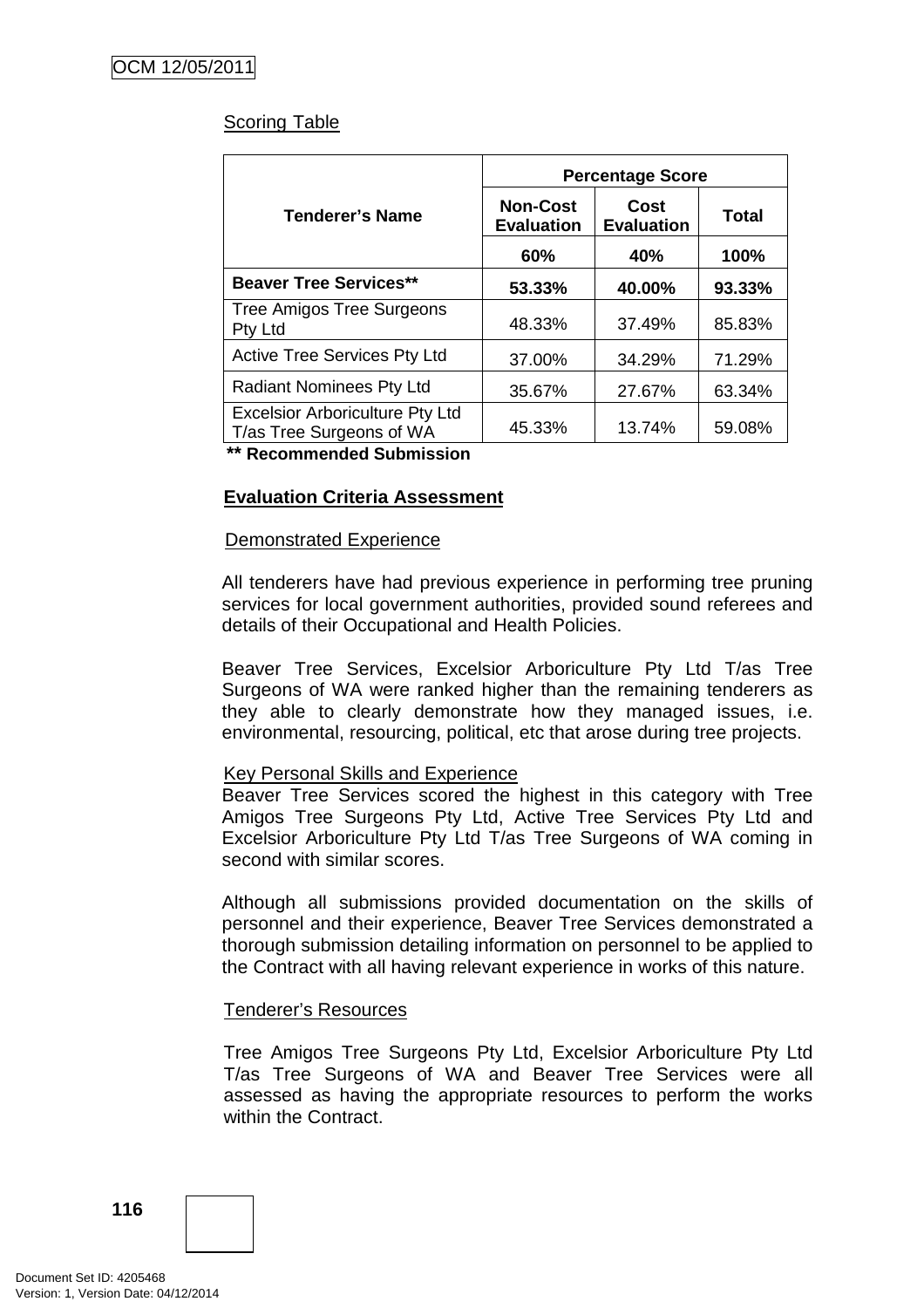In addition to their resources, all three (3) were able to provide sound contingency measures or provide backup resources where it was applicable.

In addition to resourcing, all Tenderers were requested to demonstrate their capability to complete a minimum of fifty (50) trees per day or two hundred and fifty (250) trees per week.

The submissions from Tree Amigos Tree Surgeons Pty Ltd, Beaver Tree Services Pty Ltd and Excelsior Arboriculture Pty Ltd T/as Tree Surgeons of WA were determined to show a sound understanding of this benchmark.

#### Tendered Price

The price schedule provided by each tendered was benchmarked against a set volume of work that is anticipated to be completed over one year of the contract. Beaver Tree Service submitted the lowest price across all schedules within the Tender.

In addition to submitting the lowest price, Beaver Tree Services provided an alternative "Price Variation Mechanism" for the second and third year of the contract. This mechanism is based on the Labour Price Index (private) published by the Australian Bureau Statistics (ABS) and has been approved by the City of Cockburn's Accounting & Financial Control Services as an appropriate measure for the price variation mechanism, as the primary cost for tree pruning Contractors labour.

#### **Summation**

Taking in consideration all of the submitted response criteria, the Evaluation Panel recommends to Council that the submission received from Beaver Tree Services Pty Ltd as being the most advantageous to carry out Tree Pruning Services the City of Cockburn for an estimated total Contract value of \$932,625.00 (Inc GST) (\$847,840.91 Ex GST) at the Schedule of Rates submitted, price variation mechanism, and additional services and thus be supported as the successful Tenderer based on the following:

- Significant demonstrated experience in performing works of similar size;
- A range of personnel that have the experience to undertake these works;
- Appropriate resources to conduct works as required; and
- The price and a alternative price variation mechanism submitted is considered fair and reasonable for the scope of works to be performed.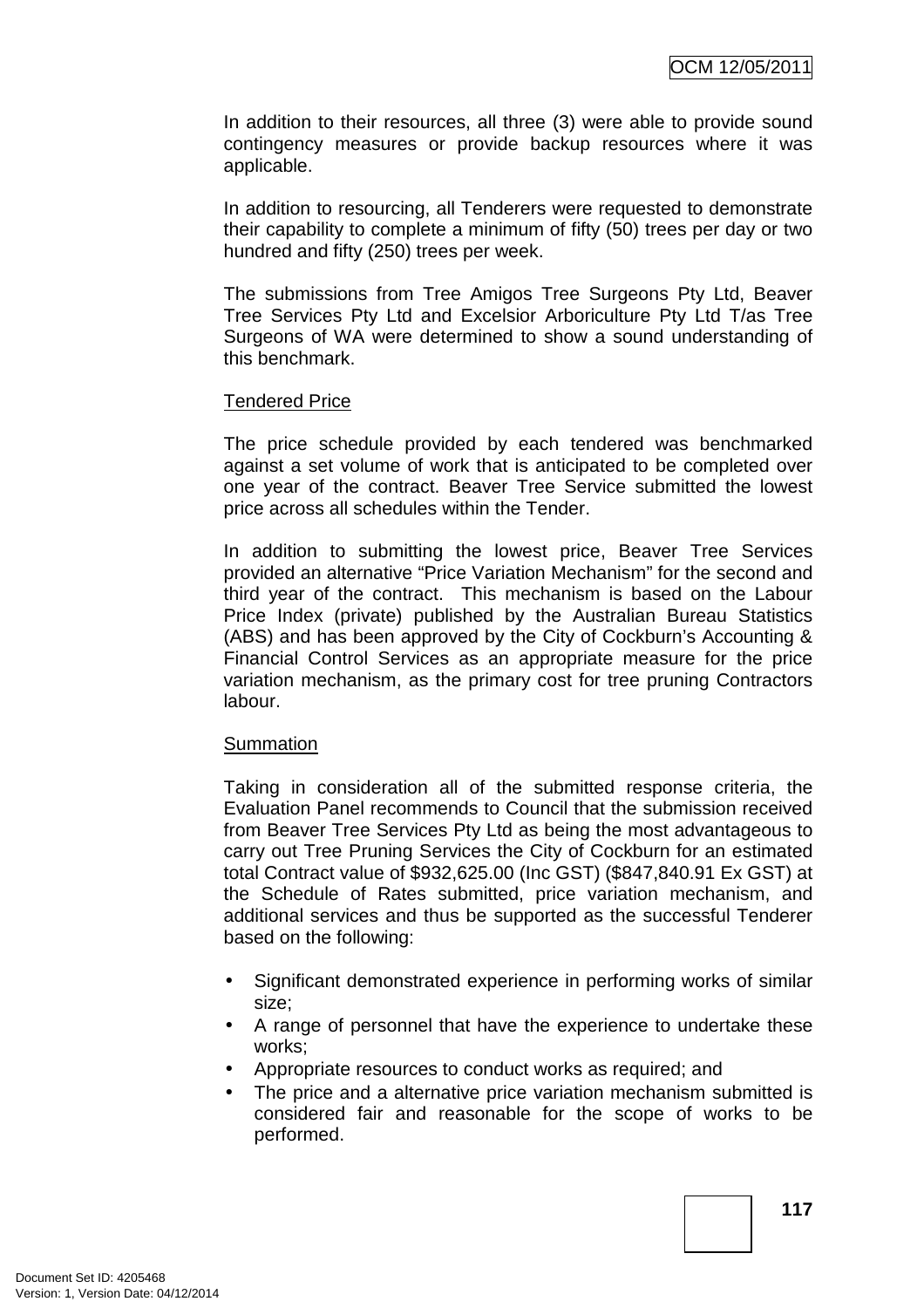## **Strategic Plan/Policy Implications**

## **Governance Excellence**

• To conduct Council business in open public forums and to manage Council affairs by employing publicly accountable practices.

## **Budget/Financial Implications**

Pruning expenditure has steadily increased since 2009 based on an increased focus by the Office of Energy for power line clearances, customer requests and changing environmental conditions. Costs have exceeded the threshold requiring a formal contract and this item addresses that compliance requirement.

The table below shows the actual expenditure for 2009 /2010 and the expected expenditure for 2010/2011 based on figures supplied as at  $4<sup>th</sup>$  May 2011 and the percentage increase from each year.

The estimated contract value of \$310,875 (p/a) will be an increase of 22.5% based on the 2010 /2011 expenditure and is largely a reflection on the demand to improve maintenance of street trees in our community.

| <b>Financial Year</b> | Contract Pruning (\$) | Increase from<br>previous year (%) |
|-----------------------|-----------------------|------------------------------------|
| 2009 / 2010           | \$208,800             | 12%                                |
| 2010 / 2011           | \$253,200             | <b>21%</b>                         |
| 2011 / 2012           | \$310,875             | 22.5%                              |

#### **Expenditure Table**

## **Legal Implications**

Section 3.57 of the Local Government Act 1995 and Part 4 of the Local Government (Functions and General) Regulations 1996 refers.

## **Community Consultation**

Nil Required.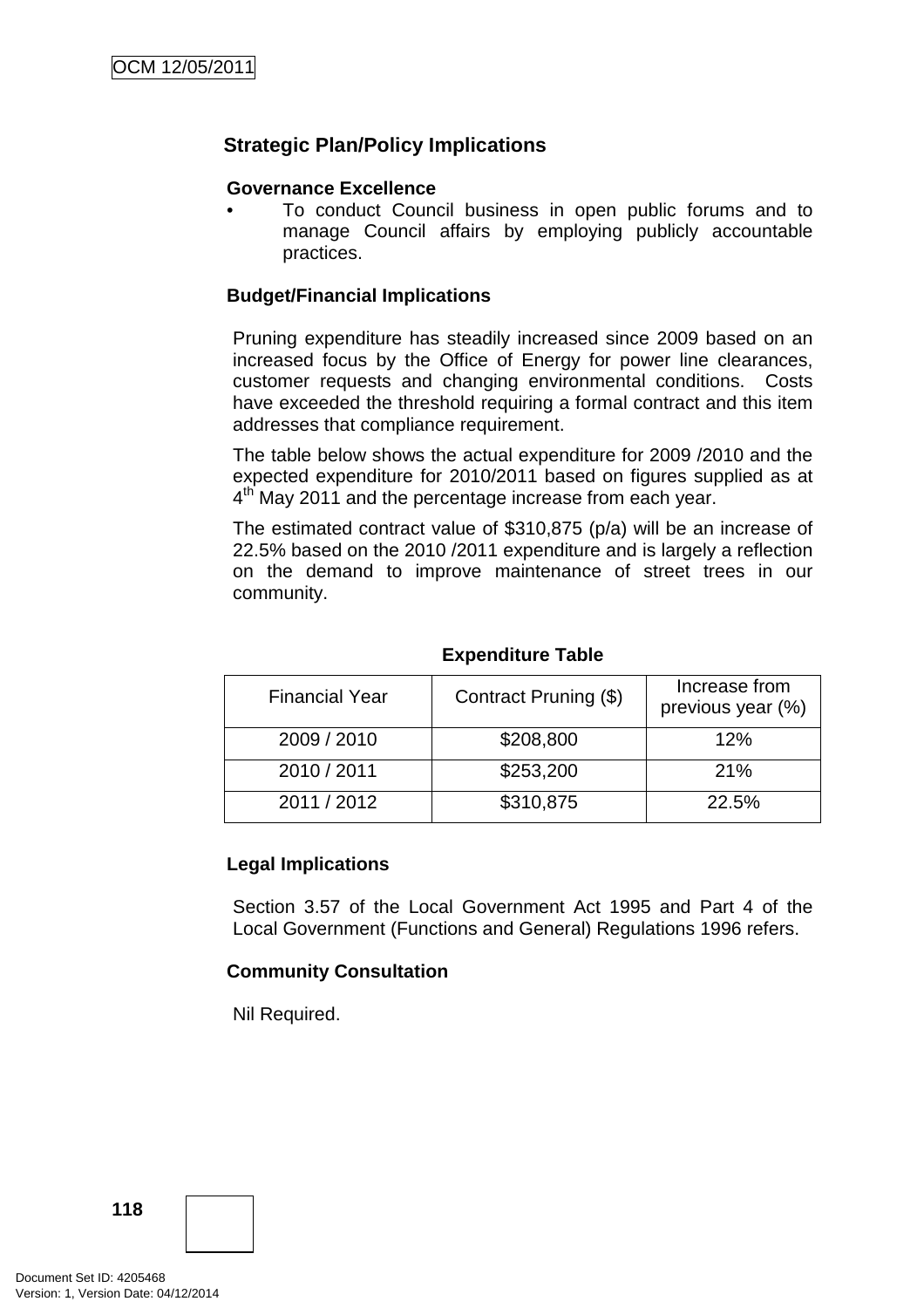## **Attachment(s)**

The following Confidential Attachments are provided under a separate cover:

- 1. Compliance Criteria Checklist
- 2. Tender Evaluation Sheet (s)
- 3. Tendered Prices

## **NOTE:**

The tendered prices are not disclosed at the opening of Tenders nor entered into the Tender Register.

In accordance with Part 4, Regulation 16-3(c) and 17-3 of the Local Government (Functions and General) Regulations 1996 the Principal is only required to record the price of the winning Tenderer/s in the Tenders Register.

## **Advice to Proponent(s)/Submissioners**

Those who lodged a tender submission have been advised that this matter is to be considered at the  $12<sup>th</sup>$  May 2011 Council Meeting. **Implications of Section 3.18(3) Local Government Act, 1995**

Nil.

## **17. COMMUNITY SERVICES DIVISION ISSUES**

## **17.1 (MINUTE NO 4520) (OCM 12/5/2011) - ADOPTION OF THE CITY OF COCKBURN - RECONCILIATION ACTION PLAN (CR/M/113) (G BOWMAN) (ATTACH)**

# **RECOMMENDATION**

That Council

- (1) adopt the City of Cockburn Reconciliation Action Plan, as attached to the Agenda;
- (2) ensure that any financial implications of the Plan are included for consideration in Council's Strategic and Annual Budget planning documents; and
- (3) require a progress report to be received by Council in July 2012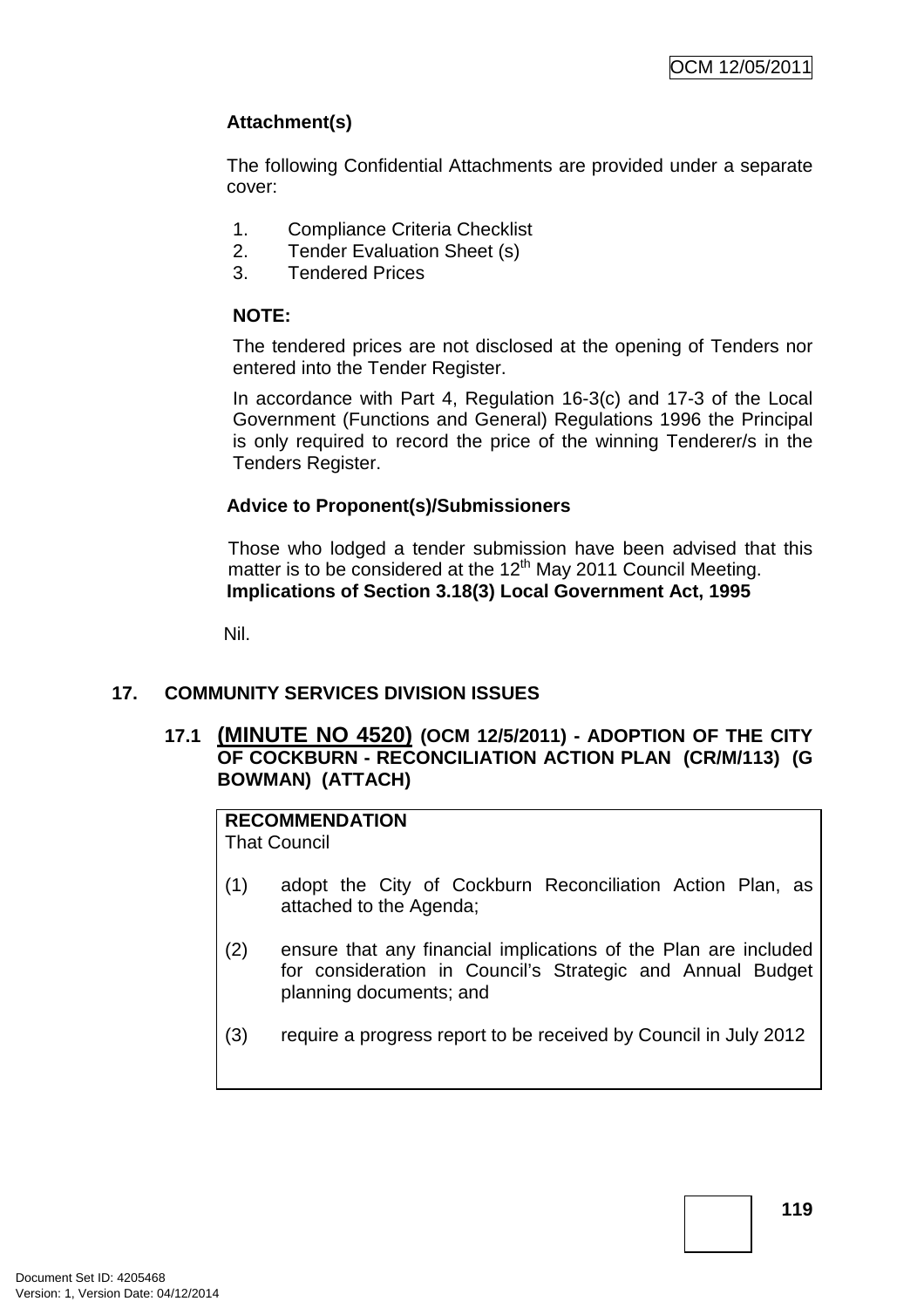## **COUNCIL DECISION**

MOVED Clr I Whitfield SECONDED Clr S Limbert that Council

- (1) adopt the City of Cockburn Reconciliation Action Plan, as attached to the Agenda; subject to confirmation of the spelling of the word "Nyungar" by the Aboriginal Reference Group.
- (2) ensure that any financial implications of the Plan are included for consideration in Council's Strategic and Annual Budget planning documents; and
- (3) require a progress report to be received by Council in July 2012

## **CARRIED 10/0**

## **Reason for Decision**

Council supports the Reconciliation Action Plan, however wished to ensure that the terminology applied was consistent with accepted practice and was agreed to by the Aboriginal Reference Group.

## **Background**

The City of Cockburn has been taking action over the past years to build and strengthen relationships with Aboriginal and Torres Strait Islander people in the district. For example, the City formed the Aboriginal Advisory Group in 2002 which was then changed to a Committee of Council. This led to the appointment of the part-time Aboriginal Community Development Officer position in 2003. The City has also organised NAIDOC and Reconciliation Week activities for many years. Additionally, the City provides a number of culturally appropriate groups and support services for Aboriginal people.

## **Submission**

N/A

## **Report**

ABS 2006 census data identified that the City had 1.7% of its population of Aboriginal or Torres Strait Islander descent, with an estimated population of 88,500. This equates to 1500 Aboriginal people living in the District. Reconciliation requires both Aboriginal and non-Aboriginal people working together to build and strengthen relationships and achieve common goals. The successful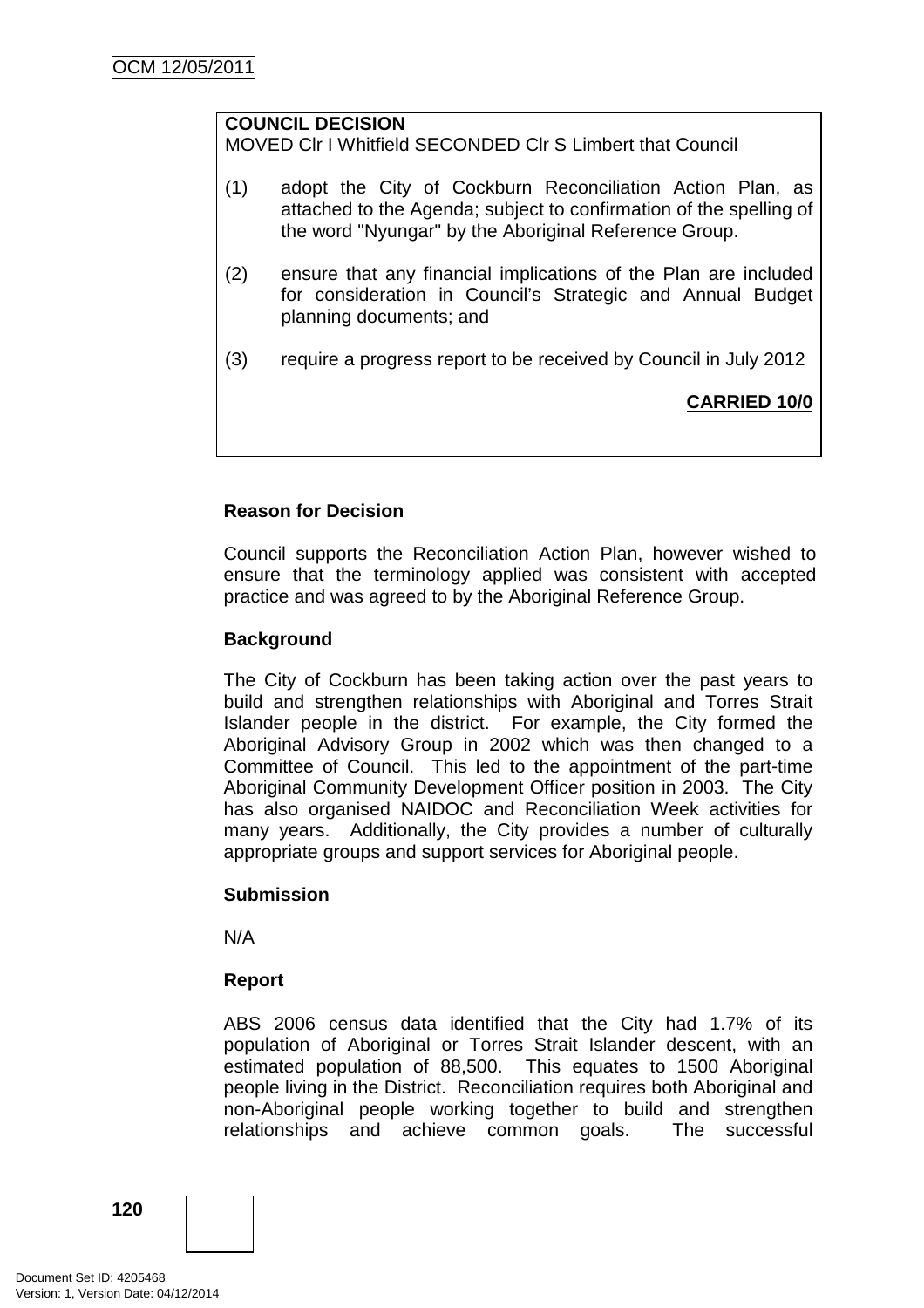implementation of a Reconciliation Action Plan (RAP) will therefore benefit the whole community.

The City's Aboriginal Reference Group considers that Council has undertaken significant acts of Reconciliation such as adopting Policy SC44 which formally acknowledges that the Nyungar people are the traditional owners of the land contained in the Cockburn District. This combined with the "Welcome to Country" acknowledgements by traditional Elders at community events and the installation of an acknowledgement plaque at the front of the Administration building was considered progressive.

The City would like to formalise a number of current actions and to be part of a larger movement for reconciliation across Australia. Reconciliation Australia (RA) is a not-for-profit community organisation that assists other organisations to develop RAP's. A number of Local Government authorities have developed a RAP and many more have signed a commitment to develop one in the next 12 months. One of the main goals of RAP's is to close the unacceptable 17 year life expectancy gap between Aboriginal and non-Aboriginal children.

The City signed a Statement of Commitment to develop a RAP by 30 April 2011. The Statement of Commitment outlined that development of this RAP will involve consultation with RA; Aboriginal and Torres Strait Islander and non-Aboriginal staff; and external consultation with Aboriginal and Torres Strait Islander stakeholders. Areas for action committed to include:

- Training in cultural awareness and development for Council staff in order to strengthen communication and service delivery.
- Creating opportunities to build and strengthen relationships between Aboriginal and Non-Aboriginal people across City of Cockburn.
- Increasing the participation of Aboriginal and Torres Strait Islander residents in mainstream activities.
- Increasing the visibility of Aboriginal and Torres Strait Islander culture and peoples across City of Cockburn.
- Embedding Aboriginal and Torres Strait Islander views in service delivery.

The City has now completed the draft RAP by following the process outlined by RA.

This process included the formation of a Steering Group with membership of Aboriginal and Non-Aboriginal City staff, Aboriginal Reference Group members, and Aboriginal and Non-Aboriginal community members. The aim was to achieve a 50:50 ratio of Aboriginal and non-Aboriginal people in attendance at the steering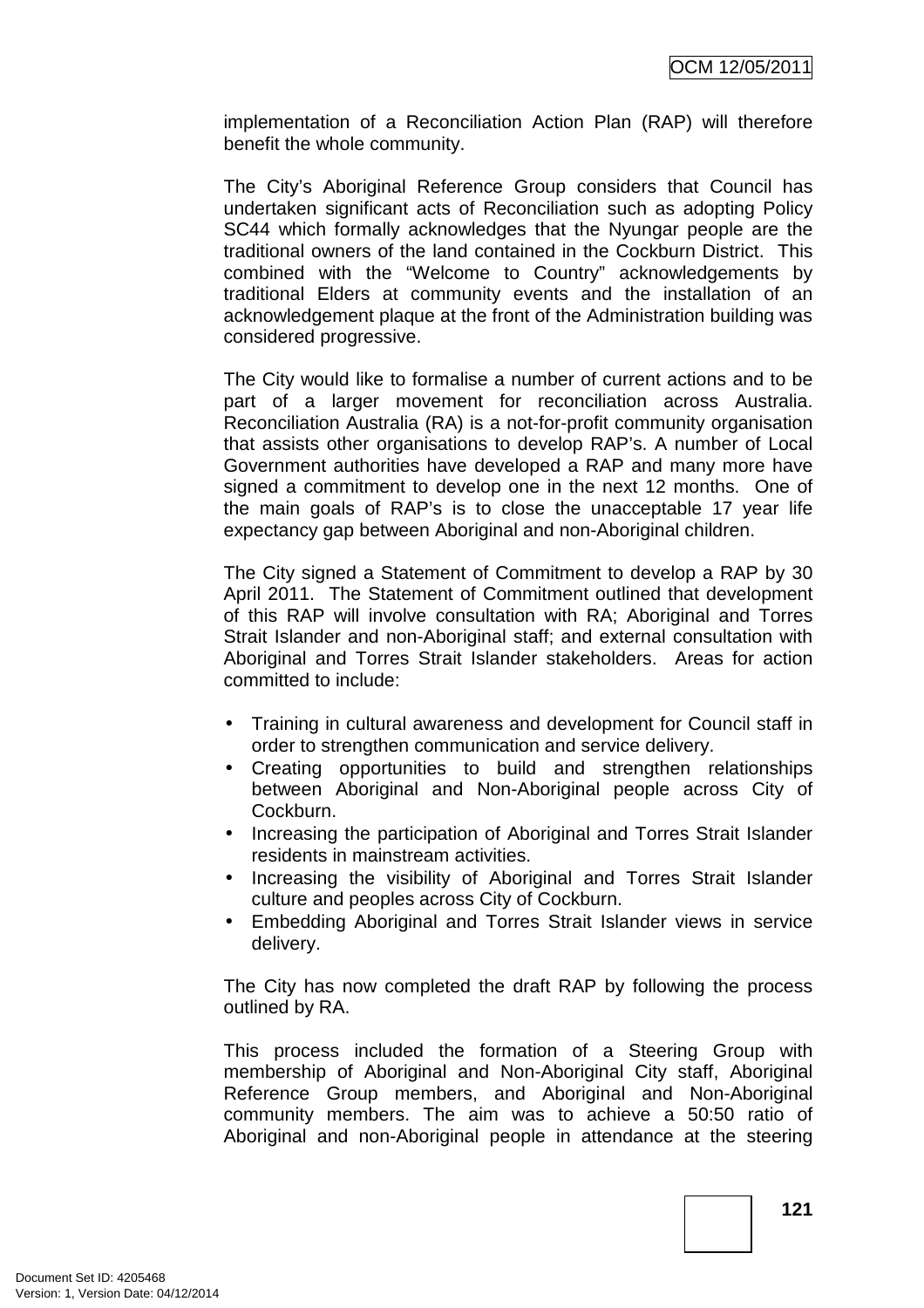group meetings. Staff from from a wide variety of Service Units attended the meetings including Human Services, Community Services, Libraries, Strategic Planning, Infrastructure, Human Resources, Parks, Environmental Services, Community Safety, and Communications.

The City organised consultation forums and focus groups with the Aboriginal Reference Group, seniors, youth, Walyalup Reconciliation Group, 'My Time' Aboriginal group and a general public meeting. In total 100 community members have been consulted regarding the RAP key focus areas. In addition to this staff have been consulted with across all Service Unit areas via a survey and through the Reconciliation Action Plan Steering Group.

During the consultation undertaken the following issues were consistently highlighted as being key issues to be addressed in the development of any future strategy:

- Need to strengthen relationships between Aboriginal and non-Aboriginal people.
- Need to increase employment, educational, health, Cultural and social opportunities for Aboriginal people in Cockburn.
- Need to improve the cultural appropriateness of some Council Services.
- Need to visibly acknowledge and respect Nyungar culture and history.
- Need to increase positive perceptions of Aboriginal people in the community.

These needs have been developed into a comprehensive draft action plan for the City of Cockburn spanning over a two year period from July 2011 until 2013. These actions have been identified because they are realistic and achievable within a two year timeframe and address the most pressing needs identified in the community consultation process.

The RAP is categorised into three standard areas Relationships, Respect, and Opportunities.

The relationships focus area contains actions that work towards:

• Creating opportunities to build and strengthen relationships between Aboriginal and Non-Aboriginal people across City of Cockburn.

The respect focus area contains actions that work towards:

• Increasing the visibility of Aboriginal and Torres Strait Islander culture and peoples across City of Cockburn; and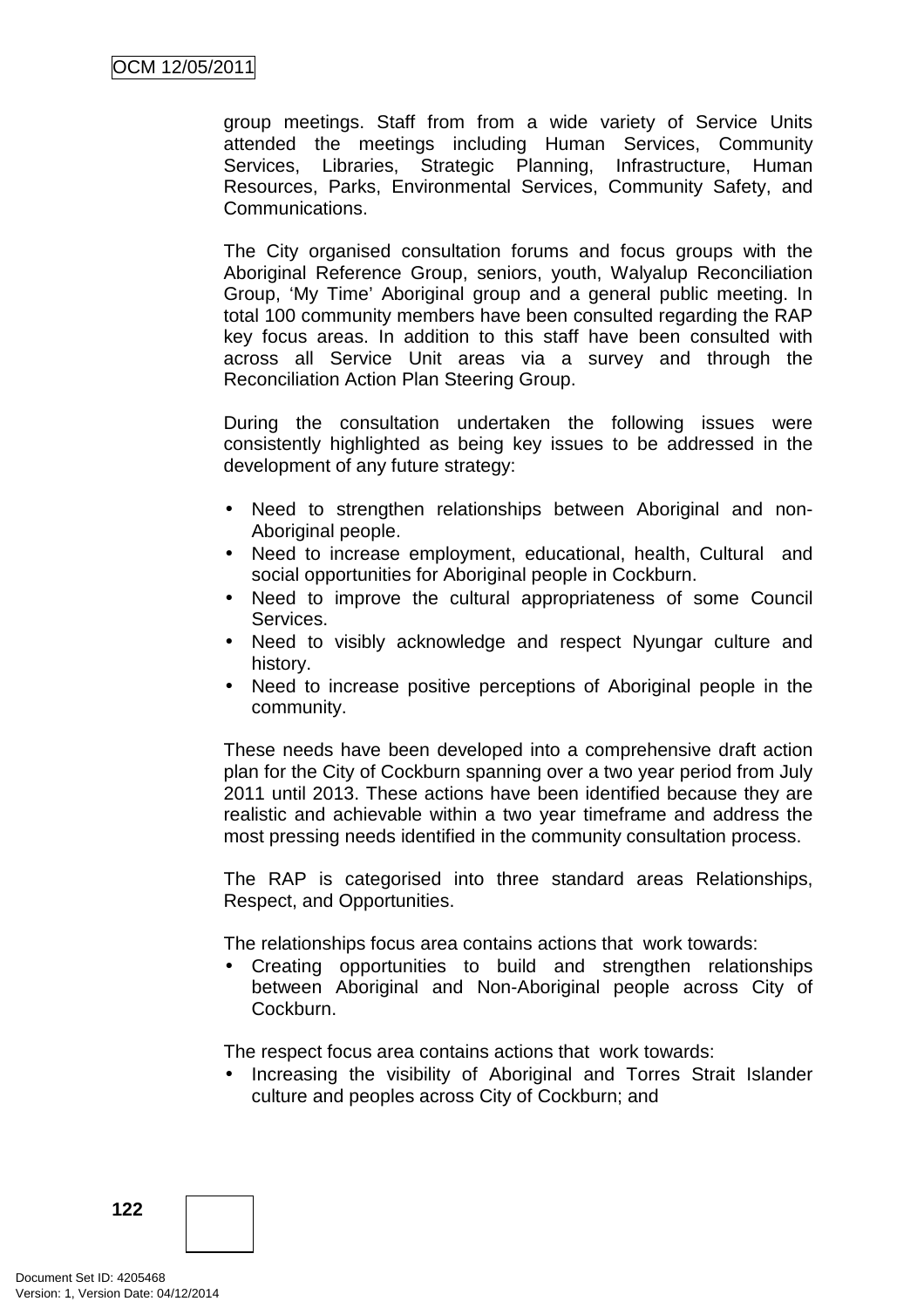• Training in Aboriginal Cultural Awareness and Development for Council staff and others, in order to strengthen communication and service delivery.

Note: As action 5 "Flag Raising" recommends the daily flying of the Aboriginal and Torres Strait Islander flags, an amendment to Council Policy SC45 will be required.

The opportunities focus area contains actions that work towards:

- Increasing the participation of Aboriginal and Torres Strait Islander residents in mainstream activities; and
- Embedding Aboriginal and Torres Strait Islander views in service delivery.

All actions are allocated to a responsible officer, outline whether existing or new resources are required and are measureable. The Plan will be monitored and progress reported to the Steering Group quarterly and to Council and RA on an annual basis.

The City's draft RAP has been endorsed by the Reconciliation Action Plan Steering Group, and the City has received correspondence from RA that the attached draft Plan meets their required standards.

If the attached RAP is adopted by Council then the final plan will be sent to RA for ratification.

However, if more than minor changes are made to the attached plan Reconciliation Australia may need to recommend further changes and then the revised document may need to be considered by Council at a future meeting.

While the City successfully partners with the Federal and State Governments to provide services and programmes aimed at supporting Aboriginal people in our community there is a need for all levels of government to work together in facilitating positive outcomes for Aboriginal people.

## **Strategic Plan/Policy Implications**

- Council Policy SC44 "Acknowledgement of Traditional Owners" refers.
- Council Policy SC45 "Flying of Flags City of Cockburn Administration Building" refers.

## **Lifestyle and Aspiration Achievement**

• To identify community needs, aspirations, expectations and priorities for services that are required to meet the changing demographics of the district.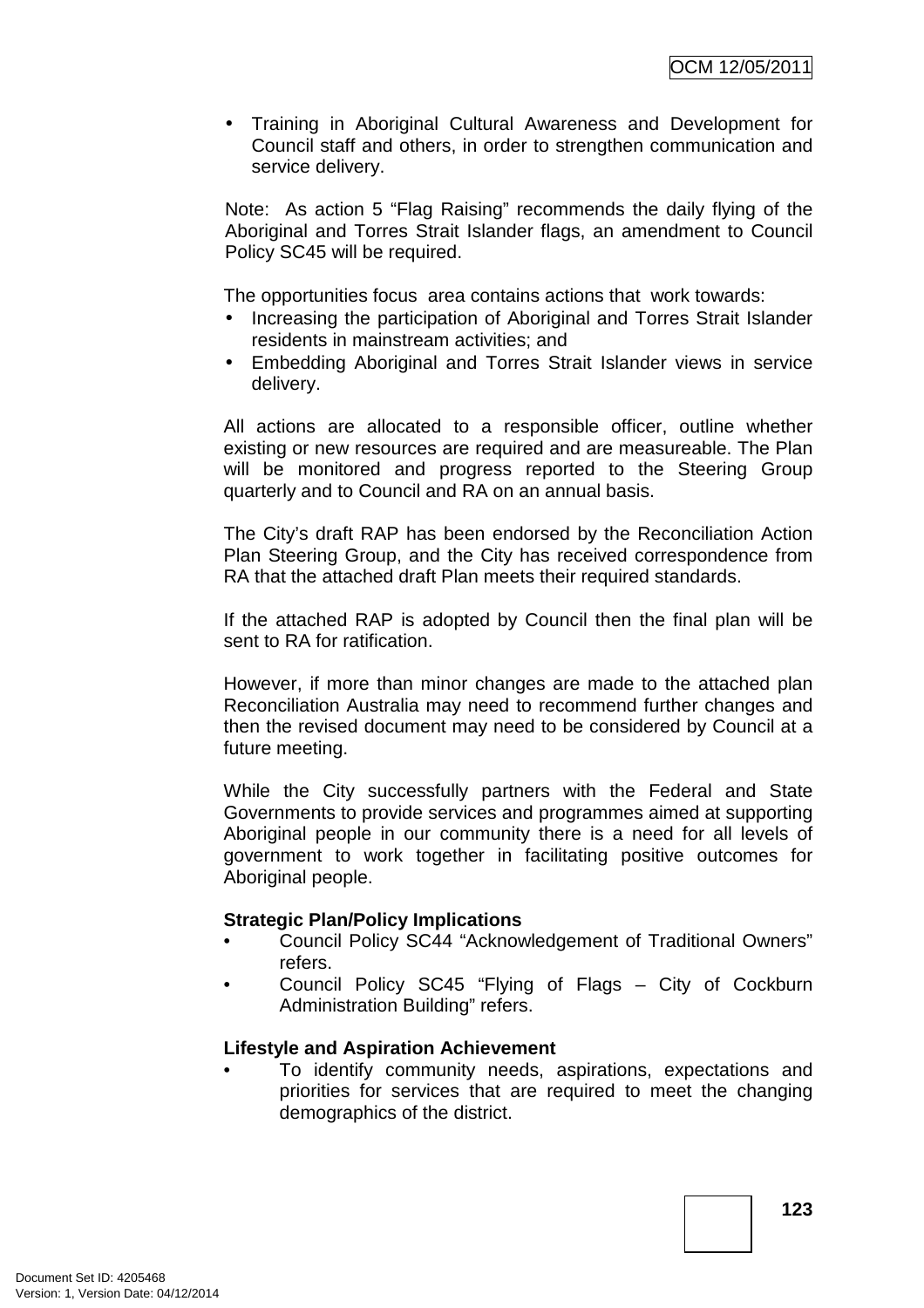## **Budget/Financial Implications**

As contained in the Plan.

One of the requirements is for casual administrative assistance to support the functions of the RAP Steering Group, and assist the Aboriginal Community Development Officer and the Family Services Manager to report progress regarding the RAP. The Administration Assistant will be employed on a casual basis for a maximum of 2 hours per week. The net cost to Council for this administration support for the 2011/12 financial year will be \$3,500.

All other actions which require additional Municipal resources will be considered by Council through the 2011/12 Budget process or 2012/13 Budget process.

The items that require new Municipal resources in the 2011/12 financial year are:

- \$3,500 RAP Steering Group and administrative support
- \$2,000 Cultural Bus Tour
- \$3,000 printing of Aboriginal History Brochure
- \$4,700 installation of 4 flag poles at Administration Building
- \$15,000 Feasibility Study for an Aboriginal Cultural Centre contingent upon matching funds from a TQUAL Grant application
- \$3000 Aboriginal Student Award

The net cost to Council for 2011/12 financial year is \$31,200.

## **Legal Implications**

N/A

## **Community Consultation**

Extensive community consultation was undertaken with the RAP Steering Group, the Cockburn Aboriginal Reference Group, a public meeting was held, a Seniors meeting was held, and a Youth focus group was held. A total of 100 community members have been consulted regarding the proposed RAP.

## **Attachment(s)**

City of Cockburn Reconciliation Action Plan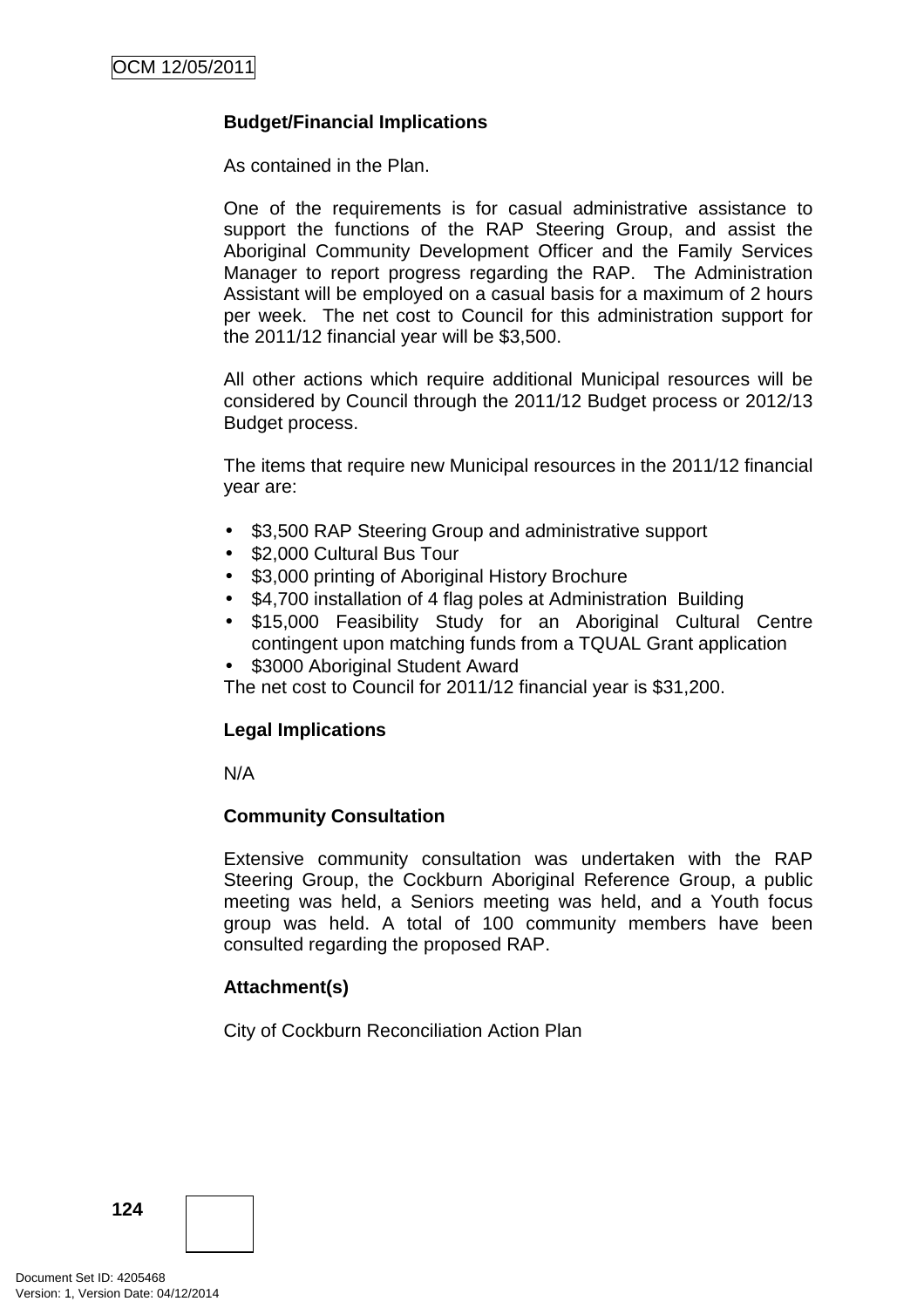## **Advice to Proponent(s)/Submissioners**

Reconciliation Australia and Stakeholders consulted in the preparation of the Plan have been advised that this matter is to be considered at the May 2011 Council Meeting.

## **Implications of Section 3.18(3) Local Government Act, 1995**

Nil.

## **17.2 (MINUTE NO 4521) (OCM 12/5/2011) - CITY OF COCKBURN CRIME PREVENTION PLAN 2011-2014 (CR/L/007) (R AVARD) (ATTACH)**

#### **RECOMMENDATION**

That Council adopt the Crime Prevention Plan 2011 - 2014, as attached to the Agenda.

## **COUNCIL DECISION**

MOVED Clr C Reeve-Fowkes SECONDED Clr S Limbert that the recommendation be adopted.

**CARRIED 10/0**

## **Background**

Local Government is responsible to its local community for the quality of life issues that impact on residents. Local Government is increasingly involved with crime prevention throughout Australia which indicates that Local Governments are being responsive to their community's concerns.

In September 2004, the City was one of the first Councils to sign a Partnership Agreement with the Office of Crime Prevention to prepare a Community Safety and Crime Prevention Plan on behalf of the community and in accordance with WA Government guidelines.

The following strategies are intended to set out the broad shape of the Crime Prevention Plan 2011 to 2014. This is the second CSCP plan to be developed and facilitated by the City with the assistance of the Office of Crime Prevention and is a direct result of that original partnership agreement between the State Government and the City of Cockburn.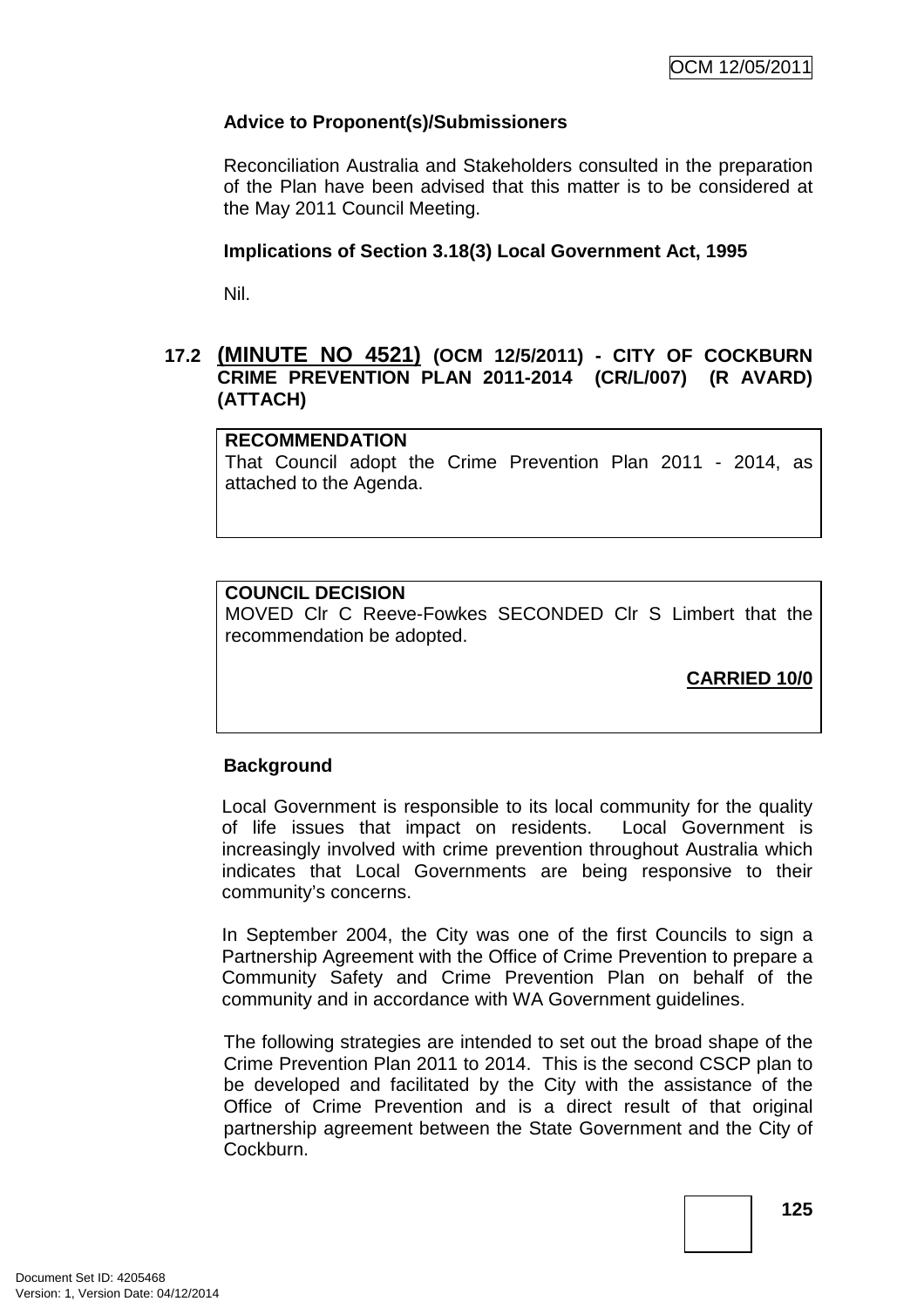## **Submission**

N/A

## **Report**

The review and development of a new Crime Prevention Plan required the following processes to be undertaken in line with the requirements of the Office of Crime Prevention:

- 1. Evaluate current safety and security initiatives. (What works and what doesn't?)
- 2. Identification of future requirements in line with current security and criminal activity trends.
- 3. Investigation into possible options to enhance the security management within Cockburn. This is to include any operational and financial considerations.
- 4. Consolidation and co-ordination of proposed initiatives.
- 5. Consultation with the community and other stakeholders.
- 6. Conduct community security and safety survey in line with the Office of Crime Prevention requirements.
- 7. Approval of the Community Safety & Crime Prevention Technical Reference Group.
- 8. Completion and submission of new Crime Prevention Plan 2011 to 2014 for ratification by Council and the Office of Crime Prevention.

The original plan written in 2004 was not based on any clearly defined plan and generally worked well, however in 2009 the Office of Crime Prevention set a base standard that outlined a basic process to be followed. As a result the Community Safety and Crime Prevention Introductory Planning Manual was produced for developing a local Community Safety and Crime Prevention Plan.

The plan was to involve an analysis of crime data supplied by the various sources such as the Office of Crime Prevention, Western Australian Police and was to involve pro-active consultation with key stakeholders. This was to be used as a basis in the identification of proposed strategies and partnerships, which was to include shared responsibilities and funding opportunities eg. grants and in-house funding.

From this research the following six strategies were identified:

- 1. Promotion and Development of Security Awareness and Crime Prevention within the City of Cockburn.
- 2. Strategic use of CoSafe.
- 3. Development of Safe Environs.
- 4. Facilitate community Involvement Education and Empowerment.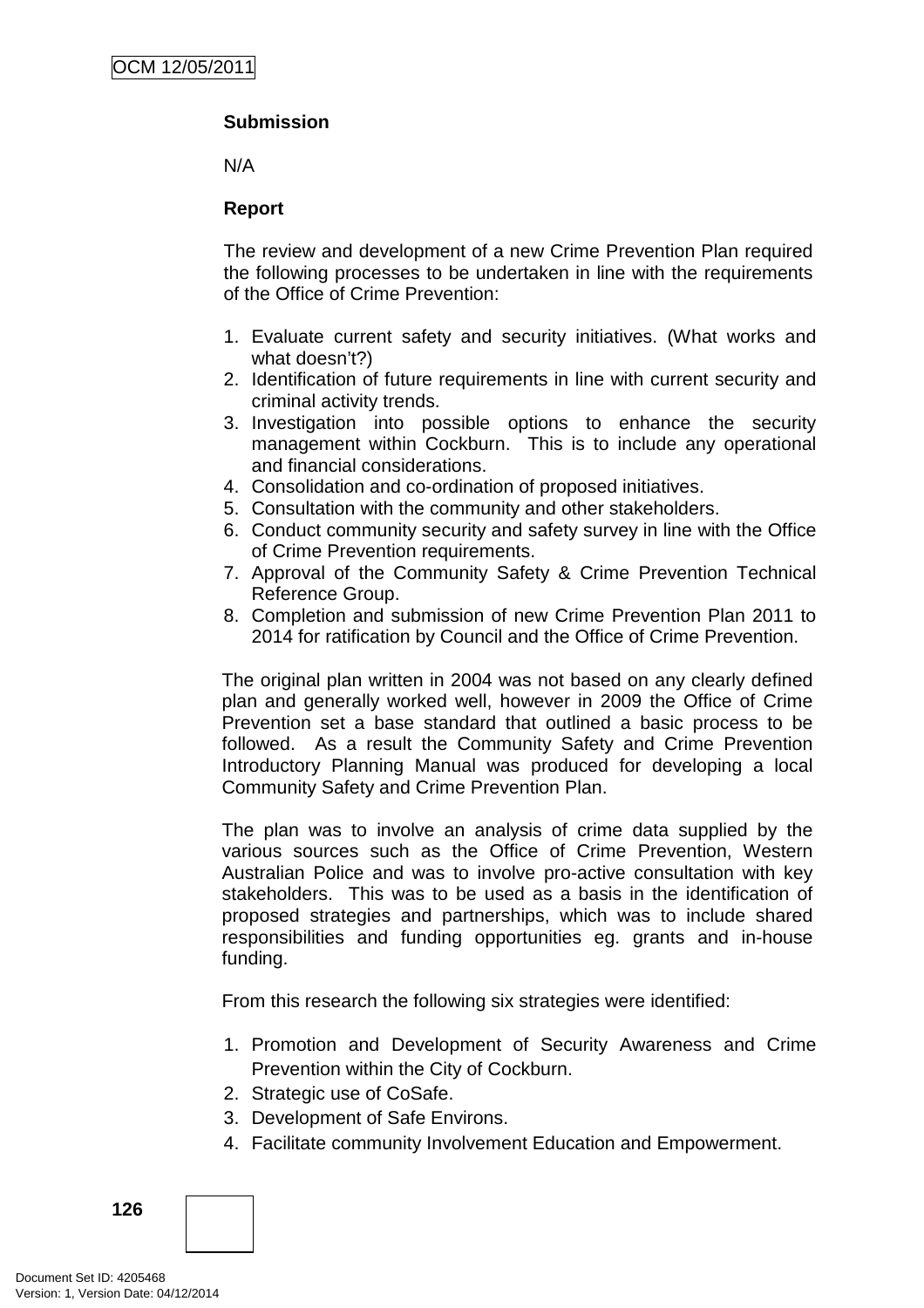- 5. Youth Education and Programs.
- 6. Dealing with Reality versus Perception of Crime.

Each of these strategies has a subset of tactics to be employed to achieve the desired outcome.

Full details of these strategies are outlined in Chapter 5 of the Crime Prevention Plan.

The plan's strategies are designed to have multiple agencies work in a collaborative process to address crime. To this end the original Community Safety and Crime Prevention Technical Reference Group will take a more hands on approach to the strategies and their implementation.

The strategies in most cases are already being applied in some form. If adopted by Council this will add weight to subsequent grants the City may apply for either through the Office of Crime Prevention or other State and or Federal authorities.

## **Strategic Plan/Policy Implications**

## **Demographic Planning**

- To ensure the planning of the City is based on an approach that has the potential to achieve high levels of convenience and prosperity for its citizens.
- To ensure development will enhance the levels of amenity currently enjoyed by the community.

## **Infrastructure Development**

- To construct and maintain community facilities that meet community needs.
- To construct and maintain parks and bushland reserves that are convenient and safe for public use, and do not compromise environmental management.
- To provide an appropriate range of recreation areas that meets the needs of all age groups within the community.

## **Lifestyle and Aspiration Achievement**

- To foster a sense of community spirit within the district generally and neighbourhoods in particular.
- To identify community needs, aspirations, expectations and priorities for services that are required to meet the changing demographics of the district.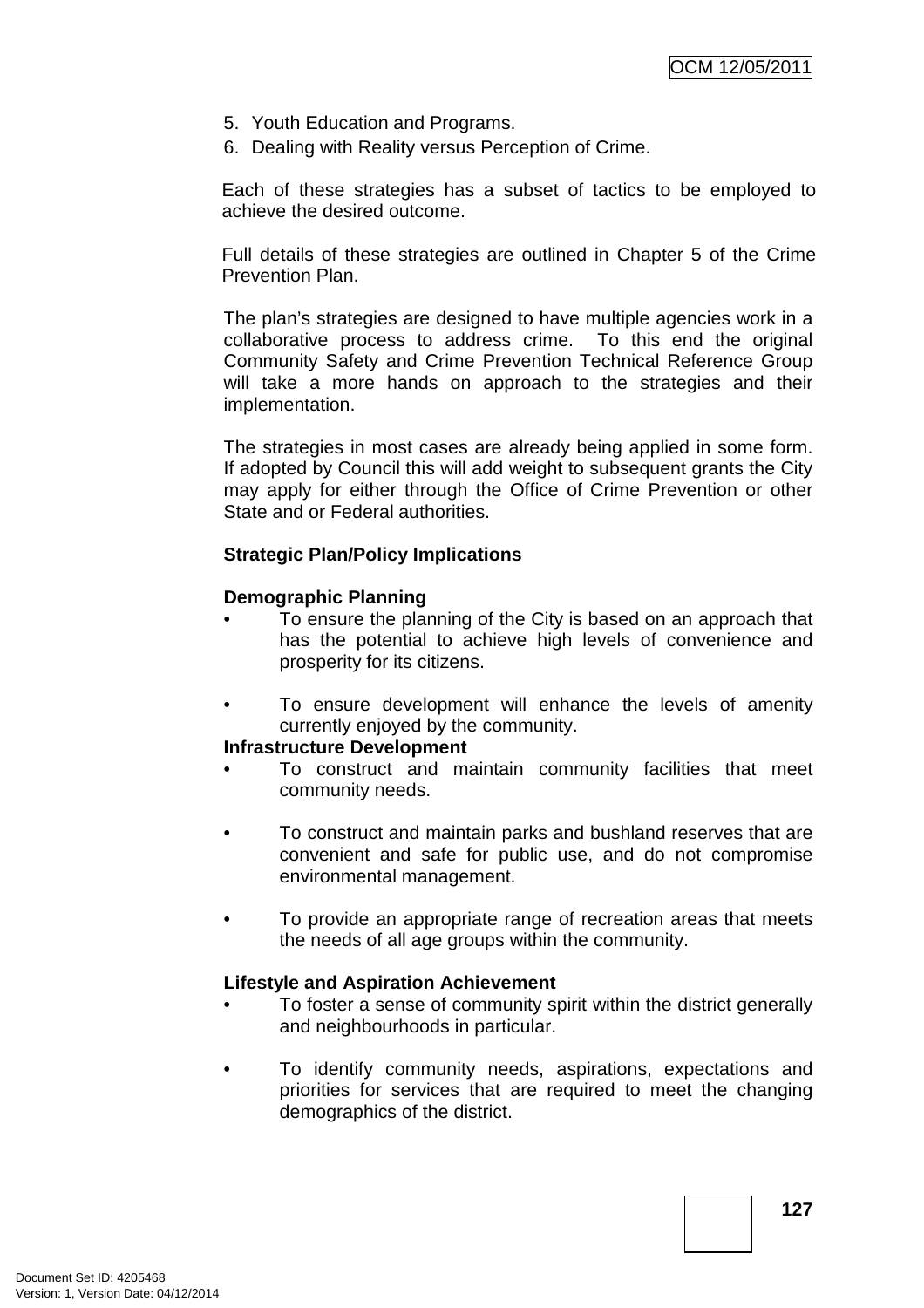## **Budget/Financial Implications**

The Crime Prevention Plan's strategies are currently mostly budgeted for. Any new or additional resource requirements will need to be sourced through grant funding or through the standard municipal budget processes and timeframes.

## **Legal Implications**

N/A

## **Community Consultation**

Consultation was carried out via a survey (see Chapter 4 of the Plan) and through consultative groups such as the Neighbourhood Watch and the Community Safety and Crime Prevention Technical Reference Group.

## **Attachment(s)**

City of Cockburn Crime Prevention Plan 2011 – 2014.

## **Advice to Proponent(s)/Submissioners**

The Proponent(s) and those who lodged a submission on the proposal have been advised that this matter is to be considered at the May 2011 Council Meeting.

## **Implications of Section 3.18(3) Local Government Act, 1995**

Nil.

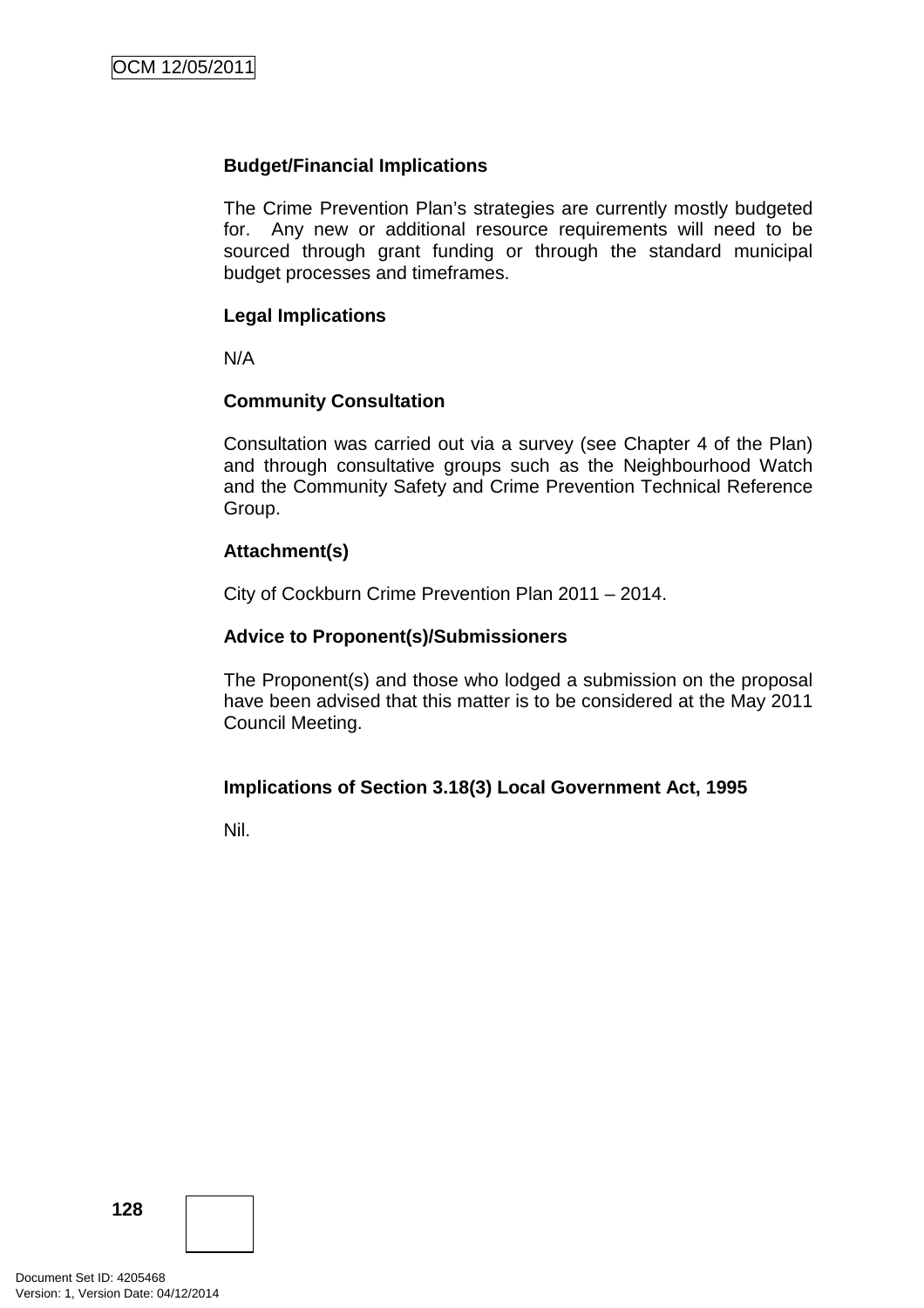## **17.3 (MINUTE NO 4522) (OCM 12/5/2011) - COOGEE BEACH SURF LIFE SAVING CLUB LEASE (CR/M/106) (R AVARD) (ATTACH)**

## **RECOMMENDATION**

That Council

- (1) allocate over the 2011/2012 and 2012/13 municipal budgets, the total sum of \$6,500,000 for the construction of the Coogee Beach Surf Life Saving and Multi Functional Community Facility.
- (2) approve the appointment by the Coogee Beach Surf Life Saving Club of Pindan Pty Ltd at the negotiated lump sum contract price of \$5,806,213 (GST exclusive);
- (3) enter an Agreement for Lease and Lease with the Coogee Beach Surf Life Saving Club (Inc) for premises to be constructed on a portion of lot 172 Cockburn Road Coogee subject to the following conditions:
	- 1. The lessee will construct on the land a Regional Surf Life Saving and Multipurpose Community Facility in accordance with the approved plans and specifications.
	- 2. The lease shall be for a period of 20 years with an option for a further 10 years for the premises as shown on the attached plan.
	- 3. The lease fee shall be a peppercorn.
	- 4. The lessee will pay all outgoings and maintenance costs in accordance with the term and conditions prescribed in the attached lease.
	- 5. Other terms and conditions as provided for in the attached Agreement for Lease and Lease.
- (4) require a formal commitment from the Coogee Beach Surf Life Saving Club to release all funds received from Lotterywest (\$500,000) and the Department of Sport and Recreation (\$750,000) toward the cost of the construction works as approved by the Project Manager/ Superintendant on behalf of the City.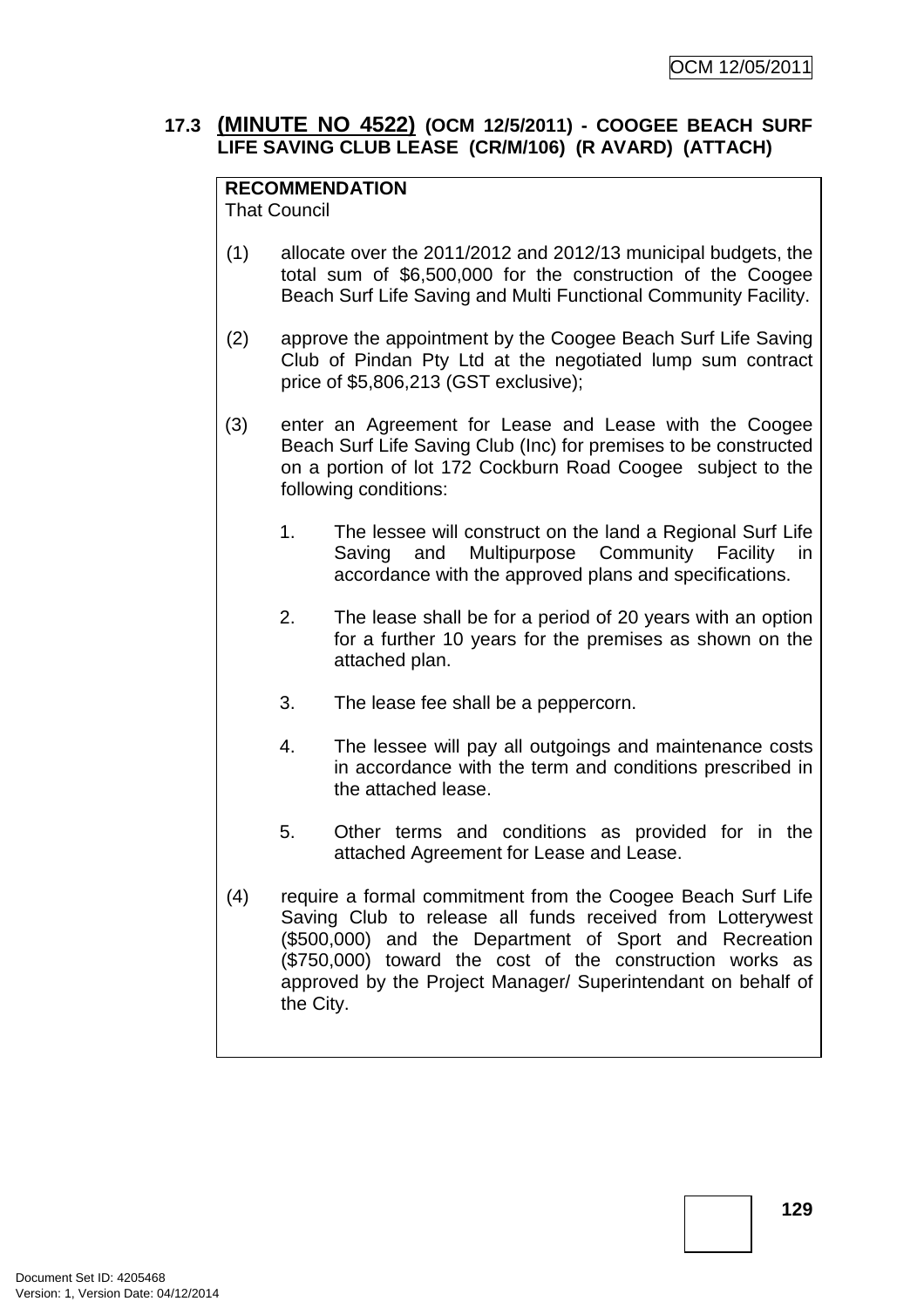## **COUNCIL DECISION**

MOVED Mayor L Howlett SECONDED Clr S Limbert that Council adopt the recommendation with the following amendments to subrecommendations (3) and (4) and the addition of sub-recommendation (5):

- (1) as recommended;
- (2) as recommended;
- (3) as recommended, with amendments to sub-clause 2 as follows:
	- 1. As recommended.
	- 2. The lease shall be for a period of 20 years for the premises, as shown on the plan attached to the Agenda.
	- 3. As recommended.
	- 4. As recommended.
	- 5. As recommended.
- (4) require a formal written commitment from the Coogee Beach Surf Life Saving Club to release all funds received from Lotterywest (\$500,000) and the Department of Sport and Recreation (\$750,000) toward the cost of the construction works as approved by the Project Manager/ Superintendant on behalf of the City; and
- (5) the Agreement for Lease and the final Lease with the Coogee Beach Surf Life Saving Club Inc to be executed on behalf of the City by its Mayor and Chief Executive Officer.

## **CARRIED 10/0**

## **Reason for Decision**

Under the management order the City has the power to lease the land for any term not exceeding 21 years, subject to the prior approval of the Minister for Lands. The draft lease agreement appended to the Agenda also only provides for a 20 year term.

The persons executing the lease or lease documents on behalf of the City need to be determined.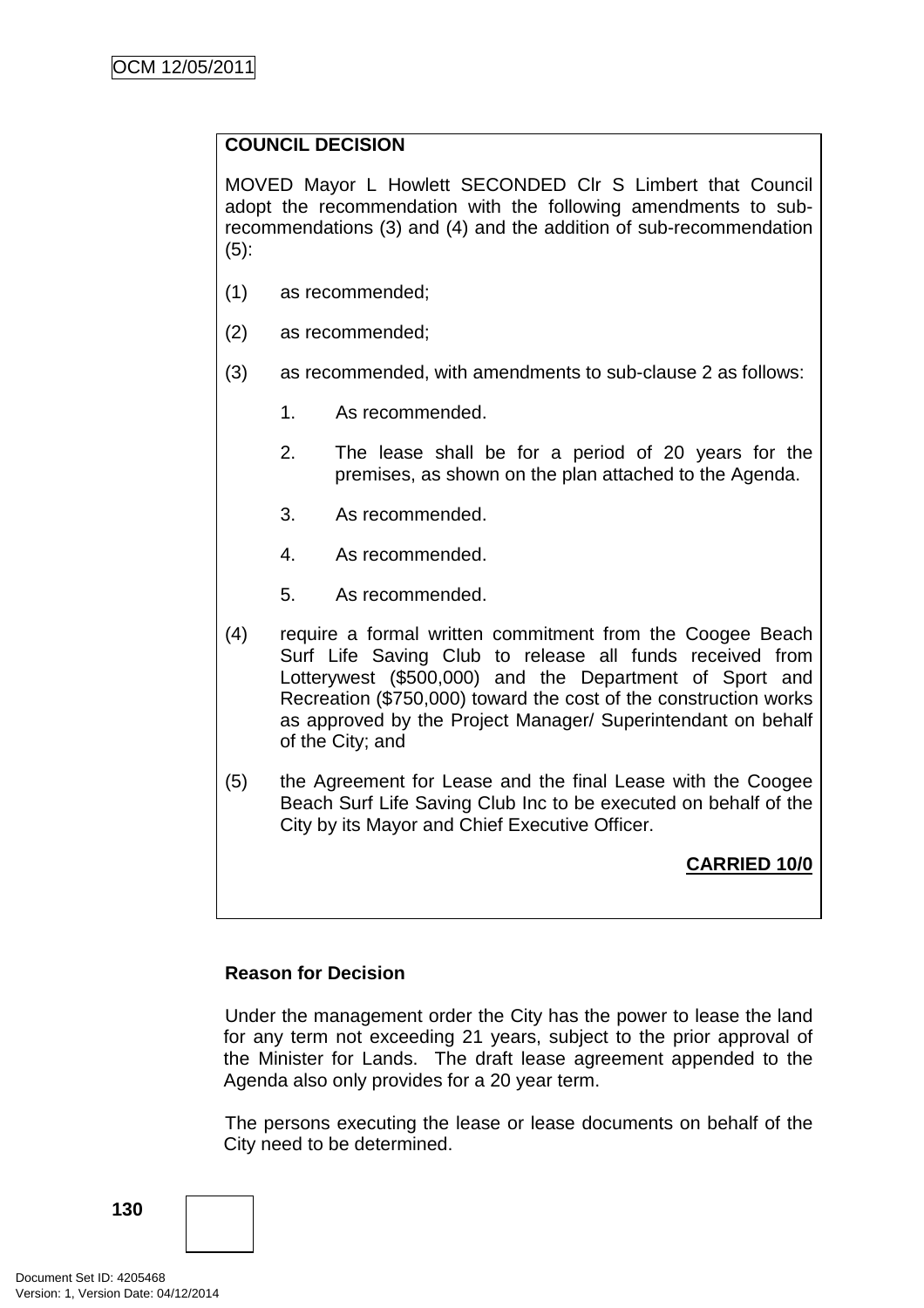## **Background**

A Memorandum of Understanding (MOU) was approved by Council at its meeting of 12 July 2007 in which it was a requirement for the Coogee Beach Surf Life Saving Club to construct a Club and multi functional community facilities on the identified site and enter a lease with the City of Cockburn for the management and control of the facilities constructed.

Council at its meeting of the 14<sup>th</sup> of October 2010 resolved as follows:

(1) approve the building design for the Coogee Beach Surf Life Saving Club (Inc.) facilities and public amenities development as attached to the Agenda; and

 (2) consider any allocation of funding toward the development of the club rooms and the public amenities for the Coogee Beach Surf Life Saving Club (Inc.) following receipt of advice from the Club on the preferred tender, scheduled for February 2011, in accordance with the proposed development schedule.

## **Submission**

The Coogee Beach Surf Life Saving Club has written to the City advising that the negotiated tender price of \$5,806,213 has been achieved and are seeking the Council's approval to proceed with the development of the facilities in accordance with the terms of the MOU. It is noted that the tender price includes a kiosk available to the public.

## **Report**

The proposal to develop the Poore Grove Beach access node and Coogee Beach Surf Life Saving and Multi functional facilities has been before Council on a number of occasions and the matters have been progressed in accordance with the MOU between the Club and the City adopted by Council at its meeting of July 2007. The plans for the building were considered by Council at its meeting of October 2010.

The Club have been responsible for the appointment of the architect and seeking funds from external sources for the project. To give both the Club and the Council security and to ensure clarity in responsibilities an Agreement for Lease and Lease between the two parties has been prepared and is attached to the agenda. These documents supersede the MOU currently in place. The Agreement in part defines the responsibilities of the parties' in relation to the construction of the facilities. The Club will hold the contract with the builder. Of note is the requirement for the Club to gain the approval of the City to the design and specifications for the construction and for Council to approve the proposed successful tender for the construction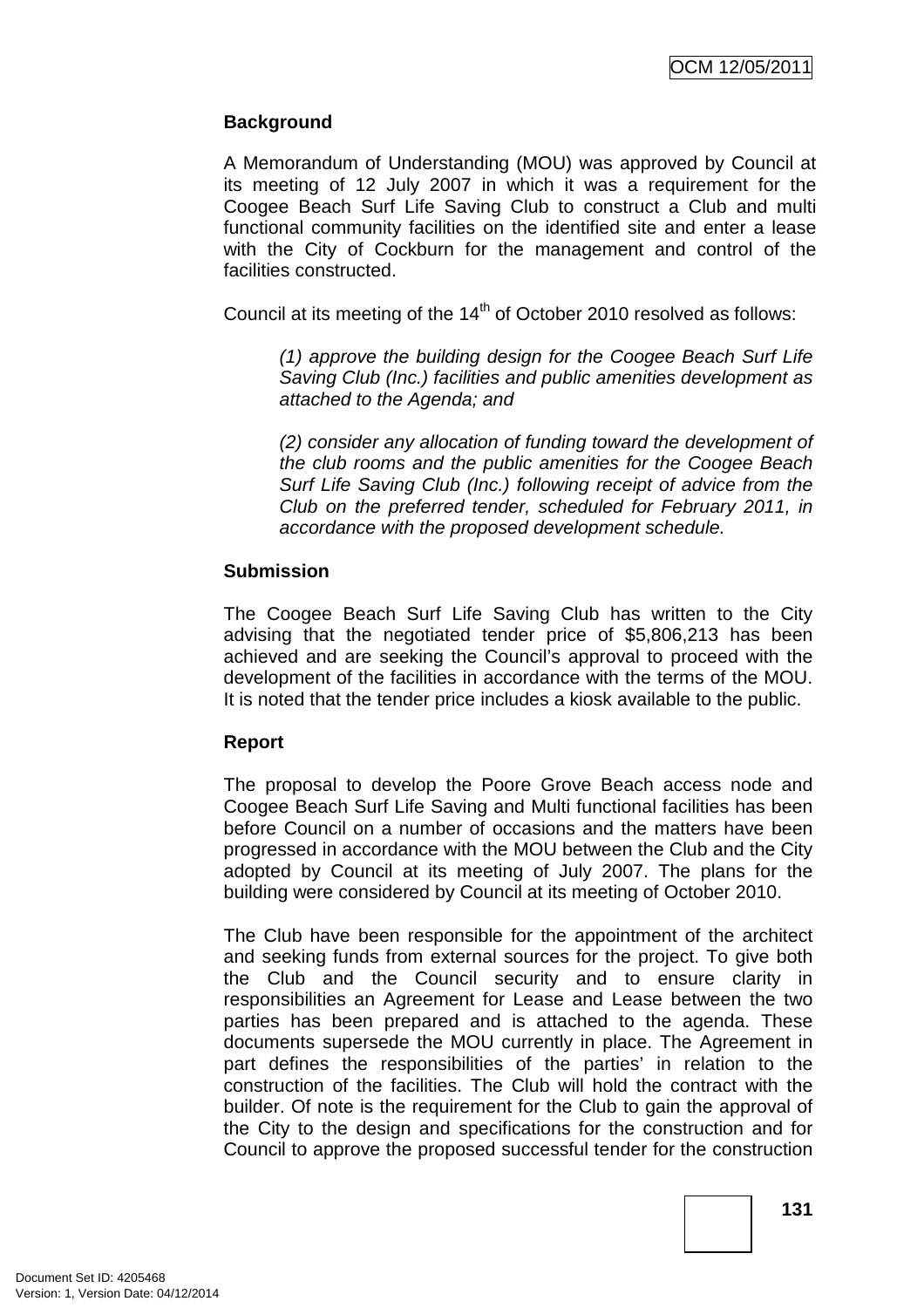works. This was formally done by the Council decision of the  $14<sup>th</sup>$  of October 2010.

There has since this time been a change to the design which provides for the inclusion of a kiosk to serve the public who visit the beach. The City has reached agreement with the Club for the City to appoint the project manager/superintendant for the construction works which has an indicative fee of \$50,000 to reduce the risk to the City in the building construction phase of the project. Under the previous contractual arrangement between the Club and the architect this task was to be undertaken by the architect.

A project team has been agreed comprising a representative of the Club, project manager/superintendant, architect and a representative of the City of Cockburn. Whilst the ultimate authority for the construction decisions lies with the City there are dispute resolution clauses in the Agreement which deal with issues if they arise during the construction works.

The Club called for Expressions of Interest and invited selected tenders. As a result of the tender process and subsequent negotiations with the lowest tenderers, Pindan Pty Ltd have been recommended and have agreed to a fixed price lump sum for 90 days which expires on the 11 June 2011 and have proposed a 52 week construction period. There may be scope to have the fixed price tender extended for a short period but the construction period of approximately 52 weeks is more constrained and will impact on the budget allocations as the majority of the funds will be spent in 2011/12.

On the completion of the construction works the Lease Agreement will come into effect. The City will manage the public toilets within the new building which have been designed to allow access by the public without the other facilities being open. The Club will manage and operate the rest of the building including responsibility for the walls and fences that surround the building.

Both the Agreement for Lease and the Lease documents attached have been agreed to by the Club.

Given the somewhat isolated nature of the facilities it is proposed that Poore Grove will be closed at night to prevent public access to the area. Experience at Point Catherine has demonstrated that extensive vandalism will occur to public buildings in isolated beach side areas if access is not restricted after hours. The building design includes numerous initiatives to prevent and reduce the opportunities for vandalism and illegal entry and Crime Prevention Through Environmental Design (CEPTD) principles have been utilised.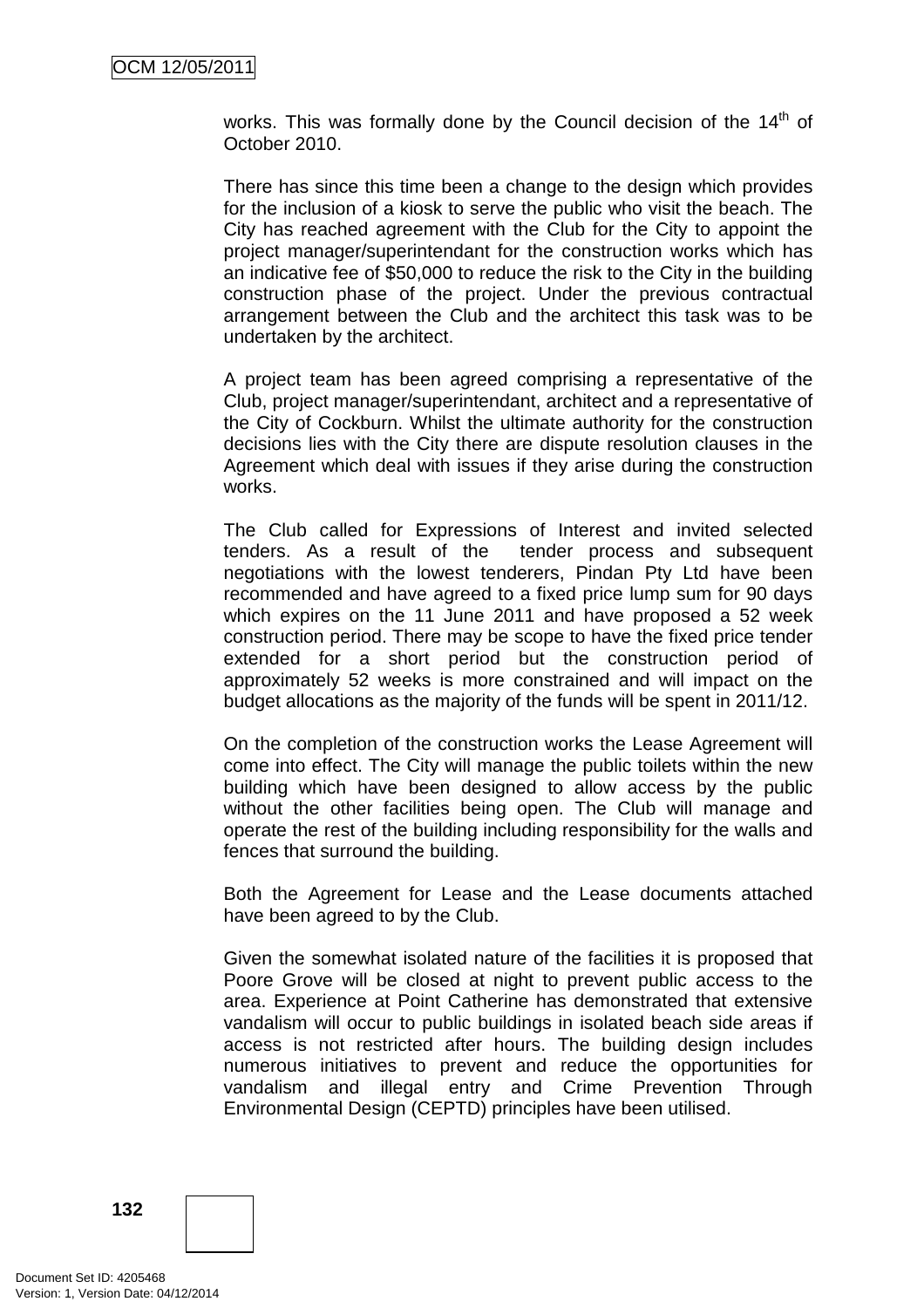At the Ordinary Council Meeting held 10 June 2010, it was resolved as follows:

"That the City underwrite Stage 2 of the Surf Life Saving Club project, ie. the building, by providing an additional \$2,000,000 over financial year 2011/12 to financial year 2012/13, in the event that the Developer Contributions framework is not in place or agreed to by the City by this timeframe".

This infrastructure item is listed in Developer Contribution Plan13 which seeks a proportion (37.29%) of the funding for this item from developer contributions. The Council needs to be aware that it is proceeding with this development with no commitment from the Minister of Planning for a contribution through the Developer Contribution Plan. It should also be note that SPP3.6 specifies that the City is unable to collect any funds until the amendment has been gazetted. It does not appear to prevent proceeding with the construction of a project which has been included in the DCP as advertised and receiving a contribution for that purpose.

## **Strategic Plan/Policy Implications**

## **Infrastructure Development**

• To provide an appropriate range of recreation areas that meets the needs of all age groups within the community.

## **Budget/Financial Implications**

The budget for the building construction phase of the project is as follows (excluding GST):

| • Construction tender                     | \$5,806,213 |
|-------------------------------------------|-------------|
| • Building contingency                    | \$500,000   |
| • Project Manager/Superintendant          | \$70,000    |
| • Architect/Engineers construction advice | \$125,000   |
|                                           |             |

## Total (rounded)  $$6,500,000$

There is a further \$54,000 required for some redesign and modification to the engineer's drawings to address the changes made as a result of the negotiations with the recommended tender and the inclusion of the kiosk. There are sufficient funds in the current budget to meet these costs.

The Coogee Beach Surf Life Saving Club will be responsible for all financial aspects of operating the leased premises and have prepared the attached budget. Most surf club facilities in the state are managed and operated under similar arrangements. The Club has been in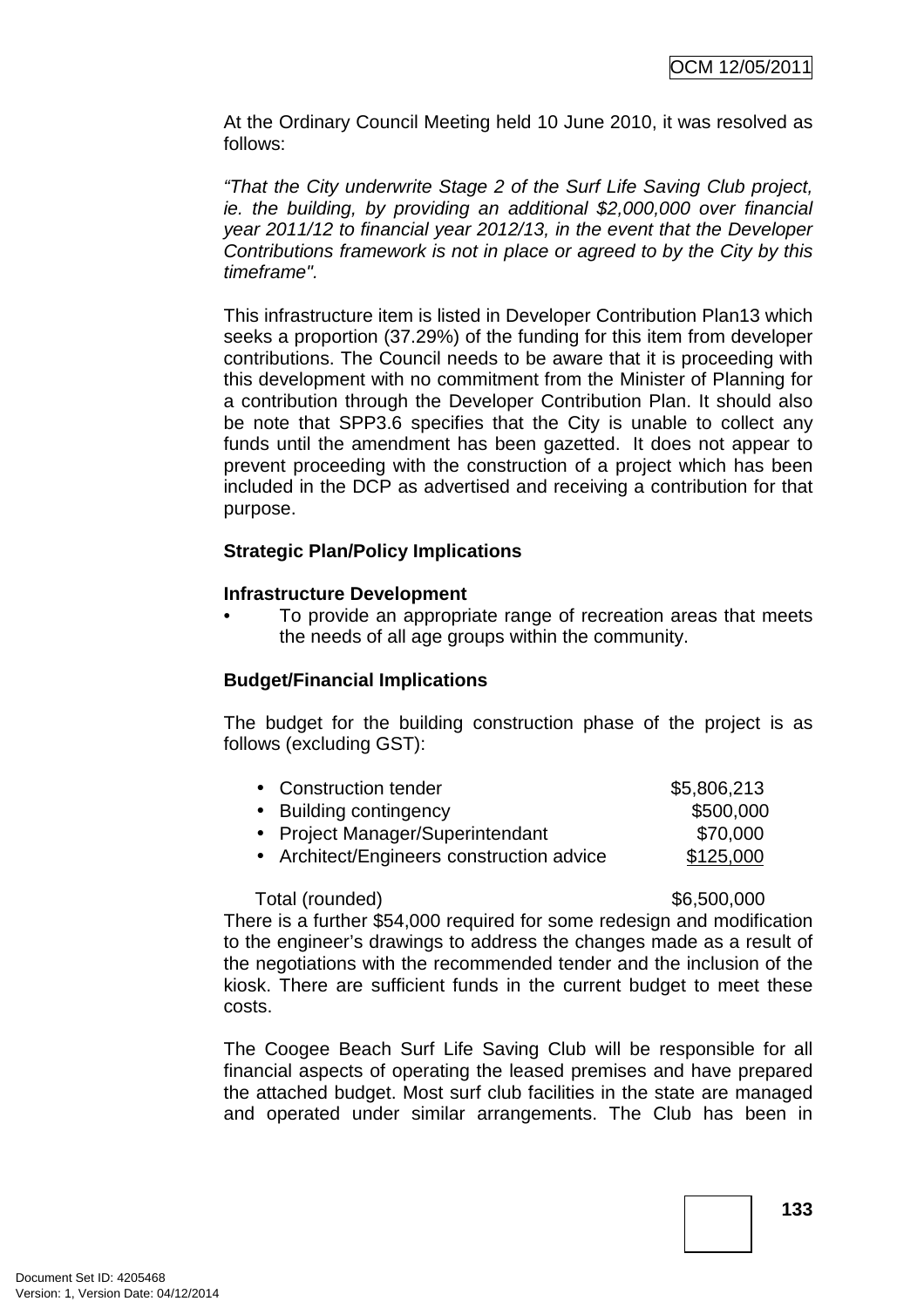operation for a number of years and to date has demonstrated an ability to be financially sustainable.

There Club has received a grant of \$500,000 from Lotterywest and another of \$750,000 from the State Government Department of Sport and Recreation through the Community Sporting and Recreation Facilities Fund toward the construction of these facilities. It is proposed that the Club formally confirm that it will release all funds provided from these sources to the City as contributions towards the project and that they will not retain any of the funds for their purposes.

It is proposed that an amount of \$4,350,000 be placed on the 2011/12 Draft Budget to fund the capital work in 2011/12 with a further \$2,150,000 to be placed on the 2012/13 Budget to fund the balance of the \$6.5m building cost which includes the cost of construction, contingency funds, architect and project manager fees.

The funds will be derived from the municipal fund of \$1,500,000, borrowings of \$3,750,000 and grants from Dept of Sport and Recreation/Lotterywest \$1,250,000.

## **Legal Implications**

The Local Government is exempted from the requirements of Section 3.58 of the Local Government Act by way of the Clause under the Local Government (Functions and General regulations) 1996 Section 30 (b) (i) that the Coogee Beach Surf Life Saving Club (Inc) is deemed to be an organisation the objects of which are of a charitable, benevolent, religious, cultural, educational, recreational, sporting or other like nature.

## **Community Consultation**

The development of the Poore Grove beach access node and the associated facilities has had extensive previous community consultation.

## **Attachment(s)**

- 1. Draft agreement for Lease between the City of Cockburn and the Coogee Beach Surf Life Saving Club
- 2. Draft Club Operating Budget

## **Advice to Proponent(s)/Submissioners**

The Proponent(s) have been advised that this matter is to be considered at the May 2011 Council Meeting.

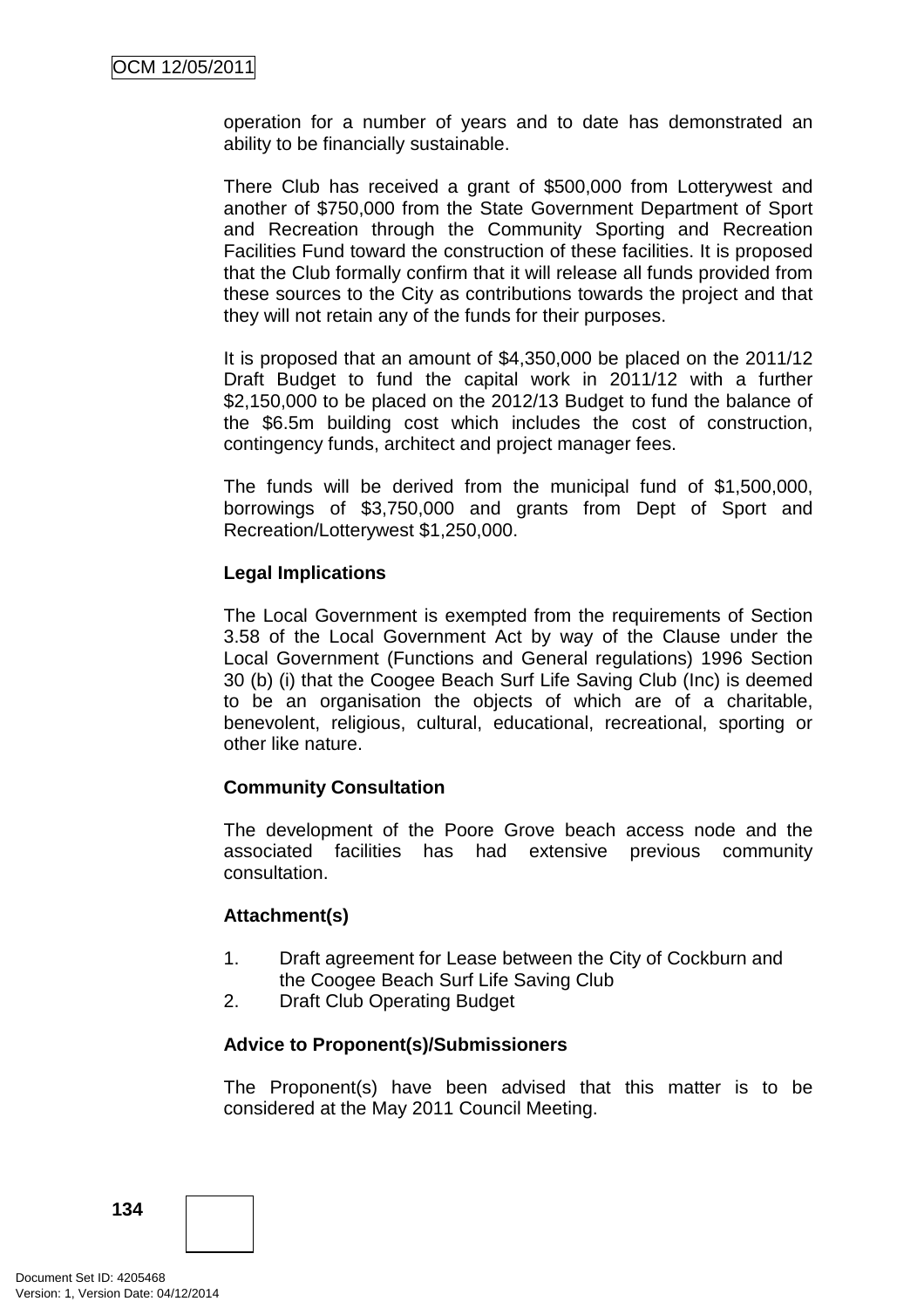## **Implications of Section 3.18(3) Local Government Act, 1995**

Nil.

## **18. EXECUTIVE DIVISION ISSUES**

Nil

## **19. MOTIONS OF WHICH PREVIOUS NOTICE HAS BEEN GIVEN**

## **19.1 (MINUTE NO 4523) (OCM 12/5/2011) - CLR WHITFIELD - COMMUNICATION BETWEEN CITY OF COCKBURN AND FESA (RS/J/005) (D GREEN)**

#### **RECOMMENDATION**

That Council requires the Captains of its Bush Fire Brigades to be notified of any matters which have the potential to impact on the operations of the respective Brigades, prior to any discussion on those matters being held with FESA officers.

## **COUNCIL DECISION**

MOVED Clr C Reeve-Fowkes SECONDED Clr S Limbert that the recommendation be adopted.

**CARRIED 10/0**

## **Background**

By email received on 20 April, 2011, Clr Whitfield submitted the following Notice of Motion for consideration at the May Council Meeting:

"That Council make a resolution that no meeting / correspondence or conversations will be held with any FESA officer or agent with any member of Council staff without the full prior knowledge and attendance / involvement at all such occasions of the Captains of the Brigades and the Elected members of the City of Cockburn Bushfire Advisory Committee (BFAC) being present."

## **Submission**

N/A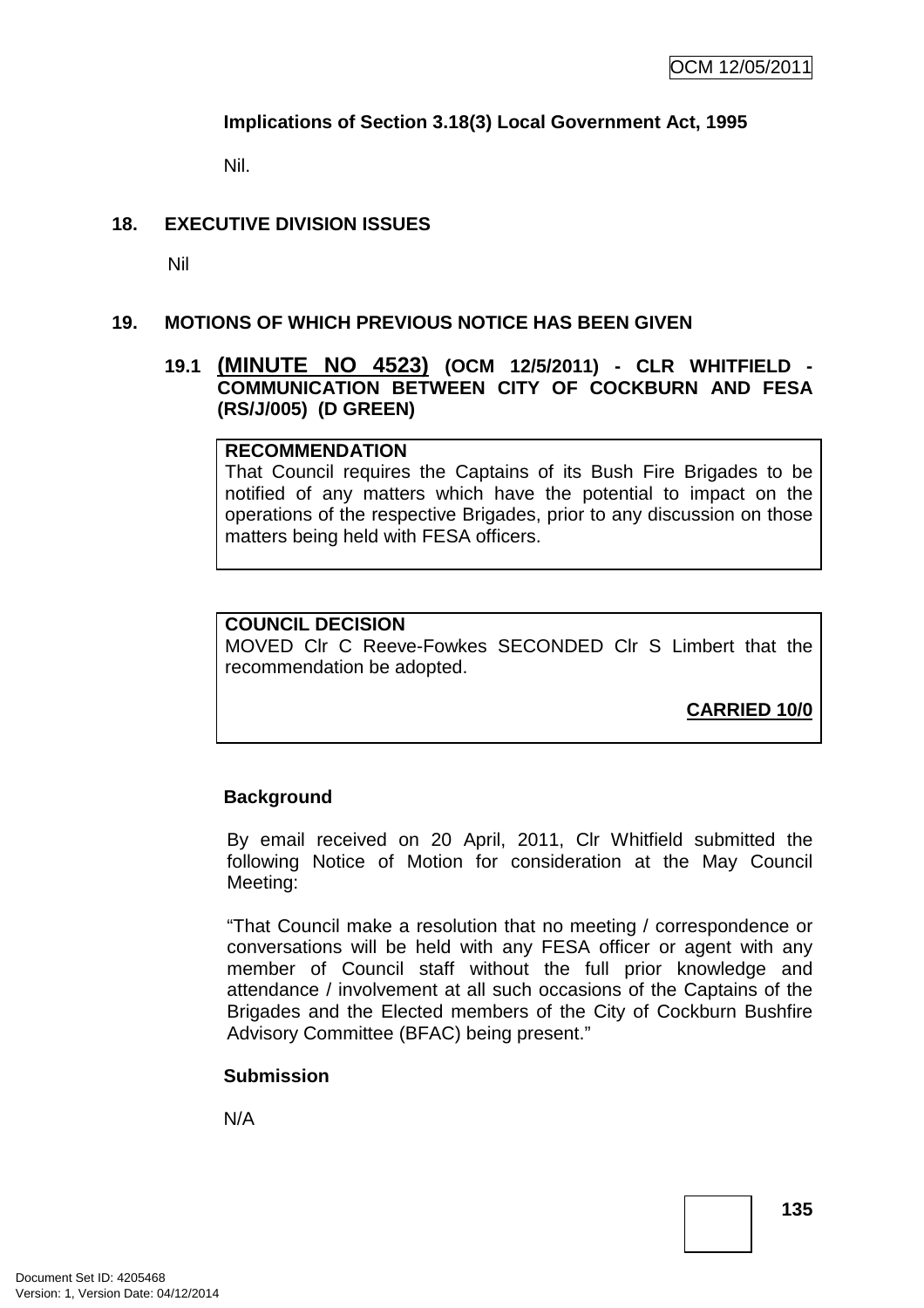## **Report**

The Notice of Motion in its submitted form would be impractical to implement if adopted by Council. This is because Council staff in the building and planning areas of the City often have discussion with FESA staff in relation to regulatory matters, specifically with regard to fire hydrant requirements and other statutory issues.

Dialogue also involves Councils Environmental Services Section and Rangers discussing Fire Management Plans and other prevention strategies. In addition, Councils Rates Department is required to liaise on aspects of the Emergency Services Levy, for which FESA is the responsible State Government Administrative Authority.

This interaction would be prohibited under the proposal, as presented. Given it is clearly the intent of the original proponent (Jandakot Volunteer Bush Fire Brigade) to be kept appraised of issues which could be perceived as having an effect on its viability in the future, it is considered more prudent for Council to adopt the recommended position put forward, if such a decision is deemed necessary at all.

It is generally considered sufficient for the administration, through the Chief Executive Officer, to provide such an undertaking to any stakeholder who would hold such concerns in a less formal manner.

Such an outcome was discussed with Clr Whitfield; however, Council`s Standing Orders do not provide any officer discretion to withdraw a Motion submitted within the specified time frame, unless it is formally withdrawn by the mover.

#### **Strategic Plan/Policy Implications**

#### **Infrastructure Development**

• To construct and maintain community facilities that meet community needs.

## **Lifestyle and Aspiration Achievement**

• To deliver our services and to manage resources in a way that is cost effective without compromising quality.

## **Governance Excellence**

To provide effective monitoring and regulatory services that administer relevant legislation and local laws in a fair and impartial way.

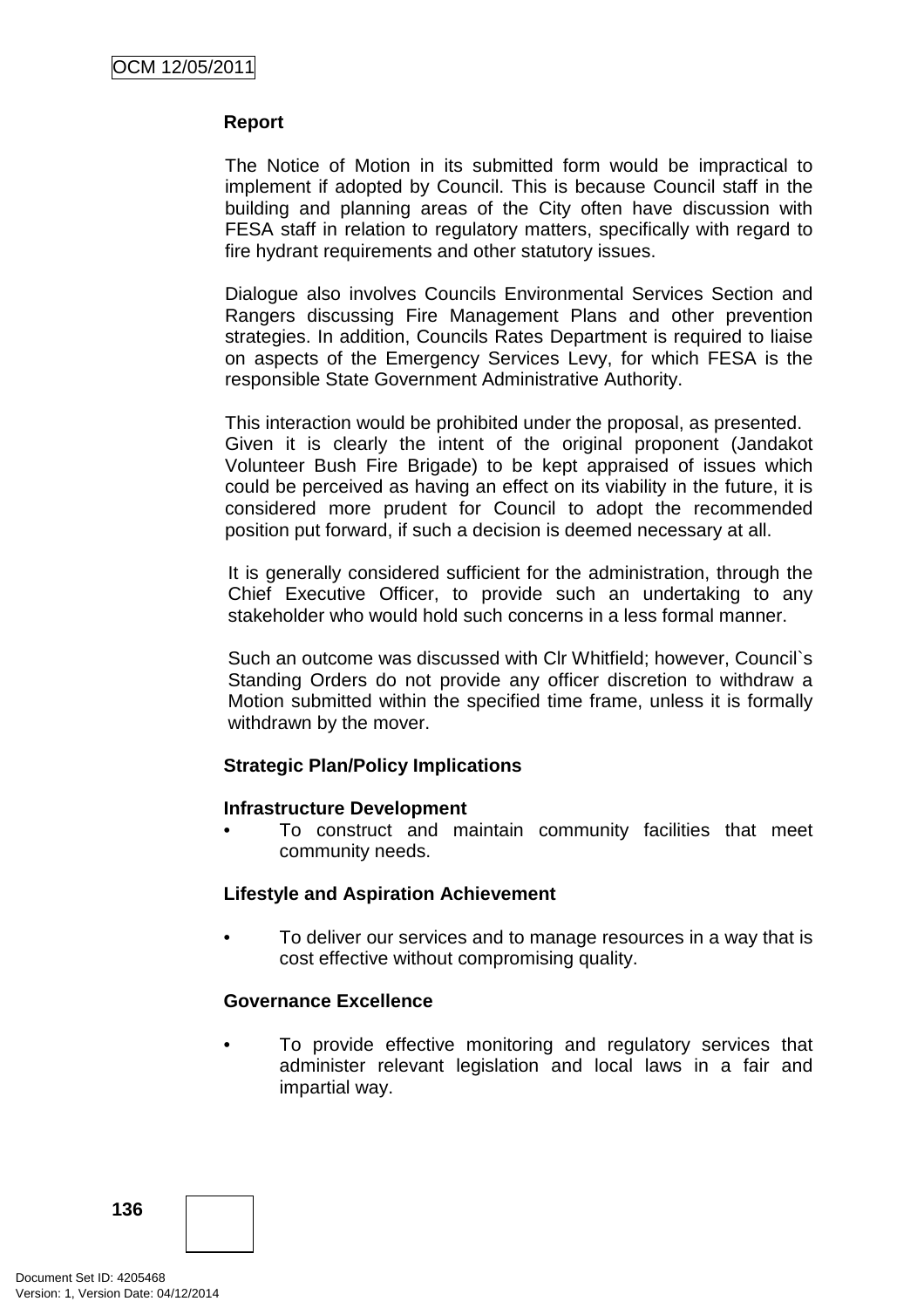## **Budget/Financial Implications**

N/A

**Legal Implications**  Clause 4.10 of Council`s Standing Orders Local Law refers.

## **Community Consultation**

N/A

## **Attachment(s)**

N/A

## **Advice to Proponent(s)/Submissioners**

N/A

**Implications of Section 3.18(3) Local Government Act, 1995**

Nil.

## **19.2 (MINUTE NO 4524) (OCM 12/5/2011) - CLR LIMBERT - REMOVAL OF LONDON PLANE TREE AT 36 HEDGES RETREAT ATWELL (FS/I/002) (D SMITH) (ATTACH)**

#### **RECOMMENDATION** That Council:

- (1) not remove the street tree at 36 Hedges Retreat, Atwell;
- (2) engage the services of an independent qualified arboricultural consultant to undertake a comprehensive assessment of the tree and recommend appropriate remedial action;
- (3) provide a brief report to the 9 June 2011 Ordinary Council Meeting outlining the arboricultural consultants report and recommendations; and,
- (4) advise Mr & Mrs Ivester of Council's decision in writing following the 12 May 2011 Ordinary Council Meeting.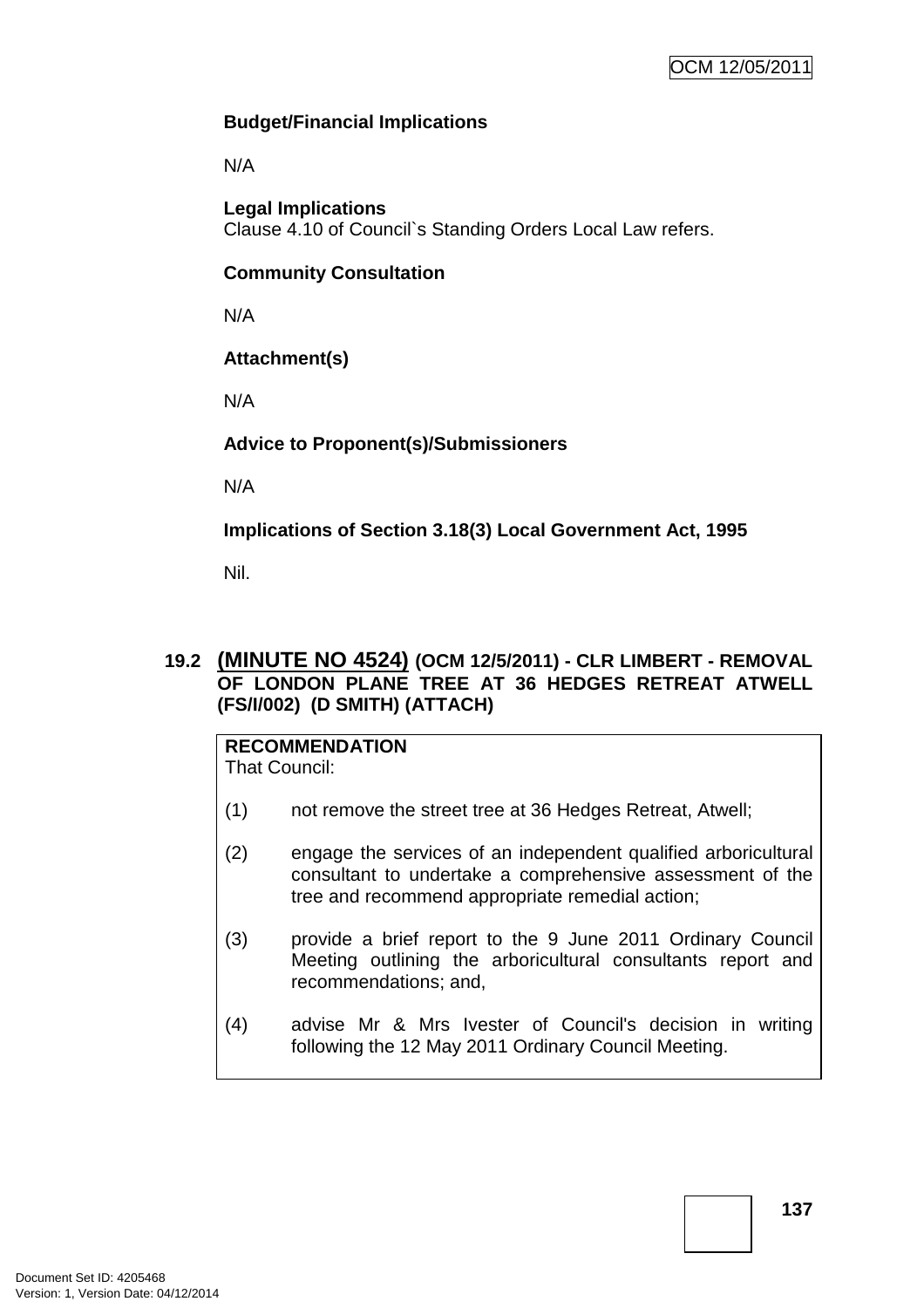## **COUNCIL DECISION**

MOVED Clr S Limbert SECONDED Clr I Whitfield that Council:

- (1) remove the London Plane tree at 36 Hedges Retreat, Atwell at its cost;
- (2) replace the street tree with another suitable street tree species at its cost; and
- (3) advise Mr and Mrs Ivestor of Councils decision accordingly.

## **CARRIED BY CASTING VOTE OF PRESIDING MEMBER 5/5**

## **Reason for Decision**

The London Plane Tree has invasive roots which are causing damage to the driveway pavers and foundation of the home at 36 Hedges Retreat, Atwell. Council has on three occasions removed some of the trees' roots but unfortunately they continue to grow causing damage and safety issues.

## **Background**

Councillor Sue Limbert requested the following notice of motion be presented to the 12 May 2011 Ordinary Meeting of Council:

That Council:

- a) remove the London Plane tree at 36 Hedges Retreat, Atwell;
- b) replace the street tree with another suitable street tree species
- c) advise the residents accordingly

Councillor Limbert states the following reasons to support her notice of motion:

- The London Plane Tree has invasive roots which are causing damage to the driveway pavers and foundation of the home at 36 Hedges Retreat, Atwell.
- Council has on three occasions removed some of the trees' roots but unfortunately they continue to grow causing damage and safety issues.

Officers have reviewed the notice of motion and provide the following information to assist Council in its deliberations.

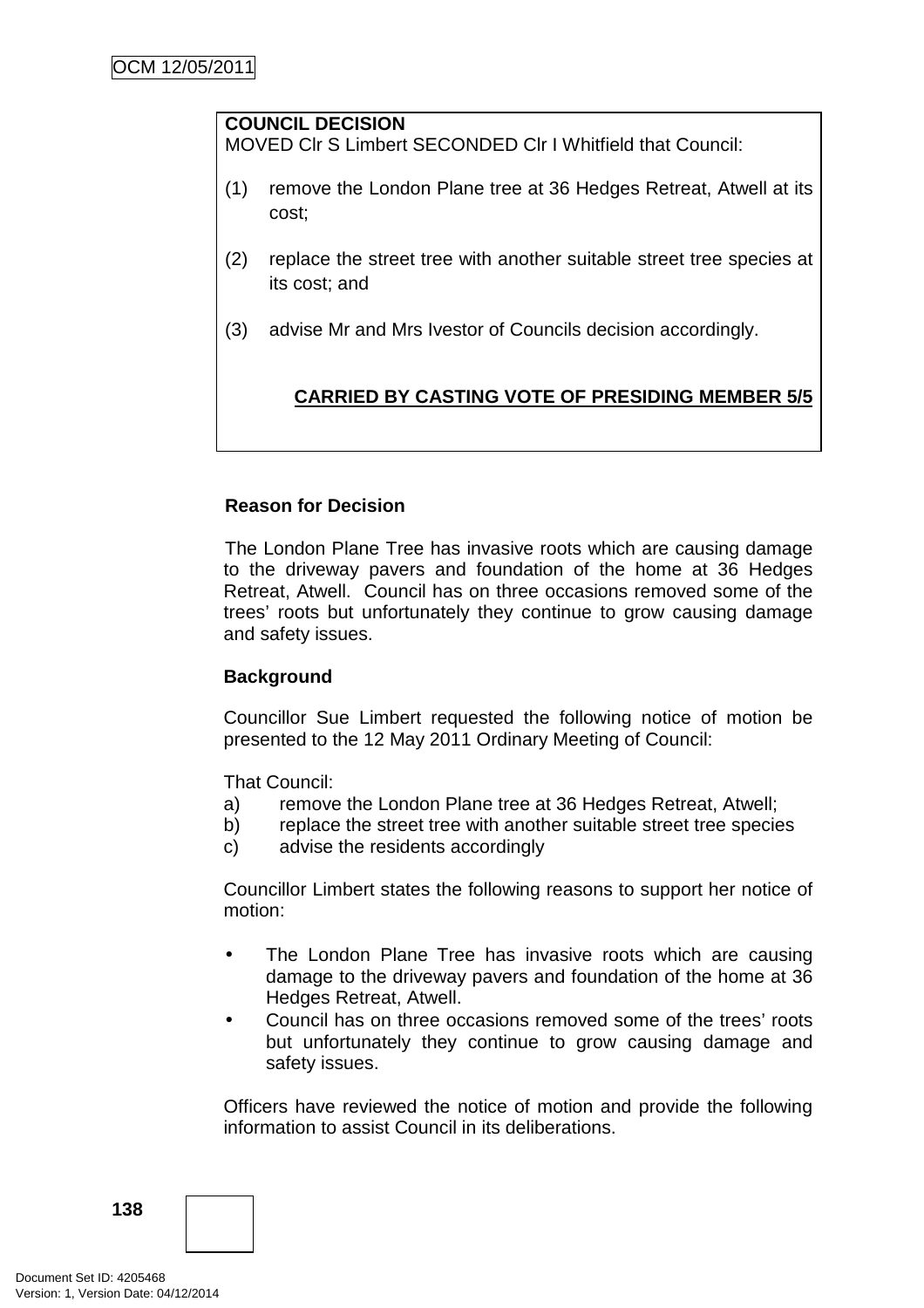## **Submission**

N/A

## **Report**

Council officers have inspected the verge tree on a number of occasions and have undertaken a range of remedial works to remove surface roots on private land that had caused minor lifting to pavers at the edge of the driveway at 36 Hedges Retreat. These remedial works on private land were undertaken prior to the City in conjunction with the Local Government Insurance Scheme (LGIS) recently preparing a documented process to manage tree liability issues which precludes entry onto private property to undertake remediation works.

Mr Jim and Ms Jo Ivester are the owners of 36 Hedges Retreat Atwell and have provided Cr Limbert with a history of events associated with the management of this issue. A copy of these events is attached. It is evident that Council officers have assisted in the management of this situation over an extended period of time.

Each request to remove a street tree that is received by the City is inspected and a decision is based on specific criteria contained in Policy – PSEW15 – Removal and Pruning of Trees. It is important to recognise that no two requests to remove a tree are the same and no two trees possess identical growth characteristics even if both trees are of the same species. The decision to retain or remove a tree is based on situational merits, individual characteristics and specific policy criteria.

## The Location – Hedges Retreat

The street tree at 36 Hedges Retreat is a Plane Tree (Platanus x acerifolia) located on the verge, the central point of the tree being 2.4 metres from the kerb, 0.8 metres from the front boundary and 7.3 metres from the front of the brick dwelling constructed on the allotment.

At one metre above natural ground level, the diameter of the trunk is 0.35 metres with the trees canopy possessing an 11 metre spread. An aerial photograph of 36 Hedges Retreat including the verge area is attached.

All verge trees planted in Hedges Retreat and a number of surrounding streets are Plane Trees. These trees were planted when the subdivision was developed approximately 15-18 years ago. An aerial photograph showing verge tree planting within the subdivision is attached.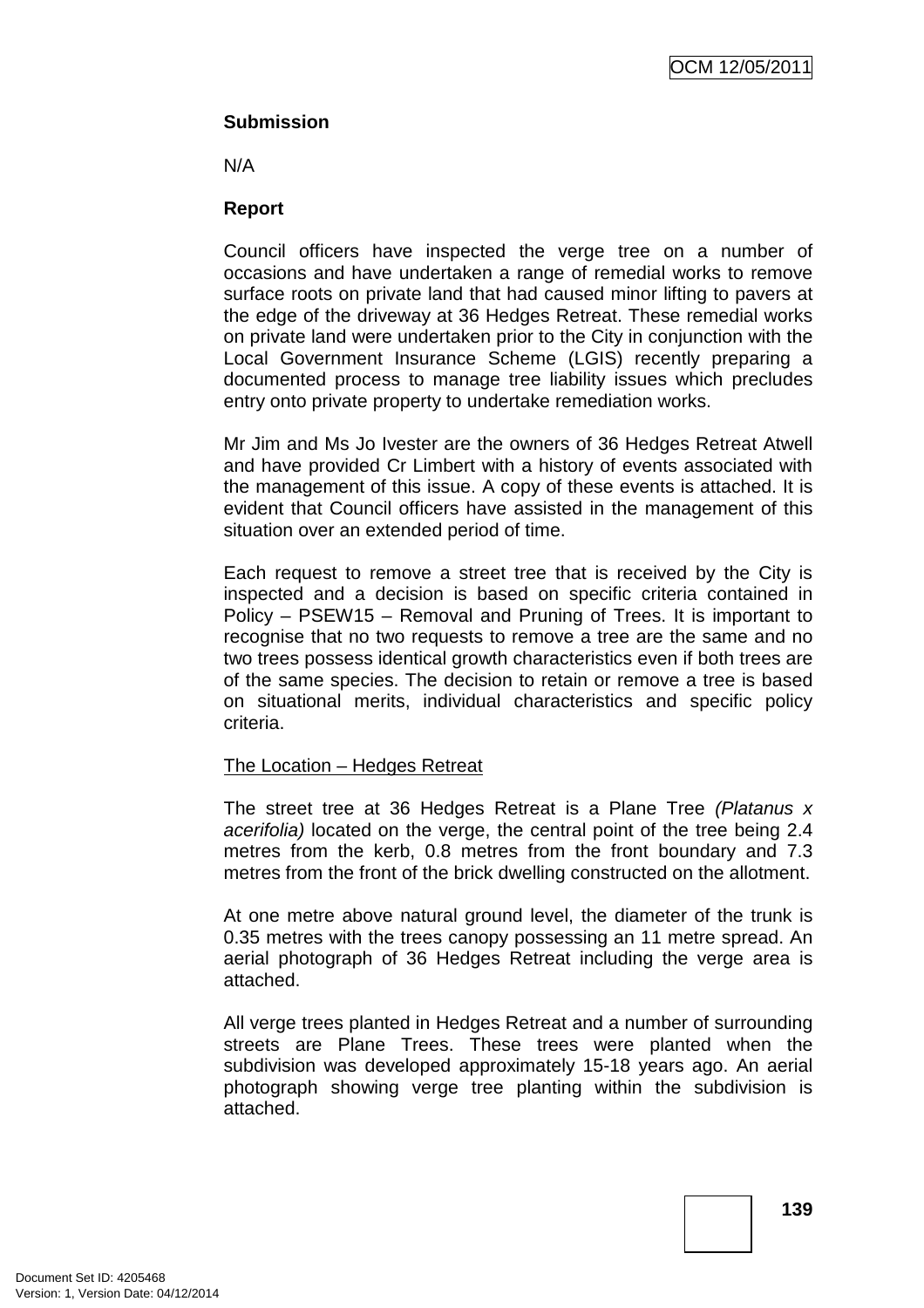Generally Plane Trees are deep rooted specimens however, when residents reticulate the verge and front lawn areas, this generates an artificial water source not normally available to a tree. A water source that is easily accessible and close to the ground surface encourages trees, including plane trees to access this water, producing copious quantities of surface roots, rather than developing a normal deep root pattern.

## Characteristics of Plane Tree

It is difficult to provide an accurate assessment depicting the characteristics of a typical Plane Tree, as the harsh climatic and unique soil conditions of Western Australia produce altered growth habits from most locations where plane trees are located, both in the southern and northern hemispheres. A plane tree growing in Western Australian conditions would typically possess the following characteristics:

- Hardiness Hardy to very hardy, tolerates cold winters, temperate conditions and hot summers
- Habit Deciduous
- Growth Rate Moderate
- Requirements Sun to light shade tolerating a wide range of soil types, air pollution tolerant
- Form Pyramidal when young; large, open habit with large branches when mature
- $Size 20$  metres with a domed canopy when mature

## The Management Process

A recently developed process - "Process to Manage Tree Liability Issues", now provides City officers with clear direction in dealing with routine tree enquiries including tree roots causing damage to private property. A copy of this process is attached.

Each claim for financial restitution and/or remedial action forwarded to the City for alleged damaged to private property is addressed on its merits in accordance with the abovementioned Process to Manage Tree Liability Issues.

When a written request for financial restitution and/or remedial action is received from a claimant, officers undertake the collection of all background information and documentation. This information is subsequently forwarded to LGIS for assessment. LGIS will accept or deny liability for the claim, based on the evidence and documentation provided by the City. In this case the claim was denied.

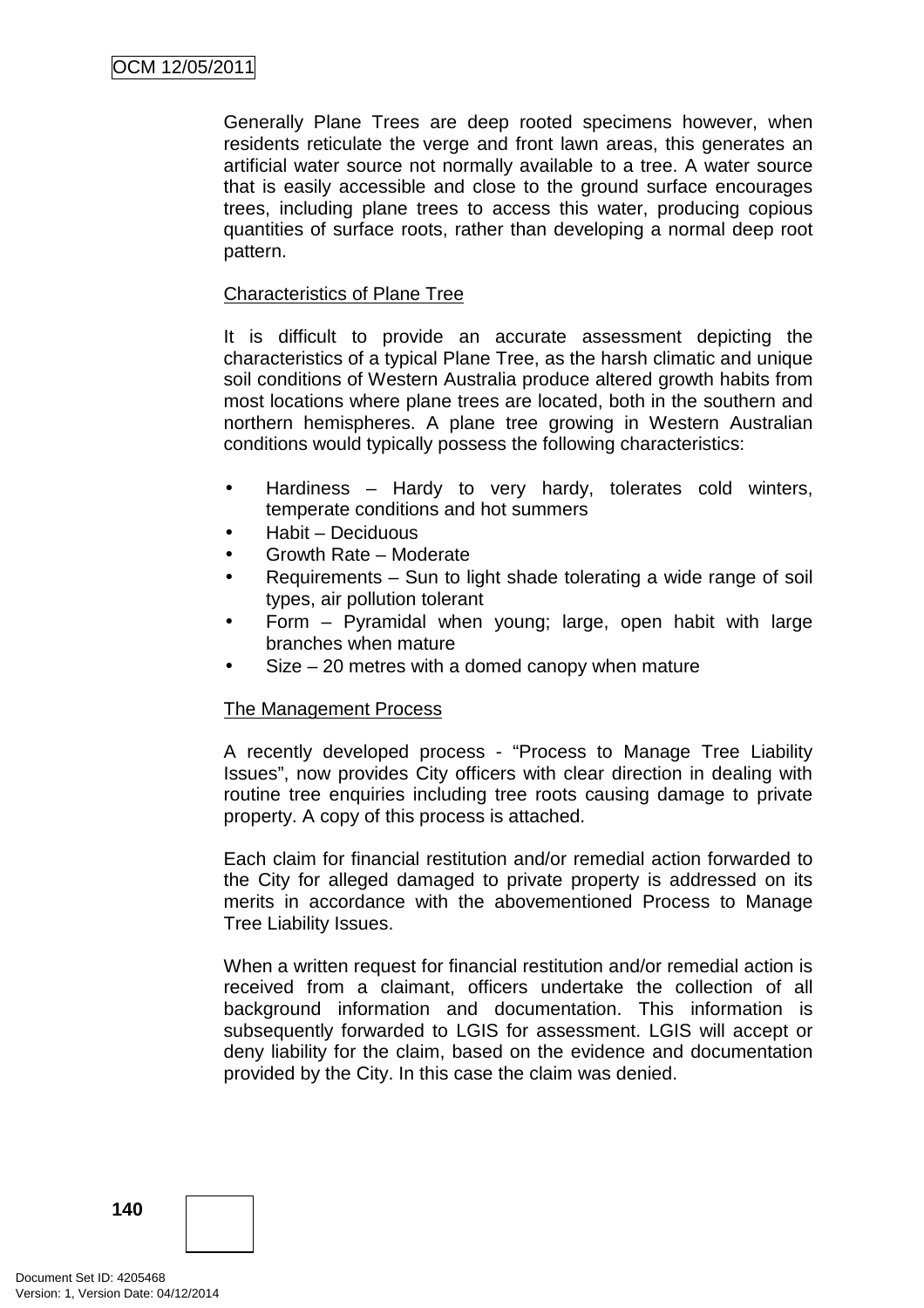### Timeframe for Resolution

A tree is only removed as a last resort after all avenues to resolve the issue, mitigate risk and minimise damage have been exhausted. In some cases it may appear that the timeframe to resolve tree issues are protracted.

Trees are living entities and from the time of the first request to undertake remedial action there may be a range of additional issues that become evident during the resolution process. Each separate issue needs to be worked through, remediated and resolved. In many cases it is a complex process, made even more complicated when a claimant does not agree with the recommendations of Council staff, LGIS or qualified arboricultural consultants.

#### When a Claim is Denied

In the event that a claim is denied, LGIS inform the claimant in writing. Usually this will result in additional dialogue between LGIS and the claimant. In this case Mr Ivester contacted LGIS to discuss the reasons why the claim was denied and was not satisfied with the outcome.

The claimant has now contacted Cr Limbert to request that this matter be resolved by the Elected Members at the 12 May 2011 Ordinary Council Meeting.

### Policies and Documentation

There are a number of policies and documentation associated with tree liability issues. This documentation will be updated on a progressive basis to address current and emerging issues relating to the management of street trees. The documentation includes:

Position Statement

PSEW15 Removal and Pruning of Trees

**Documentation** 

- Process to Manage Tree Liability Issues
- Tree Inspection Process to Engage Tree Consultant
- City of Cockburn Tree Inspection Report

This documentation was included in a report regarding Tree Liability Issues presented to the Ordinary Council Meeting of 12 May 2011.

### Managing Street Trees as a Valuable Asset

It is important to recognise that trees are valuable in the urban environment. Valid, robust and substantiated evidence needs to be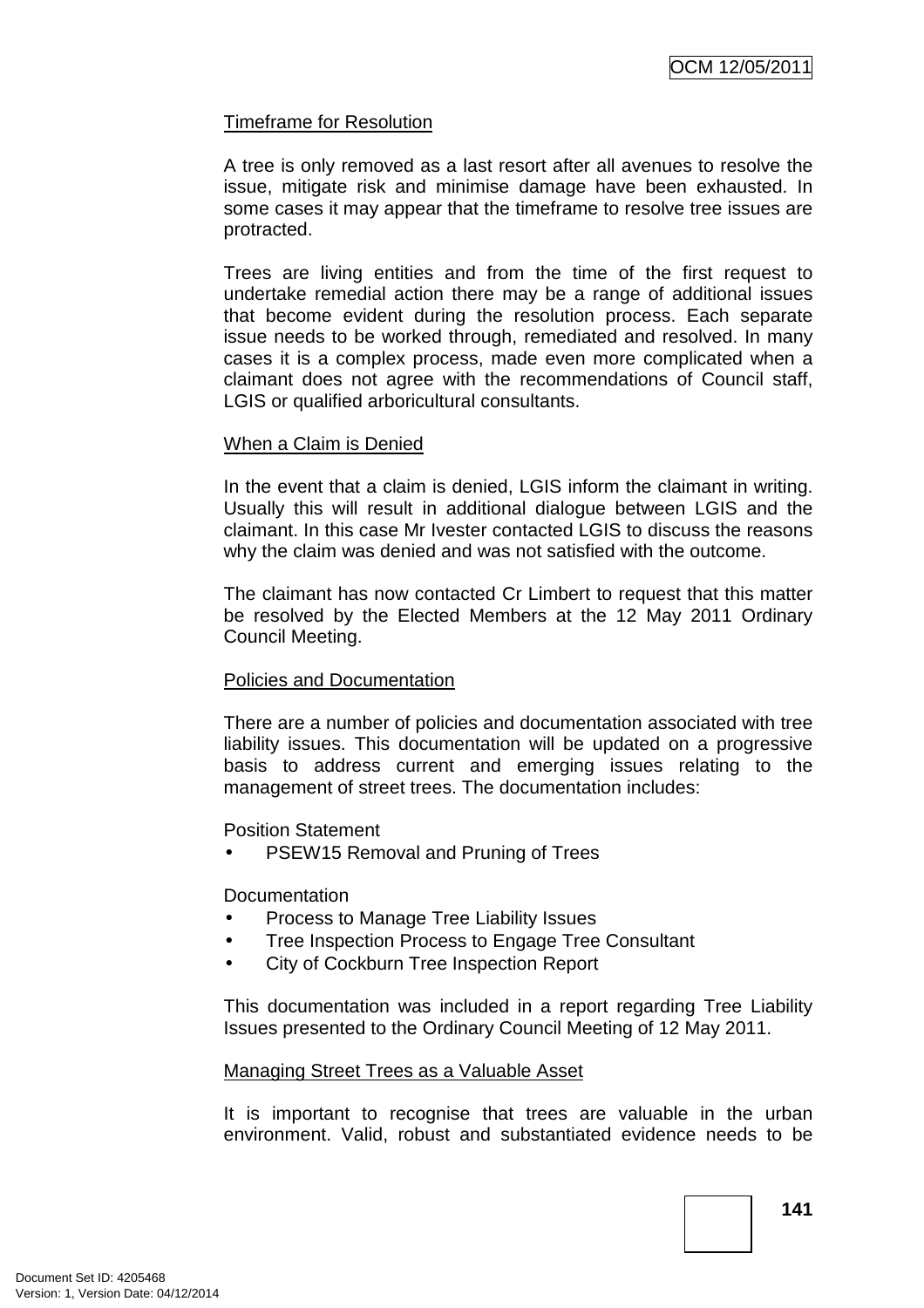provided for assessment before approval is given to remove a street tree.

It is essential that all avenues to mitigate damage are explored and investigated prior to removing a tree.

It is common practice to use the same species as a street tree within a street or subdivision, which is the case in this situation. Should approval be provided for a specific tree to be removed, it is likely that this will establish an undesirable precedent, in that other requests for tree removal will be received for similar or other minor reasons.

#### Additional Investigation

It is suggested that an independent arboricultural consultant be engaged to determine whether the use of a root barrier at the front boundary of the allotment would be suitable to address the problem and negate the need for the tree to be removed. It is envisaged that this investigation could be undertaken within the timeframe required to provide a further report at the June Ordinary Council Meeting.

It must be understood that there are a range of important factors to be considered when using root barrier as a mitigating treatment. The size of roots that will be severed and the distance where severing of roots occur in relation to the trunk of the tree determine whether the treatment will be effective or will likely cause other safety and structural issues associated with the tree.

#### **Strategic Plan/Policy Implications**

#### **Demographic Planning**

• To ensure development will enhance the levels of amenity currently enjoyed by the community.

#### **Lifestyle and Aspiration Achievement**

• To deliver our services and to manage resources in a way that is cost effective without compromising quality.

#### **Budget/Financial Implications**

Position Statement PSEW 15 Removal and Pruning of Trees states:

Where the Council has resolved to authorise removal of a tree at the request of an adjacent property owner:

1 Removal shall be at full cost to the property owner who made the request for removal;

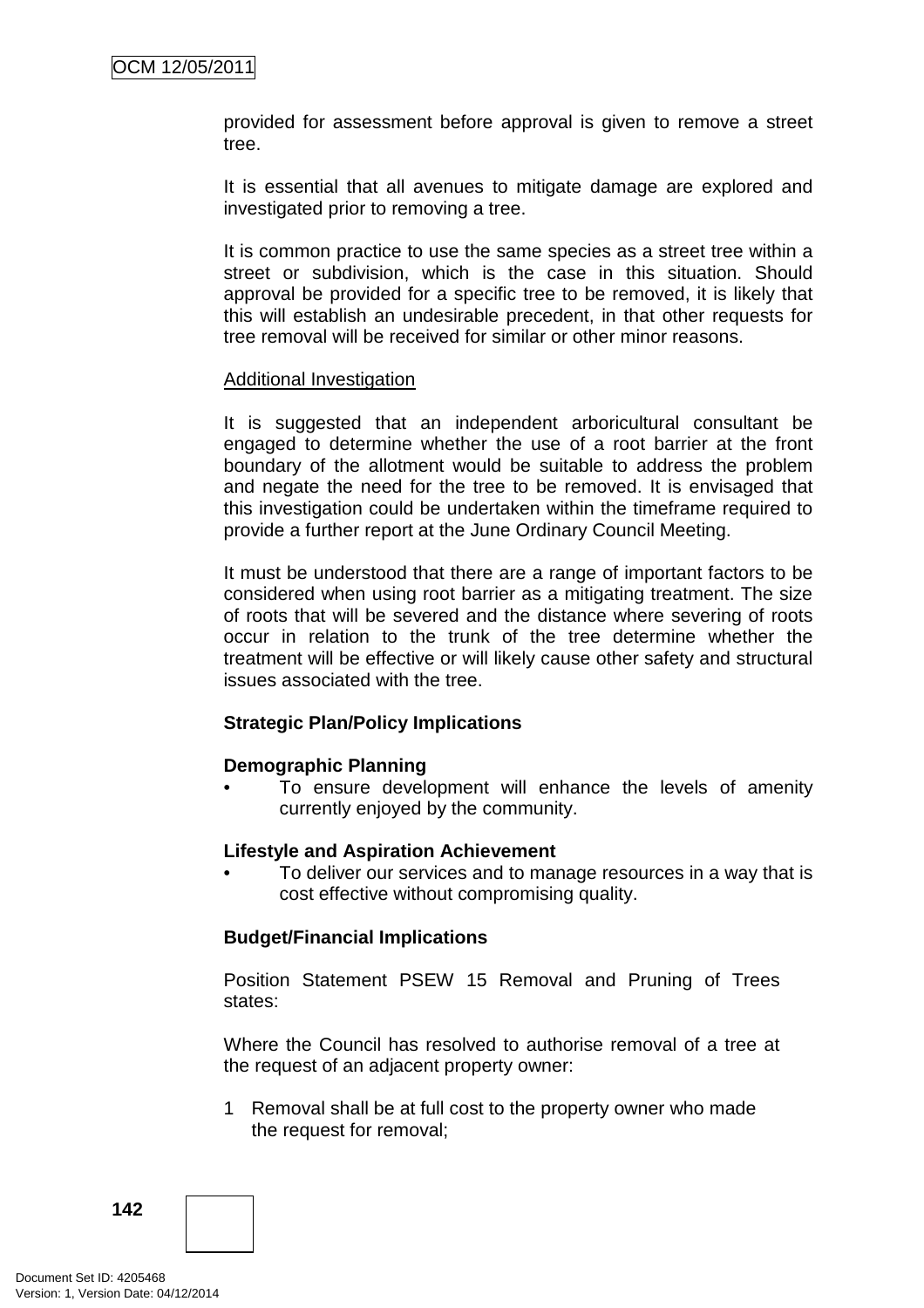- 2 The tree shall be dismantled to the ground, removed from the site and the stump shall be ground out;
- 3 The tree shall be removed by a suitable contractor engaged by the City for the purpose;
- 4 The tree shall not be removed until the City has received payment for the full cost of removal; and
- 5 The City at the Council's cost shall plant a replacement tree suitable for the location, within six months of removing the original tree.

It is estimated that the cost to remove this tree would be in the vicinity of \$800.00.

# **Legal Implications**

LGIS have denied this claim to have the tree removed. LGIS Liability assesses all claims on a common law negligence basis. Claims will generally only be paid if LGIS determine that Council would most likely be found liable in a civil court, based on any applicable legislation and case law (precedents set by the courts in previous judgements for similar cases).

A component of the reason Councils pay to have a public liability insurance policy is so that the insurance company can manage these claims on the City's behalf, and when appropriate, defend claims where the City is not liable for a particular loss.

# **Community Consultation**

There has been significant consultation with the owners of 36 Hedges Retreat over a significant period of time in an effort to resolve this matter.

# **Attachment(s)**

- 1. History of events provided by Mr Ivester.
- 2. Aerial photograph of 36 Hedges Retreat including the verge area.
- 3. Aerial Photograph showing verge tree planting within the surrounding subdivision.
- 4. Process to Manage Tree Liability Issues.

# **Advice to Proponent(s)/Submissioners**

The Proponent(s) have been advised that this matter is to be considered at the 12 May 2011 Council Meeting.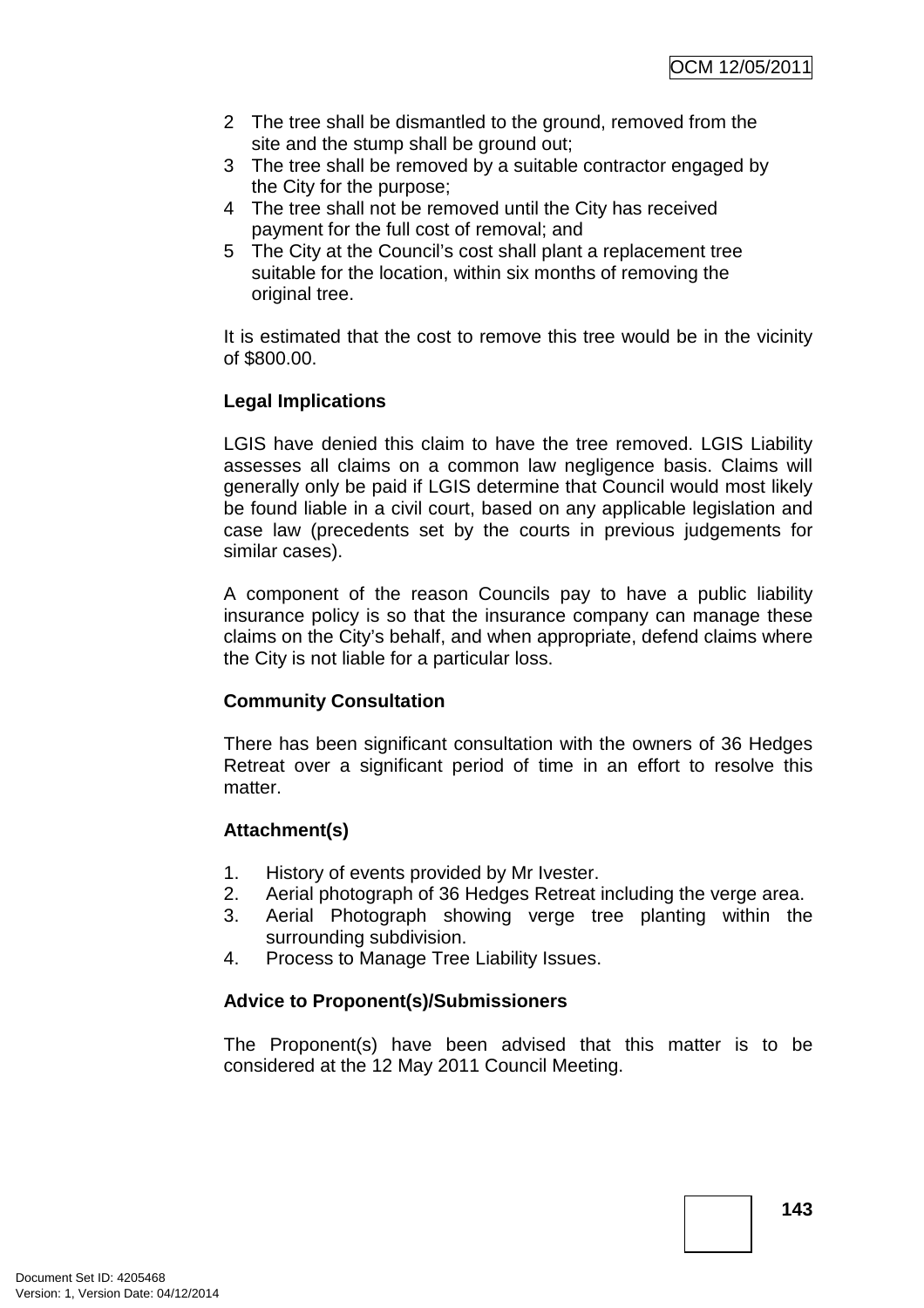### **Implications of Section 3.18(3) Local Government Act, 1995**

Nil.

### **19.3 (MINUTE NO 4525) (OCM 12/5/2011) - DEPUTY MAYOR ALLEN - JANDAKOT VOLUNTEER BUSHFIRE BRIGADE - LOCATION, RESOURCES AND OTHER ISSUES (RS/L/005; RS/L/006) (R AVARD)**

# **RECOMMENDATION**

That Council:

- (1) reaffirms its position of April, 2006, that it supports the retention of the Jandakot Volunteer Bush Fire Brigade (JVBFB) and it staying at the current location (Liddelow Road, Banjup);
- (2) maintains the current arrangement with FESA to provide a Community Emergency Management Officer on a 50/50 cost share basis; and
- (3) seek the involvement of FESA, Jandakot and South Coogee Volunteer Bush Fire Brigades to undertake a complete review of the resources required to satisfactorily address the Bush Fire Management and operational obligations of the City.

# **COUNCIL DECISION**

MOVED Clr C Reeve-Fowkes SECONDED Clr S Limbert that the recommendation be adopted.

**CARRIED 10/3**

# **Background**

By email received on 20 April, 2011, Deputy Mayor Allen submitted the following Notice of Motion for consideration at the May Council Meeting:

RECOMMENDATION

That Council:

1. reaffirm its position of 2006, that they support the retention of the Jandakot Volunteer Bush Fire Brigade (JVBFB) staying in

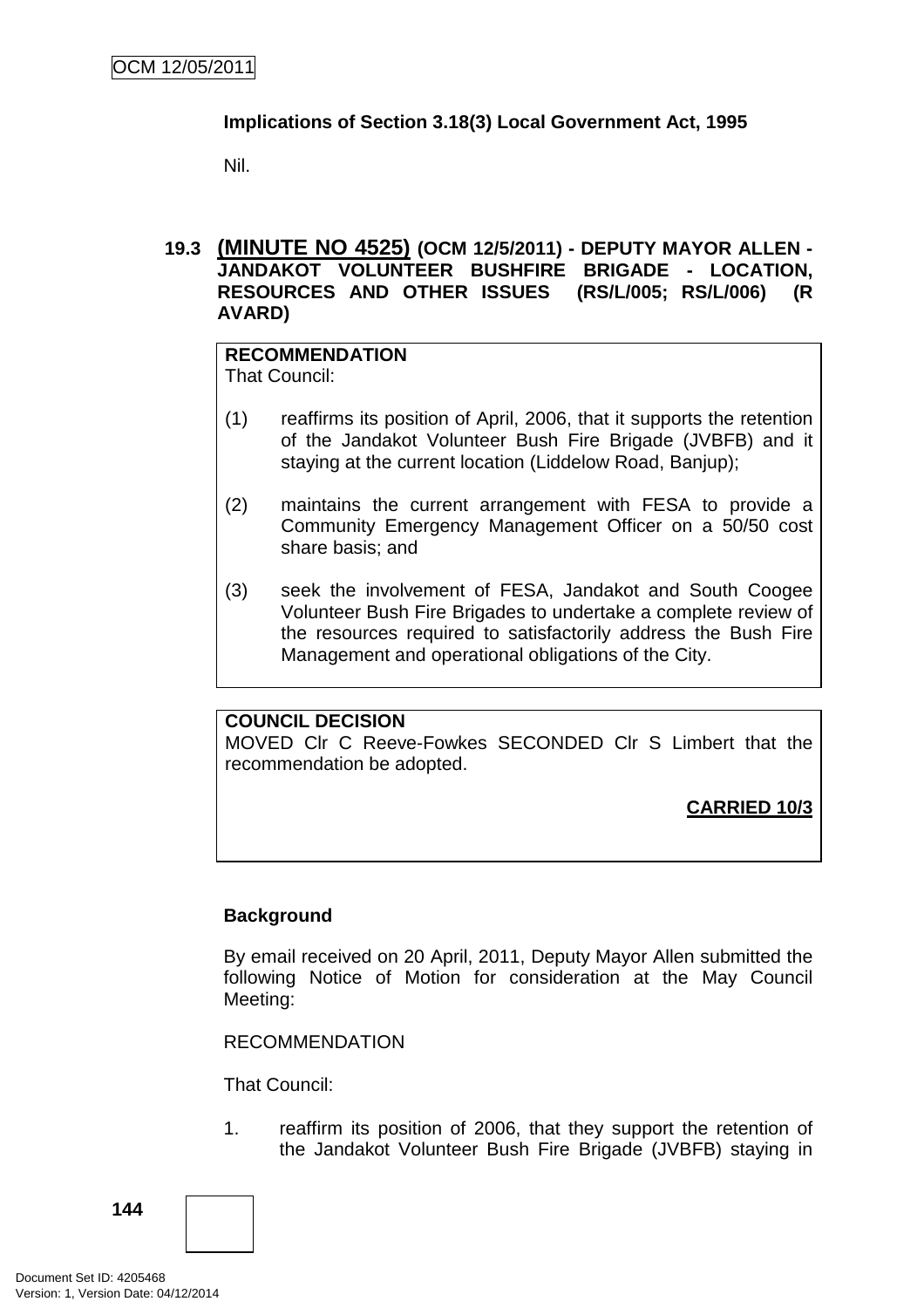situ at their current location and not merging with the South Coogee VBFB, moving to Poletti Rd building or being shut down and that all current resources remain with this volunteer brigade.

2. Withdraw their 50% funding of the Bush Fire Control Officer with FESA.

### **Submission**

N/A

### **Report**

The Council at its Ordinary Council meeting of 20 April 2006 resolved as follows:

*…. the Jandakot Volunteer Bushfire Brigade continue to be housed at its present location for the foreseeable future; and* 

*Oppose the reduction of any resources by FESA with the construction of the new headquarters as there remain significant hazards in the semi rural and reserve areas of the City.*

There is nothing that would constrain the Council of the City of Cockburn to reaffirm its decision of 20 April 2006 that it supports the retention of the Jandakot Volunteer Bushfire Brigade at its present location.

The City of Cockburn and FESA have an MOU which spells out the arrangements for the contracting by the City for FESA to perform the role of Chief Bushfire Officer/Community Emergency Services Manager (CESM is the current title) for the City of Cockburn. This arrangement has been in place since 2003 and has a number of clear advantages to both parties and improved capacity to deal with wild fires in the City of Cockburn.

- 1. A CESM provides the City with a direct contact to FESA management through the District Manager and Regional Director.
- 2. A FESA CESM provides the City with the support of the entire regional office at a large incident and guaranteed back-up support in the case of the CESM being off duty for reasons of sickness or annual leave.
- 3. Shared costs reduce the burden on Council in regards to wages, vehicle and office facilities.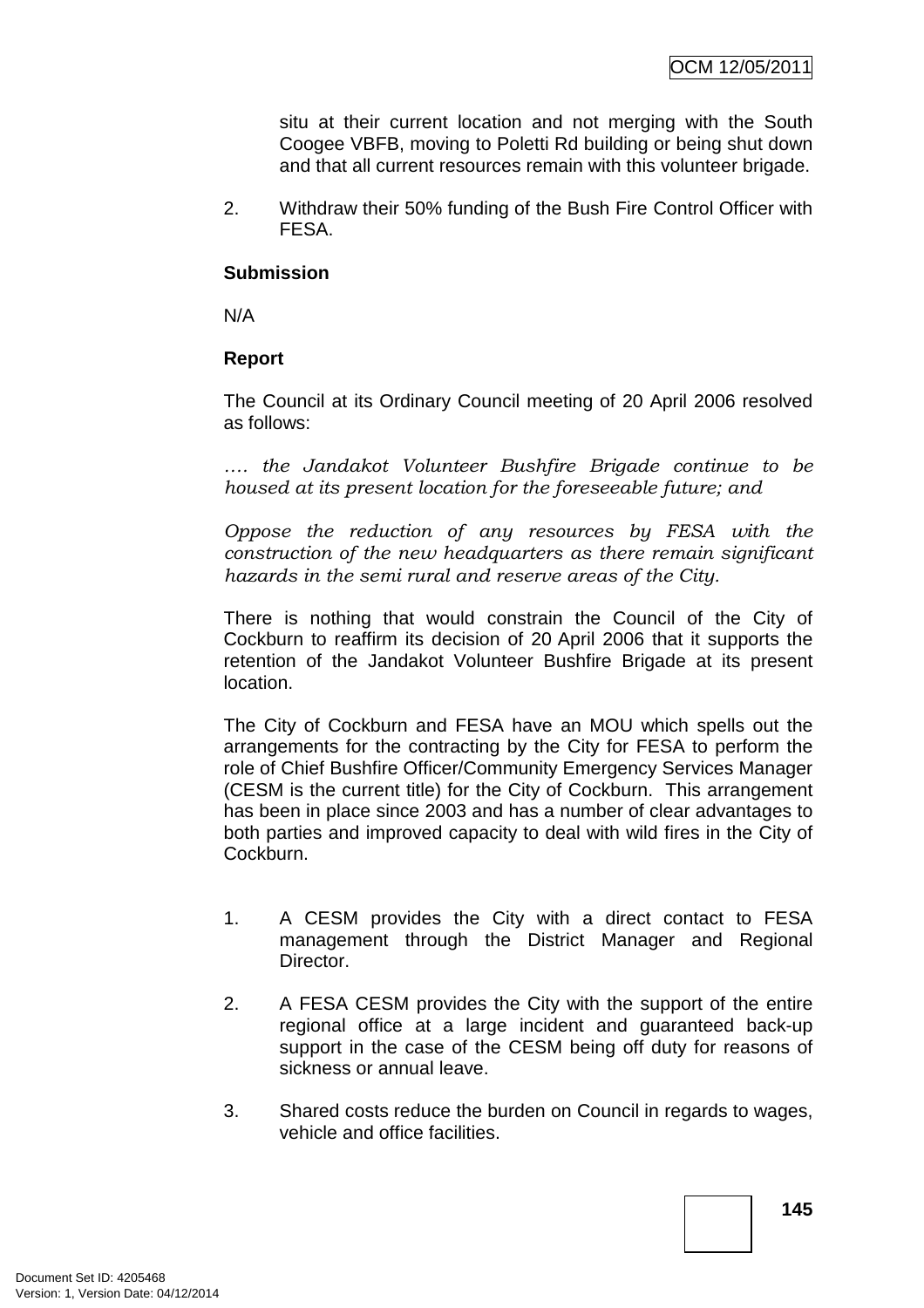- 4. Provides the capacity for FESA to provide a range of expertise to support other departments within the City, for example, the development of fire management plans and new legislation related to fire risk areas.
- 5. Provides direct internal contact with FESA when working on Emergency Services Levy (ESL) funding and operational grants. This has been seen when negotiating funding for the New Facilities for the Emergency Services building in both the design and support from the regional office.
- 6. Direct link to the FESA Training Centre and training information and courses.
- 7. The current incumbent has access to senior level Emergency Management Courses funded by FESA at no cost to Council.
- 8. FESA meets all overtime costs at no charge to Council.
- 9. Provides a direct line of communication with Fire and Rescue Services (FRS) which has enabled the City's resources to be used at incidents within adjoining areas.
- 10. Direct access to FESA communication centre.
- 11. By being a FESA employee allows the City to have at its disposal a Senior Trainer Assessor to ensure skills and training levels are maintained within the brigades.
- 12. Has monthly briefings and regional training with FESA managers, both local Brigades and FRS.

An argument has been put by representatives of the Jandakot Volunteer Bushfire Brigade and others that the current arrangement between the City and FESA is a conflict of interest and that the person should be employed to defend the position of the Volunteers and the City. It is considered that of far greater importance to the volunteers and the Council is to have a strong and co-operative arrangement with FESA. Any matters of difference are better dealt with by the senior administration of both services, not the officer acting as the Chief Fire Control Officer.

Of most benefit to the City of Cockburn under the current arrangement is to mitigate the risk to Council associated with its responsibilities in wild fire situations. Wild fires are by their very nature extremely high risk to property and life, unpredictable and problematic. Should the City revert to having a significant role in wild fires through the employment of a Chief Bushfire Control officer it also increases its risk of claims against it. The problem is further exacerbated by the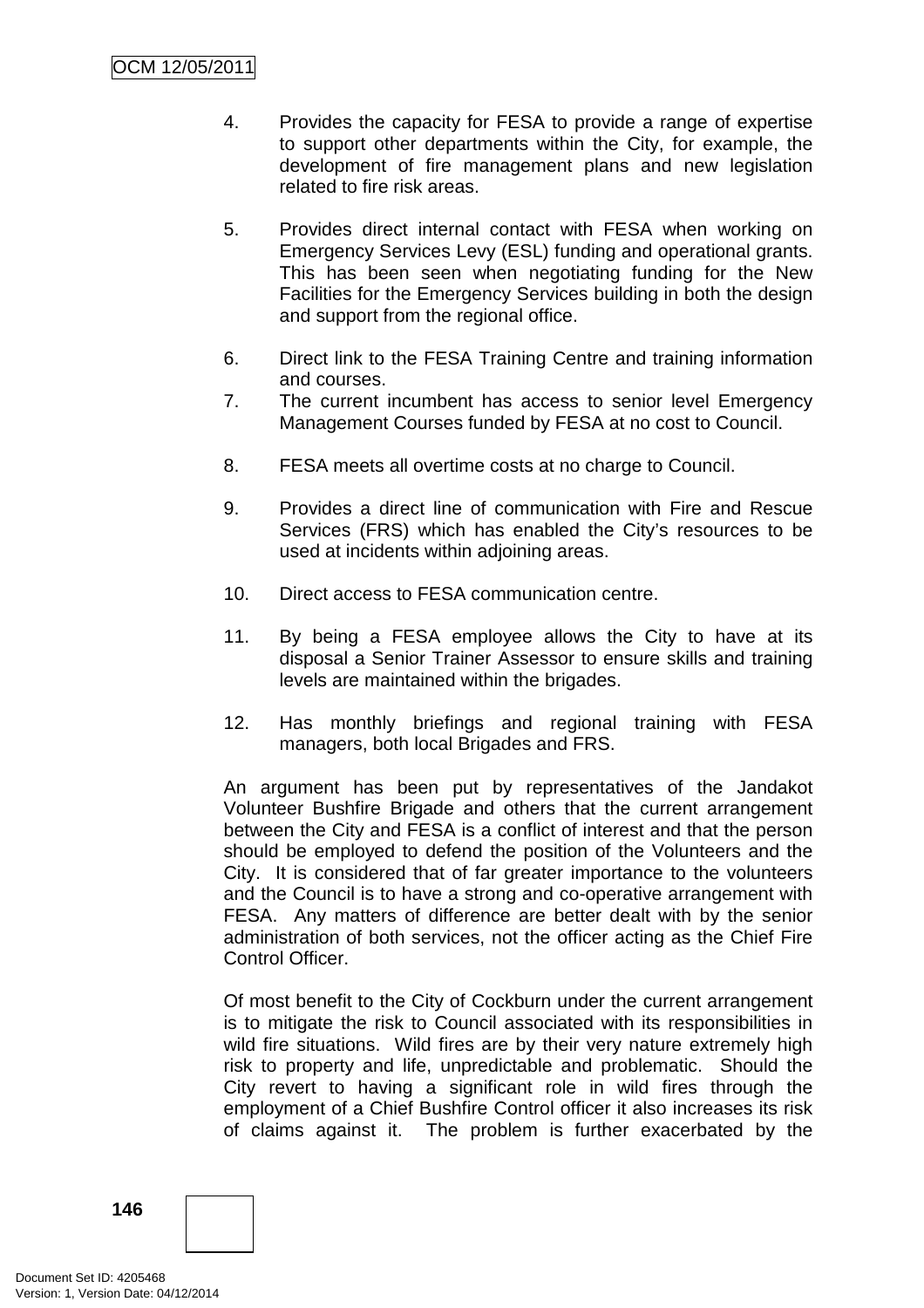likelihood that the City would not be able to employ a person with the necessary skills and experience to fulfil the role to the standard that can be achieved through the current arrangement with FESA.

It is, at this stage, recommended that the Council retain the current arrangement with FESA to fulfil the role of Chief Bushfire Control Officer.

Following on from the Briefing Session with representatives of FESA and JVBFB, conducted on 2 May, 2011, it is suggested that this issue be included in the review proposed as an outcome. There was general agreement that the review group could comprise of equal representation from each of the stakeholder groups to eliminate the perception of any decisions being preconceived. While there has been resistance to any review being necessary from the Captain of the JVBFB, it is considered appropriate for this course of action, on the basis that many of the arrangements currently in place are as a result of the previous review, undertaken in September, 2002. Given that nearly 9 years has elapsed, a comprehensive review is recommended involving all affected parties. At the very least, this should occur as a demonstration of good governance practice being followed.

Furthermore the Inquiry into the Armadale Fires will likely provide advice and recommendation on many matters including the relationship between the FRS and the Volunteer Brigades.

### **Strategic Plan/Policy Implications**

### **Infrastructure Development**

• To construct and maintain community facilities that meet community needs.

### **Lifestyle and Aspiration Achievement**

• To identify community needs, aspirations, expectations and priorities for services that are required to meet the changing demographics of the district.

### **Governance Excellence**

• To conduct Council business in open public forums and to manage Council affairs by employing publicly accountable practices.

### **Budget/Financial Implications**

Under the current arrangement with FESA the City pays 50% of the wages and on costs for one employee for 2010/11 was \$45,000 and 50% of the vehicles expenses which was \$7,873 for 2010/11.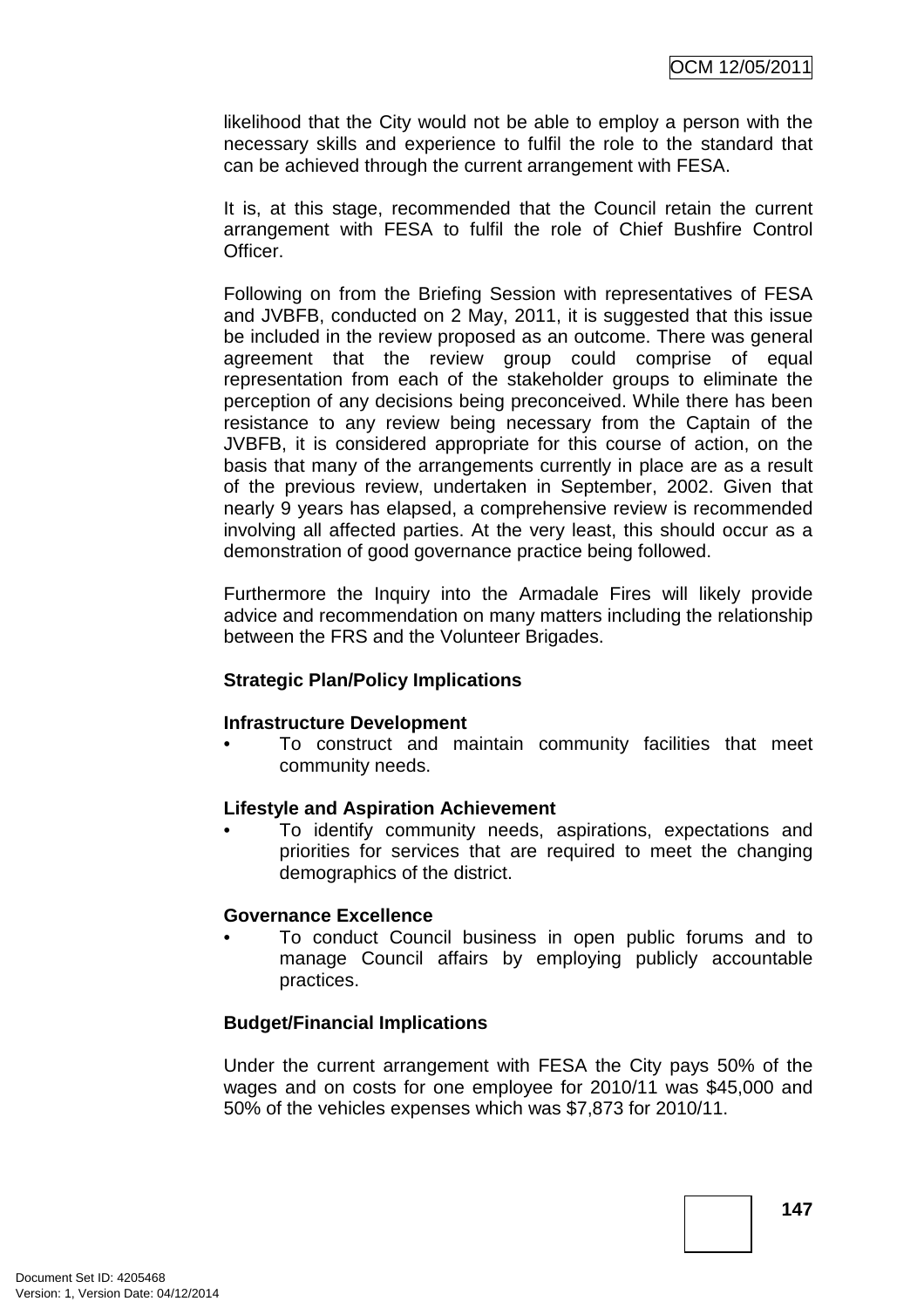Should Council employ a person directly the annual cost to Council would be in the vicinity of \$90,000 inclusive of wages and on costs. Vehicle expenses of \$16,000 and office and general expenses of \$10,000 giving a total of \$116,000.

### **Legal Implications**

Clause 4.10 of Council's Standing Orders Local Law refers.

Part 3 Section 12 (2) (e) and (f) of the Fire and Emergency Services Authority of Western Australia Act, 1998.

### **Community Consultation**

N/A

**Attachment(s)**

N/A

**Advice to Proponent(s)/Submissioners** 

N/A

**Implications of Section 3.18(3) Local Government Act, 1995**

Nil.

### **20. NOTICES OF MOTION GIVEN AT THE MEETING FOR CONSIDERATION AT NEXT MEETING**

Nil

### **21. NEW BUSINESS OF AN URGENT NATURE INTRODUCED BY COUNCILLORS OR OFFICERS**

# **(MINUTE NO 4526) (OCM 12/5/2011) - MEETING TO GO BEHIND CLOSED DOORS**

### **COUNCIL DECISION**

MOVED Deputy Mayor K Allen SECONDED Clr T Romano that, pursuant to Section 5.23(2)(a) of the Local Government Act 1995, Council proceeds behind closed doors to consider Item 21.1.

**CARRIED 9/1**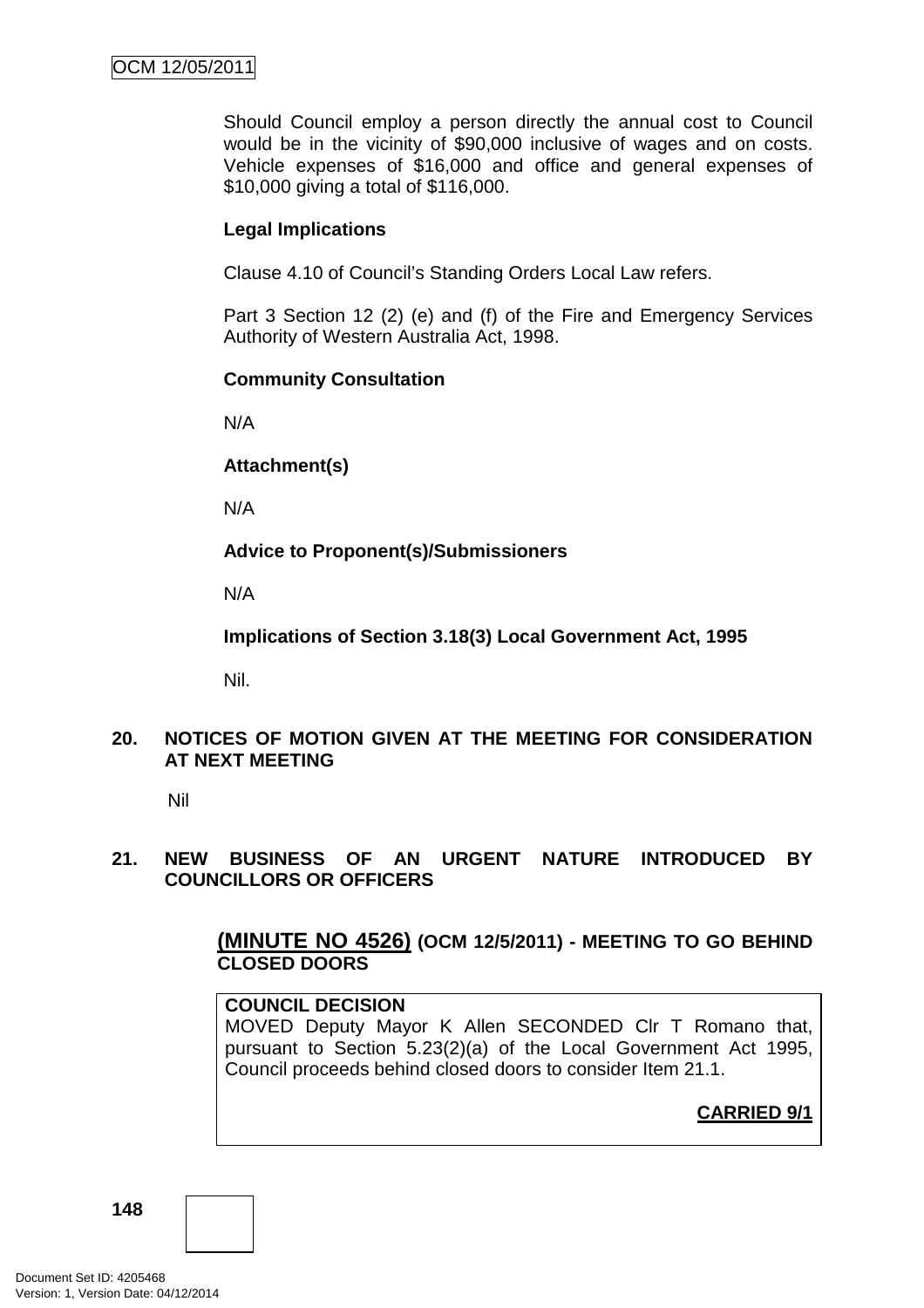### **Reason for Decision**

Item 21.1 contains information of a confidential nature.

NOTE: MEETING WENT BEHIND CLOSED DOORS, THE TIME BEING 8.56 PM.

# **(MINUTE NO 4527) (OCM 12/5/2011) - EXTENSION OF TIME**

### **COUNCIL DECISION**

MOVED Deputy Mayor K Allen SECONDED Clr S Limbert Council extend the meeting for 30 minutes, the time being 8.58 P.M, in accordance with Council's Standing Orders Local Law Clause 4.14.

**CARRIED 10/0**

### **Reason for Decision**

Suspending Standing Order 4.14, for a 30 minute period, will allow Council sufficient time to conclude the business of Council

# **(MINUTE NO 4528) (OCM 12/5/2011) - OPEN MEETING TO THE PUBLIC**

### **COUNCIL DECISION**

MOVED Deputy Mayor K Allen SECONDED Clr C Reeve-Fowkes That Council open the meeting to the public.

**CARRIED 10/0**

NOTE: THE MEETING WAS OPENED TO THE PUBLIC, THE TIME BEING 9.15 PM.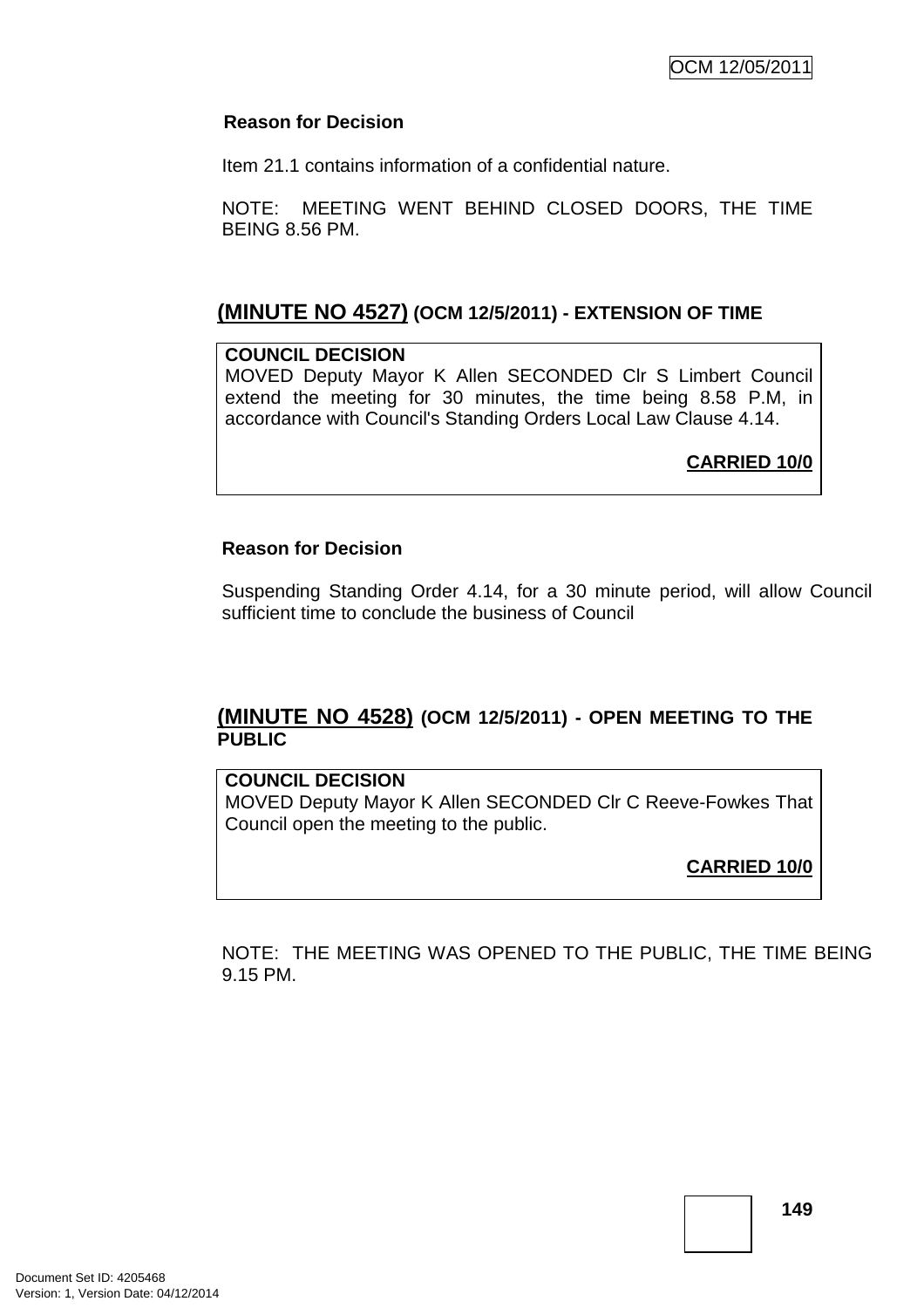### **21.1 (MINUTE NO 4529) (OCM 12/5/2011) - TENDER NO.RFT 06/2011 - CONSTRUCTION SERVICES - RETAINING WALL (RECONSTITUTED LIMESTONE), SPEARWOOD AVENUE BIBRA LAKE WA (RFT062011) (J KIURSKI) (ATTACH)**

#### **RECOMMENDATION**

That Council accept the tender submitted by Scott Construction, for Construction Services – Retaining Wall (Reconstituted Limestone) Spearwood Avenue, Bibra Lake, for the lump sum price of \$588,938 GST Inclusive (\$647,831.80 GST Exclusive), and additional schedule of rates for determining variations.

# **COUNCIL DECISION**

MOVED Clr S Limbert SECONDED Clr I Whitfield that the recommendation be adopted.

**CARRIED 10/0**

### **Background**

The construction of a retaining wall on the western verge of Spearwood Avenue, between Howson Way and Cocos Drive, Bibra Lake is required as a part of the construction of the Spearwood Avenue project.

The City of Cockburn (The Principal) is seeking the services of a suitably qualified and experienced Construction Contractor (with particular experience in the construction of reconstituted limestone block retaining walls) for the construction of a reconstituted limestone retaining wall along Spearwood Avenue (between Cocos Drive and Howson Way), Bibra Lake WA.

The retaining wall is approximately 135 metres in length and ranges in height from 2.0 to 5.9 metres with a rake of 7.5%. The retaining wall is to be constructed along a portion of the newly constructed section of Spearwood Avenue.

The scope of works includes:

- 1. Site Security Fencing supply and installation;
- 2. Overburden and Fill Removal and Disposal above the nominated finished land level;
- 3. Excavation and Compaction of the retaining wall base;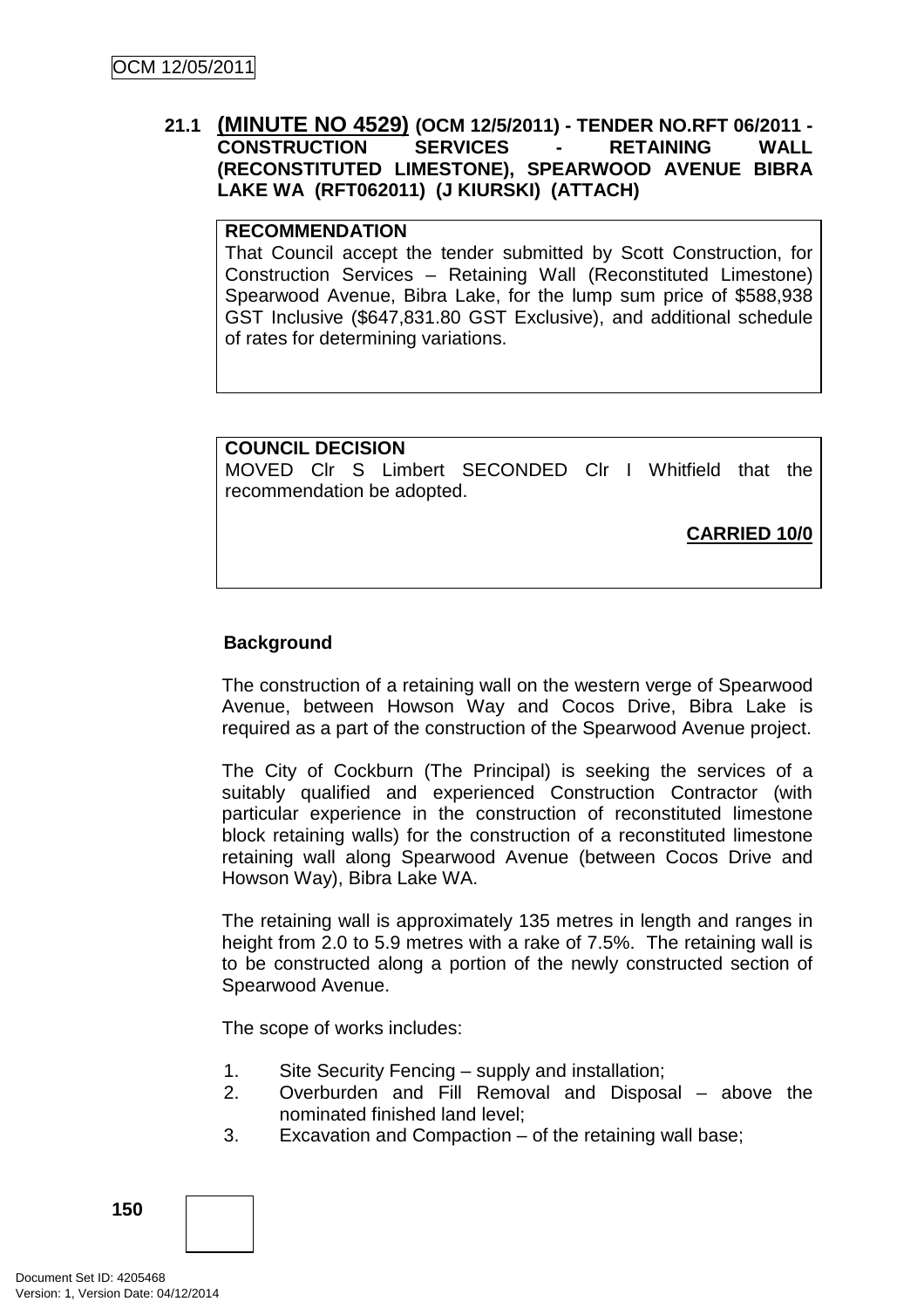- 4. Retaining Walls (Reconstituted Limestone Block) setting out and construction;
- 5. Fencing supply and installation;
- 6. Anti-Graffiti Surface Coating supply and application;
- 7. Reinstatement of Site including leaving the works in a neat and tidy condition; and
- 8. "As Constructed" Drawings provision of.

The Contractor will be required to provide all labour, plant, tools and equipment, materials, chemicals, transport/cartage etc. and anything else necessary for the completion of the Contract.

# **Submission**

Tenders closed at 2:00pm (AWDT) on Tuesday, 3 May 2011. Four (4) tender submissions were received from:

- 1. LKL Contracting P/L
- 2. Interpave
- 3. Scott Construction
- 4. Downer EDI Works

### **Report**

Compliance Criteria

| <b>Tenderer's Name</b> |                            | Compliance<br><b>Criteria Overall</b><br>Assessment |
|------------------------|----------------------------|-----------------------------------------------------|
|                        | <b>LKL Contracting P/L</b> | Compliant                                           |
| 2                      | Interpave                  | Compliant                                           |
| 3                      | <b>Scott Construction</b>  | Compliant                                           |
| 4                      | Downer EDI Works           | Compliant                                           |

Additional information was sought from two (2) Tenderers, LKL Contracting and Scott Construction, whose insurance details required clarification as follows:

- 1. LKL Contracting did not complete Insurance Details Clause 3.2.7 nor were insurance certificates submitted as an alternative.
- 2. Scott Construction did not complete Insurance Details for Comprehensive Motor Vehicle Insurance.

LKL Contracting subsequently provided copies of their insurance certificates for Public Liability (\$5 Million Only) and Comprehensive Motor Vehicle Insurances, together with insurance certificates for their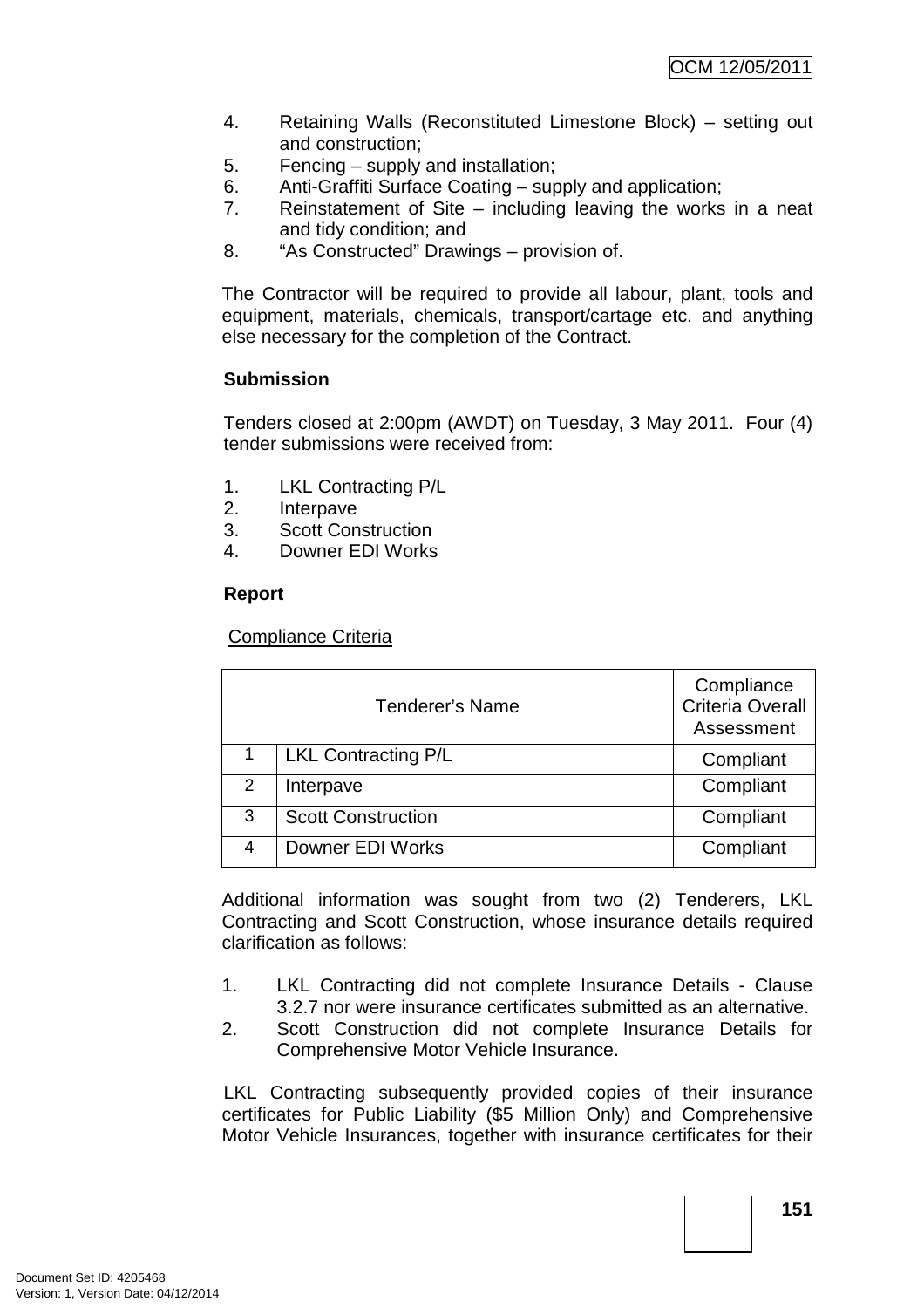sub-contractor, Total Landscape Redevelopment Service P/L for Public Liability (\$10 Million), Workers Compensation and Comprehensive Motor Vehicle Insurances. The Evaluation Panel noted that if LKL Contracting was deemed the successful Tenderer then provision of details of their Workers Compensation or Personal Accident Insurance cover as well as an increase in their Public Liability to \$10 Million would be a requirement.

Scott Construction provided a copy of their Motor Vehicle insurance certificate and confirmed that the value of Lump Sum Breakdown Item No's A1 (Preliminaries) and A5 (Fencing) were correct in accordance with their understanding of the tender documents.

Following this, the four (4) Tenderers were deemed compliant in accordance with the provisions of the tender document, and were further assessed.

### Evaluating Officers

The tender submissions were evaluated by:

- 1. David Porter, **Porter Consulting Engineers**
- 2. Martin Lugod, Works Manager
- 3. Jadranka Kiurski, Manager Engineering

### Evaluation Criteria

The table below lists the evaluation criteria were applied to all tenders.

| <b>Evaluation Criteria</b>          | Weighting<br>Percentage |
|-------------------------------------|-------------------------|
| <b>Demonstrated Experience</b>      | 25%                     |
| Key Personnel Skills and Experience | 10%                     |
| <b>Tenderers Resources</b>          | 10%                     |
| Methodology                         | 15%                     |
| <b>Tendered Price</b>               | 40%                     |
| <b>TOTAL</b>                        | 100%                    |

#### Non-Cost Evaluation

LKL Contracting (and subcontractor Total Landscape Redevelopment Services) provided inadequate detail in their submission and did not

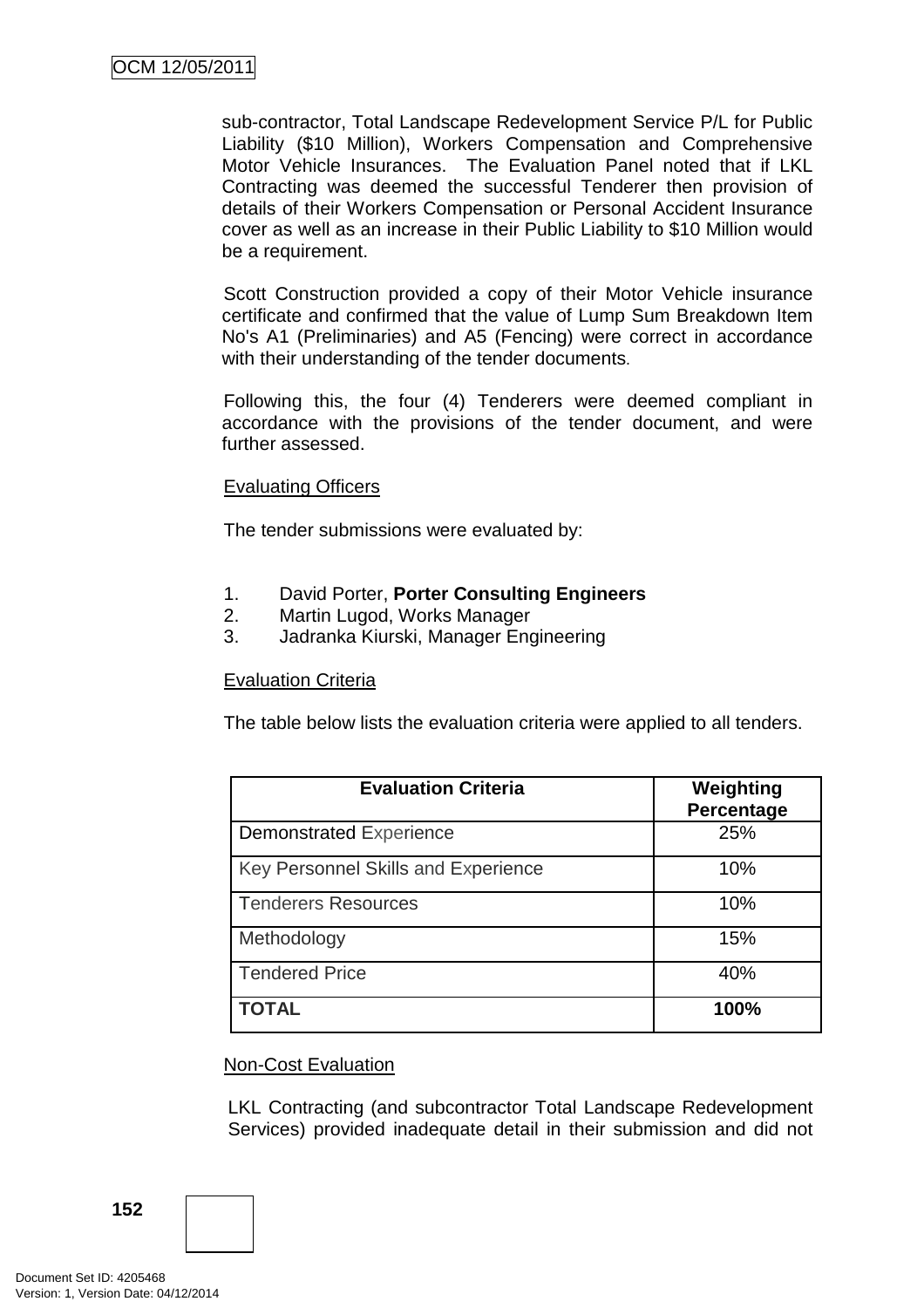address the criteria as comprehensively as others. For example, their submission did not provide adequate information regarding experience particularly with similar scoped projects handling reconstituted limestone walls of this magnitude. Their non-cost score reflects the information provided in their submission.

Interpave scored highly for resources and experience with similar projects being delivered for other Local Governments. Interpave have the capacity to deliver the project using their own resources and do not propose to sub-contract the wall construction. Interpave are a family owned business specialising in limestone retaining and feature walls with an extensive local government experience.

Downer EDI Works and Scott Construction both propose to use subcontractors to carry out the wall construction and they have been evaluated against the non-cost criteria accordingly. Both propose to use Italia Limestone Group as the primary wall builder. This provides security of timely supply of blocks for the project as well as demonstrating extensive experience in the Limestone Construction Industry.

#### **Methodology**

All tenderers demonstrated the necessary qualification and experience to carry out the wall construction and each outlined a methodology for the project. Overall, the most preferred and concise submission was evaluated to be that of Scott Construction.

#### Cost Evaluation

The cost of the project was calculated and evaluated accordingly. Scott Construction represents the most economical price for the scope of work at \$588,938 (excl GST).

### Timeframe

The Evaluation panel considered the delivery timeframes proposed as this also represents a point of differentiation. Whilst the Tender documentation indicated a 4 week delivery timeframe, Downer EDI Works and Interpave have indicated that they would require an 8 week construction period, LKL Contracting have stipulated between 4 and 6 weeks and Scott Construction have indicated a 14 week delivery timeframe.

The timeframes were confirmed with each tenderer with LKL Contracting advising that they could commence work on  $13<sup>th</sup>$  June 2011 (1 week earlier than nominated) and Scott Construction advised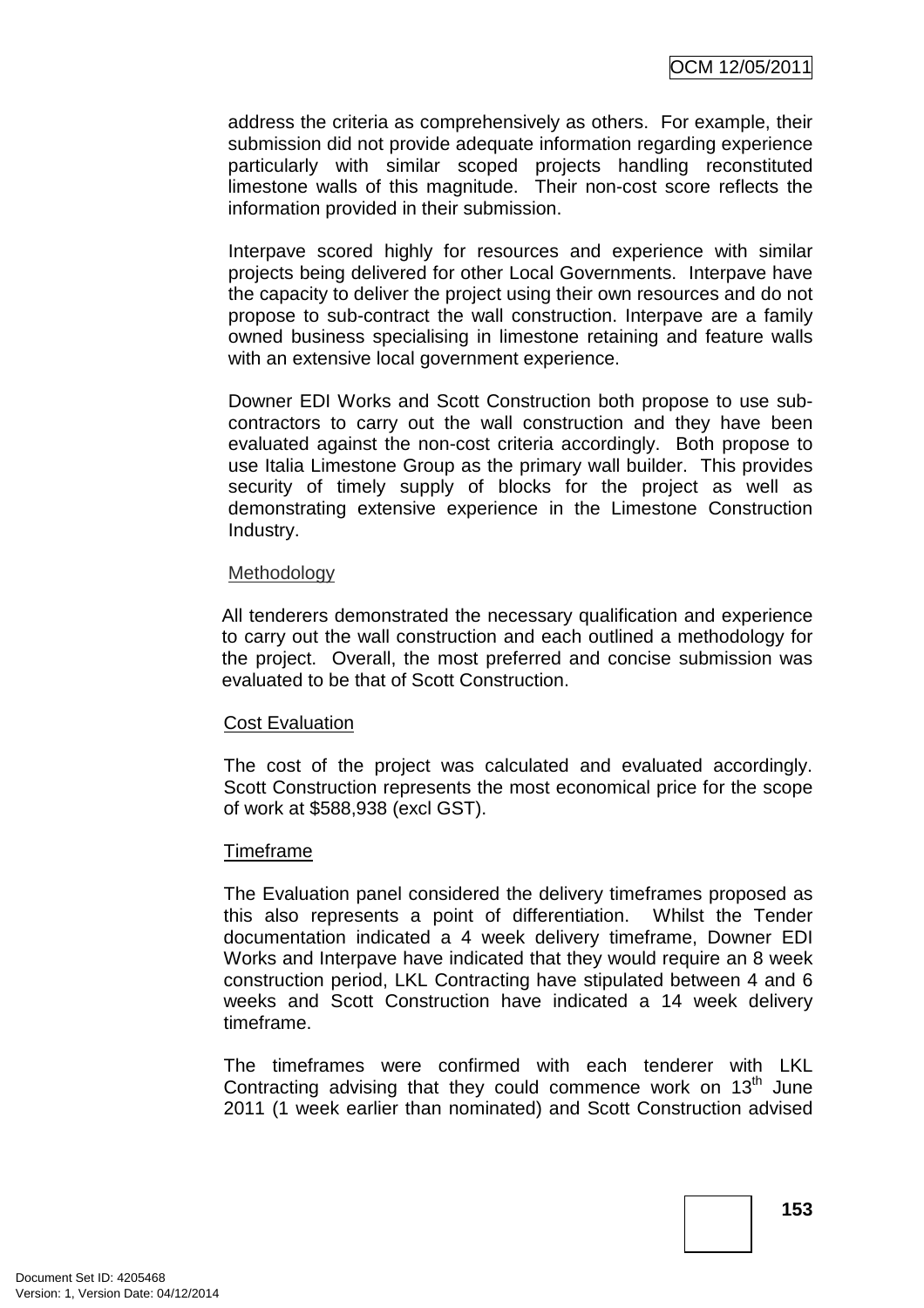that they could complete the works by the end of July (subject to award in May and all approvals being in place).

### Scoring Table

|                            | <b>Percentage Scores</b>      |                           |       |  |
|----------------------------|-------------------------------|---------------------------|-------|--|
| <b>Tenderer's Name</b>     | Non-cost<br><b>Evaluation</b> | Cost<br><b>Evaluation</b> | Total |  |
|                            | 60%                           | 40%                       | 100%  |  |
| <b>LKL Contracting P/L</b> | 34.92                         | 38.59                     | 73.51 |  |
| Interpave                  | 42.33                         | 29.08                     | 71.41 |  |
| <b>Scott Construction*</b> | 42.42                         | 40.00                     | 82.42 |  |
| Downer EDI Works           | 42.34                         | 36.05                     | 78.39 |  |

*\*Recommended Submission* 

### Summary

The submissions were assessed by the panel and the combined scores calculated. The scores have been collated and are summarised in the scoring table.

Scott Construction provided the best assessment against the combined price and non price assessment criteria. Scott Construction also offered the lowest tender price, and accordingly their tender is recommended.

Appointment of the recommended Tenderer shall be subject to:

- 1. Confirmation of their availability;
- 2. Negotiation of the date for commencement of the works; and
- 3. Negotiation of the practical completion period.

### **Strategic Plan/Policy Implications**

#### **Infrastructure Development**

• To construct and maintain community facilities that meet community needs.

### **Transport Optimisation**

- To ensure the City develops a transport network that provides maximum utility for its users, while minimizing environmental and social impacts.
- To construct and maintain roads which are convenient and safe for vehicles, cyclists and pedestrians.

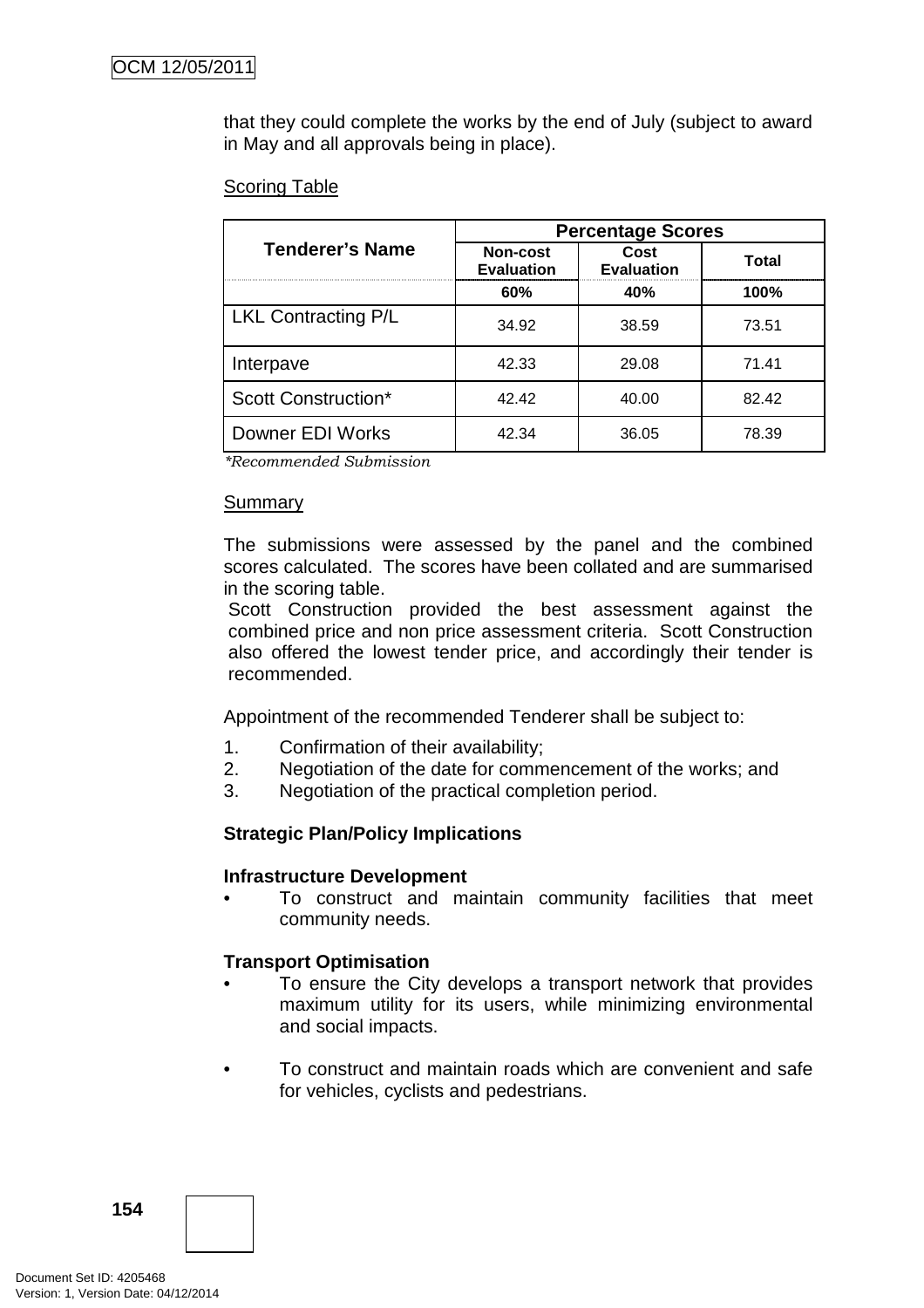### **Budget/Financial Implications**

Costs for the service delivery have been budgeted Under CW 2355. As the service will likely extend over the next FY there will be a requirement to make provision in the 2011/12 budget.

The project is funded through the Metropolitan Regional Road Group (2/3 funding contribution) Road Improvement Project and the City of Cockburn (1/3 contribution).

### **Legal Implications**

Section 3.57 of the Local Government Act 1995 and Part 4 of the Local Government (Functions and General) Regulations 1996 refers.

### **Community Consultation**

Along with the tender advertising, the wall construction was identified as a part of the Spearwood Avenue project. In addition, large signs were installed at each of the existing entrances to the site detailing the proposed road construction works.

### **Attachment(s)**

Confidential attachments including Compliance Criteria Checklist, Tender Prices and Tender Evaluation Sheet are included under separate cover.

### **Advice to Proponent(s)/Submissioners**

The Proponent(s) and those who lodged a submission on the proposal have been advised that this matter is to be considered at the12 May 2011 Council Meeting.

### **Implications of Section 3.18(3) Local Government Act, 1995**

Nil.

### **22. MATTERS TO BE NOTED FOR INVESTIGATION, WITHOUT DEBATE**

Nil

### **23. CONFIDENTIAL BUSINESS**

Nil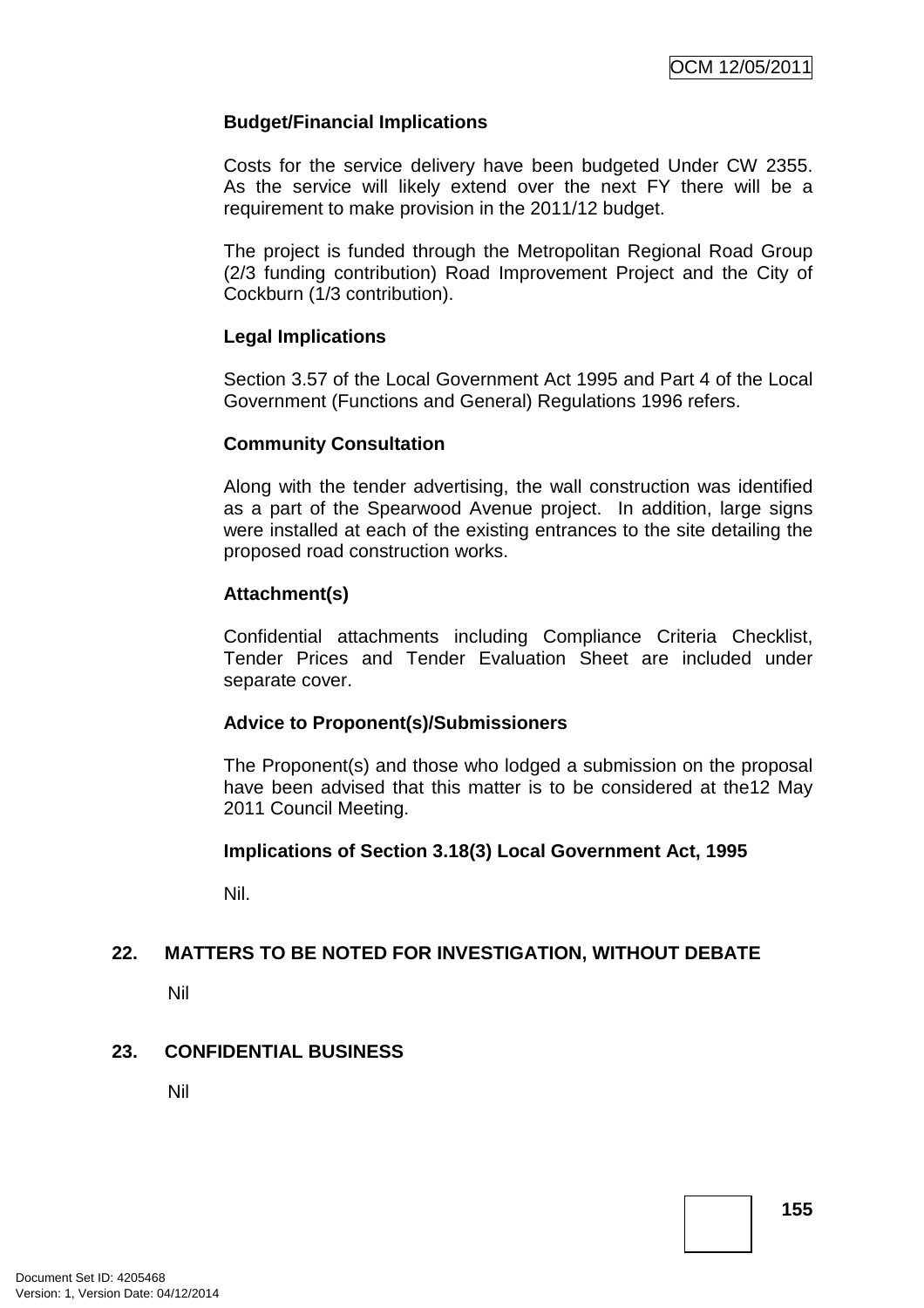### **24 (MINUTE NO 4530) (OCM 12/5/2011) - RESOLUTION OF COMPLIANCE (SECTION 3.18(3), LOCAL GOVERNMENT ACT 1995)**

### **RECOMMENDATION**

That Council is satisfied that resolutions carried at this Meeting and applicable to items concerning Council provided services and facilities, are:-

- (1) integrated and co-ordinated, so far as practicable, with any provided by the Commonwealth, the State or any public body;
- (2) not duplicated, to an extent Council considers inappropriate, services or facilities as provided by the Commonwealth, the State or any other body or person, whether public or private; and
- (3) managed efficiently and effectively.

### **COUNCIL DECISION**

MOVED ClrS Limbert SECONDED Clr V Oliver the recommendation be adopted.

**CARRIED 10/0**

# **25 (OCM 12/5/2011) - 25 CLOSURE OF MEETING**

MEETING CLOSED AT 9.18 PM

### **CONFIRMATION OF MINUTES**

I, ………………………………………….. (Presiding Member) declare that these minutes have been confirmed as a true and accurate record of the meeting.

Signed: ………………………………………. Date: ……../……../……..